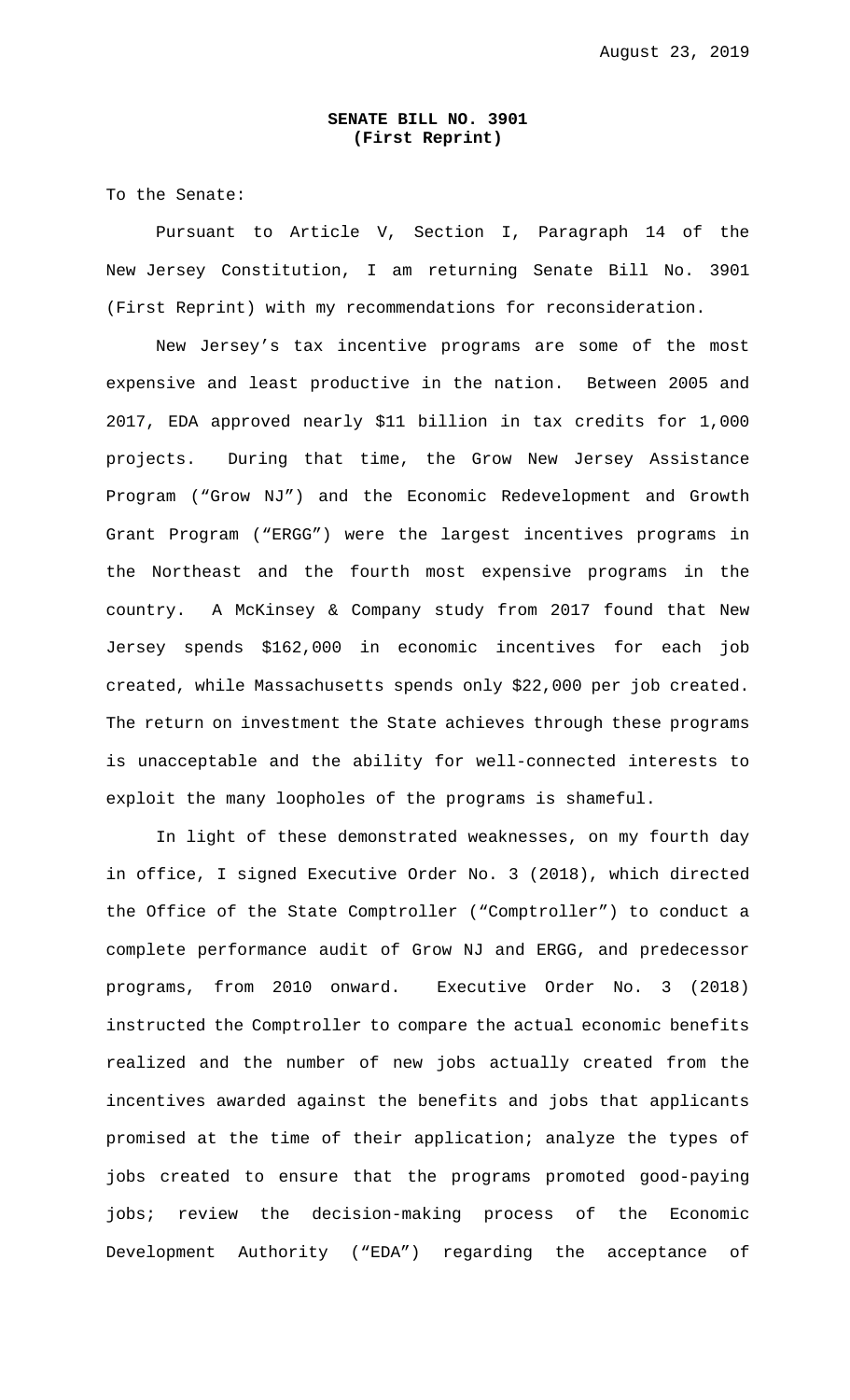applications; and examine the application process for tax incentive awards.

 On January 9, 2019, the Comptroller released its report laden with troubling findings. The Comptroller's report found that "[k]ey internal controls were lacking or nonexistent for the monitoring and oversight of recipient performance", "EDA was, thus, prevented from determining whether the incented jobs were actually created or retained or from ensuring that the awardees had satisfied the incentive program requirements for these jobs", and "the agency lacks adequate policies, procedures, and controls to provide accurate and reliable program results." Specifically, the Comptroller analyzed a sample of approximately 10 percent of the EDA's certified projects that were projected to create or retain roughly 15,000 jobs, and found that nearly 3,000 of these jobs could not be substantiated as being created or retained. Further, the Comptroller noted that incentive awards were "improperly awarded, overstated, and overpaid," and specifically noted five commercial projects where the EDA failed to comply with the applicable statute and regulations and improperly awarded \$179 million in incentives. Perhaps the most disturbing implication of the Comptroller's report was that the public might never realize the true magnitude of the fraud and mismanagement rampant in the programs because significant deficiencies in the annual reporting data elements, combined with EDA's failure to properly analyze tax credit recipient performance data and obtain detailed job reports, prevented the Comptroller from determining whether or not award recipients had satisfied all program requirements and award agreement terms.

 The Comptroller's troubling review built upon prior evaluations conducted by the Edward J. Bloustein School of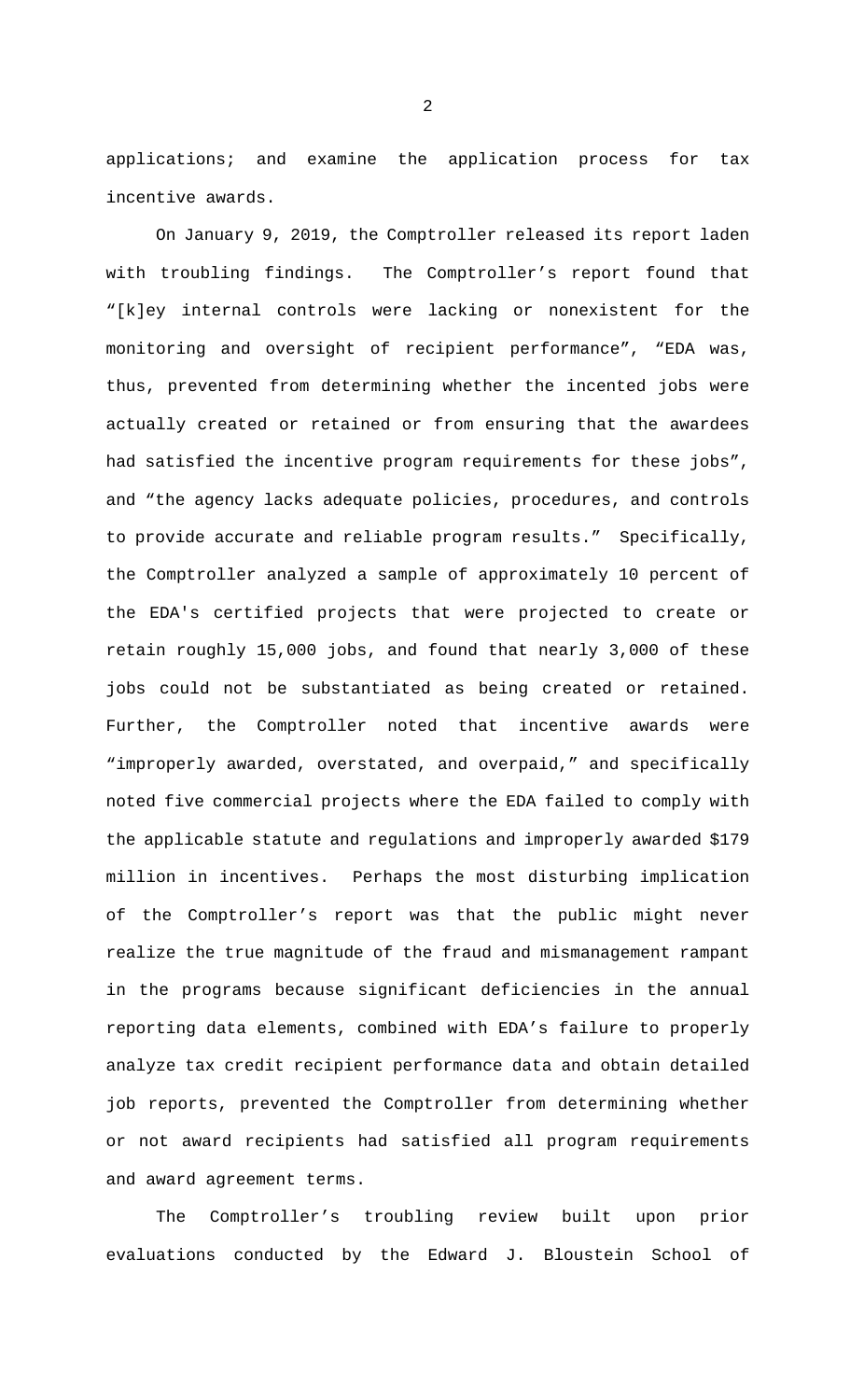Planning and Public Policy at Rutgers University ("Bloustein") and the State Auditor, a constitutional officer appointed by the New Jersey Legislature and administratively placed within the Office of Legislative Services. The Bloustein report, which analyzed 227 awards approved for 224 companies between December 2013 and August 2017 under the Grow NJ program, found that "[r]edundancies in the Grow NJ base and bonus award structure are potentially providing more generous incentives than intended by the statute." The Legislature's independent auditor further found that one of the auditor's sampled projects yielded a net "benefit" to the State of negative \$32.6 million, when accounting for the fact that the State would have collected the corporation business tax revenue realized from the project notwithstanding its Grow NJ award.

 After reviewing the troubling findings of the various audit reports, I signed Executive Order No. 52 (2019), establishing the Task Force on EDA's Tax Incentives (the "Task Force"). As the Executive Order made clear, "the mission of the Task Force is to conduct an in-depth examination of the deficiencies in the design, implementation, and oversight of the Grow NJ and ERGG programs, including those identified in the Comptroller's performance audit, to inform consideration regarding the planning, development, and execution of future iterations of these or similar tax incentive programs." The Task Force released its first report on June 17, 2019. Among the most damning revelations in the Task Force's first report was that "special interests — in the form of a law and lobbying firm and the clients on whose behalf it apparently operated — appear to have had a significant impact on the design of the Grow NJ statute as amended by the Economic Opportunity Act of 2013 ("EOA 2013") and its implementing regulations." One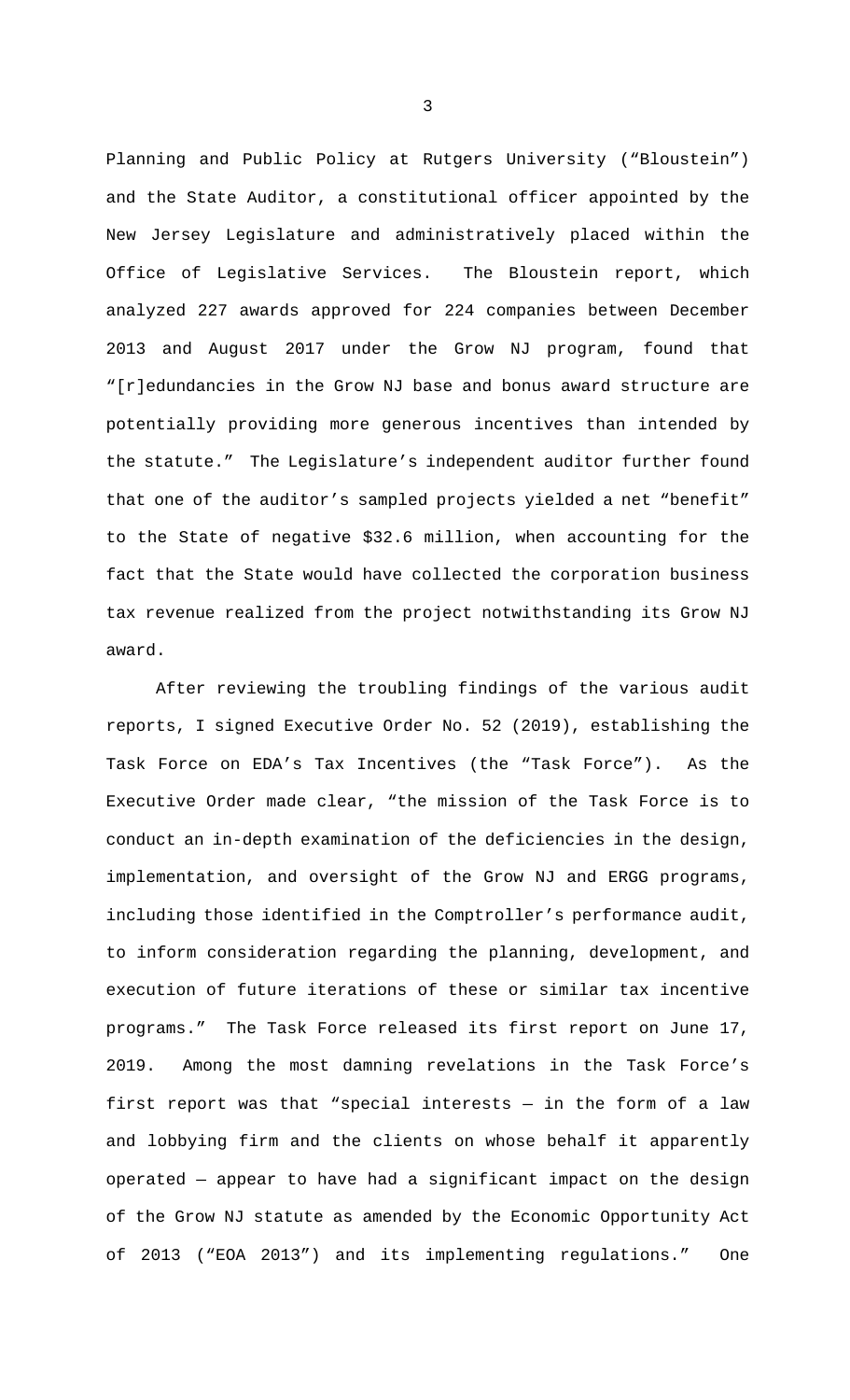example of this was the inclusion of a provision that allowed companies to potentially receive large Grow NJ awards calculated using taxes that those companies were already exempted from, meaning the awards were not guaranteed to provide a net positive benefit to the State. Additionally, the Task Force found clear deficiencies in the EDA's evaluation of applicants' submissions of alternative out-of-state sites.

 Earlier this month, Politico New Jersey published a report bringing to light how the special interests involved in drafting EOA 2013 stifled plans to erect a grocery store in Camden, a known food desert. See "How tax incentive law may have killed a muchneeded supermarket in Camden," Politico New Jersey, August 7, 2019 https://www.politico.com/states/new-jersey/story/2019/08/07/howtax-incentive-law-may-have-killed-a-much-needed-supermarket-incamden-1124640. Around the time EOA 2013 was going through the Legislature, two developers had expressed interest in bringing a grocery store to Camden as part of mixed-use development projects. According to the report, language was added to EOA 2013 that met the exact specifications of only one of the proposed projects. Ultimately, neither grocery store was built.

 In light of the myriad and well-documented issues with the current tax incentive programs, I cannot in good conscience approve this bill. Grow NJ and ERGG are demonstrably flawed. Economic Development Authority CEO Tim Sullivan acknowledges these flaws and welcomes the opportunity to improve these programs, stating in testimony before the Senate Select Committee on Economic Growth Strategies, "The audit ordered by Governor Murphy and the initial report from the Task Force on EDA Incentives have identified critical areas of needed improvement within the EDA. The report from the Task Force is eye-opening, and it only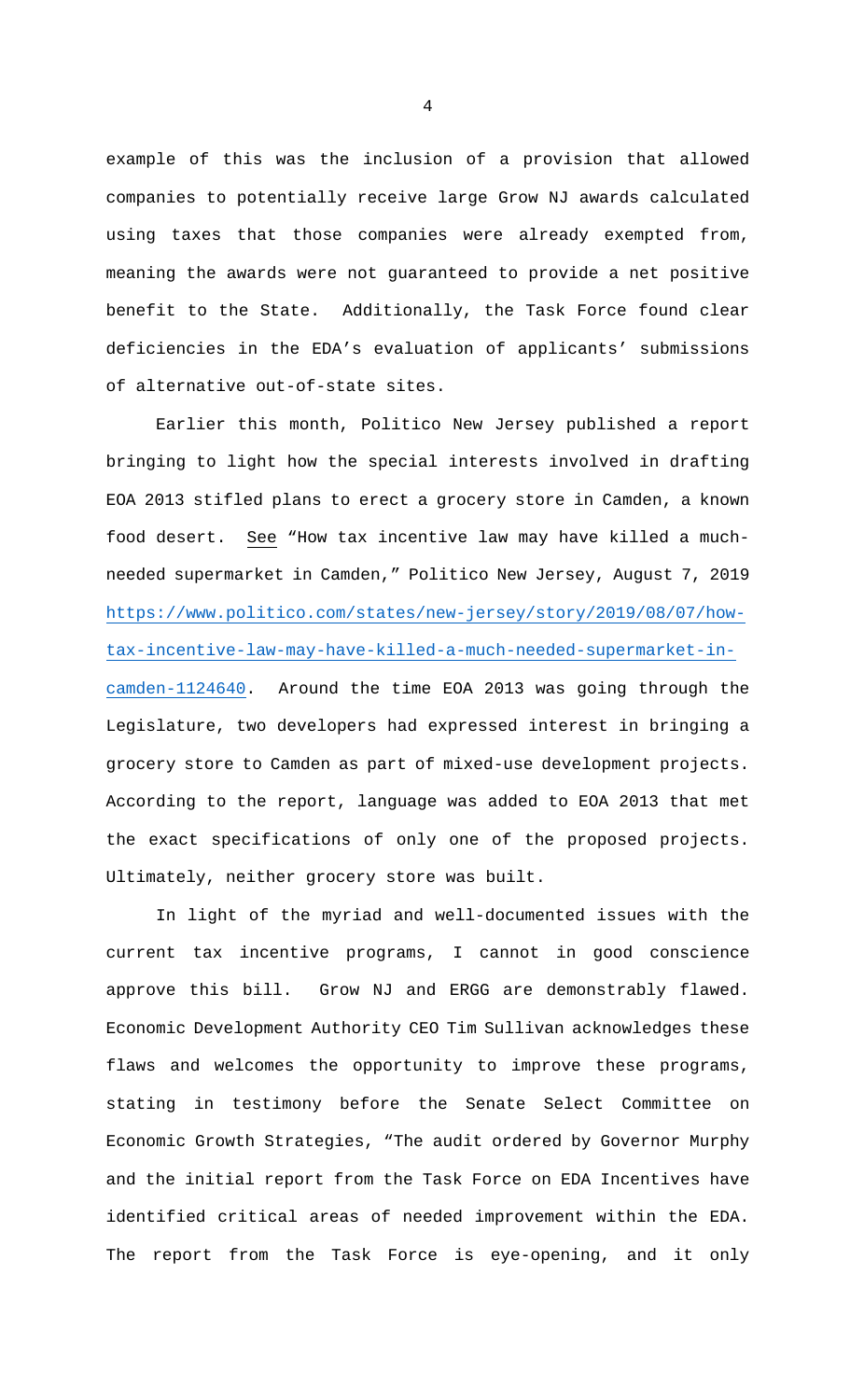strengthens the already strong case for adopting Governor Murphy's proposed new generation of economic development tools. This report, along with the report issued earlier this year by the Office of the State Comptroller, is a roadmap to significantly improving the administration of EDA's incentive programs. We have no higher obligation as an organization than to be stewards of taxpayer resources, and we are committed to being best-in-class when it comes to accountability and transparency . . . We are committed to fixing what needs fixing."

Consequently, I am recommending that the existing incentive programs be replaced by a series of business incentive programs that are innovative and focus on initiatives that value communities and corporations, programs that encourage new entrepreneurs, people of color, women and veterans, and controls that safeguard taxpayer money. Nearly nine months ago, I delivered drafts of the programs set forth in this conditional veto to my partners in the Legislature with the hope that they would evaluate them and then come to the table to negotiate. Unfortunately, the Legislature failed to act on these proposals, and instead waited until the last minute before inexplicably voting to extend these programs without any reforms.

 The programs I am recommending refocus our State's economy to one based on innovation. The five programs would provide a maximum of \$400 million in annual incentives to create jobs, renew communities, and welcome new businesses to our State all while providing the oversight that the prior programs desperately lacked. The NJ Forward program will create jobs in targeted highgrowth and high-wage industries, specifically directed at the State's most high-need census tracts. The program incentivizes local hiring, partnerships with the State's research universities,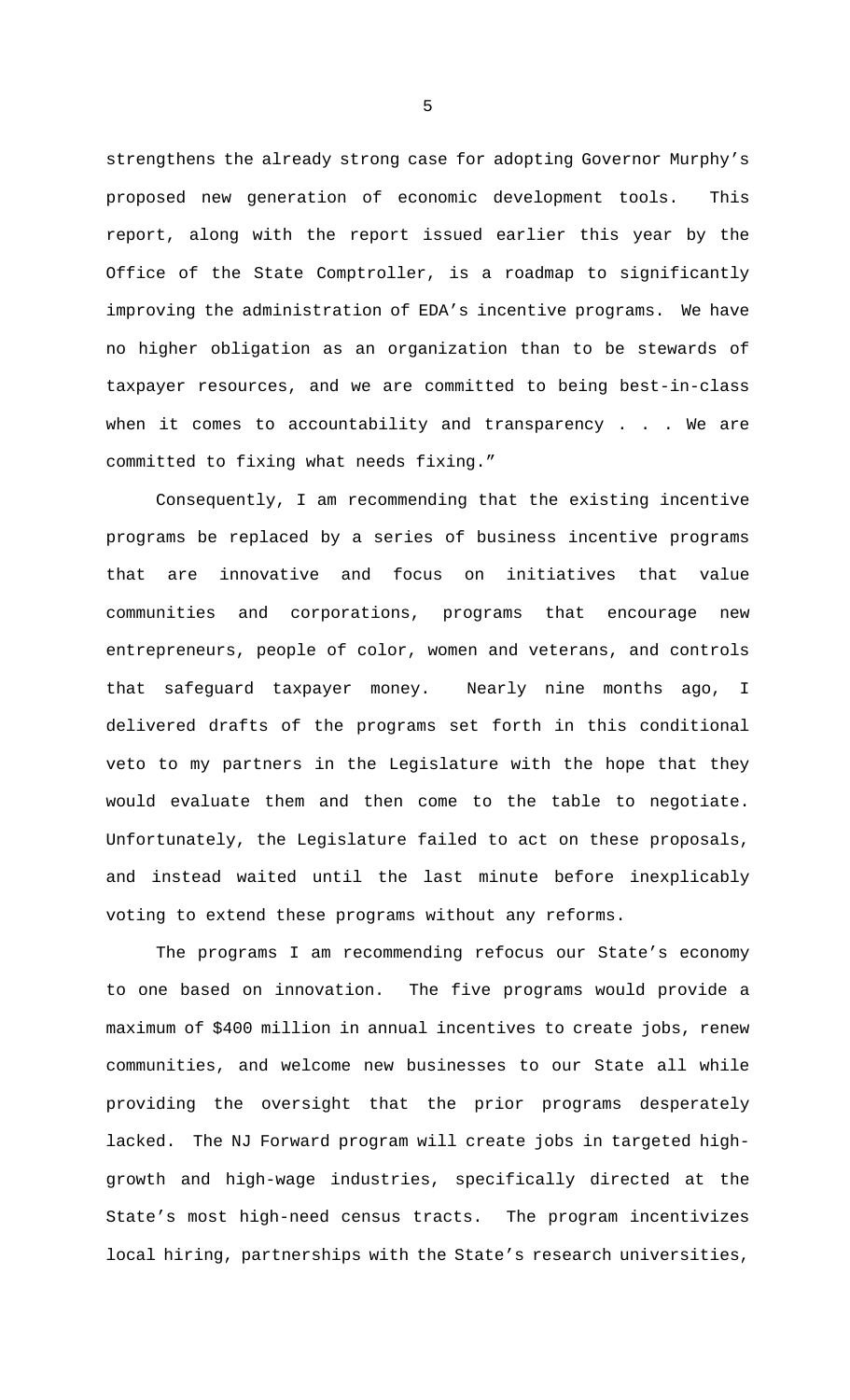and transit-oriented development. NJ Aspire will serve as a catalyst for neighborhood-based investments by allowing developers to turn vacant and underutilized properties into jobcreating development opportunities. The program will be run in competitive rounds twice per year and provides bonus incentives for food desert alleviation, health care center creation, transitoriented development, electric vehicle charging stations, and the creation of incubators and shared workspaces. These programs will work in tandem with competitive Brownfields Redevelopment and Historic Preservation Tax Credits, which will breathe fresh life into contaminated sites and old buildings. Lastly, my recommendation includes the Innovation Evergreen Fund, which will pair the proceeds from the sale of future tax credits with private venture capital funds, so we can make strategic joint investments directly in promising startups. These five programs, in tandem, will help create a stronger and fairer economy for the people of New Jersey.

I ran for Governor and was elected on the promise to transform the State's incentive programs so that the programs work for all New Jerseyans and not just connected political interests. That is a promise I am keeping today.

 Therefore, I herewith return Senate Bill No. 3901 (First Reprint) and recommend that it be amended as follows:

Page 2, Title, Lines 1-3: Delete in their entirety

Page 2, Line 4: The Insert "AN Act providing tax credits to incentivize to incentivize construction and improvement of commercial and residential properties and to create and retain full-time jobs in the State, supplementing Title 34 of the Revised Statutes, and amending P.L.2009, c.90 and P.L.2011, c.149."

Page 2, Line 7: The Time Theory of The Theory 1. (New section) Sections 1 through 18 of P.L. , c. (C. )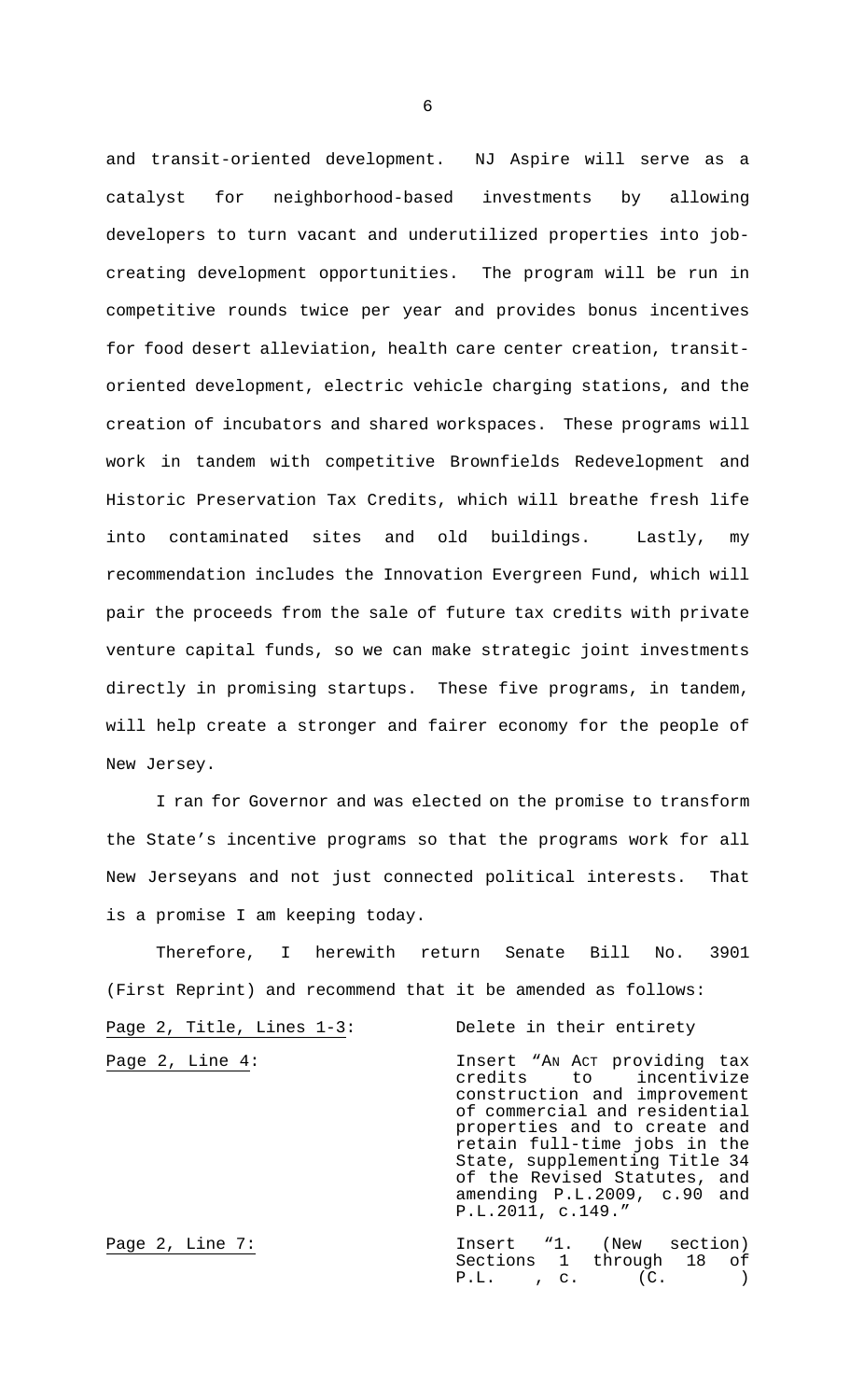(pending before the Legislature as this bill) shall be known and may be cited as the "New Jersey Aspire Act."

 2. (New section) As used in sections 1 through 18 of P.L., c. (C.) (pending before the Legislature as this bill):

 "Agency" means the New Jersey Housing and Mortgage Finance Agency established pursuant to P.L.1983, c.530 (C.55:14K-1 et seq.).

"Authority" means the New Jersey Economic Development Authority established by section 4 of P.L.1974, c.80 (C.34:1B-4).

 "Board" means the Board of the New Jersey Economic<br>Development Authority Development appointed pursuant to subsection b. of section 4 of P.L.1974, c.80 (C.34:1B-4).

 "Building services" means any cleaning or routine building maintenance work, including but not limited to sweeping, vacuuming, floor cleaning, cleaning of rest rooms, collecting refuse or trash, window cleaning, securing, patrolling, or other work in connection with the care or securing of an existing building, including services typically provided by a doorattendant or concierge. "Building services" shall not include any skilled<br>maintenance work, maintenance work, professional services, or other public work for which a contractor is required to pay the "prevailing wage" as defined in section 2 of P.L.1963, c.150 (C.34:11- 56.26).

 "Cash flow" means the profit or loss that an investment property earns from rent, deposits, and other fees after financial obligations, such as debt, maintenance, and other expenses, have been paid.

> "Collaborative workspace" means coworking, accelerator, incubator, or other shared working environments that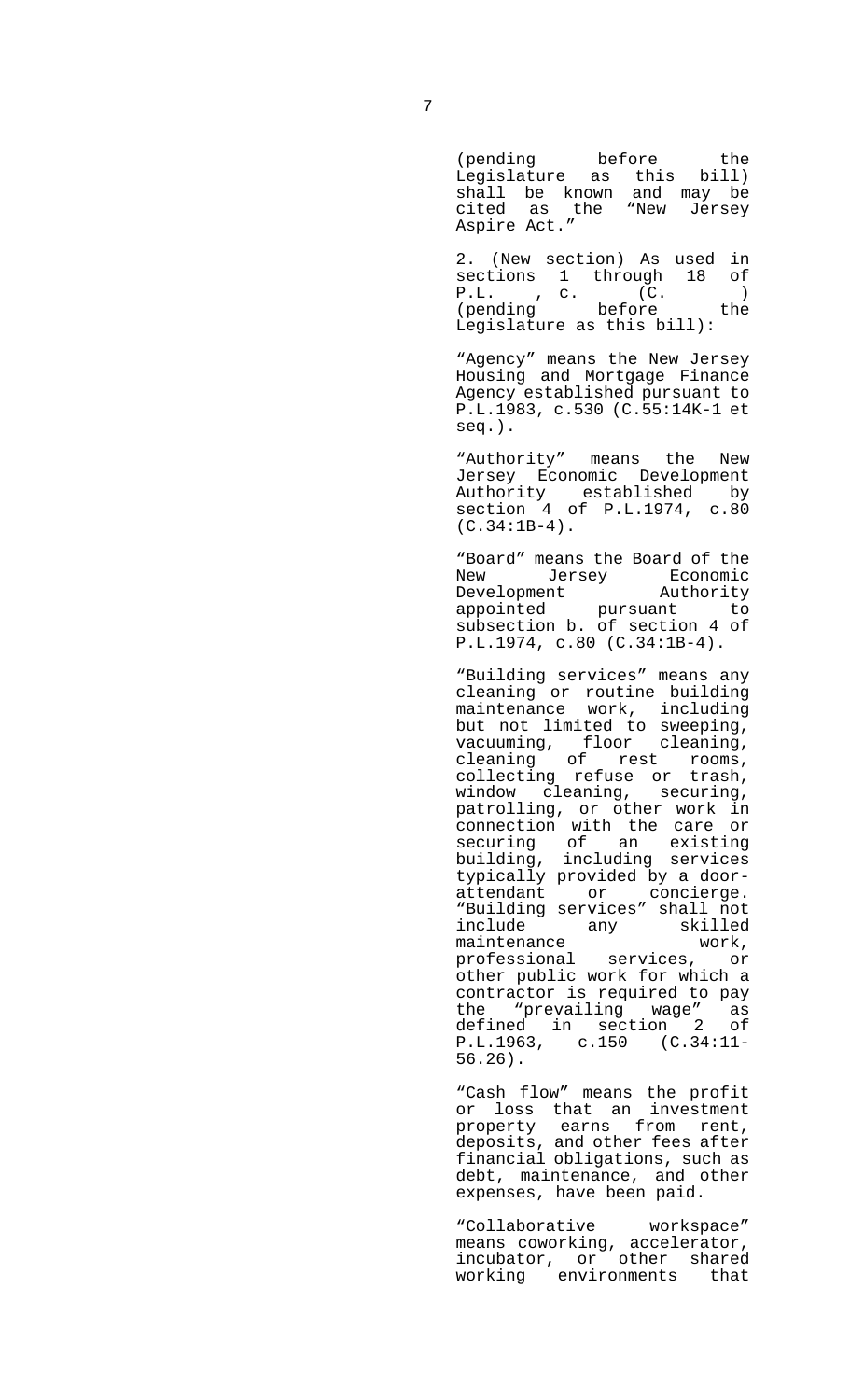promote collaboration, interaction, socialization, and coordination among tenants through the clustering of multiple businesses or individuals. For this purpose, the collaborative workspace shall be the greater of: 2,500 of dedicated square feet or 10 percent of the total property on which the redevelopment project is situated. The collaborative workspace shall include a community manager, be focused on collaboration among the community members, and include regularly scheduled education events for the community members. The collaborative workspace shall also include a physical open space that supports the engagement of its community members.

 "Commercial project" means a building, which is predominantly commercial and contains 100,000 or more square feet of office, retail, or industrial space for purchase or lease and may include a parking component.

 "Developer" means a person who enters or proposes to enter into an incentive grant agreement pursuant to the provisions of section 7 of P.L., c. (C.), including, but not limited, to a lender that completes a redevelopment project, operates a redevelopment project, or completes and operates a redevelopment project.

 "Director" means the Director of the Division of Taxation in<br>the Department of the the Department of the Treasury.

 "Eligibility period" means the 10-year period specified in an incentive grant agreement during which a developer may claim a tax credit under the program.

 "Food delivery source" means access to nutritious foods, such as fresh fruits and vegetables, through grocery operators, including, but not limited to a full-service supermarket or grocery store, and other healthy food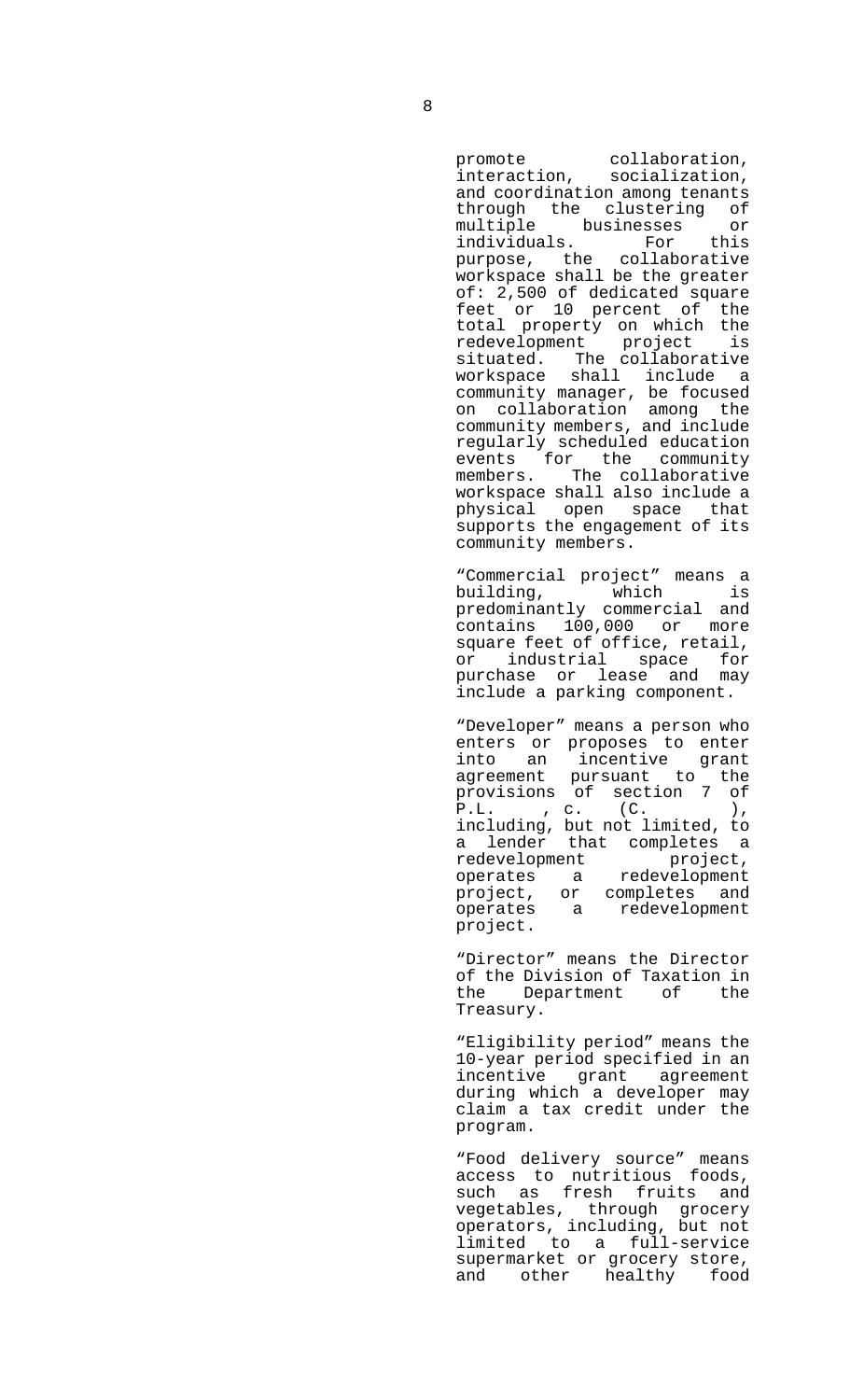retailers of at least 10,000 square feet, including, but not limited to, a prepared food establishment selling primarily nutritious readyto-serve meals.

 "Food desert community" means a physically contiguous area in the State in which residents have limited access to nutritious foods, such as fresh fruits and vegetables, through supermarkets and grocery stores, and which has been designated as a food desert community pursuant to subsection b. of section 17 of P.L. , c. (C. ) (pending before the Legislature as this bill).

 "Health care or health services center" means an establishment where patients are admitted for examination and treatment by one or more physicians, dentists, psychologists, or other medical practitioners.

> "Incentive area" means an area designated pursuant to the<br>"State Planning Act," "State Planning P.L.1985, c.398 (C.52:18A-196 et seq.), as Planning Area 1 (Metropolitan), Planning Area 2 (Suburban), a Designated Center, or a Highland Designated Center, provided an area designated as Planning Area 2 (Suburban), a Designated Center, or a Highland Designated Center shall be located within a onehalf mile radius of the midpoint, with bicycle and pedestrian connectivity, of a New Jersey Transit Corporation, Port Authority Transit Corporation, or Port Authority Trans-Hudson Corporation rail, bus, or ferry station, including all light rail stations, or a high frequency bus stop as certified by the New Jersey Transit Corporation.

> "Incentive grant" means an award of tax credits to reimburse a developer for all or a portion of the project financing gap of a redevelopment project pursuant to the provisions of sections 1 through 18 of P.L. , c. (C. )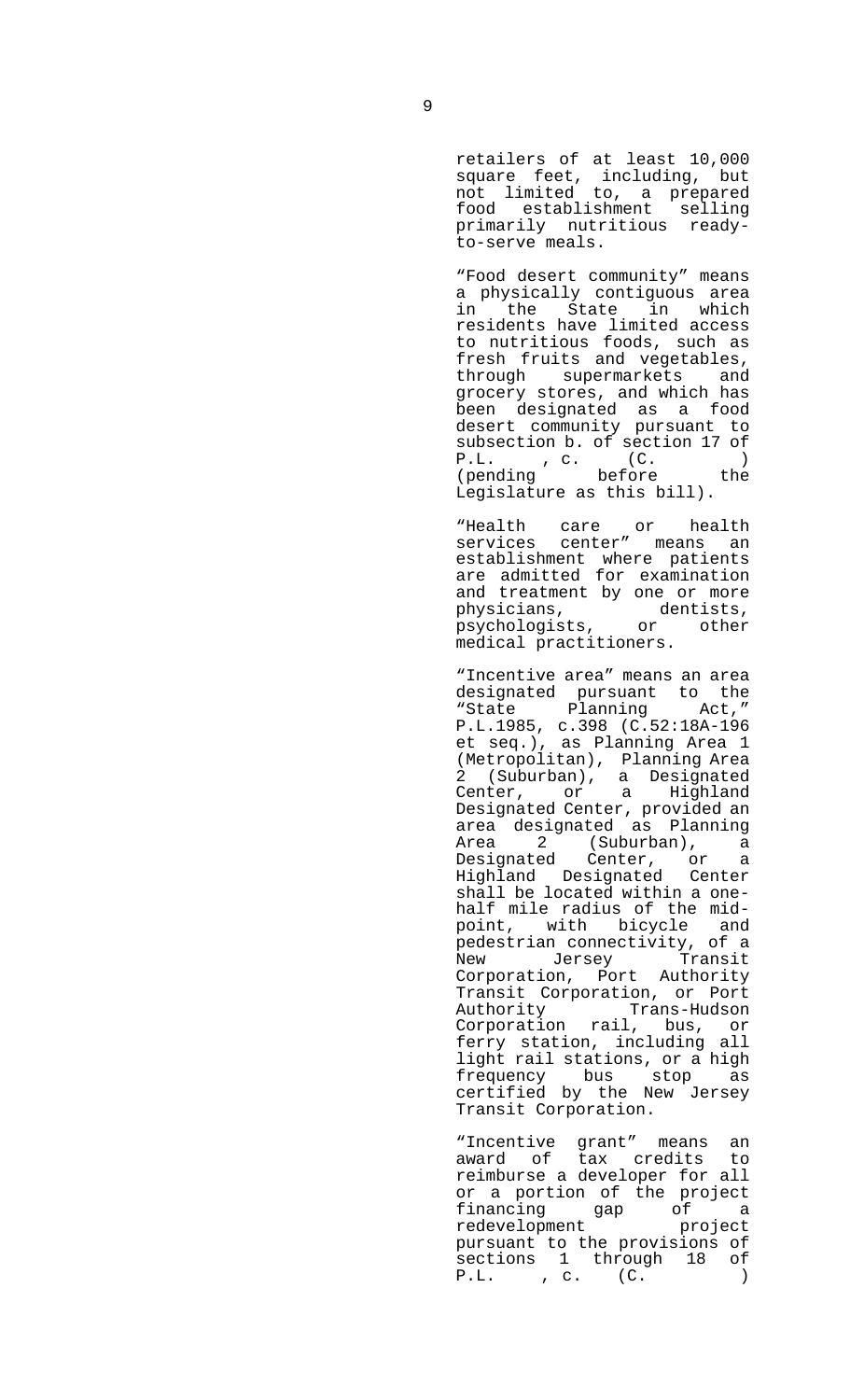(pending before the Legislature as this bill).

 "Incentive grant agreement" means the contract executed between a developer and the authority pursuant to section 7 of P.L. , c. (C. ) (pending before the Legislature as this bill), which sets forth the terms and conditions under which the developer may receive the incentive grants authorized pursuant to the provisions of sections 1 through 18 of P.L. , c. (C. ) (pending before the Legislature as this bill).

 "Incubator facility" means a commercial property, which contains 5,000 or more square feet of office, laboratory, or industrial space, which is located near, and presents<br>opportunities for opportunities collaboration with, a research institution, teaching hospital, college, or university, and within which at least 75 percent of the gross leasable area is restricted for use by one or more technology startup companies.

 "Low-income housing" means housing affordable according to federal Department of Housing and Urban Development or other recognized standards for home ownership and rental costs and occupied or reserved for occupancy by households with a gross household income equal to 50 percent or less of the median gross household income for households of the same size within the housing region in which the housing is located.

 "Minimum environmental and sustainability standards" means standards established by the authority in accordance with the green building manual prepared by the Commissioner of Community Affairs pursuant to section 1 of  $P.L.2007$ ,<br>c.132 (C.52:27D-130.6),  $(C.52:27D-130.6)$ , regarding the use of renewable energy, energy-efficient technology, and non-renewable resources to reduce environmental degradation and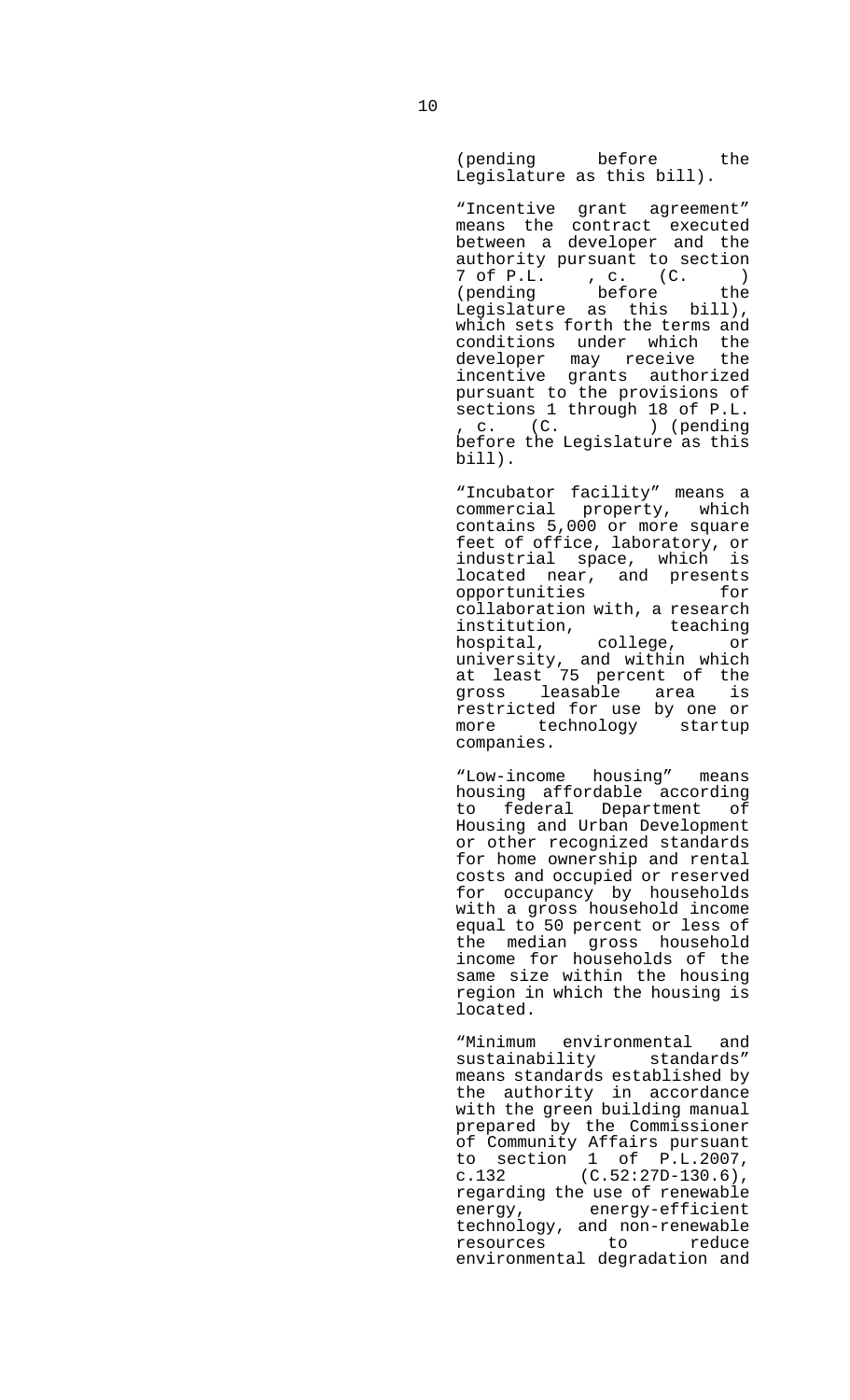encourage long-term cost reduction.

 "Moderate-income housing" means housing affordable according to federal Department of Housing and Urban Development or other recognized standards for home ownership and rental costs and occupied or reserved for occupancy by households with a gross household income equal to more than 50 percent, but less than 80 percent, of the median gross household income for households of the same size within the housing region in which the housing is located.

 "Municipal Revitalization Index" means the index by the Department of Community Affairs ranking New Jersey's municipalities according to eight separate indicators that measure diverse aspects of social, economic, physical, and fiscal conditions in each locality.

 "Program" means the New Jersey Aspire Program established by section 3 of P.L. , c. (C. ) (pending before the Legislature as this bill).

 "Project cost" means the costs incurred in connection with a redevelopment project by a developer until the issuance of a permanent certificate of occupancy, or until such other time specified by the authority, for a specific investment or improvement, including the costs relating to lands, buildings, improvements, real or personal property, or any interest therein, including leases discounted to present value, including lands under water, riparian rights, space rights, and air rights acquired, owned, developed or redeveloped, constructed, reconstructed, rehabilitated, or improved, any environmental remediation costs, plus costs not directly related to construction, of an amount not to exceed 20 percent of the total costs, capitalized interest paid to third parties, and the cost of infrastructure improvements,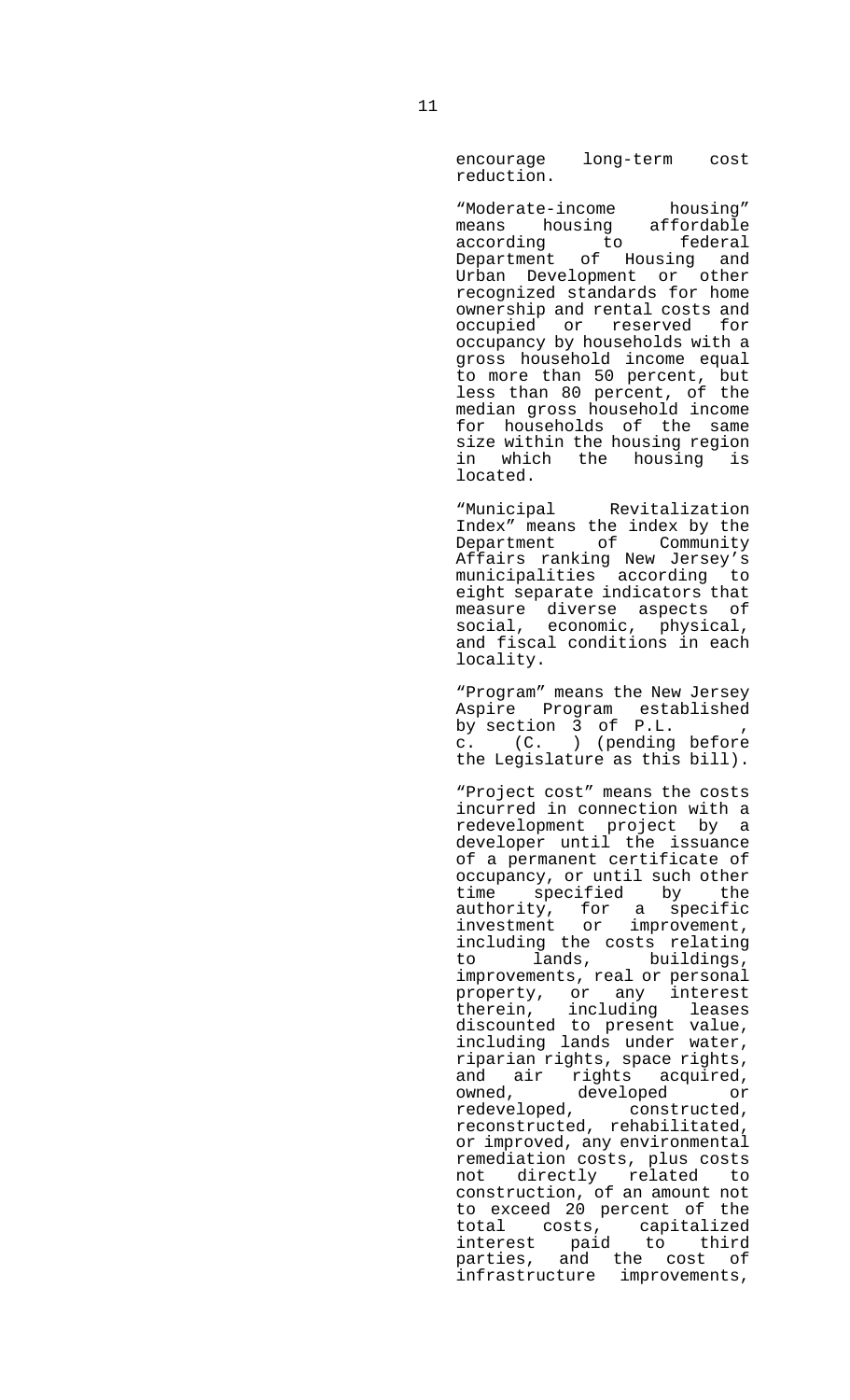including ancillary infrastructure projects. The cost of acquisition of land or fees associated with the application or administration of a grant under sections 1 through 18 of P.L. , c. (C. ) (pending before the Legislature as this bill) shall not constitute a project cost.

 "Project financing gap" means the part of the total project cost, including reasonable and appropriate return on investment, that remains to be financed after all other sources of capital have been accounted for, including, but not limited to, developer contributed capital, which shall not be less than 20 percent of the total project cost, and investor or<br>financial entity capital or financial entity capital loans for which the developer, after making all good faith efforts to raise additional capital, certifies that additional capital cannot be raised from other sources on a non-recourse basis.

 "Project labor agreement" means a form of pre-hire collective bargaining agreement covering terms and conditions of a specific project that satisfies the requirements set forth in section 5 of P.L.2002, c.44  $(C.52:38-5)$ .

> "Qualified incentive tract" means (i) a population census tract having a poverty rate of 20 percent or more; or (ii) a census tract in which the median family income for the census tract does not exceed 80 percent of the greater of the Statewide median family income or the median family income of the metropolitan statistical area in which the census tract is situated.

> "Redevelopment project" means a specific construction project or improvement undertaken by a developer, owner or tenant, or both, and any ancillary infrastructure project. A redevelopment project may involve construction or improvement upon lands, buildings,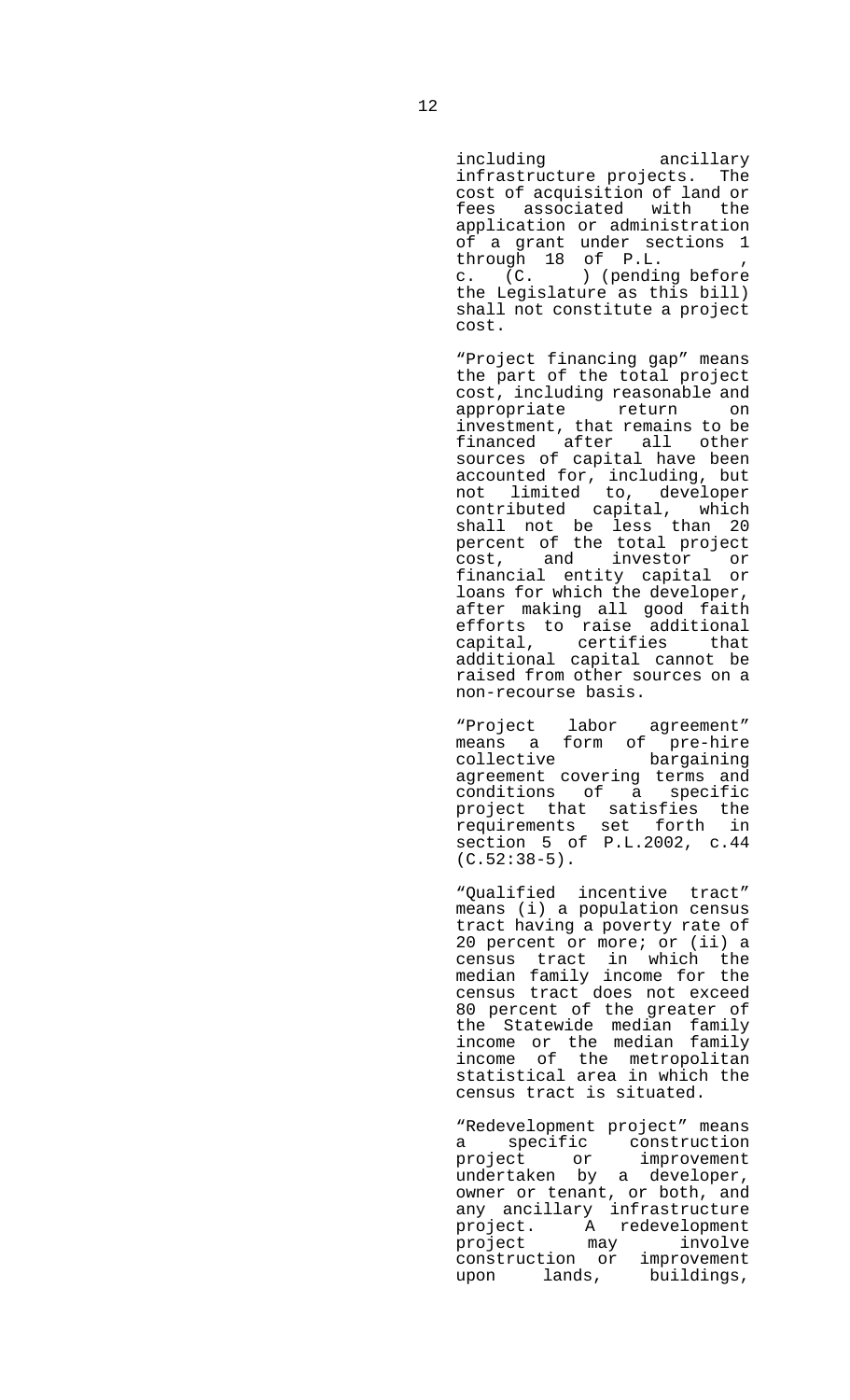improvements, or real and personal property, or any interest therein, including lands under water, riparian rights, space rights, and air rights, acquired, owned, developed or redeveloped, constructed, reconstructed, rehabilitated, or improved.

 "Residential project" means a redevelopment project that is predominantly residential and may include a parking component.

> "Total project cost" means the project cost and the cost of acquisition of land for the redevelopment project.

 "Tourism destination project" means a non-gaming business facility that will be among the most visited privately owned or operated tourism or recreation sites in the State, and which has been determined by the authority to be in an area appropriate for development and in need of<br>economic development economic development incentive assistance, including a non-gaming business within an established Tourism District with a significant impact on the economic viability of that district.

 "Workforce housing" means housing affordable according to federal Department of Housing and Urban Development or other recognized standards for home ownership and rental costs and occupied or reserved for occupancy by households with a gross household income of more than 80 percent, but less than 120 percent, of the median gross household income for households of the same size within the housing region in which the housing is located.

 3. (New section) The New Jersey Aspire Program is hereby established as a program under the jurisdiction of the New Jersey Economic Development Authority. The authority shall administer the<br>program to encourage program to redevelopment projects in the incentive area through the provision of incentive grants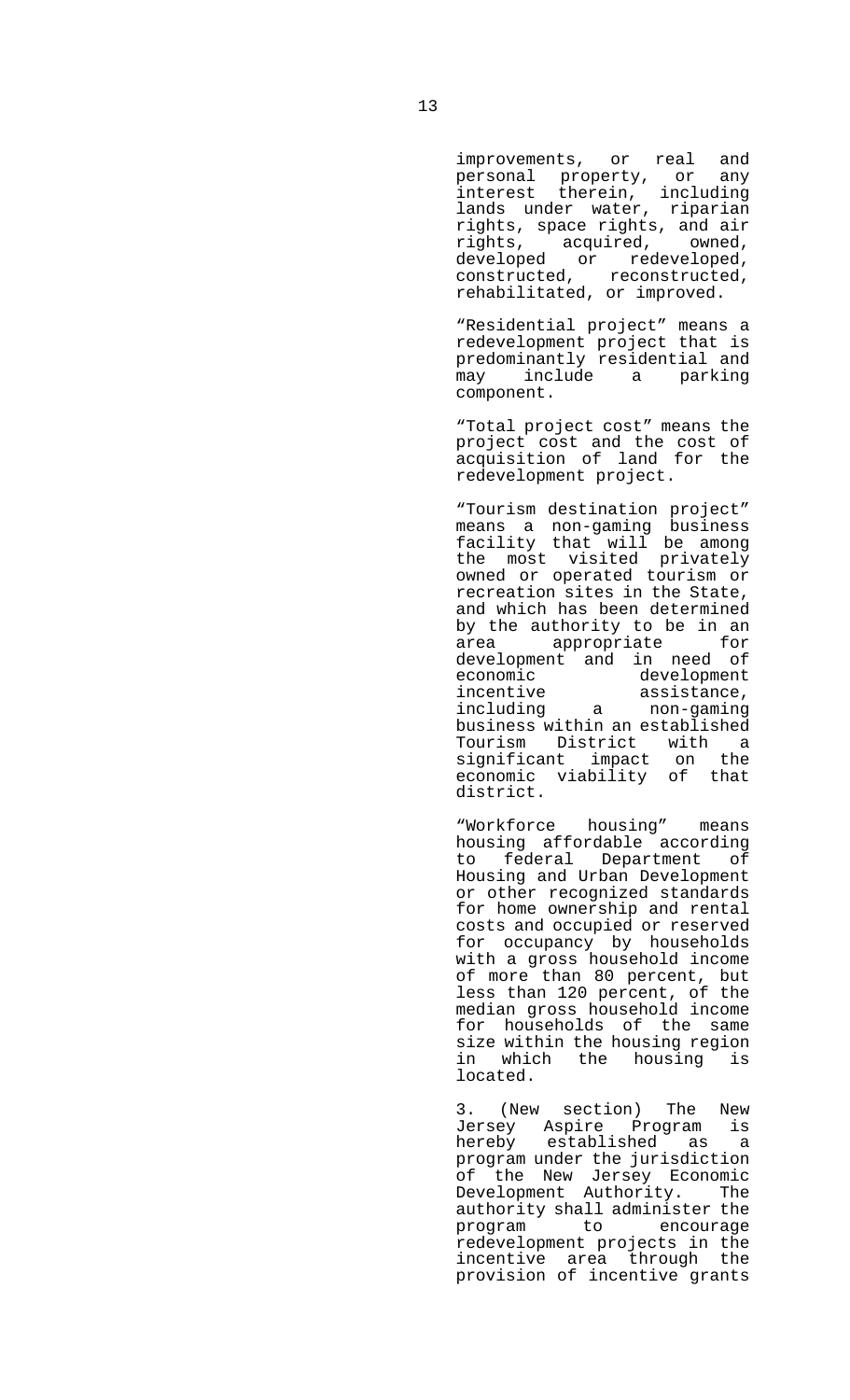to reimburse developers for certain project financing gap costs. The board may approve the award of an incentive grant to a developer upon application to the authority pursuant to sections 5 and 6 of P.L. , c. (C. ) (pending before the Legislature as this bill). The annual combined value of all tax credits approved by the authority pursuant to the "New Jersey Aspire Act," sections 1 through 18 of P.L. , c. (C. ) (pending before the Legislature as this bill), shall not exceed \$100,000,000, except that the annual value of all tax credits approved by the authority pursuant to that act may exceed \$100,000,000 in a calendar year if the board, subject to the approval of the State Treasurer, determines the tax credits to be reasonable, justifiable, and appropriate; entitled, however, the combined value of all tax credits approved by the authority under the "New Jersey Aspire Act," sections 1 through 18 of P.L. , c. (C. ) (pending before the Legislature as this bill), and the "New Jersey Forward Program Act," sections 19 through 34 of P.L. , c. (C. ) (pending before the Legislature as this bill), shall not exceed \$300,000,000 in a calendar year.

 4. (New section) a. A developer shall be eligible to receive an incentive grant for a redevelopment project only if the developer demonstrates to the authority at the time of application that:

 (1) without the incentive grant, the redevelopment project is not economically feasible;

> (2) a project financing gap exists, or the authority<br>determines that the that the<br>project will redevelopment generate a below market rate of return;

> (3) the redevelopment project is located in the incentive area;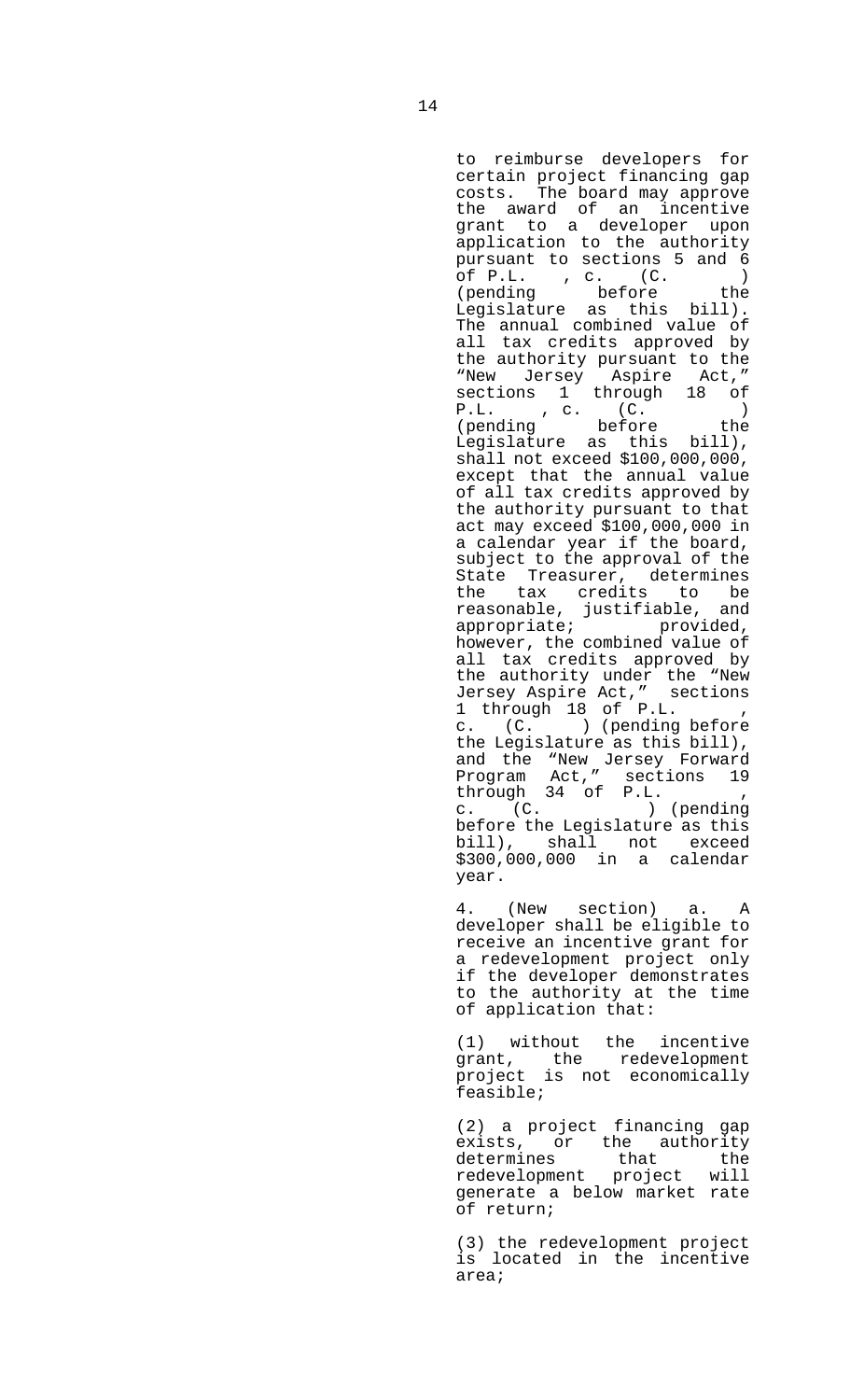(4) the developer has not commenced any construction at the site of the redevelopment project prior to submitting an application, unless the authority determines that the redevelopment project would not be completed otherwise or, in the event the redevelopment project is to be undertaken in phases, the requested incentive grant covers only phases for which construction has not yet commenced;

> (5) the redevelopment project shall comply with the minimum environmental and sustainability standards;

 (6) the redevelopment project shall comply with the<br>authority's affirmative authority's action requirements, adopted pursuant to section 4 of P.L.1979, c.203 (C.34:1B-5.4);

 (7) each worker employed or subcontractor of a developer working at a redevelopment project, 80 percent or more of which is operated by the developer, shall be paid not less than \$15 per hour or 120 percent of the minimum wage fixed under subsection a. of section 5 of P.L.1966, c.113 (C.34:11-56a4), whichever is higher; and

> (8) during the eligibility period, each worker employed to perform construction work or building services work at the redevelopment project shall be paid not less than the prevailing wage rate for the worker's craft or trade,<br>as determined by the as determined Commissioner of Labor and Workforce pursuant to P.L.1963, c.150 (C.34:11-56.25 et seq.) and P.L.2005, c.379 (C.34:11- 56.58 et seq.). In the event the redevelopment project, or the aggregate of all redevelopment projects approved for an award under the program, constitute a lease of more than 55 percent of a building owned or controlled by the developer, these requirements shall apply to the entire building.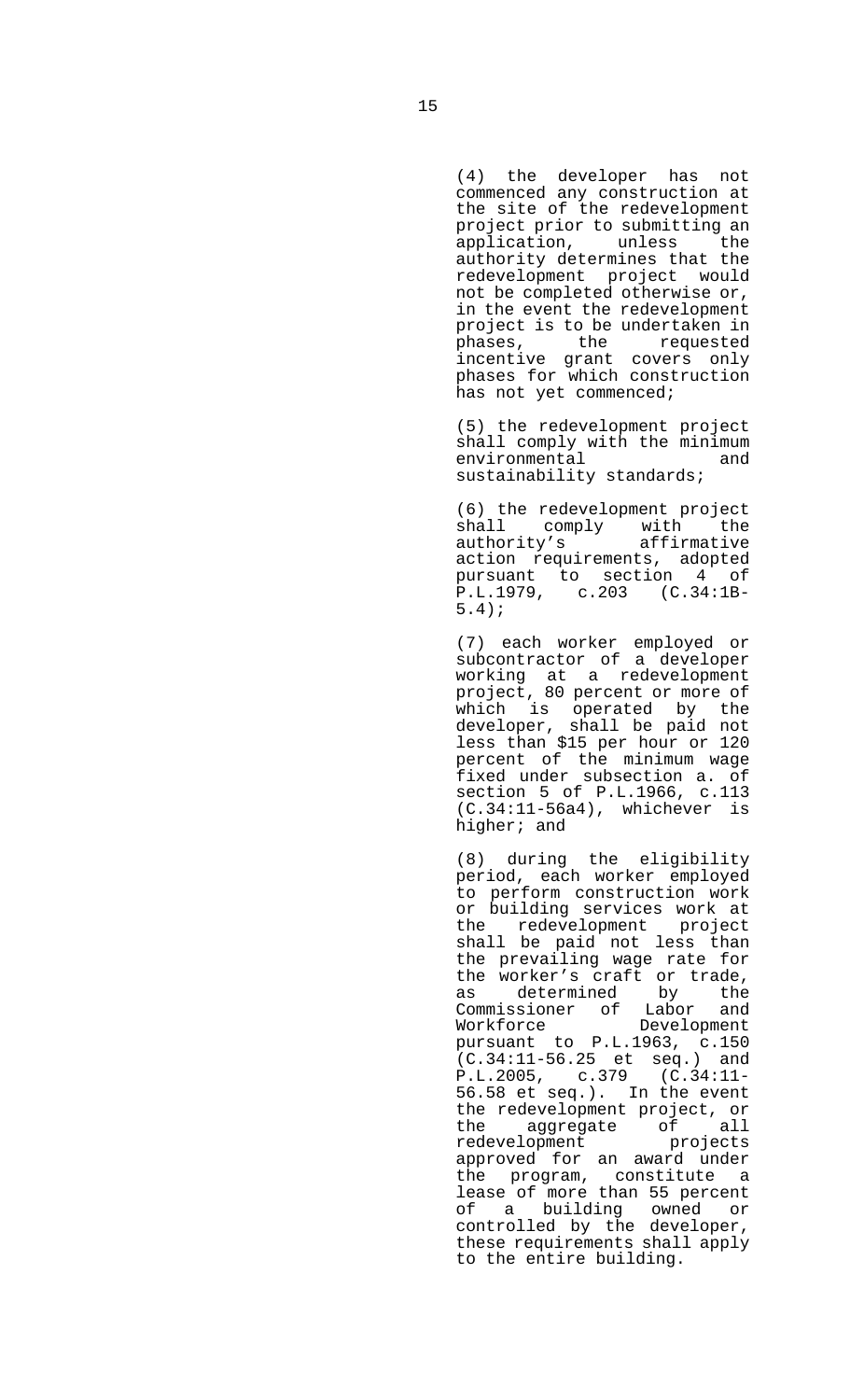b. In addition to the requirements set forth in subsection a. of this section, for a commercial project to qualify for an incentive grant, the developer shall have an equity participation of at least 20 percent of the total project cost.

 c. In addition to the requirements set forth in subsection a. of this section, for a residential project to qualify for an incentive grant, the residential project shall:

> (1) have a total project cost of at least \$17,500,000, if the project is located in a municipality with a population greater than 200,000 according to the latest federal decennial census;

 (2) have a total project cost of at least \$10,000,000 if the project is located in a municipality with a population less than 200,000 according to the latest federal decennial census; or

 (3) have a total project cost of at least  $$5,000,000$  if the project is in a qualified incentive tract.

 d. In addition to the requirements set forth in subsections a. and c. of this section, for a residential project consisting of newlyconstructed residential units to qualify for an incentive grant, the developer shall reserve at least 20 percent, but not more than 50 percent, of the residential units constructed for occupancy by low- and moderate-income households with affordability controls as required under the "Fair Housing Act ," P.L.1985, c. 222 (C.52:27D-301 et al.), unless the municipality in which the property is located has received substantive certification from the council and such a reservation is not required under the approved affordable housing plan, or the municipality has been given a judgment of repose or a judgment of compliance by the court, and such a reservation is not required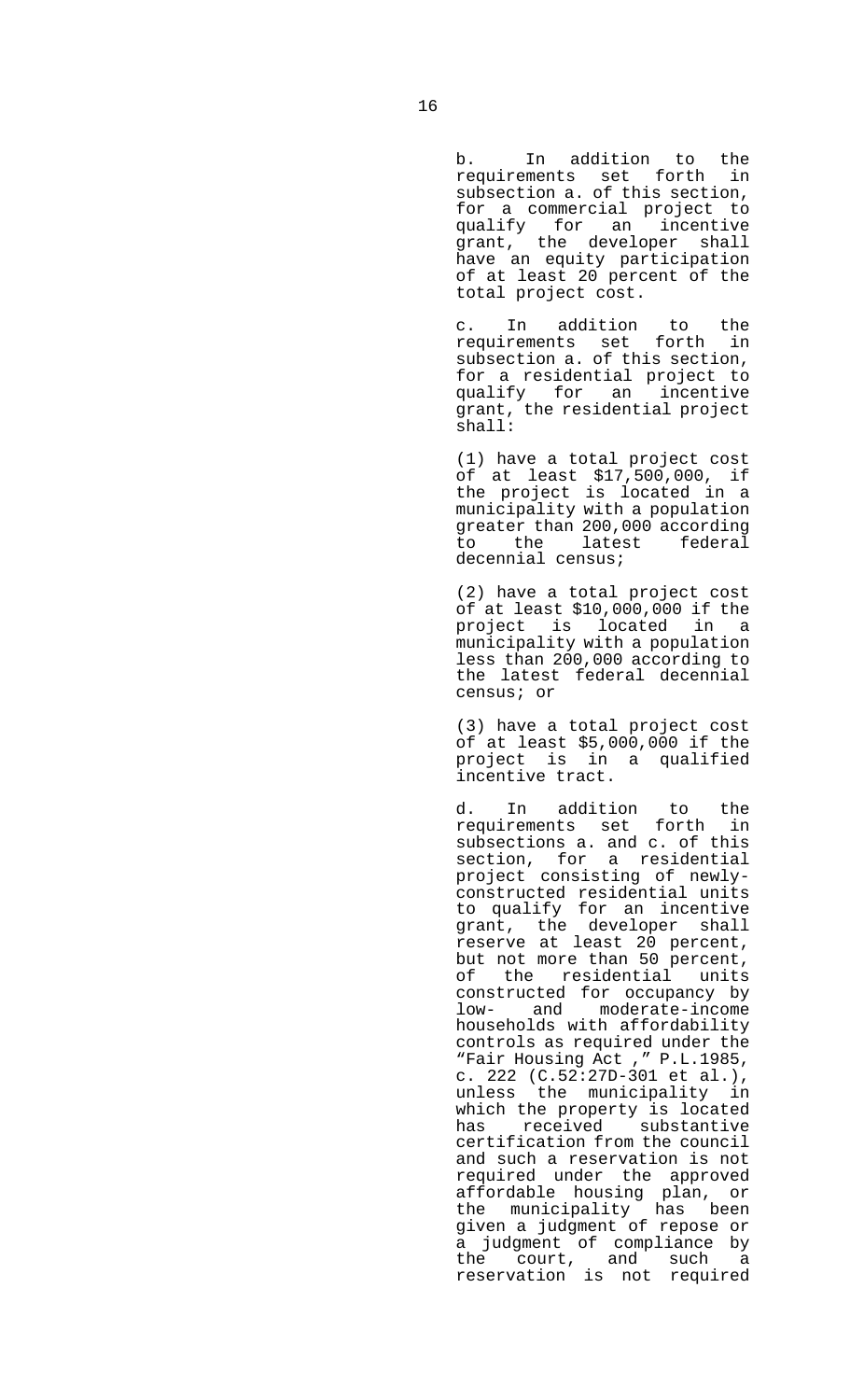under the approved affordable housing plan. The developer shall reserve at least 50 percent of housing not constructed for occupancy by low- and moderate-income households for workforce housing.

 5. (New section) a. Prior to July 1, 2024, a developer seeking an incentive grant shall submit an application to the authority and, in the case of a residential project, to the authority and the agency, in a form and manner prescribed in regulations adopted by the authority, in consultation with the agency, pursuant to the provisions of the "Administrative Procedure Act," P.L.1968, c.410 (C.52:14B-1 et seq.). The authority shall accept applications for incentive grants during the grant periods established pursuant to section 6 of P.L. , c. (C. ) (pending before the Legislature as this bill).

 b. The authority shall not consider an application for a commercial project unless the developer submits a letter evidencing support for the commercial project from the governing body of the municipality in which the commercial project is located with the application.

 c. The authority shall review the project cost, evaluate and validate the project financing gap estimated by the developer, and, in the case of a commercial or mixed-use project, conduct a State fiscal impact analysis to ensure that the overall public assistance provided to the<br>commercial or mixed-use commercial or mixed-use project will result in net benefits to the State, provided that the net benefit analysis shall not apply to capital investment for a residential project, a food delivery source or a health care or health services center with a minimum of 10,000 square feet of space devoted to health care or health services that is located in a municipality with a Municipal Revitalization Index score of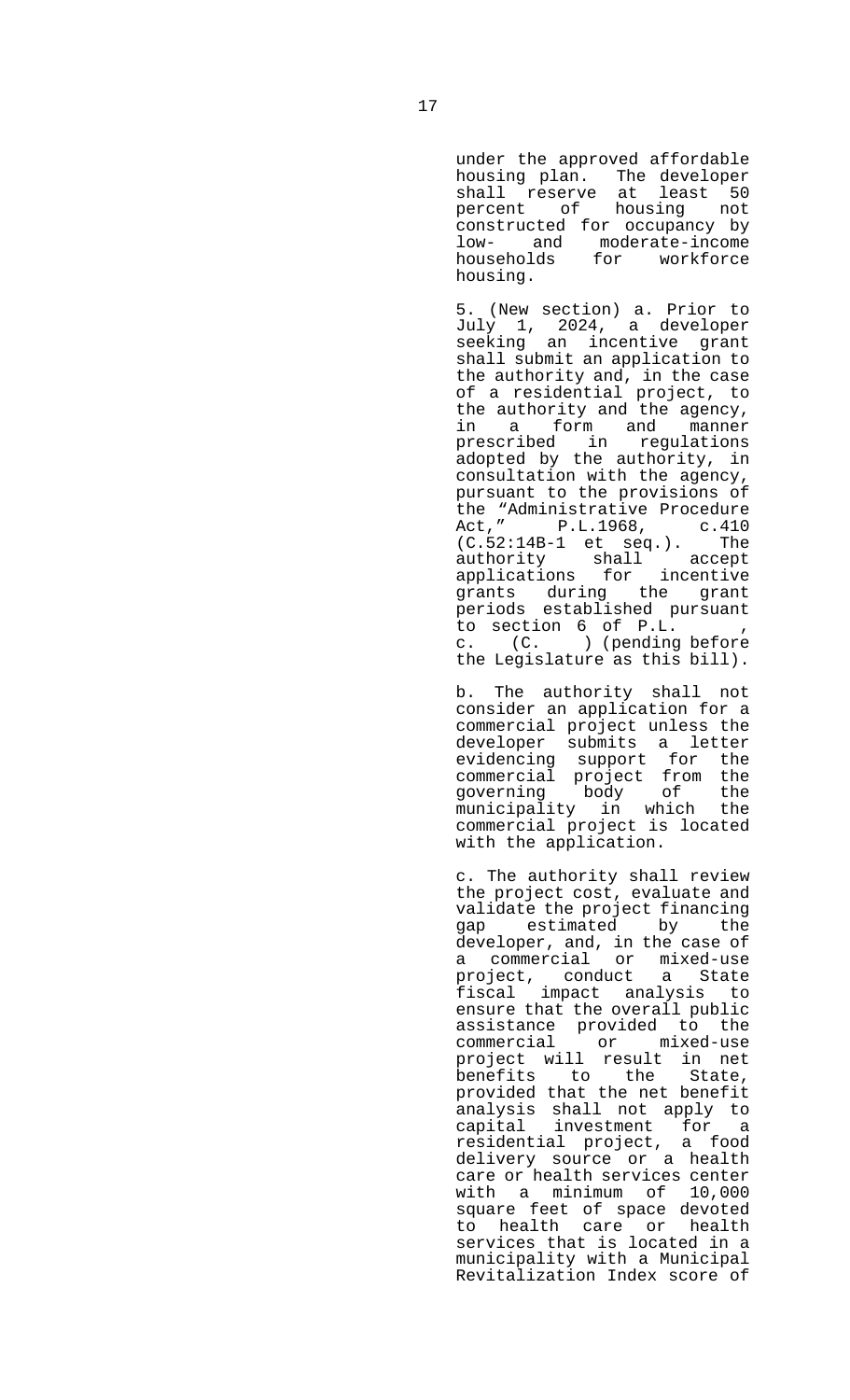50 or lower lacking adequate access, as determined by the Commissioner of Health, to health care or health services. The authority shall assess the cost of these reviews to the applicant. A developer shall pay to the authority the full amount of the direct costs of an analysis concerning the developer's application for a tax credit that a third party retained by the authority performs, if the authority deems such retention to be necessary.

 d. If at any time during the eligibility period the authority determines that the developer made a material misrepresentation on the developer's application, the developer shall forfeit the incentive grant.

 e. If circumstances require a developer to amend its application to the authority, then the developer, or an authorized agent of the developer, shall certify to the authority that the information provided in its amended application is true under the penalty of perjury

 6. (New section) a. The authority shall award incentive grants through a competitive application process consisting of up to two biannual grant rounds. The authority shall provide notice to the public of the opening and closing dates for submission of grant applications on its Internet website.

 b. (1) The authority shall review applications for incentive grants submitted to the authority following the deadline dates of the grant rounds and shall evaluate each application as if submitted on the deadline date. To determine priority for an award of an incentive grant, all applications for redevelopment projects that satisfy the criteria set forth in section 4 of P.L. , c. (C. ) (pending before the Legislature as this bill) in a given round shall be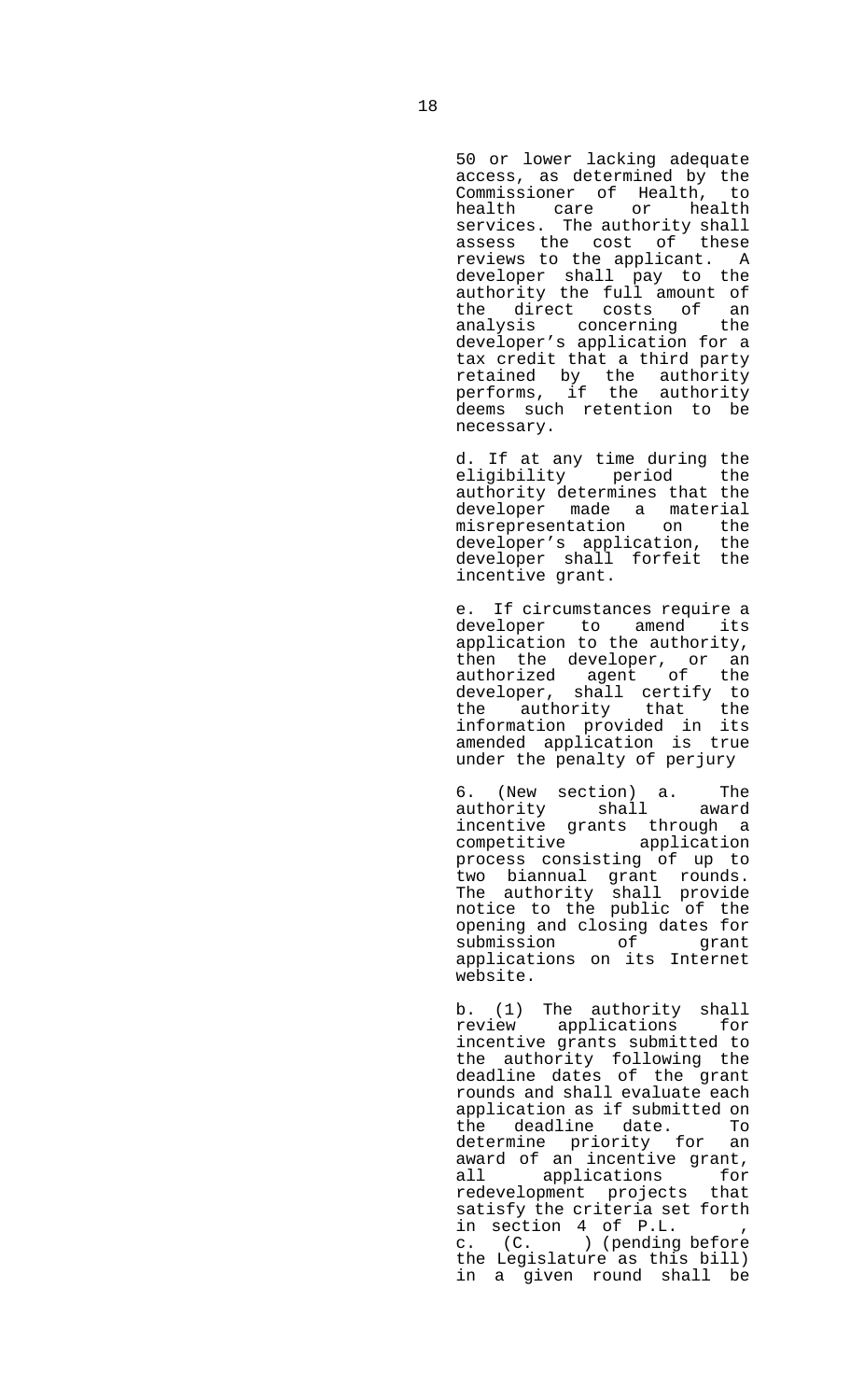ranked on the basis of a scoring system developed by the authority through regulations adopted pursuant to the provisions of the "Administrative Procedure Act," P.L.1968, c.410 (C.52:14B-1 et seq.). Prior to the commencement of a grant round, the authority shall determine the minimum score for the grant round that a developer must attain to be eligible for an incentive grant.

 (2) The authority may establish different rounds,<br>criteria , and scoring for<br>commercial projects and<br>commercial projects. If a criteria , and scoring for commercial projects and residential projects. developer intends to apply to both the authority and the agency for subsidies, the developer shall notify the agency simultaneously with any application made to the authority. The authority shall transmit its grant determination for such residential projects to the agency along with any ranking or scoring information developed by the authority and confirmation of the authority's intent to provide an incentive grant or award to the project. Approval of an application by the agency shall be the final determination required for an incentive grant for a residential project under this section.

 c. For projects that are not applying to both the authority and the agency, the scoring system developed by the authority pursuant to subsection b. of this section shall assess applications for incentive grants based on the following competitive criteria, which may include, but shall not be limited to:

 (1) the amount of funding requested by the developer compared to the overall cost of the redevelopment project;

> (2) the benefit of the redevelopment project to the community in which the redevelopment project will be located;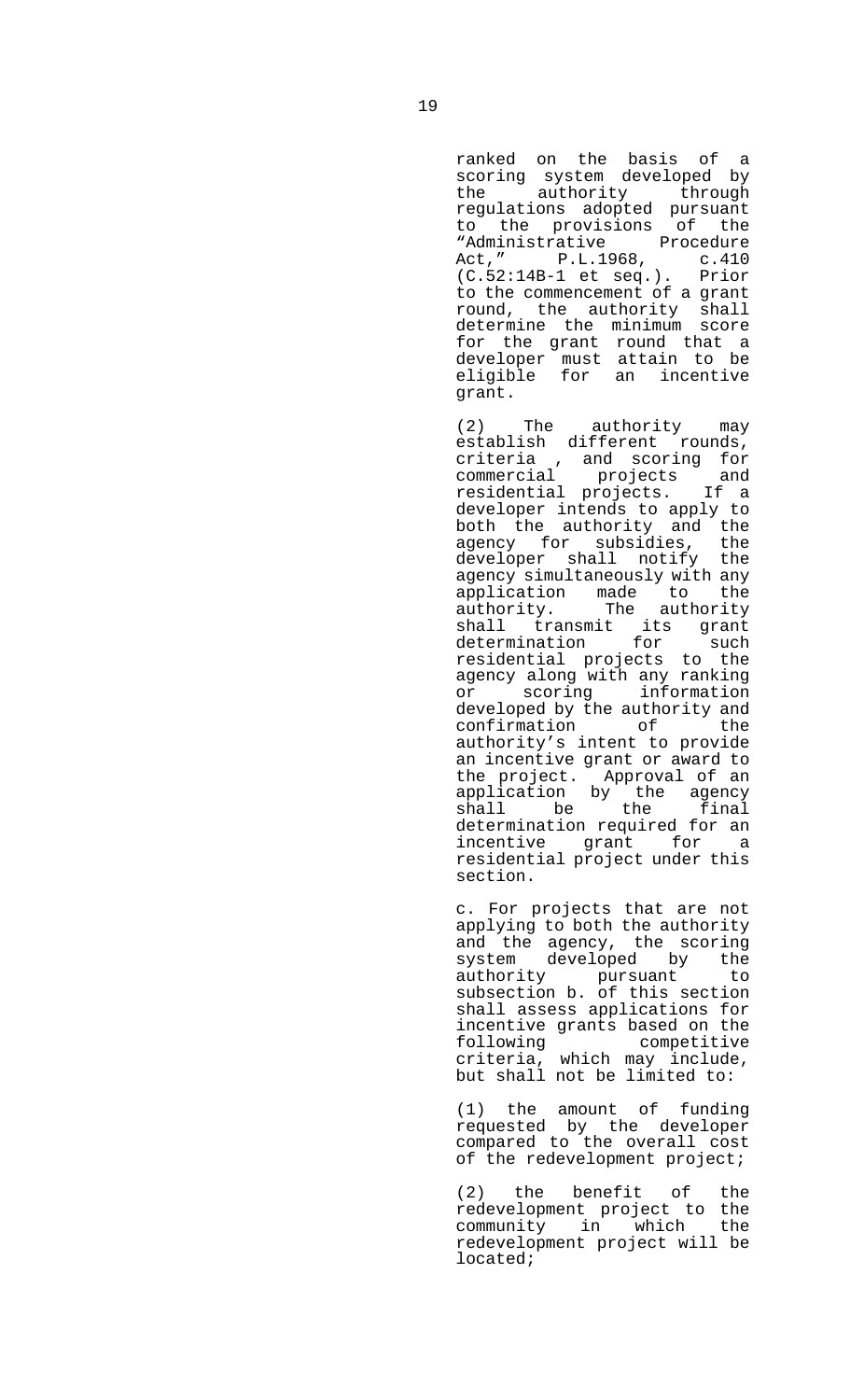(3) apprenticeships or workforce programs to be offered because of the redevelopment project;

 (4) the ability of the redevelopment project to absorb and adapt to changing environments and deliver its objectives;

 (5) how the project will advance State, regional, and local development and planning strategies;

> (6) the relationship of the redevelopment project to a<br>comprehensive local comprehensive local development strategy, deveropment<br>including its relation to other development and redevelopment projects in the municipality;

 (7) the degree to which the project enhances and promotes job creation and economic development; and

 (8) the extent of economic and related social distress in the municipality and the redevelopment project area.

 d. Notwithstanding the provisions of subsection c. of this section, the authority may adopt, pursuant to the<br>provisions of the provisions of the "Administrative Procedure Act," P.L.1968, c.410<br>(C.52:14B-1 et seq.), rules  $(C.52:14B-1$  et seq.), and regulations adjusting competitive criteria required under the program when necessary to respond to the prevailing economic conditions in the State. In the case of a residential project, the authority, in consultation with the agency, may adopt, pursuant to the<br>provisions of the provisions of the "Administrative Procedure Act," P.L.1968, c.410 (C.52:14B-1 et seq.), rules and regulations setting forth competitive criteria specific to residential projects.

 e. Prior to allocating an incentive grant to a redevelopment project, the Department of Labor and Workforce Development, the Department of Environmental Protection, and the Department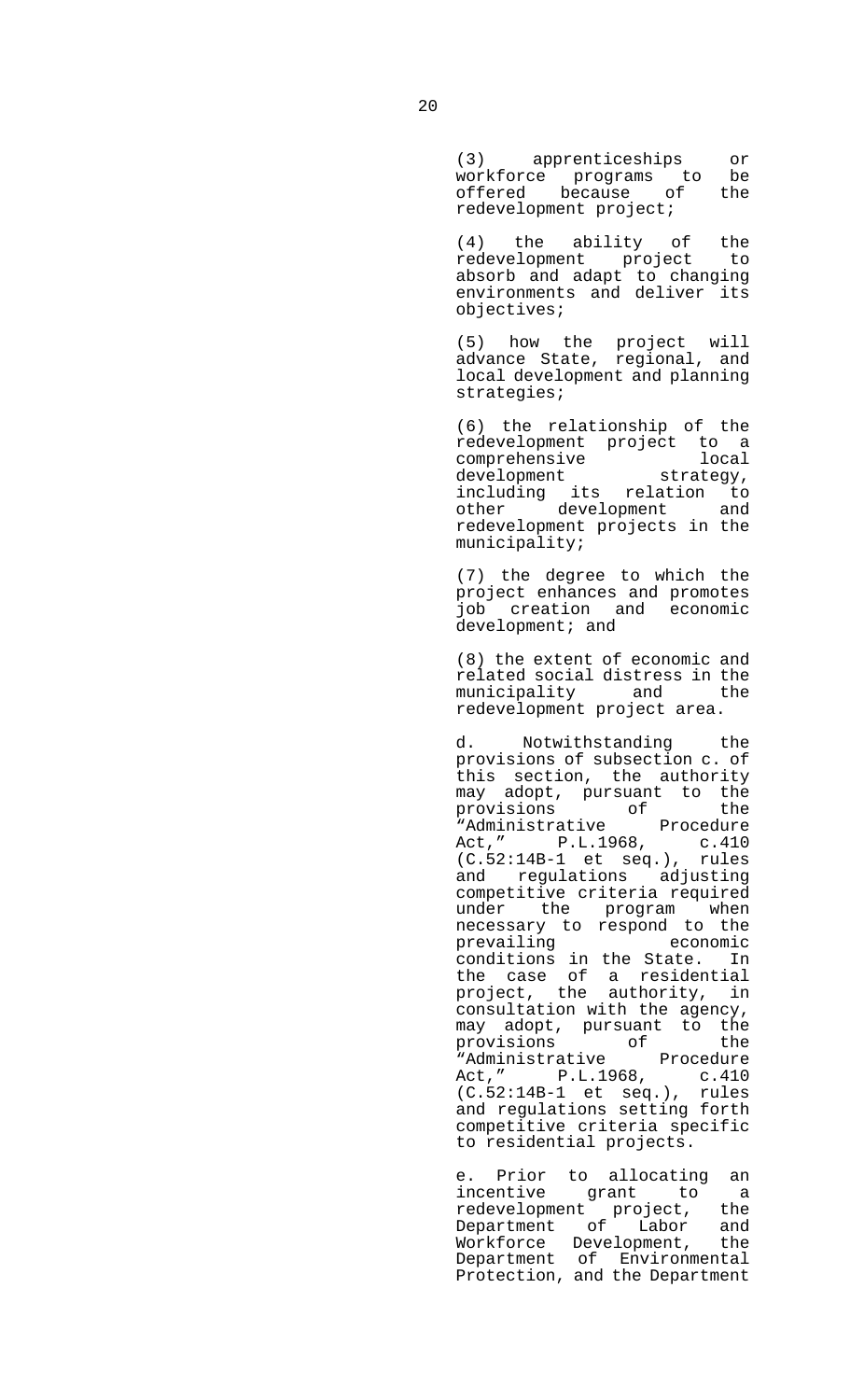of the Treasury shall each report to the chief executive officer of the authority whether the developer is in good standing with the<br>respective department. The respective department. authority may also contract with an independent third party to perform a background check on the developer. Provided that the developer in good standing, the authority<br>shall allocate incentive shall allocate grants to redevelopment projects according to the redevelopment project's score and until either the available incentive grants are exhausted or all redevelopment projects obtaining the minimum score receive an incentive grant, whichever occurs first. If insufficient funding exists to fully fund all eligible projects, a project may be offered partial funding.

 f. Applications that do not receive the minimum score established by the authority prior to the commencement of the grant round shall not receive further consideration for an incentive grant by the authority in that grant round; however, revised or new applications may be submitted in subsequent grant rounds.

 g. If a developer declines an incentive grant offered by the authority, the authority shall offer the incentive grant to the applicant having the next highest score.

 7. (New section) a. Following approval and selection of an application pursuant to sections 5 and 6 of P.L. , c (C. ) (pending before the Legislature as this bill), the authority shall enter into an incentive grant agreement with the developer. The chief executive officer of the authority shall negotiate the terms and conditions of the incentive grant agreement on behalf of the State.

 b. An incentive grant agreement shall specify the amount of the incentive grant the authority shall award to the developer and the duration of the eligibility period, which shall not exceed 10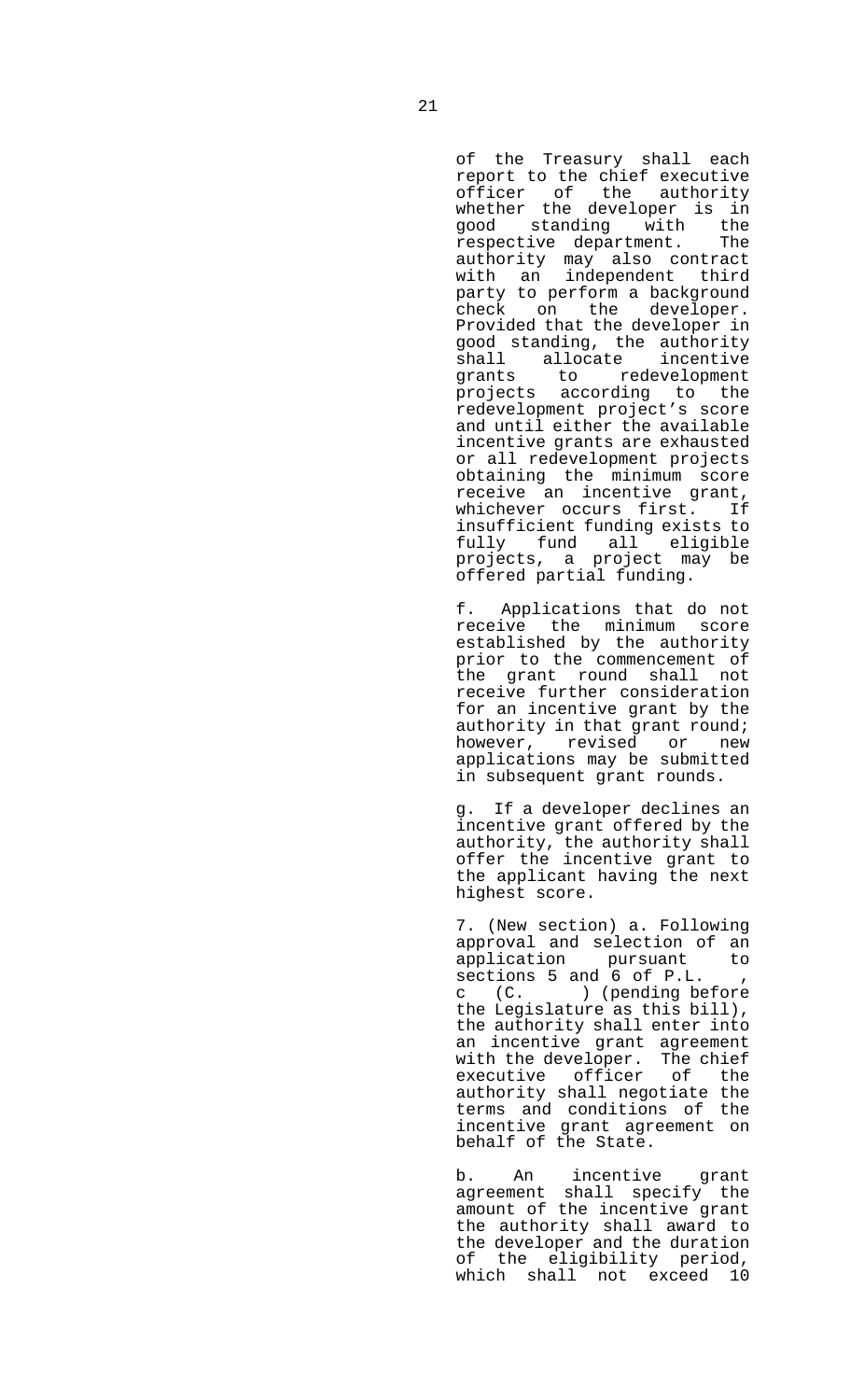years. The incentive grant agreement shall provide an estimated date of completion and include a requirement for periodic progress reports, including the submittal of executed financing commitments and documents that evidence site control. If the authority does not receive periodic progress reports, or if the progress reports demonstrate unsatisfactory progress, then the authority may rescind the incentive grant. If the authority rescinds an incentive grant in the same calendar year in which the authority approved the incentive grant, then the authority may assign the incentive grant to another applicant that attained the minimum score determined pursuant to section 6 of P.L. , c. (C. ) (pending before the Legislature as this bill). The incentive grant agreement may also provide for a verification of the financing gap at the time the developer provides executed financing commitments to the authority and a verification of the developer's projected cash flow at the time of certification that the project is completed.

 c. To ensure the protection of taxpayer money, if the authority determines that the project financing gap is smaller than determined at board approval, the authority shall reduce the grant on a pro rata basis. If there is no project financing gap, then the developer shall forfeit the incentive grant. In the case of a commercial project, if the developer's cash flow is greater than projected at the time of board approval, on an annual basis the authority shall require the developer to pay up to 25 percent of the amount of cash flow that exceeds the return on investment approved by the<br>board, which shall be board, which shall deposited into the General Fund of the State. In the case of a residential project, the developer's return on investment shall be subject to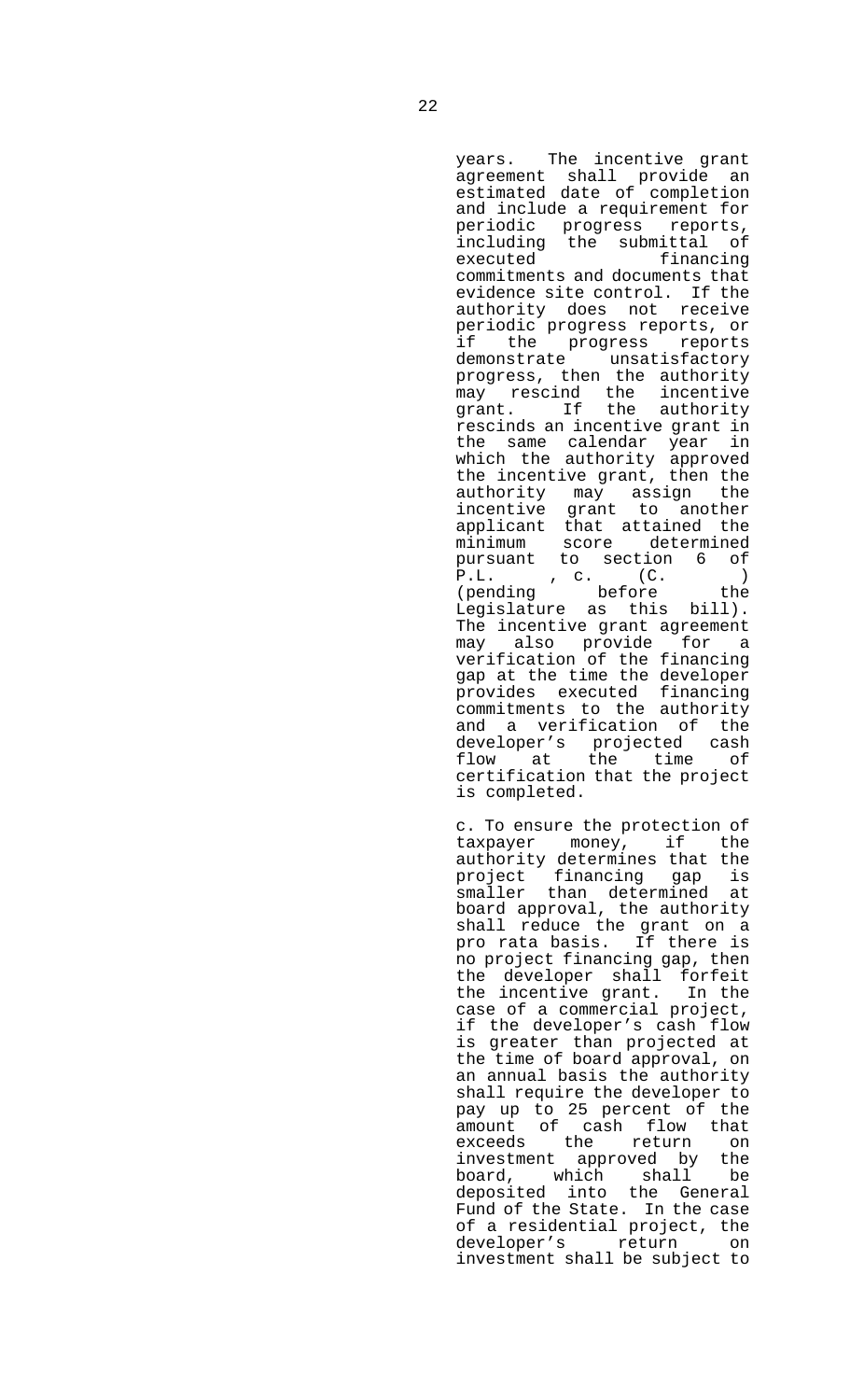the provisions of section 7 of P.L.1983, c.530 (C.55:14K-7).

 d. The incentive grant agreement shall include a requirement that the chief executive officer of the authority receive annual reports from the Department of Environmental Protection, the Department of Labor and Workforce Development, and the Department of the Treasury demonstrating that the developer is in good standing with said department and the incentive grant agreement shall include a provision that the developer shall forfeit the incentive grant in any year in which any such report is not received. The incentive grant agreement shall also require a developer to engage in on-site consultations with the Division of Workplace Safety and Health in the Department of Health.

 e. (1) Except as provided in paragraph (2) of this subsection, the authority shall not enter into an incentive grant agreement for a redevelopment project that includes at least one retail establishment which will have more than 10 employees, or at least one distribution center which will have more than 20 employees, unless the incentive grant agreement includes a precondition that any business that serves as the owner or operator of the retail establishment or distribution center enters into a labor harmony agreement with a labor organization or cooperating labor organizations which represent retail or distribution center employees in the State.

 (2) The authority may enter into an incentive grant agreement with a developer without the labor harmony agreement required under paragraph (1) of this subsection only if the authority determines that the redevelopment project would not be able to go forward if a labor harmony agreement is required. The authority shall support the determination by a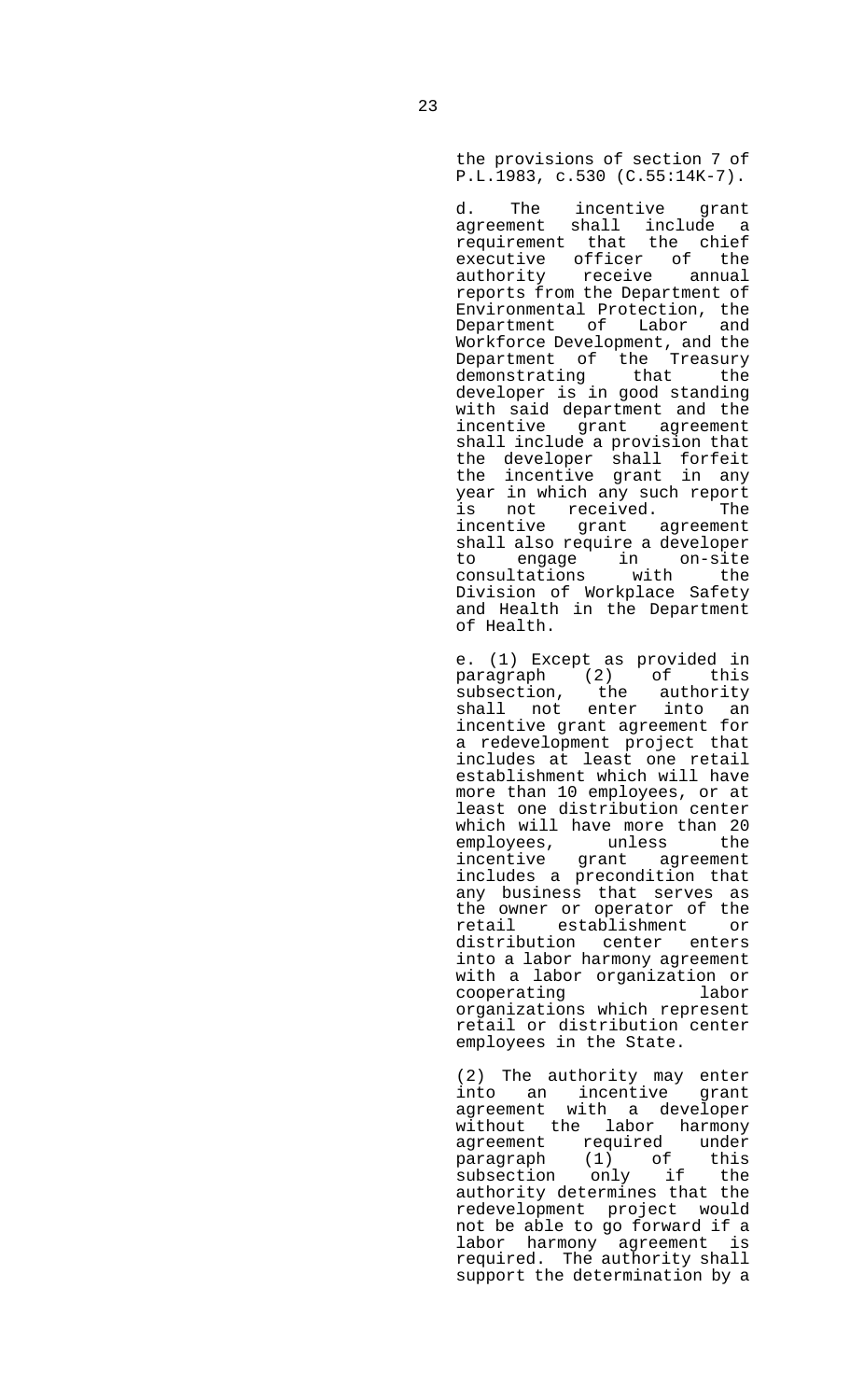written finding, which provides the specific basis for the determination.

 (3) As used in this subsection, "labor harmony agreement" means an agreement between a business that serves as the owner or operator of a retail establishment or distribution center and one or more labor organizations, which requires, for the duration of the agreement: that any participating labor organization and its members agree to refrain from picketing, work stoppages, boycotts, or other economic interference against the business; and that the business agrees to maintain a neutral posture with respect to efforts of any participating labor organization to represent employees at an establishment or other unit in the retail establishment or distribution center, agrees to permit the labor organization to have access to the employees, and agrees to guarantee to the labor organization the right to obtain recognition as the exclusive collective bargaining representatives of<br>the emplovees in an the employees in establishment or unit at the retail establishment or distribution center by demonstrating to the New<br>Jersey State Board of Jersey State Board Mediation, Division of Private Employment Dispute Settlement, or a mutually agreed-upon, neutral, thirdparty, that a majority of workers in the unit have shown their preference for the labor organization to be their organizacion component by signing authorization cards indicating that preference. The labor organization or organizations shall be from a list of labor organizations which have requested to be on the list and which the Commissioner of Labor and Workforce Development has represent substantial numbers of retail or distribution center employees in the State.

 f. In addition to the incentive grant agreement, a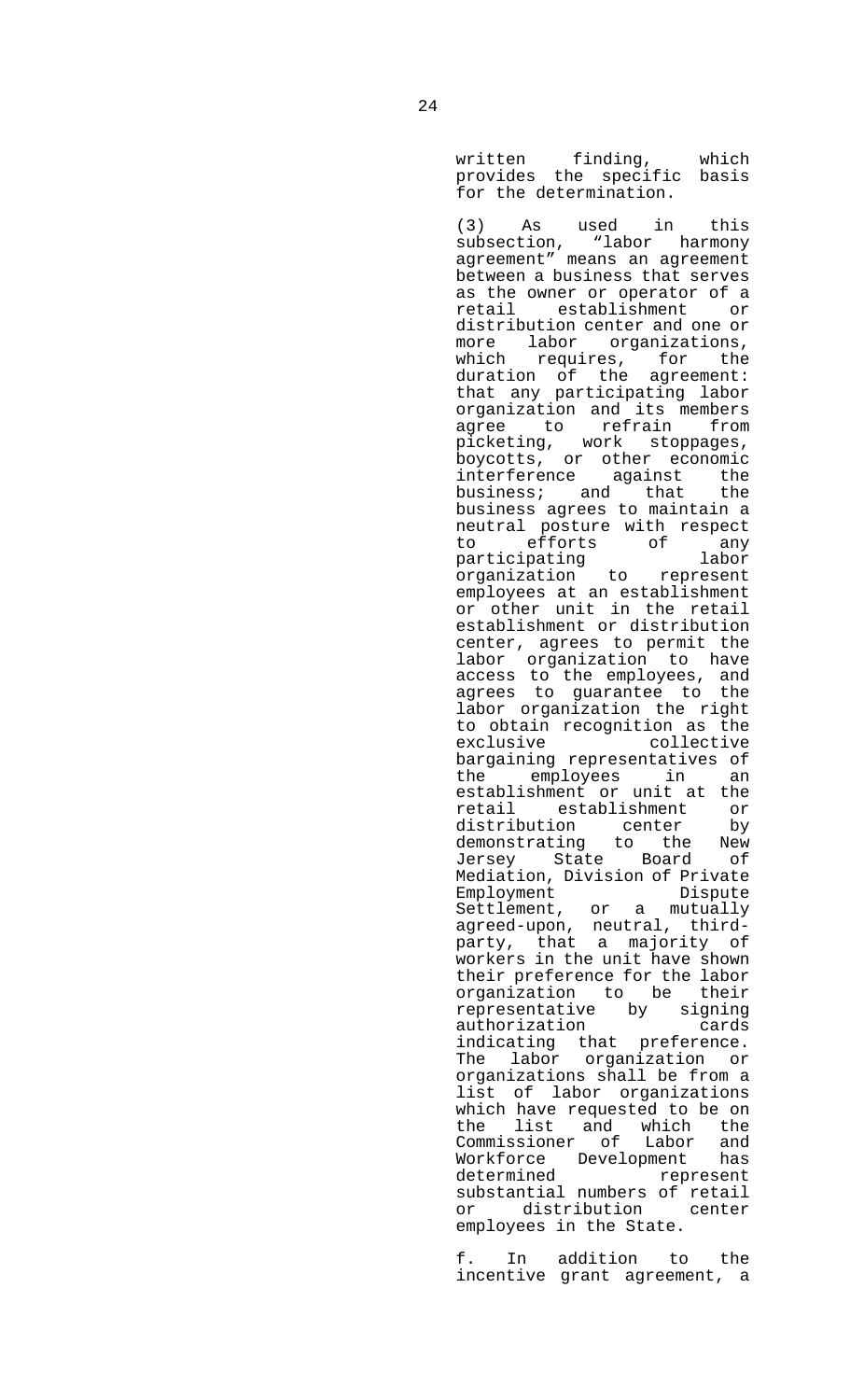developer shall enter into a community benefits agreement with the authority that shall include requirements for training, employment, and youth development and free services to underserved communities in and around the community in which the redevelopment project located.

 g. A developer shall submit, prior to the first disbursement of tax credits under the incentive grant agreement, but no later than six months following project completion, satisfactory evidence of actual project costs, as certified by a certified public accountant, evidence of a temporary certificate of occupancy, or other event evidencing project completion that begins the eligibility period indicated in the incentive grant agreement. The developer, or an authorized agent of the developer, shall certify that the information provided pursuant to this subsection is true under the penalty of perjury. Claims, records, or statements submitted by a developer to the authority in order to receive tax credits shall not be considered claims, records, or statements made in connection with State tax laws.

 8. (New section) a. Up to the limits established in subsection e. of this section and in accordance with an incentive grant agreement, beginning upon the receipt of occupancy permits for any portion of the redevelopment project, or upon any other event evidencing project completion as set forth in the incentive grant agreement, a developer shall be allowed a base tax credit equal to 12 percent of the total project cost of the redevelopment project; provided, however, a developer of a residential project consisting of newlyconstructed residential units shall be allowed a base tax credit equal to 25 percent of the total project cost.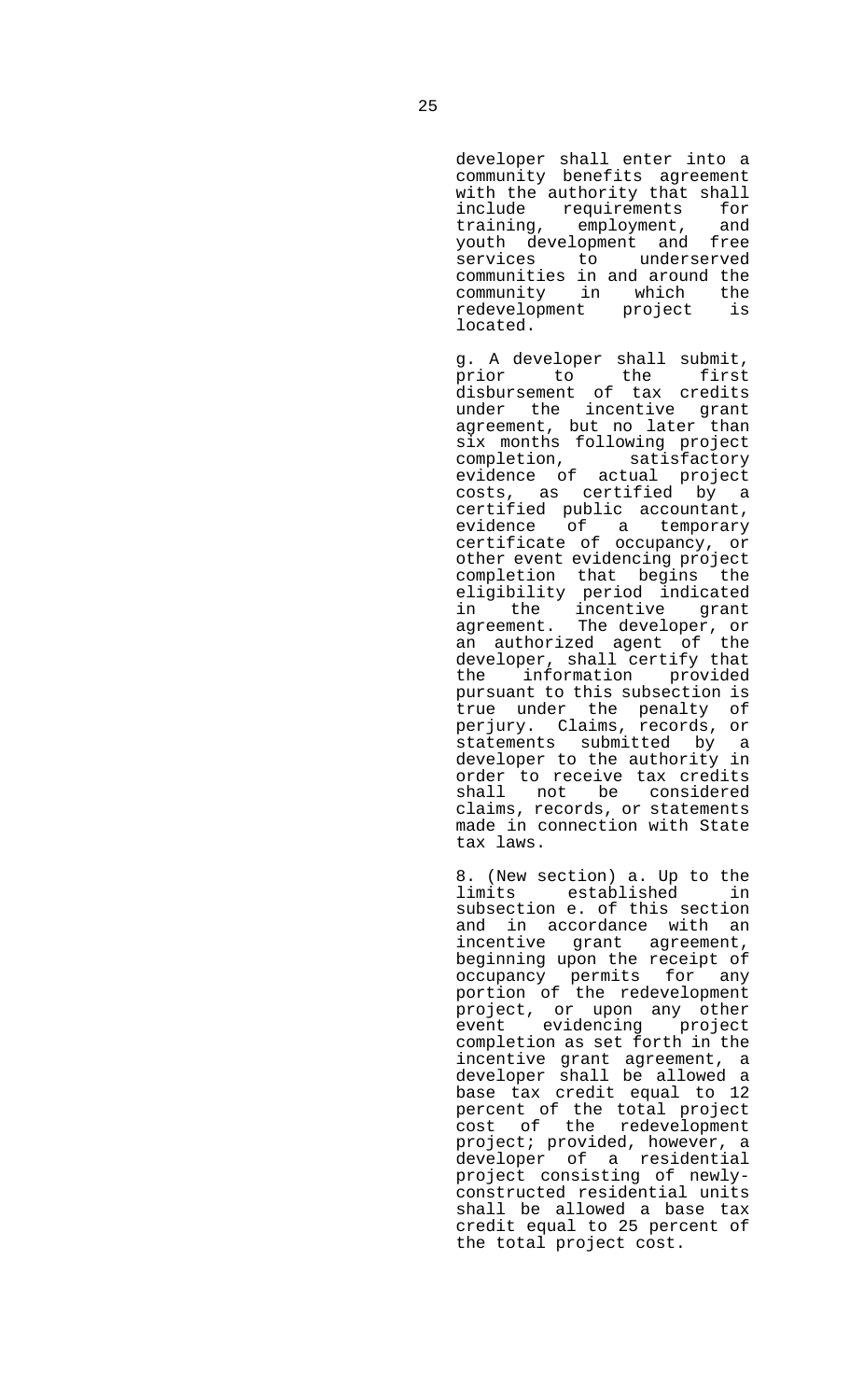b. Subject to the limits established in subsection e. of this section, a developer may be allowed a tax credit in excess of the base amount; provided, however, the total tax credit allowed shall not exceed 24 percent of the total project cost of the redevelopment project. The authority shall increase a tax credit allowed for a redevelopment project pursuant to this section as provided for in subsections c. and d. of this section. The authority may adopt, pursuant to the provisions of the "Administrative Procedure Act," P.L.1968, c.410 (C.52:14B-1 et seq.), criteria in addition to, or in place of, the criteria set forth in subsections c. and d. of this section in response to the prevailing economic conditions in the State.

 c. Subject to the limits established in subsections b. and e. of this section, the authority shall increase the incentive grant with the following community engagement bonuses available to a developer of a redevelopment project that:

 (1) is a commercial project located in a qualified incentive tract by an additional eight percent of the total project cost;

> (2) is in a food desert community and the redevelopment project includes a food delivery source by an additional 1.5 percent of the total project cost;

 (3) includes a health care or health services center with a minimum of 10,000 square feet of space devoted to health care or health services and is located in a municipality with a Municipal Revitalization Index score of 50 or lower lacking adequate access, as determined by the Commissioner of Health, to health care or health services by an additional 1.5 percent of the total project cost;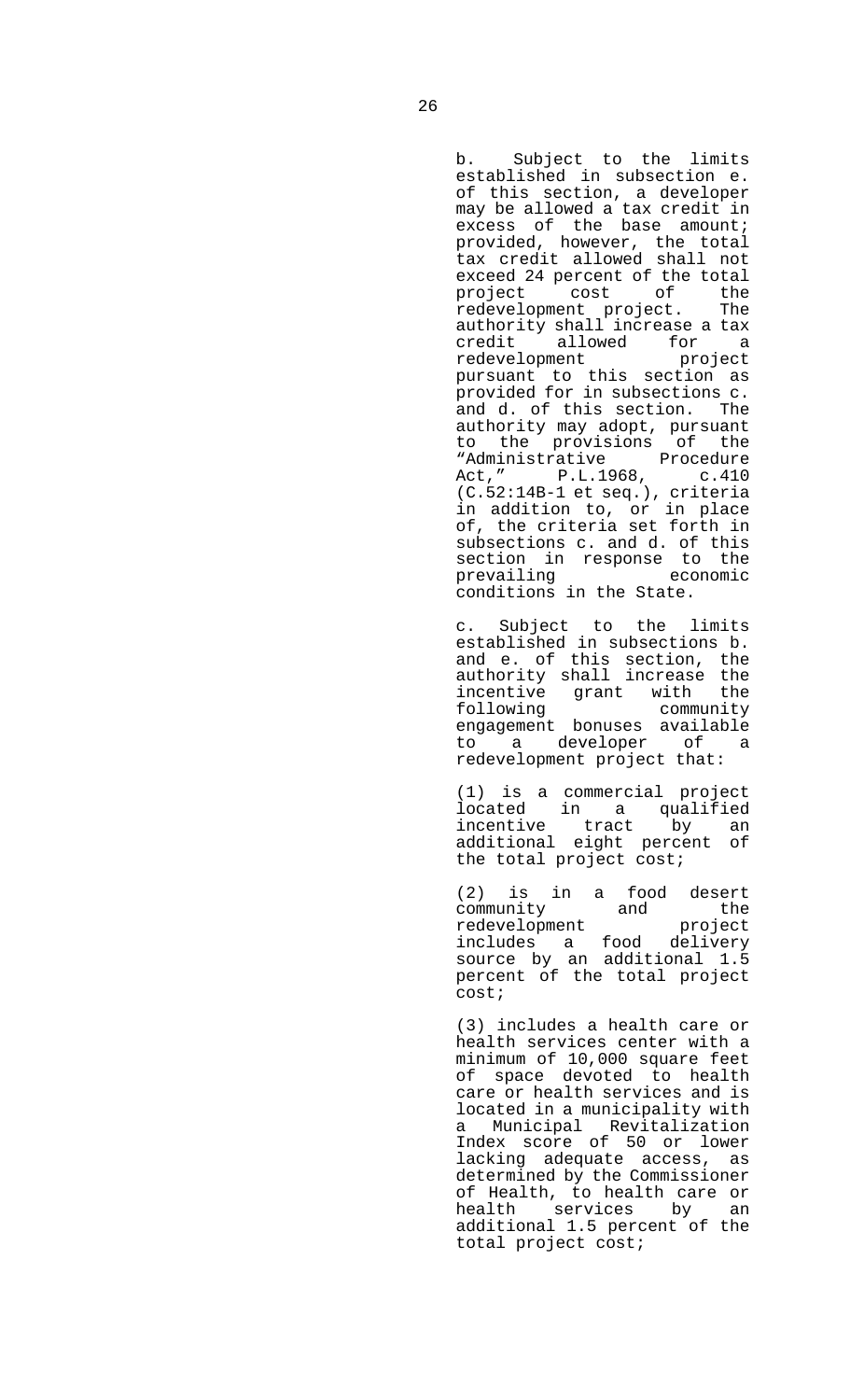(4) is located in a Planning Area 1 (Metropolitan) and within a one-half mile radius, with bicycle and pedestrian connectivity, to the mid-point of a New Jersey Transit Corporation, Port Authority Transit Corporation, or Port Authority Trans-Hudson Corporation rail, bus, or ferry station, including all light rail stations, or a high frequency bus stop as certified by the New Jersey Transit Corporation by an additional four percent of the total project cost; or

 (5) is subject to a project labor agreement entered by the developer that governs work performed on the redevelopment project, by an additional eight percent of the total project cost, which bonus shall not be included in any<br>limitation imposed in limitation imposed subsection b. of this section.

 d. Subject to the limits established in subsection b. and e. of this section, the authority shall increase the incentive grant available to a developer of a redevelopment project that:

 (1) qualifies as a tourism destination project by an additional four percent of the total project cost;

> (2) includes an electric vehicle charging installation in at least 25 percent of the parking spaces located at the redevelopment project by an additional 1.5 percent of the total project cost;

> (3) includes smart growth parking, or less space per parking unit, and developer demonstrates to the authority that the parking area at the redevelopment project is capable of conversion to commercial space if there is a decrease in demand for parking by an additional four percent of the total project cost; or

 (4) includes an incubator facility or workspaces by an additional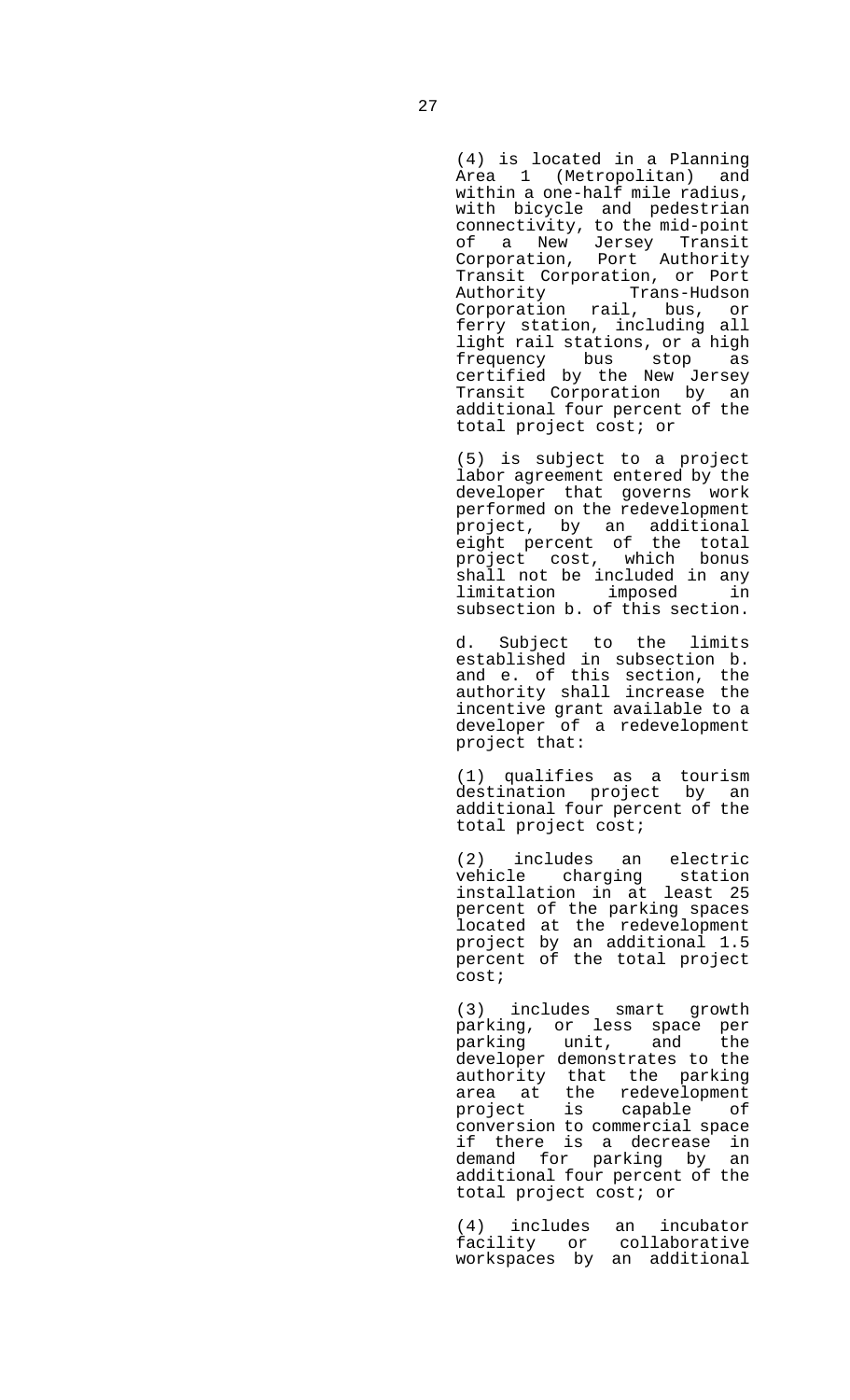four percent of the total project cost.

 e. The value of all tax credits approved by the authority for a redevelopment project shall not exceed \$20,000,000 per redevelopment project if located in a qualified incentive tract or municipality with a Municipal Revitalization Index score of 50 or lower or \$16,000,000 for any other redevelopment project.

 9. (New section) a. A developer which is awarded an incentive grant under sections 1 through 18 of P.L. , c. (C. ) (pending before the Legislature as this bill) shall submit annually, commencing in the year in which the incentive grant is issued and for the remainder of the eligibility period, a report indicating whether the developer is aware of any condition, event, or act that would cause the developer not to be in compliance with the incentive grant agreement or the provisions of sections 1 through 18 of P.L. , c. (C. ) (pending before the Legislature as this bill) and any additional reporting requirements contained in the incentive grant agreement or tax credit certificate. The developer, or an authorized agent of the developer, shall certify that the information provided pursuant to this subsection is true under the penalty of perjury.

 b. (1) Upon receipt and review of each report submitted during the eligibility period, the authority shall provide to the developer and the director a certificate of compliance indicating the amount of tax credits that the developer may apply against its tax liability.

 (2) Upon receipt by the director of the certificate of compliance, the director shall allow the developer a credit against the tax imposed pursuant to section 5 of P.L.1945, c.162 (C.54:10A-5). A developer shall apply the credit awarded against the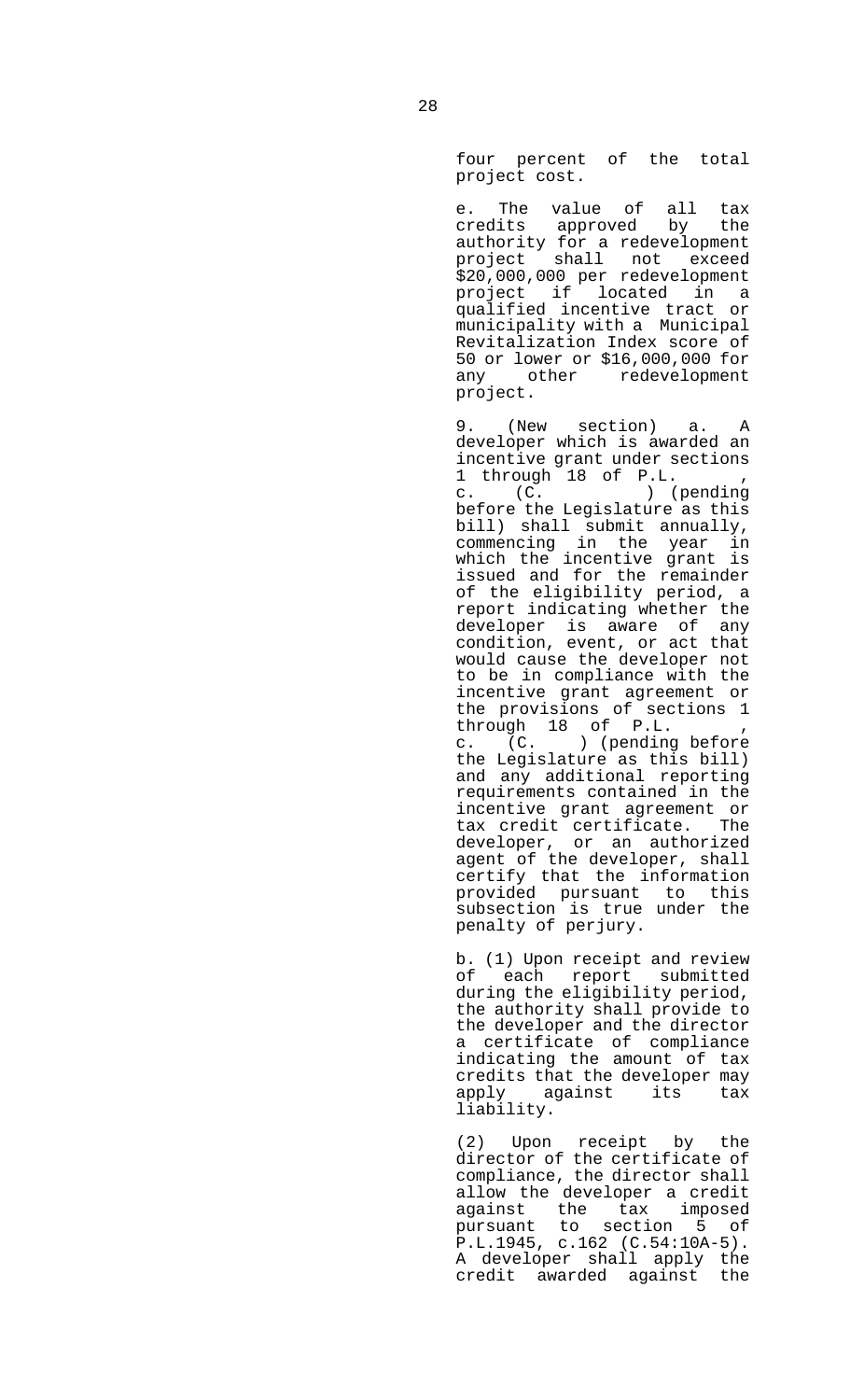developer's liability under section 5 of P.L.1945, c.162 (C.54:10A-5), sections 2 and 3 of P.L.1945, c.132 (C.54:18A-2 and C.54:18A-3), section 1 of P.L.1950, c.231 (C.17:32- 15), or N.J.S.17B:23-5 for the privilege period during which the director allows the<br>developer a tax credit developer a pursuant to this subsection. A developer shall not carry forward an unused credit. Credits granted to a partnership shall be passed through to the partners,<br>members, or owners, members, or owners, respectively, pro-rata, or pursuant to an executed agreement among the partners, members, or owners documenting an alternate distribution method provided to the director accompanied by any additional information as the director may prescribe.

 (3) The director shall prescribe the order of priority of the application of the credit allowed under this section and any other credits allowed by law against the tax imposed under section 5 of P.L.1945, c.162 (C.54:10A-5). The amount of the credit applied under this section against the tax imposed pursuant to section 5 of P.L.1945, c.162 (C.54:10A-5) for a privilege period, together with any other credits allowed by law, shall not reduce the tax liability to an amount less than the statutory minimum provided in subsection (e) of section 5 of P.L.1945, c.162 (C.54:10A-5).

> 10. (New section) a. A developer may apply to the director and the chief executive officer of the authority for a tax credit transfer certificate, covering one or more years, in lieu of the developer being allowed any amount of the credit against the tax liability of the developer. The tax credit transfer certificate, upon receipt thereof by the developer from the director and the chief executive officer of the authority, may be sold or assigned, in full or in part, in the privilege period during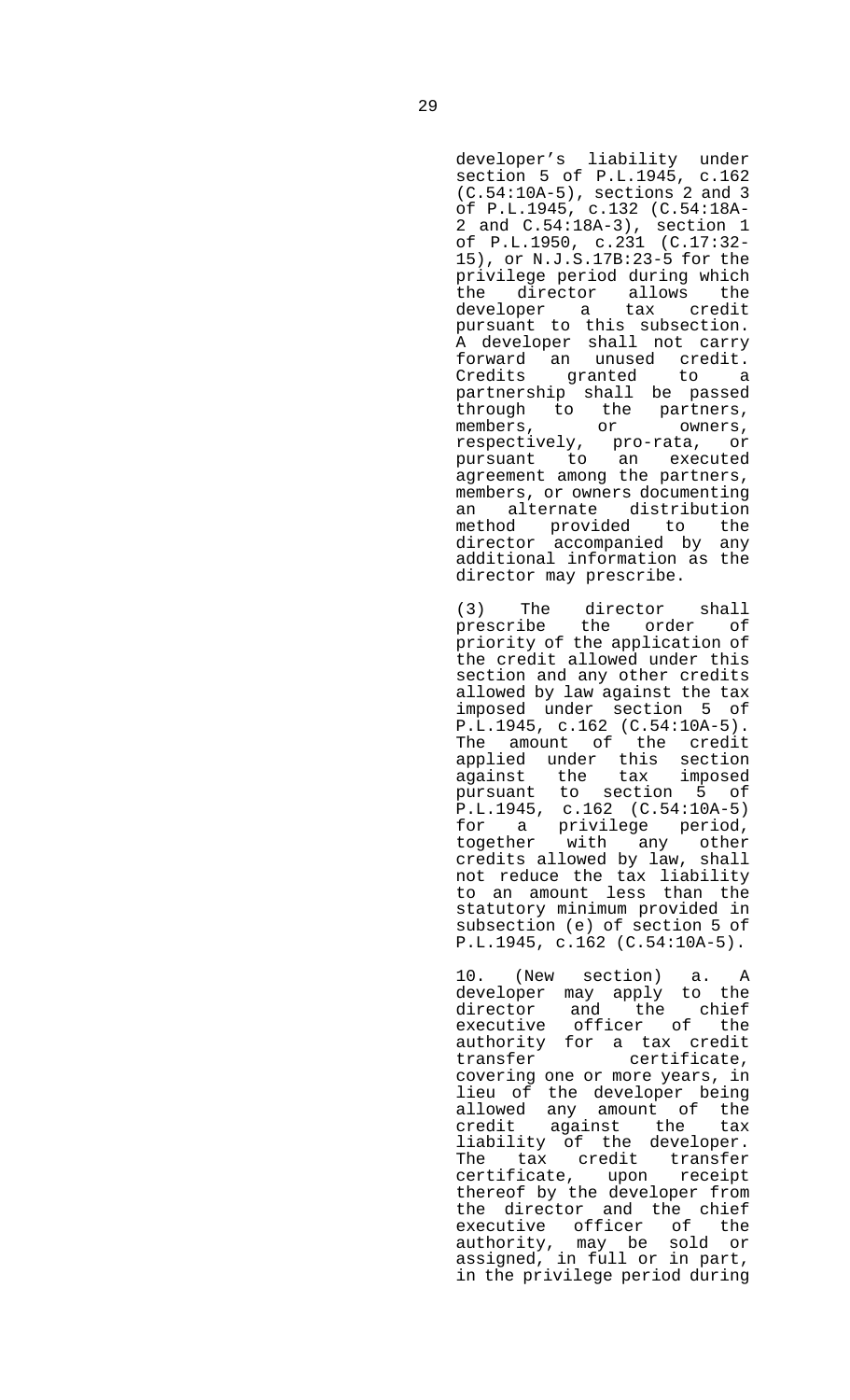which the developer receives the tax credit transfer certificate from the director, to another person, who may apply the credit against a tax liability pursuant to section 5 of P.L.1945, c.162 (C.54:10A-5) , sections 2 and 3 of P.L.1945, c.132 (C.54:18A-2 and C.54:18A-3), section 1 of P.L.1950, c.231 (C.17:32-15), or<br>N.J.S.17B:23-5. The N.J.S.17B:23-5. certificate provided to the developer shall include a<br>statement waiving the waiving the developer's right to claim the amount of the credit that the developer has elected to sell or assign against the developer's tax liability.

 b. The developer shall not sell or assign, including a collateral assignment, a tax credit transfer certificate allowed under this section for consideration received by the developer of less than 85 percent of the transferred credit amount before considering any further discounting to present value which shall be permitted, except a developer of a residential project consisting of newlyconstructed residential units may assign a tax credit transfer certificate for consideration of less than 85 percent subject to the submission of a plan to the authority and the agency to use the proceeds derived from the assignment of tax credits to complete the residential project. The tax credit transfer certificate issued to a developer by the director shall be subject to any limitations and conditions imposed on the application of State tax credits pursuant to<br>sections 1 through 18 of sections  $1$  through  $18$ P.L. , c. (C. ) (pending before the Legislature as this bill) and any other terms and conditions that the director may prescribe.

 c. A purchaser or assignee of a tax credit transfer certificate pursuant to this section shall not make any subsequent transfers, assignments, or sales of the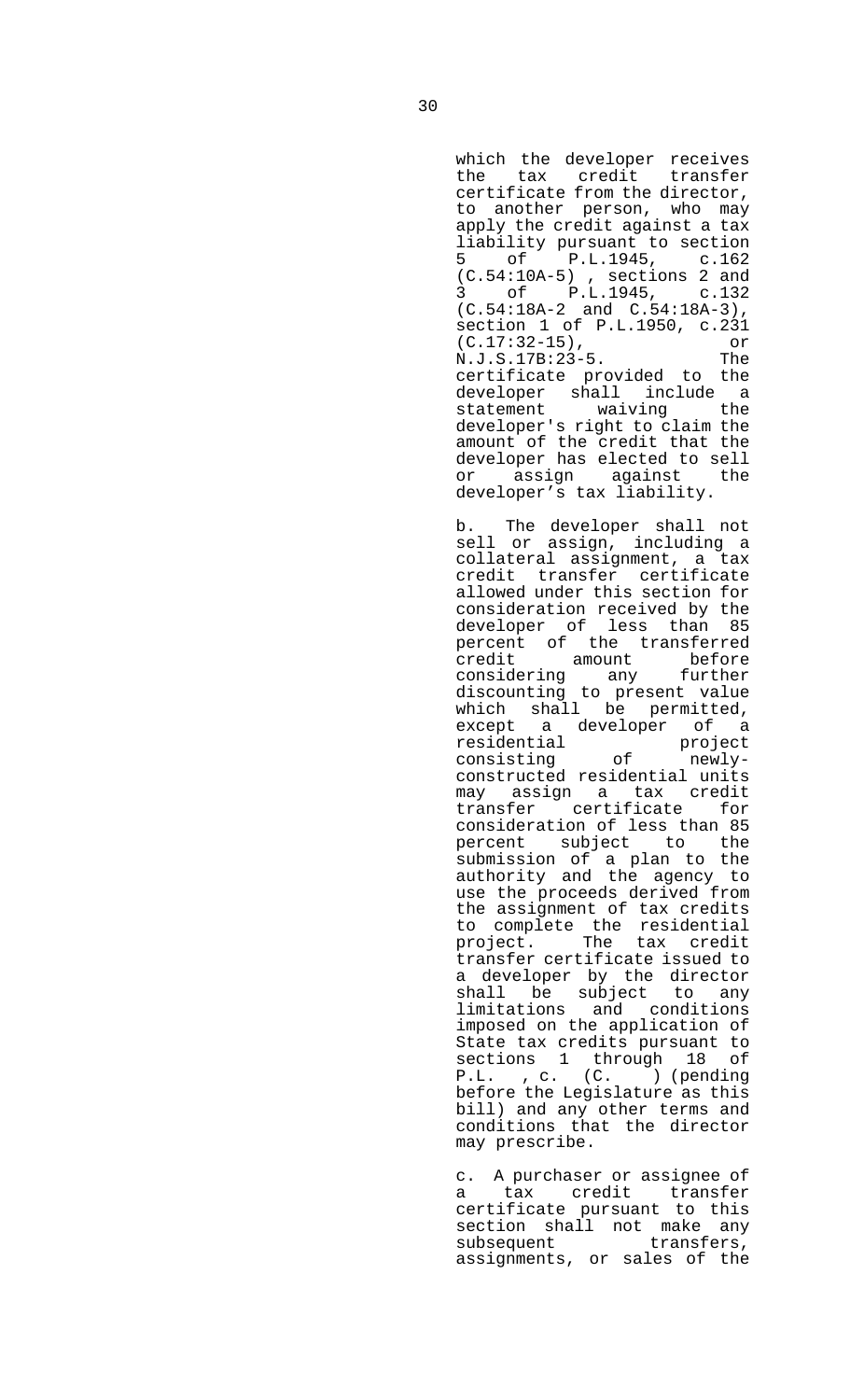tax credit transfer certificate.

 d. The authority shall publish on its Internet website the following information concerning each tax credit transfer certificate approved by the authority and the director pursuant to this section:

 (1) the name of the transferrer;

 (2) the name of the transferee;

 (3) the value of the tax credit transfer certificate; and

> (4) the consideration received by the transferrer.

 11. (New section) a. A developer who has entered into an incentive grant agreement pursuant to section 7 of P.L. , c. (C. ) (pending before the Legislature as this bill) may, upon notice to and written consent of the authority and State Treasurer, pledge, assign, transfer, or sell any or all of its right, title, and interest in and to the incentive grant agreement and in the incentive grants payable under the incentive grant agreement, and the right to receive the incentive grants, along with the rights and remedies provided to the developer under the incentive grant agreement. Any<br>assignment shall be an assignment shall be an absolute assignment for all purposes, including the federal bankruptcy code.

 b. Any pledge of an incentive grant made by the developer shall be valid and binding from the time the pledge is made and filed in the records of the authority. The incentive grant pledged and thereafter received by the developer shall immediately be subject to the lien of the pledge without any physical delivery thereof or further act, and the lien of any pledge shall be valid and binding against all parties having claims of any kind in tort, contract, or otherwise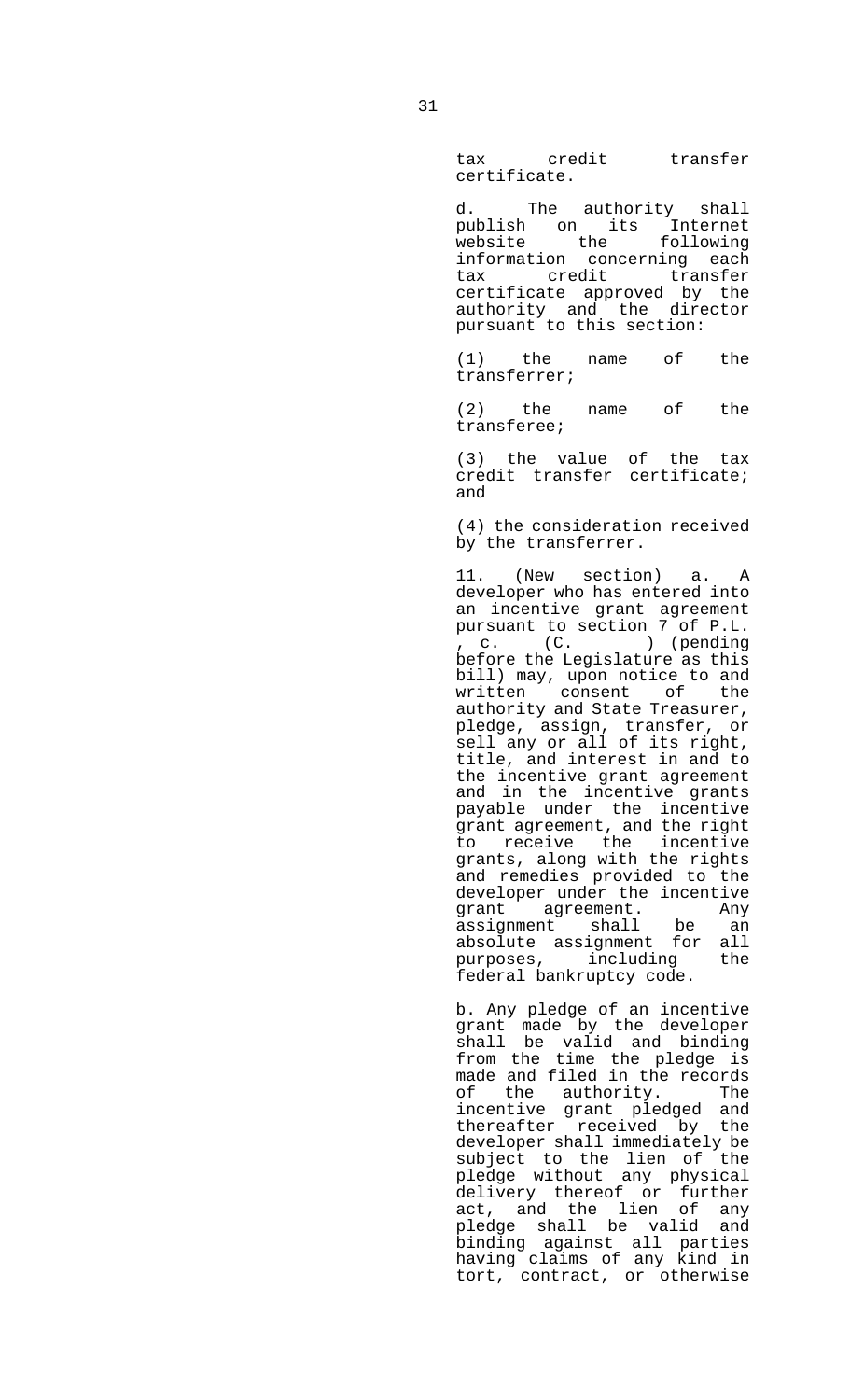against the developer irrespective of whether the parties have notice thereof. In the case of a commercial project, neither the incentive grant agreement nor any other instrument by which a pledge under this section is created need be filed or recorded except with the authority. In the case of a residential project, the assignee, pledgee or subsequent holder of the incentive grant shall immediately file notice of the same with the clerk of the county in which the residential project is located.

 12. (New section) a. As used in this section, "transformative project" means a redevelopment project with a project financing gap that includes one or more of the following:

 (1) 1,000,000 or more square feet of new or substantially renovated commercial office space;

 (2) 1,000 or more new residential units, 20 percent of which shall be constructed for occupancy by low- and moderate-income households with affordability controls as required under the rules of the Council on Affordable Housing;

> (3) a project cost exceeding \$500,000,000, provided the redevelopment project qualifies as a tourism destination, mixed-use project, or both; or

> (4) infrastructure improvements subject to the terms of a public-private<br>partnership agreement, agreement, entered pursuant to the provisions of P.L.2018, c.90 (C.40A:11-52 et al.), with at least \$250,000,000 of the financing derived from a nonpublic source.

> A "transformative project" shall not include a redevelopment project at which more than 50 percent of the premises is occupied by one or more businesses engaged in final point of sale retail.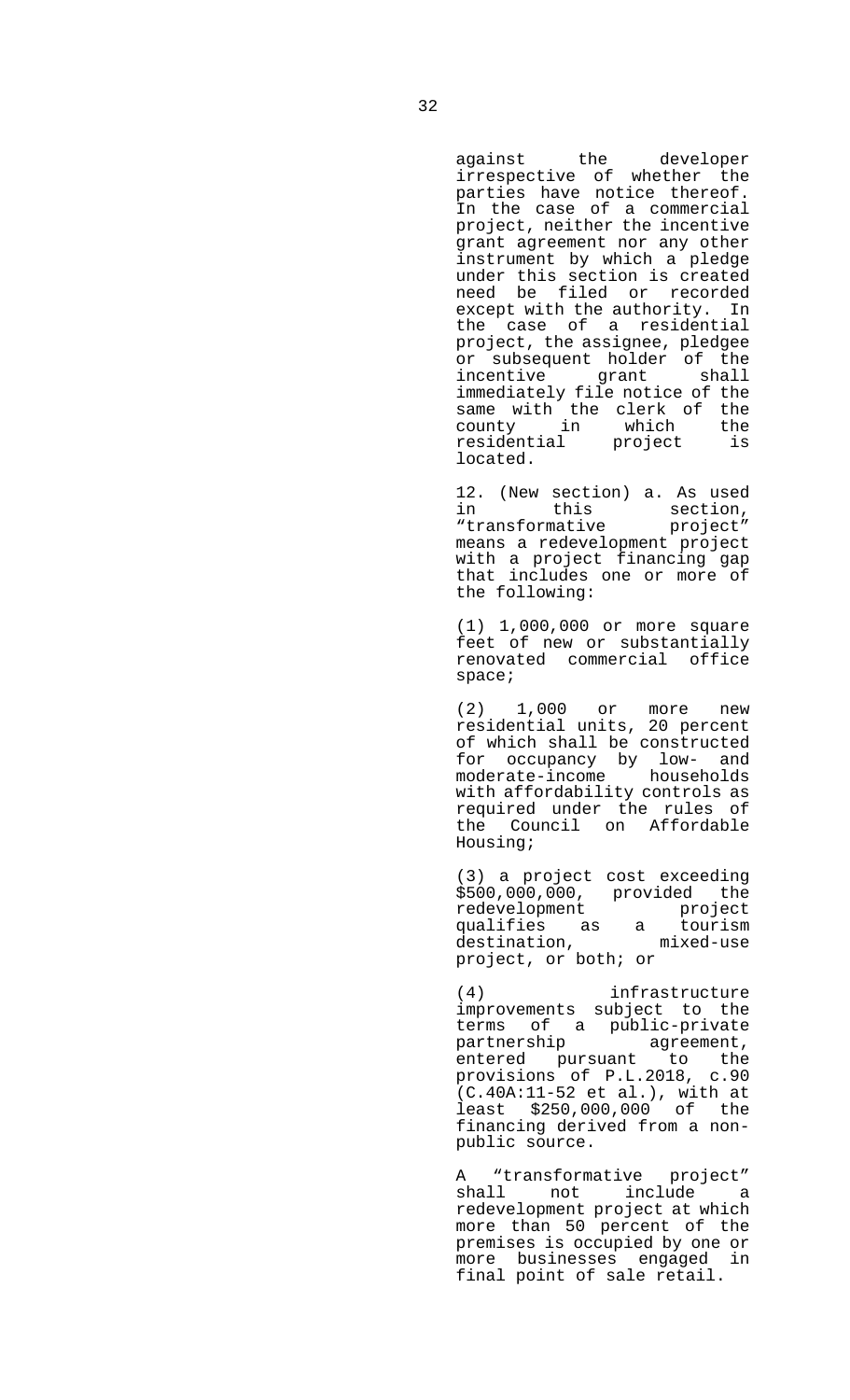b. The authority may award an incentive grant to no more than five transformative projects in accordance with the provisions of sections 1 through 18 of P.L. , c. (C. ); provided, however, a transformative project shall not be subject to the competitive application procedure set forth in section 6 of P.L. , c. (C. ) (pending before the Legislature as this bill). A transformative project receiving an incentive grant pursuant to this section shall be located in a qualified opportunity zone pursuant to 26 U.S.C. s.1400Z-1 and 26 U.S.C. s.1400Z-2 and situated in a distressed municipality. No more than two transformative project receiving an incentive grant pursuant to this section shall be located in a municipality.

> Notwithstanding the limitation on incentive grants set forth in section 3 of P.L. , c. (C. ) (pending before the Legislature as this bill) and the provisions of subsections a. through e. of section 8 of that act to the contrary, the authority may allow a developer of a transformative project a tax credit equal to 25 percent of the total project costs or \$100,000,000, whichever is less.

> 13. (New section) a. As used in this section, "qualified wind project" means a redevelopment project that includes a supporting port facility or warehousing space that supports a power generation facility designed, constructed, or installed to convert wind into electrical energy.

> b. Prior to July 1, 2024, the authority may award tax credits under the program to no more than three qualified wind projects in accordance with the provisions of sections 1 through 18 of P.L. , c. (C. ); provided, however, a qualified wind project shall not be subject to the competitive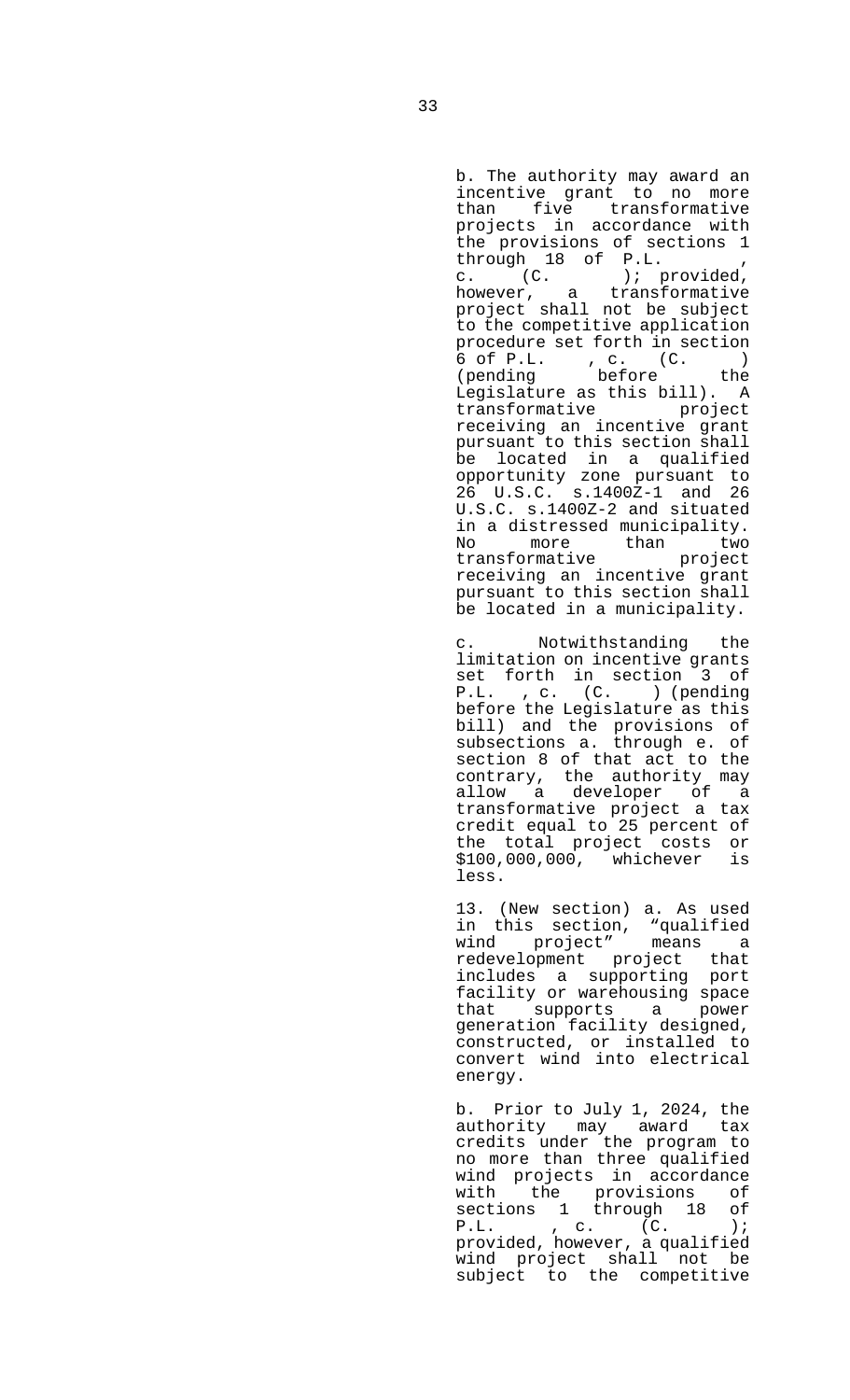application procedure set forth in section 6 of P.L. c. (C. ) (pending before the Legislature as this bill). The authority shall conduct a State fiscal impact analysis to ensure that the overall public assistance provided to the qualified wind project will result in net benefits to the State.

 c. Notwithstanding the limitation on incentive grants set forth in section 3 of<br>P.L. , c. (C. ) (pending , c. (C. ) (pending before the Legislature as this bill) and the provisions of subsections a. through e. of section 8 of that act to the contrary, the authority may allow a developer of a qualified wind project a tax credit equal to 100 percent of the total project costs or \$250,000,000, whichever is less.

 14. (New section) a. As used in this section, "qualified higher education project" means a redevelopment project focused on research and development which is located near, and presents opportunities for collaboration with, a research institution, teaching hospital, college, or university, but is not operated by a research institution, teaching hospital, college, or university. A qualified higher education project shall not mean a project to provide housing to students of a research institution, teaching hospital, college, or university.

 b. Prior to July 1, 2024, the authority may award one grant of an incentive to a qualified higher education project in accordance with the provisions of sections 1 through 18 of P.L. , c. (C. ); provided, however, a qualified higher education project shall not be subject to the competitive application procedure set forth in section 6 of P.L. , c. (C. ) (pending before the Legislature as this bill). The authority shall conduct a State fiscal impact analysis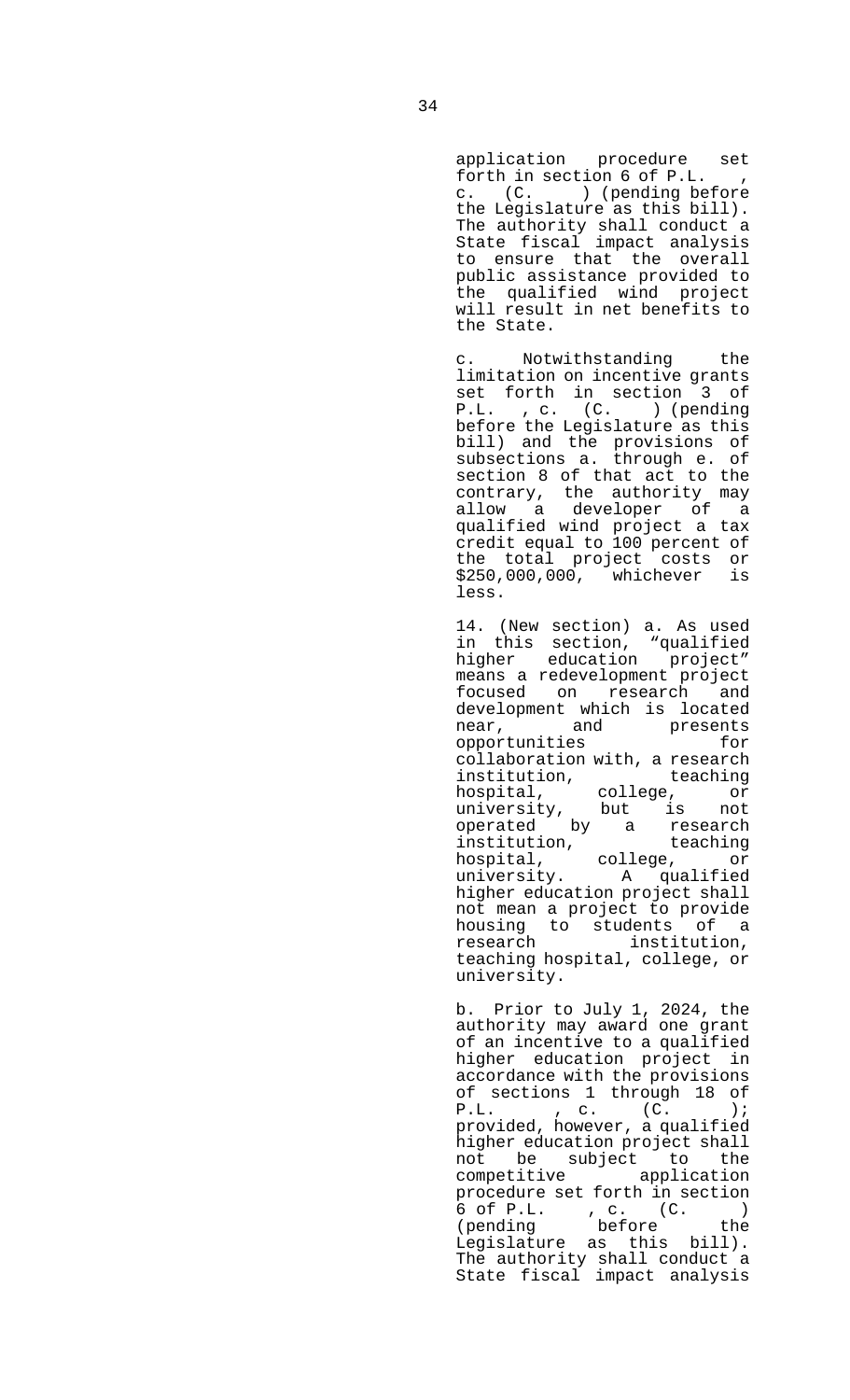to ensure that the overall public assistance provided to the qualified higher education project will result in net benefits to the State.

 c. Notwithstanding the limitation on incentive grants set forth in section 3 of P.L. , c. (C. ) (pending before the Legislature as this bill) and the provisions of subsections a. through e. of section 8 of that act to the contrary, the authority may allow a developer of a qualified higher education project a tax credit equal to 100 percent of the total project costs or \$150,000,000, whichever is less.

 15. (New section) a. As used in this section, "qualified food delivery project" means a redevelopment project with a financing gap that provides a food delivery source in a food desert designated pursuant to subsection b. of section 17 of<br>P.L., c. (C.) (pending , c. (C. ) (pending before the Legislature as this bill).

b. Prior to July 1, 2024, the authority may award tax credits under the program to qualified food delivery projects through which a developer establishes, and opens for business to the public, a food delivery source in a food desert designated pursuant to subsection b. of section 17 of P.L. , c. (C. ) (pending before the Legislature as this bill) in accordance with the provisions of sections 1 through 18 of P.L. , c. (C. ); provided, however, a qualified food delivery project shall not be subject to the net benefit analysis set forth in section 5 of that act or the competitive application procedure set forth in section 6 of that act.

 c. Notwithstanding the limitation on incentive grants set forth in section 3 of P.L. , c. (C. ) (pending before the Legislature as this bill) and the provisions of subsections a. through e. of section 8 of that act to the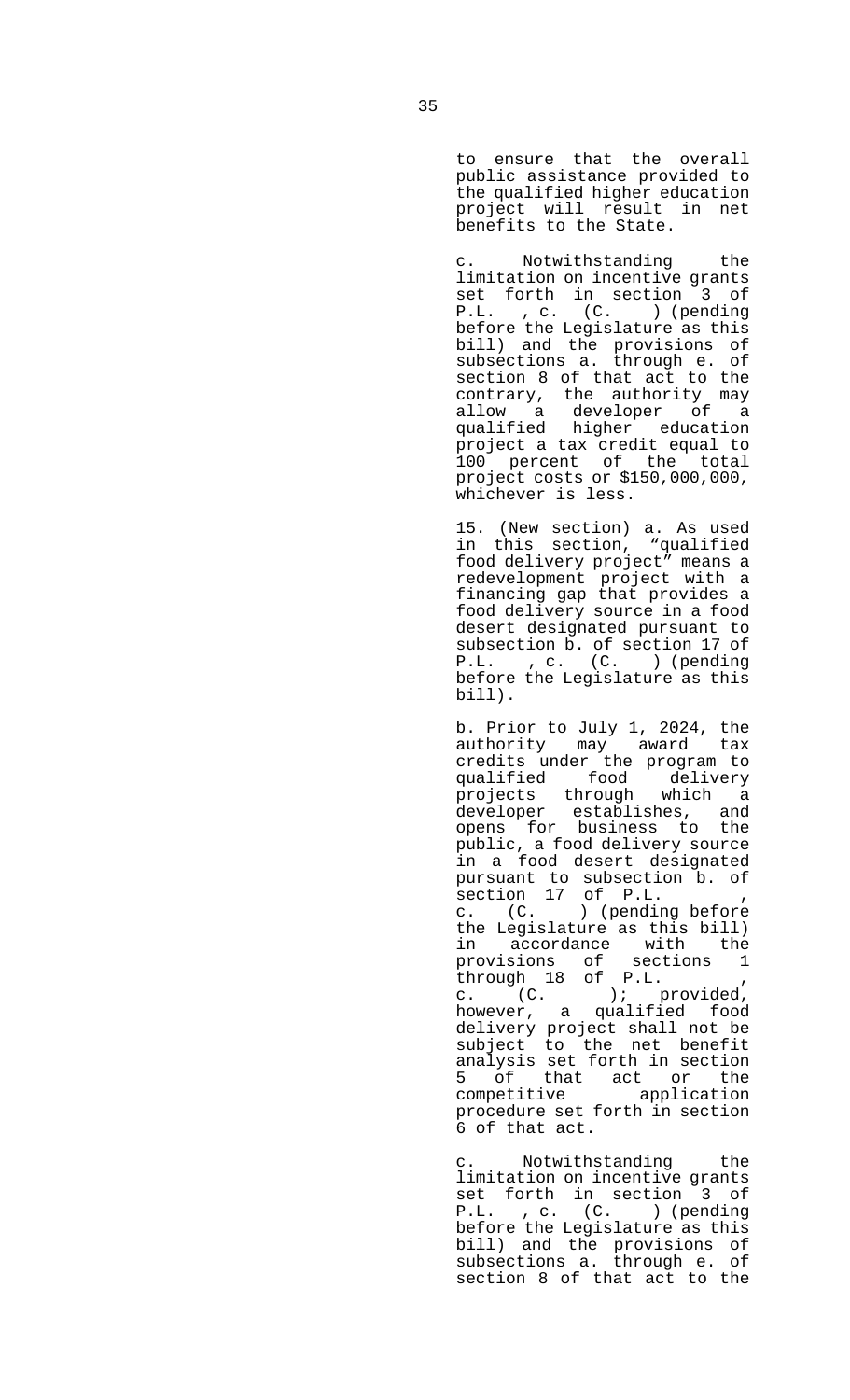contrary, the authority may allow a developer a tax credit up to 60 percent of the total project cost. The combined value of all tax credits approved by the authority pursuant to this subsection shall not exceed \$250,000,000.

d. The authority may retain the services of a third party professional organization to analyze the project financing gap of a developer seeking an award of tax credits under this subsection.

> 16. (New section) Beginning the year next following the year in which P.L. , c. (pending before the Legislature as this bill) takes effect and every two years thereafter, a State college or university established pursuant to chapter 64 of Title 18A of the New Jersey Statutes shall, pursuant to an agreement executed between the State college or university and the authority, prepare a report on the implementation of the program, and submit the report to the authority, the Governor, and, pursuant to section 2 of P.L.1991, c.164 (C.52:14-19.1), to the Legislature. Each biennial report required under this section shall include a description of each redevelopment project receiving a tax credit under the program, a detailed analysis of the consideration given in each project to the factors set forth in sections 5 and 6 of P.L. , c. (C. ) (pending before the Legislature as this bill), in the case of a commercial project, the return on investment for incentive grants awarded and the commercial project's impact on the State's economy, and any other metrics the State college or university determines are relevant based upon national best practices. The authority shall prepare a written response to the report, which the authority shall submit to the Governor and, pursuant to section 2 of P.L.1991, c.164 (C.52:14- 19.1), to the Legislature.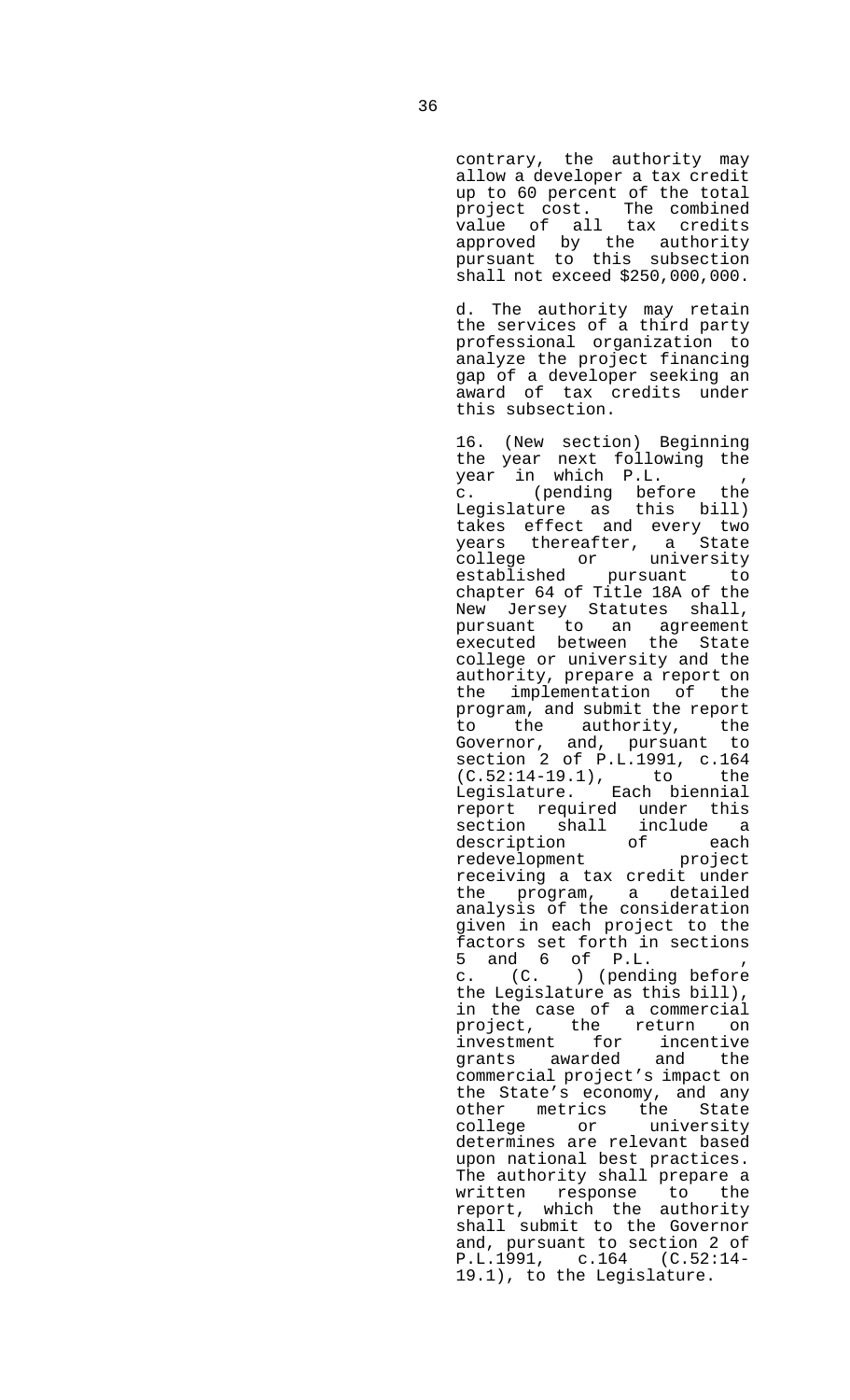17. (New section) a. Notwithstanding the provisions of the "Administrative Procedure Act," P.L.1968, c.410  $(C.52:14B-1$  et seq.), to the contrary, the chief executive officer of the authority may adopt, immediately, upon filing with the Office of Administrative Law, regulations that the chief executive officer deems necessary to implement the provisions of sections 1 through 18 of P.L. , c. (C. ) (pending before the Legislature as this bill), which regulations shall be effective for a period not to exceed 180 days from the date of the filing. The chief executive officer shall thereafter amend, adopt, or readopt the regulations in accordance with the requirements of P.L.1968, c.410 (C.52:14B-1 et seq.).

 b. The authority, in consultation with the Department of Agriculture and the Department of Community Affairs, shall designate separate geographic areas that are most in need of a supermarket or grocery store as food desert communities in this State for the purpose of awarding the bonus credit allowed pursuant to paragraph (2) of subsection c. of section 8 of P.L. , c. (C. ) (pending before the Legislature as this bill) and the tax credits available pursuant to section 15 of that act.

> 18. Section 5 of P.L.2009, c.90 (C.52:27D-489e) is amended to read as follows:

 a. The New Jersey Economic Development Authority, in consultation with the State Treasurer, shall establish an Economic Redevelopment and Growth Grant program for the purpose of encouraging redevelopment projects in qualifying economic redevelopment and growth grant incentive areas that do not qualify as such areas solely by virtue of being a transit village, through the provision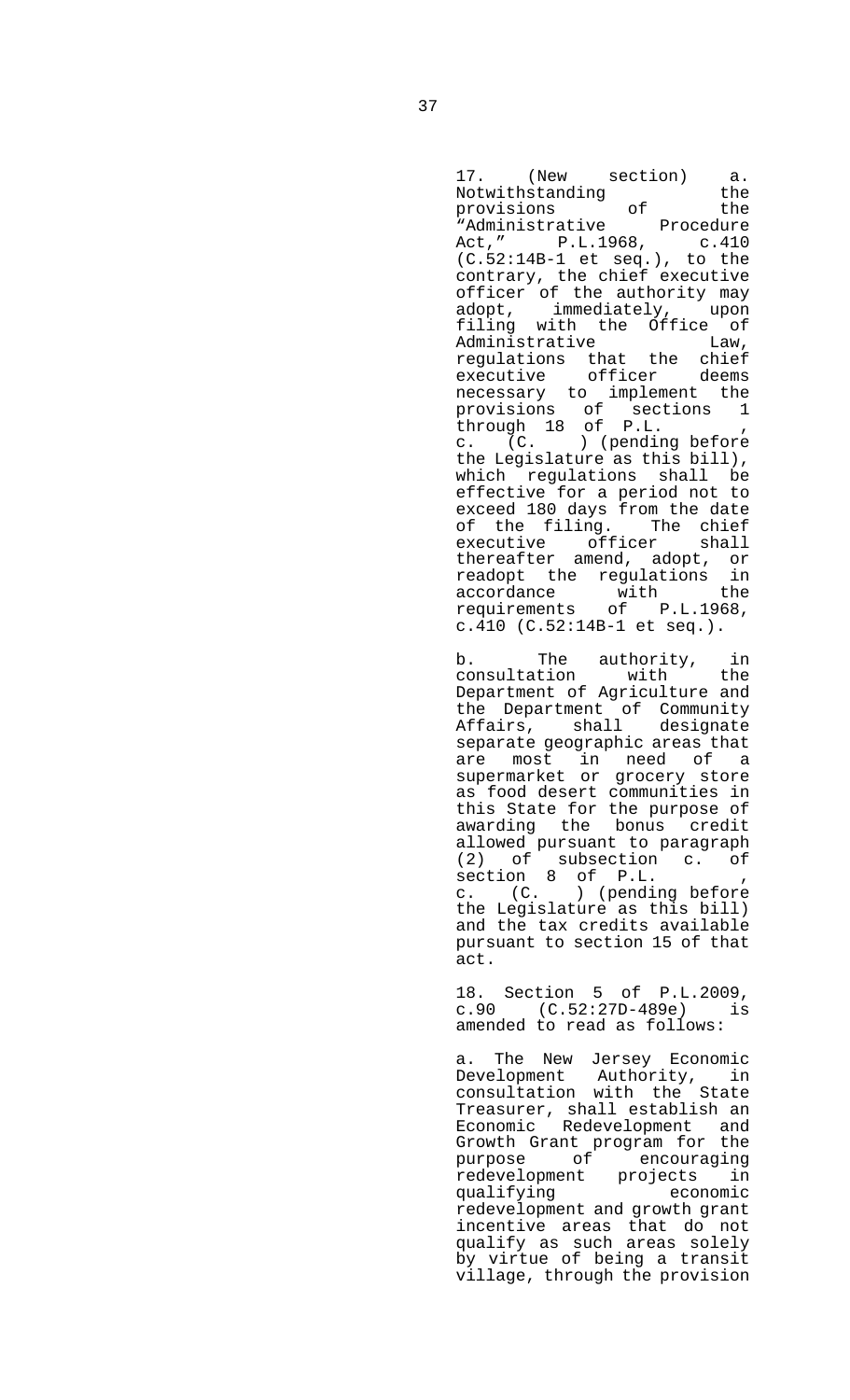of incentive grants to reimburse developers for certain project financing gap costs.

 b. (1) A developer shall submit an application for a State incentive grant prior to July 1, 2019. A developer that submits an application for a State incentive grant shall indicate on the application whether it is also applying for a local incentive grant.

> (2) When an applicant indicates it is also applying for a local incentive grant, the authority shall forward a copy of the application to the municipality wherein the redevelopment project is to be located for approval by municipal ordinance.

 c. An application for a State incentive grant shall be reviewed and approved by the authority. The authority shall not approve an application for a State incentive grant unless the application was submitted prior to July 1, 2019.

 d. (1) If an application and supporting documentation for approval of an incentive grant under P.L.2009, c.90 (C.52:27D-489a et al.) has been received by the authority prior to July 1, 2019, then, to the extent that there remains sufficient financial authorization for the incentive grants, the authority is authorized to consider the application and to award an incentive grant to a developer, provided that the authority shall take final action on all applications for an incentive grant no later than October 31, 2019. No applications may be submitted after July 1, 2019.

 (2) If a business has submitted an application under P.L.2009, c.90 (C.52:27D-489a et al.) and that application has not been approved for any reason, the lack of approval shall not serve to prejudice in any way the consideration of a new application as may be submitted by a developer for the provision of incentive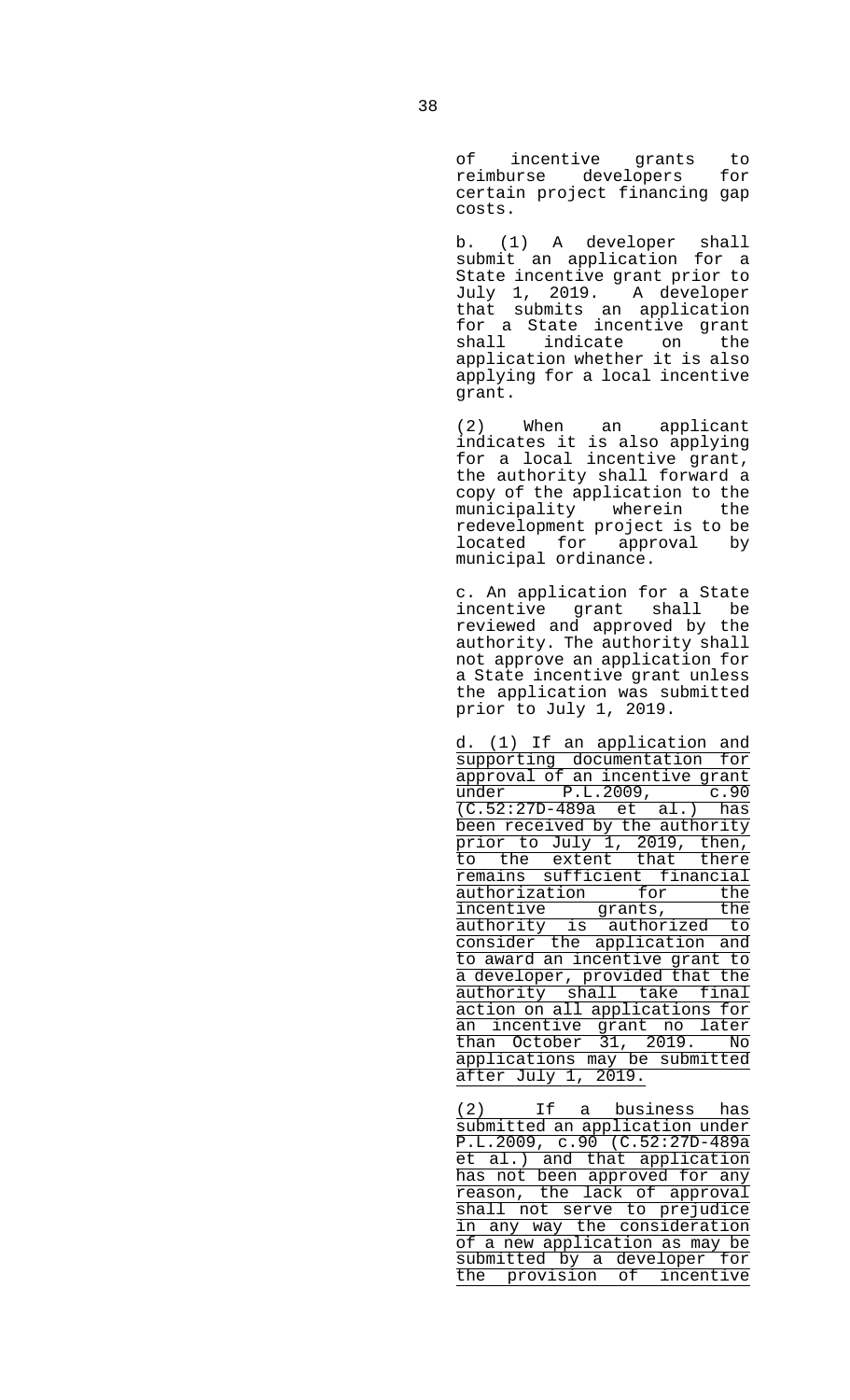| grants offered pursuant    |    |            |     |
|----------------------------|----|------------|-----|
| sections 1                 |    | through 18 |     |
| P.L.                       | C. |            |     |
| (pending                   |    | before     | -he |
| Legislature as this bill). |    |            |     |

|                                |          | (3) A business may terminate |  |        |           |     |  |
|--------------------------------|----------|------------------------------|--|--------|-----------|-----|--|
| an                             | existing |                              |  |        | incentive |     |  |
|                                |          | agreement in                 |  |        | order     | to  |  |
|                                |          | participate in an incentive  |  |        |           |     |  |
|                                |          | grant agreement authorized   |  |        |           |     |  |
| pursuant to sections 1 through |          |                              |  |        |           |     |  |
| 18 of P.L.                     |          |                              |  | $C$ .  |           |     |  |
| pending                        |          |                              |  | before |           | the |  |
|                                |          | Legislature as this bill).   |  |        |           |     |  |

(cf: P.L.2013, c.161, s.16)

 19. Sections 19 through 34 of P.L. , c. (C. ) (pending before the Legislature as this bill) shall be known and may be cited as the "New Jersey Forward Program Act."

 20. (New section) As used in sections  $19$  through  $34$  of  $P.L.$ , c.  $(C.$ P.L., c. (C.) (pending before the Legislature as this bill):

 "Affiliate" means an entity that directly or indirectly controls, is under common control with, or is controlled by the business. Control exists in all cases in which the entity is a member of a controlled group of corporations, as defined pursuant to section 1563 of the Internal Revenue Code of 1986 (26 U.S.C. s.1563), or the entity is an organization in a group of organizations under common control, as defined pursuant to subsection (c) of section 414 of the Internal Revenue Code of 1986 (26 U.S.C. s.414). A taxpayer may establish by clear and convincing evidence, as determined by the Director of the Division of Taxation in the Department of the Treasury, that control exists in situations involving lesser percentages of ownership than required by sections 1563 and 414 of the Internal Revenue Code of 1986 (26 U.S.C. ss.1563 and 414).

> "Authority" means the New Jersey Economic Development Authority established by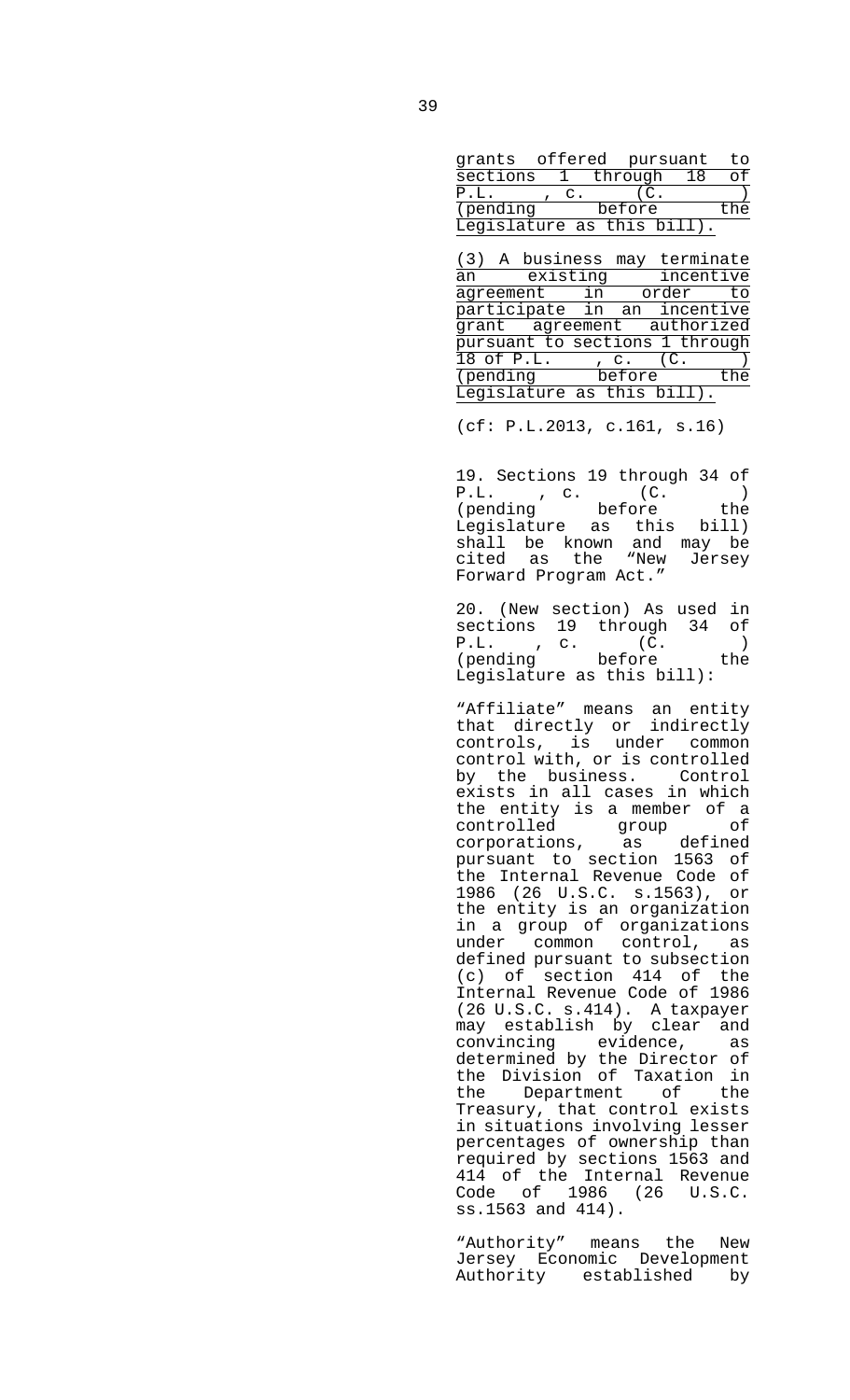section 4 of P.L.1974, c.80  $(C.34:1B-4)$ .

 "Board" means the Board of the New Jersey Economic Development Authority appointed pursuant to subsection b. of section 4 of P.L.1974, c.80 (C.34:1B-4).

 "Building services" means any cleaning or routine building maintenance work, including but not limited to sweeping, vacuuming, floor cleaning, cleaning of rest rooms, collecting refuse or trash, window cleaning, securing, patrolling, or other work in connection with the care or securing of an existing building, including services typically provided by a doorattendant or concierge. "Building services" shall not include any skilled maintenance work,<br>professional services, or professional services, or other public work for which a contractor is required to pay the "prevailing wage" as defined in section 2 of P.L.1963, c.150 (C.34:11- 56.26).

 "Business" means an applicant proposing to own or lease premises in a qualified business facility that is: a corporation that is subject to the tax imposed pursuant to section 5 of P.L.1945, c.162 (C.54:10A-5), sections 2 and 3 of P.L.1945, c.132 (C.54:18A-2 and C.54:18A-3), section 1 of P.L.1950, c.231 (C.17:32- 15), or N.J.S.17B:23-5, or is a partnership, S corporation, limited liability company, or non-profit corporation. A business shall include an affiliate of the business if that business applies for a credit based upon any capital investment made by or fulltime employees of an affiliate.

 "Capital investment" means expenses that a business or an affiliate of the business incurs following its submission of an application to the authority pursuant to section 23 of P.L. , c. (C. ) (pending before the Legislature as this bill), but prior to the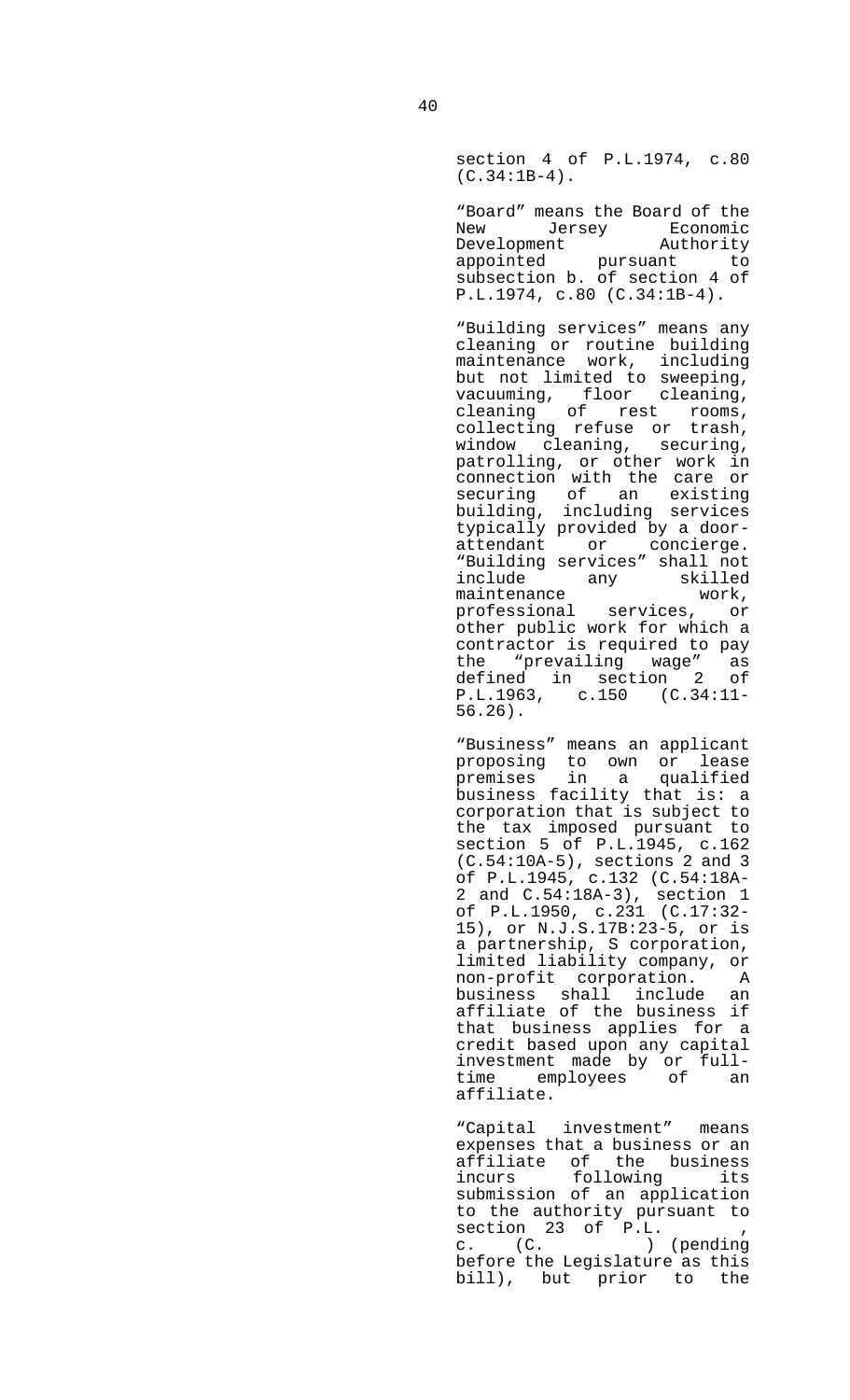project completion date, as shall be defined in the project agreement, for: a. site preparation and construction, repair, renovation, improvement, equipping, or furnishing on real property or of a<br>building, structure, building, structure, facility, or improvement to real property; and b. obtaining and installing furnishings and machinery, apparatus, or equipment, including but not limited to material goods subject to bonus depreciation under sections 168 and 179 of the federal Internal Revenue Code (26 U.S.C. ss.168 and 179), for the operation of a business on real property or in a building, structure, facility, or improvement to real property.

 "College or university" means a county college, an independent institution of higher education, a public research university, or a State college.

 "Commitment period" means a period that is twice the eligibility period specified in the project agreement entered into pursuant to section 24 of P.L. , c. (C. ) (pending before the Legislature as this bill).

 "County college" means an educational institution educational institution<br>established by one or more counties, pursuant to chapter 64A of Title 18A of the New Jersey Statutes.

> "Director" means the Director of the Division of Taxation in the Department of the Treasury.

 "Doctoral university" means a university located within New Jersey that is classified as a doctoral university under the Carnegie Classification of Institutions of Higher Education's Basic Classification methodology on the effective date of P.L.2017, c.221.

 "Eligible business" means any business that satisfies the criteria set forth in section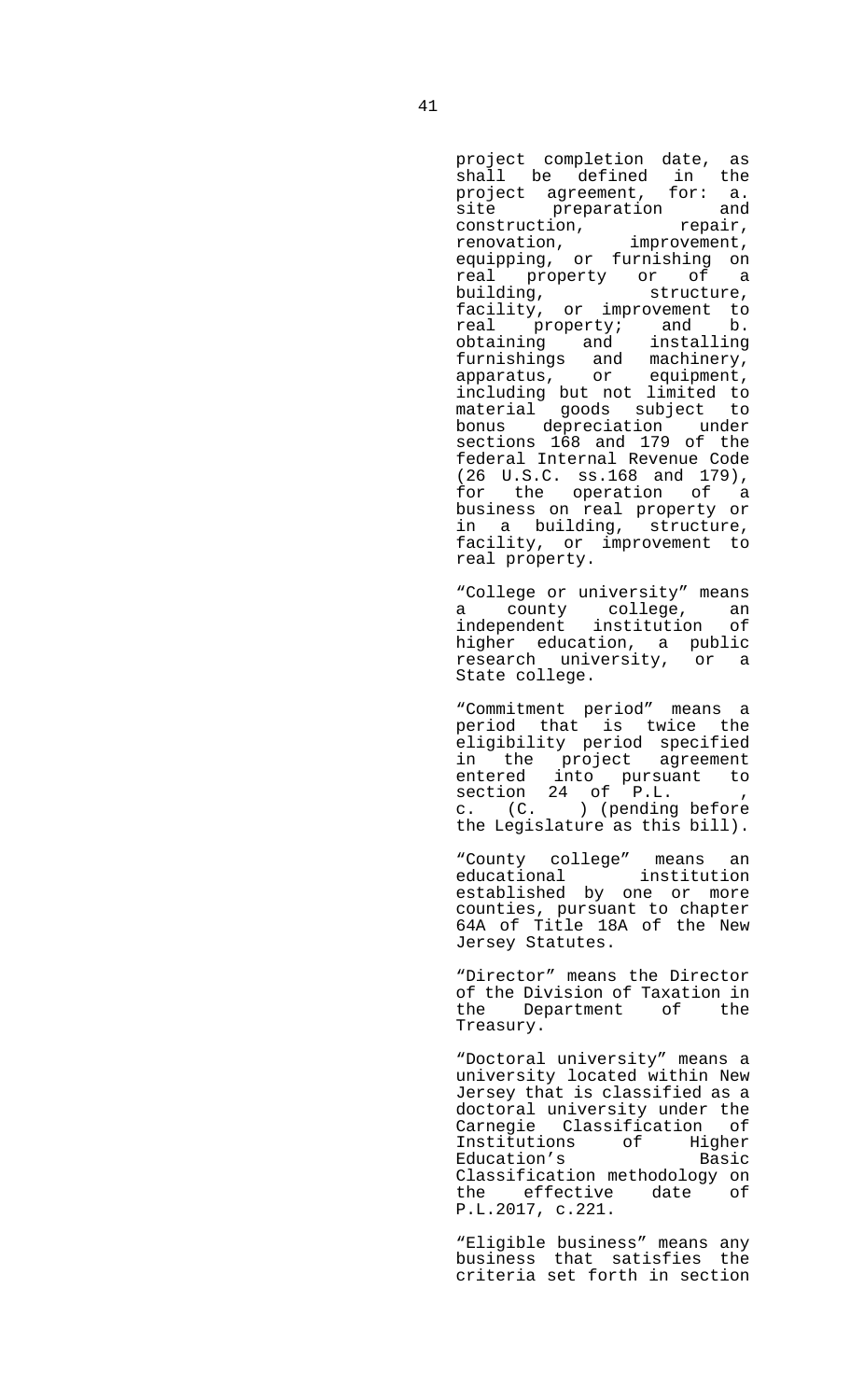22 of P.L. , c. (C. ) (pending before the Legislature as this bill) at the time of application for tax credits under the program.

 "Eligible position" or "fulltime job" means a full-time position in a business in this State which the business has filled with a full-time employee. An eligible position shall not include an independent contractor or a consultant.

> "Eligibility period" means the period in which an eligible business may claim a tax credit under the program, beginning with the tax period in which the authority accepts certification of the eligible business that it has met the capital investment and employment requirements of the program and extending thereafter for a term of not more than five years, with the term to be determined at the discretion of the authority. The authority may extend the eligibility period one additional tax period to accommodate a prorated payment pursuant to subsection a. of section 28 of P.L. , c. (C. ) (pending before the Legislature as this bill).

 "Full-time employee" means a person:

 a. who is employed by a business for consideration for at least 35 hours a week, or who renders any other standard of service generally accepted by custom or practice as fulltime employment, and whose wages are subject to withholding as provided in the "New Jersey Gross Income Tax Act," N.J.S.54A:1-1 et seq.;

 b. who is employed by a professional employer organization pursuant to an employee leasing agreement between the business and the professional employer organization, pursuant to P.L.2001, c.260 (C.34:8-67 et seq.) for at least 35 hours a week, or who renders any other standard of service generally accepted by custom or practice as full-time employment, and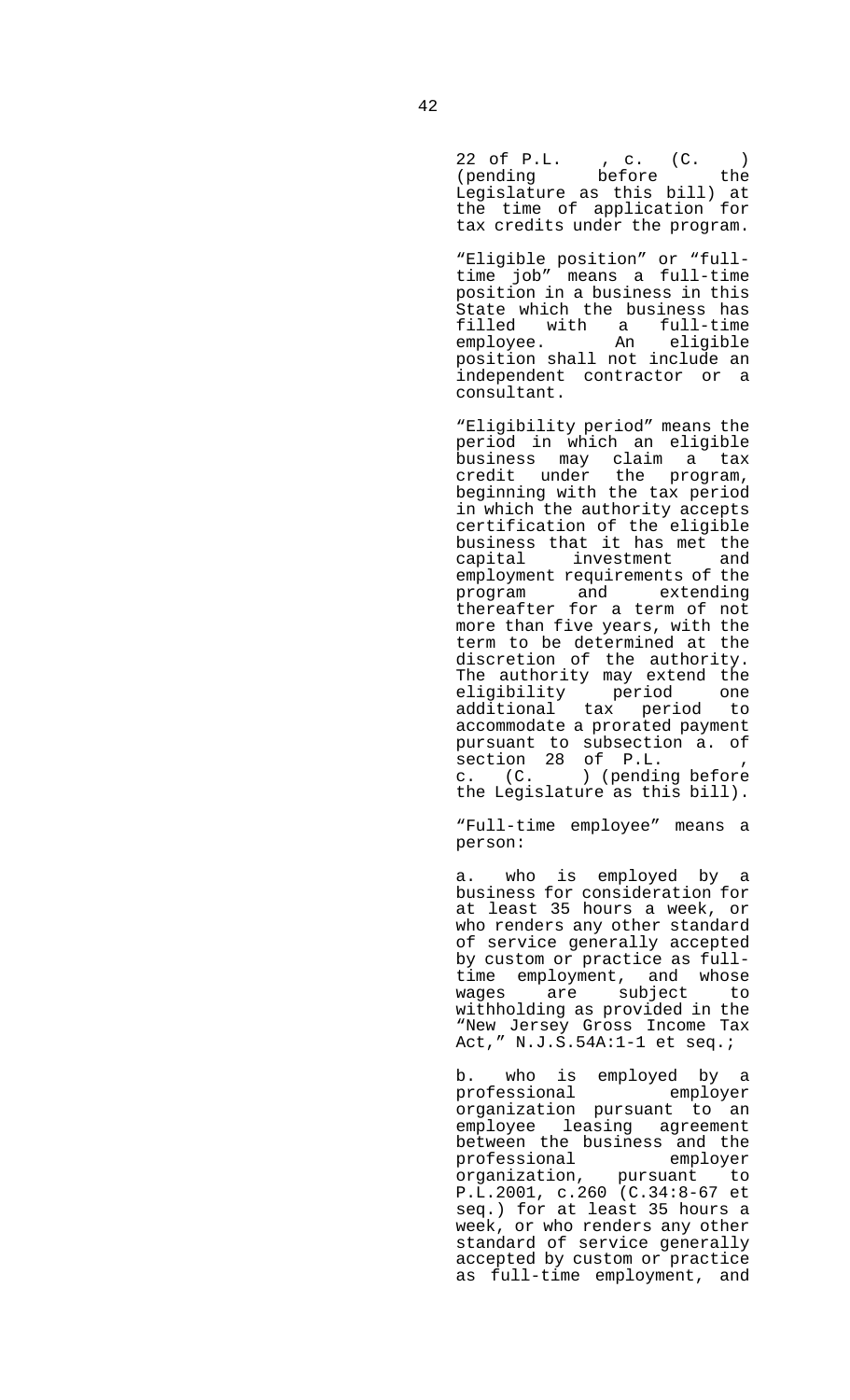whose wages are subject to withholding as provided in the "New Jersey Gross Income Tax Act," N.J.S.54A:1-1 et seq.; or

 c. who is a resident of another State but whose income is not subject to the "New Jersey Gross Income Tax Act," N.J.S.54A:1-1 et seq. or who is a partner of a business who works for the partnership for at least 35 hours a week, or who renders any other standard of service generally accepted by custom or practice as fulltime employment, and whose distributive share of income, gain, loss, or deduction, or whose guaranteed payments, or any combination thereof, is subject to the payment of estimated taxes, as provided in the "New Jersey Gross Income Tax Act," N.J.S.54A:1- 1 et seq.

 A "full time employee" further means a person who, except for purposes of the Statewide workforce, is provided, by the business, with employee health benefits under a health benefits plan authorized pursuant to State or federal law and who is paid no less than \$15 per hour or 120 percent of the minimum wage fixed under subsection a. of section 5 of P.L.1966, c.113 (C.34:11-56a4), whichever is higher.

 "Full-time employee" shall not include any person who works as an independent contractor or on a consulting basis for the business or any person who, at the time of project application, works in New Jersey for consideration for at least 35 hours per week for the business, or who renders any other standard of service generally accepted by custom or practice as full-time employment, but who, prior to project application, was not provided, by the business, with employee health benefits under a health benefits plan authorized pursuant to State or federal law. Full-time employee "shall not include a contract worker whose income is subject to withholding as provided in the "New Jersey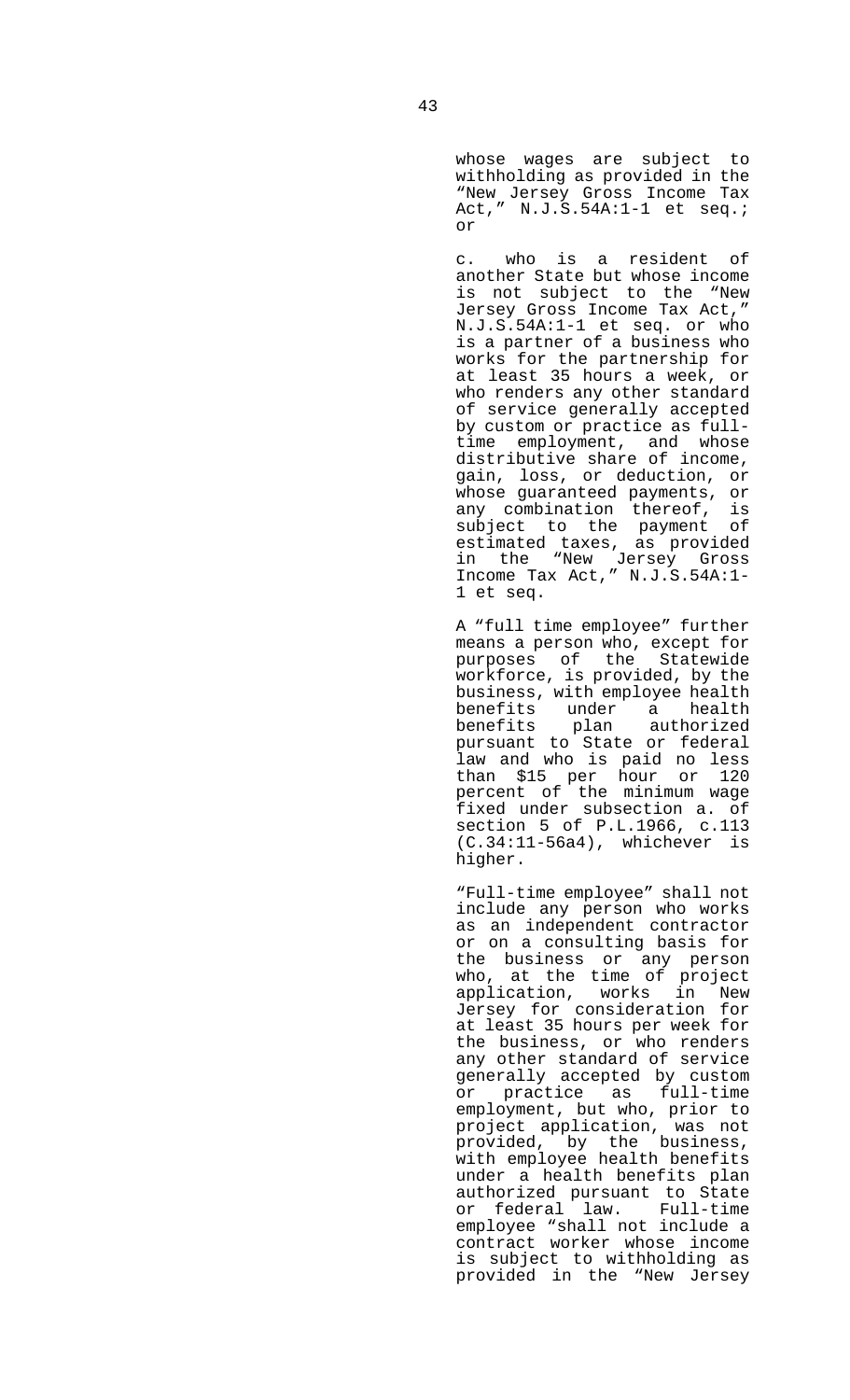Gross Income Tax Act," N.J.S.54A:1-1 et seq.

 "Incentive area" means an area designated pursuant to the<br>"State Planning Act," "State Planning P.L.1985, c.398 (C.52:18A-196 et seq.), as Planning Area 1 (Metropolitan), Planning Area 2 (Suburban), a Designated Center, or a Highland Designated Center, provided an area designated as Planning Area 2 (Suburban) , a<br>Designated Center or a Designated Center or a Highland Designated Center shall be located within a onehalf mile radius of the midpoint, with bicycle and pedestrian connectivity, of a New Jersey Transit Corporation, Port Authority Transit Corporation, or Port Authority Trans-Hudson Corporation rail, bus, or ferry station, including all light rail stations, or a high frequency bus stop as certified by the New Jersey Transit Corporation.

 "Independent institution of higher education" means a college or university incorporated and located in New Jersey, which by virtue of law, character, or license is a nonprofit educational institution authorized to grant academic degrees and which provides a level of education that is equivalent to the education provided by the State's public institutions of higher education, as attested by the receipt of and continuation of regional accreditation by the Middle States Association of Colleges and Schools, and which is eligible to receive State aid under the provisions of the Constitution of the United States and the Constitution of the State of New Jersey, but does not include any educational institution dedicated primarily to the education or training of ministers, priests, rabbis, or other professional persons in the field of religion.

 "Infrastructure Fund" means the Forward Infrastructure Fund established pursuant to  $section \quad 30 \quad of \quad P.L.$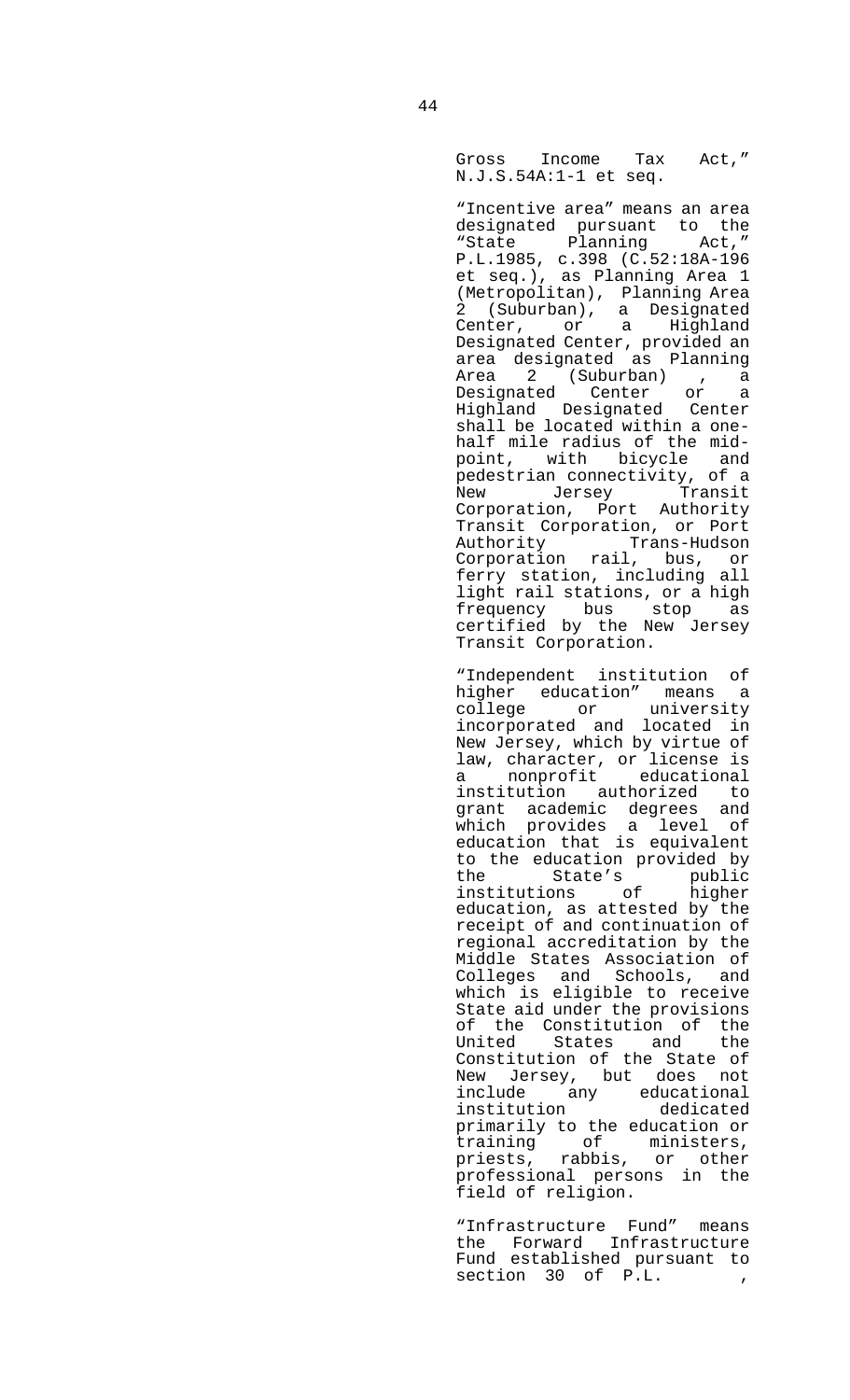c. (C. ) (pending before the Legislature as this bill) to fund local infrastructure improvements.

 "Minimum environmental and sustainability standards" means standards established by the authority in accordance with the green building manual prepared by the Commissioner of Community Affairs pursuant to section 1 of P.L.2007, c.132  $(C.52:27D-130.6)$ , regarding the use of renewable energy<sub>'</sub> energy-efficient technology, and non-renewable resources to reduce environmental degradation and encourage long-term cost reduction.

 "New full-time job" means an eligible position created by a business at a qualified business facility that did not previously exist in this State. For the purposes of determining the number of new full-time jobs, the eligible positions of an affiliate shall be considered eligible positions of the business.

 "Partnership" means an entity classified as a partnership for federal income tax purposes.

 "Professional employer organization" means an employee leasing company registered with the Department of Labor and Workforce Development pursuant to P.L.2001, c.260 (C.34:8-67 et seq.).

> "Program" means the New Jersey Forward Program established by section 21 of P.L. , c. (C. ) (pending before the Legislature as this bill).

 "Project" means the capital investment and the employment commitment at a qualified business facility pursuant to the project agreement.

 "Project agreement" means the contract executed between an eligible business and the authority pursuant to section 24 of P.L. , c. (C. ) (pending before the Legislature as this bill), which sets forth the terms and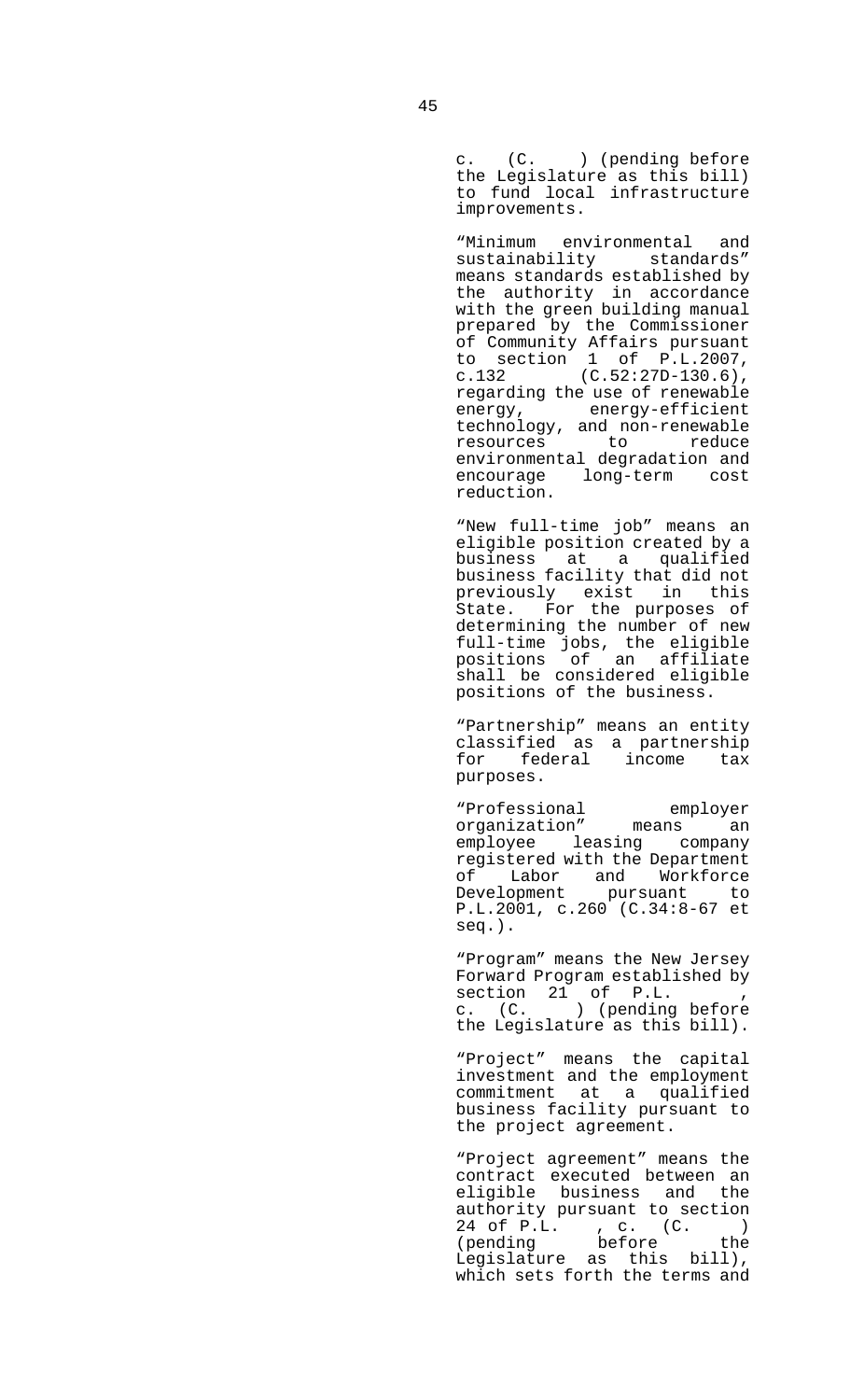conditions under which the eligible business may receive the incentives authorized pursuant to the program.

 "Project labor agreement" means a form of pre-hire collective bargaining agreement covering terms and conditions of a specific project that satisfies the requirements set forth in section 5 of P.L.2002, c.44  $(C.52:38-5)$ .

> "Qualified business facility" means any building, complex of buildings, or structural components of buildings, and all machinery and equipment located therein, used in connection with the operation of a business that is not engaged in final point of sale retail business at that location.

> "Qualified incentive tract" means (i) a population census tract having a poverty rate of 20 percent or more; or (ii) a census tract in which the median family income for the census tract does not exceed 80 percent of the greater of the Statewide median family income or the median family income of the metropolitan statistical area in which the census tract is situated.

> "Retained full-time job" means an eligible position that currently exists in New Jersey and is filled by a full-time employee but which, because of a potential relocation by the business, is at risk of being lost to another state or country or eliminated. For the purposes of determining the number of retained fulltime jobs, the eligible positions of an affiliate shall be considered eligible positions of the business.

 "State college" means a State college or university established pursuant to chapter 64 of Title 18A of the New Jersey Statutes.

> "Targeted industry" means any industry identified from time to time by the board, including initially, advanced transportation and logistics,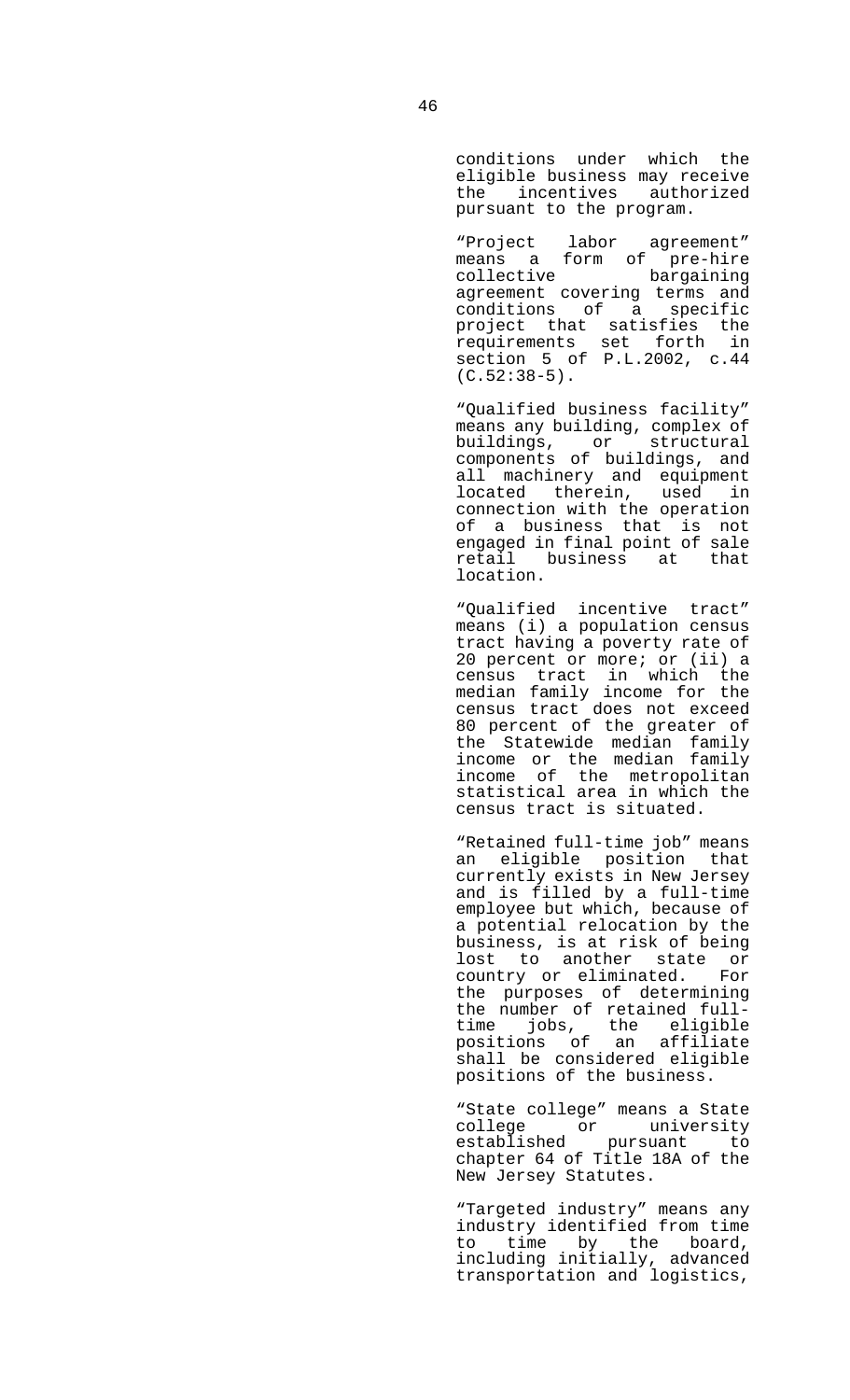advanced manufacturing, aviation, clean energy, life sciences, information and high technology, finance and insurance, and non-retail food and beverage businesses.

 21. (New section) The New Jersey Forward Program is established as a program under the jurisdiction of the New Jersey Economic Development Authority. The authority shall administer the program to encourage economic development and job creation and to preserve jobs that currently exist in the State, but which are in danger of being relocated outside of the State. The board may approve the award of tax credits to an eligible business upon<br>application of the chief application of the chief executive officer of the eligible business and following the execution of a letter of intent and the payment of fees. The combined value of all tax credits approved annually by the authority pursuant to the "New Jersey Forward Program Act," sections 19 through 34 of P.L. , c. (C. ) (pending before the Legislature as this bill), shall not exceed \$200,000,000 in a calendar year, except that the annual value of all tax credits approved by the authority pursuant to that act may exceed \$200,000,000 in a calendar year if the board, subject to the approval of the State Treasurer, determines the tax credits to be reasonable, justifiable, and appropriate; entitled, however, the combined value of all tax credits approved by the authority under the "New Jersey Forward Program Act," sections 19 through 34 of P.L. , c. (C. ) (pending before the Legislature as this bill), and the "New Jersey Aspire Act," sections 1 through 18 of P.L. , c. (C. ) (pending before the Legislature as this bill), shall not exceed \$300,000,000 in a calendar year.

 22. (New section) a. To be eligible for tax credits under the program, a business's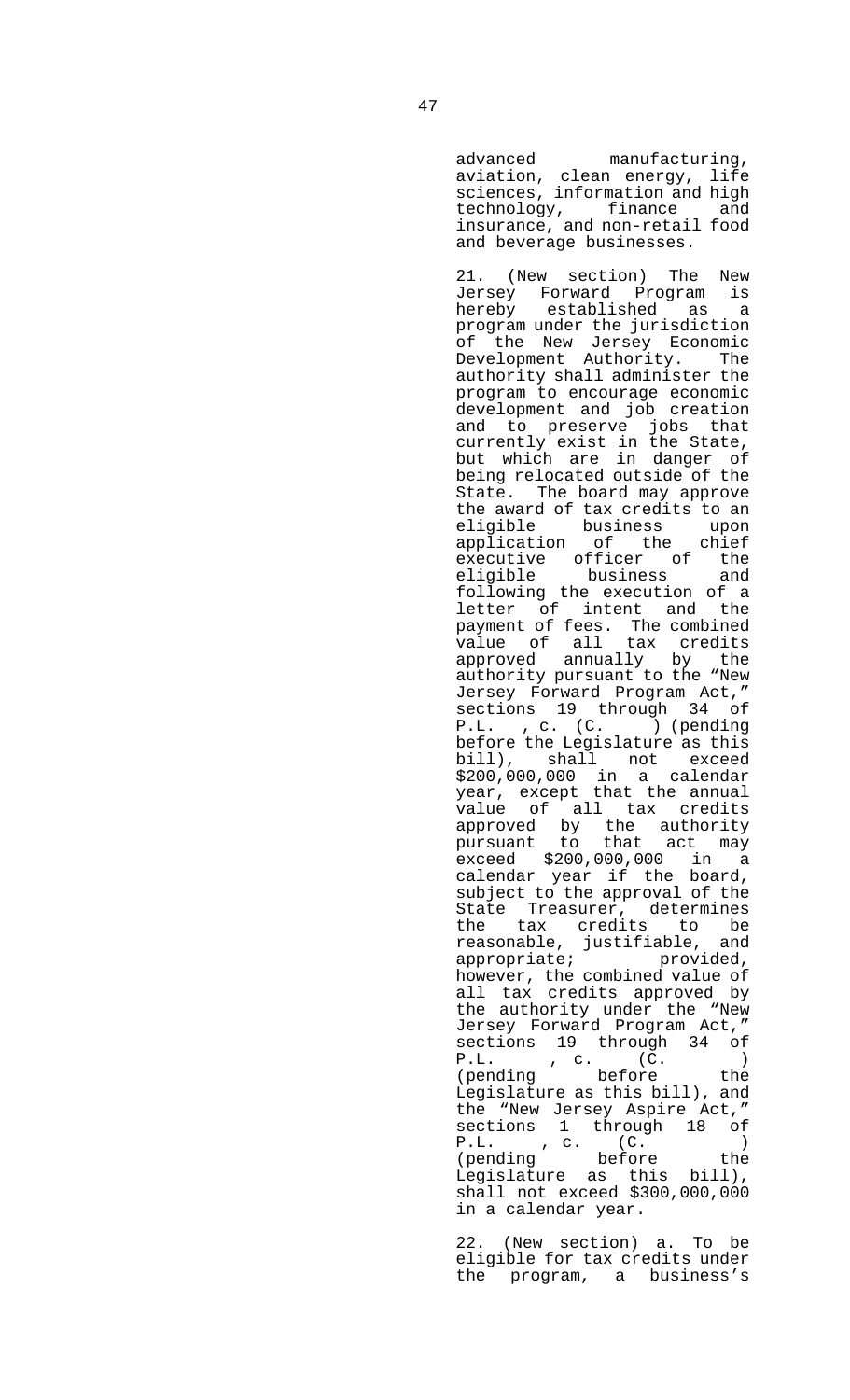chief executive officer, or equivalent officer, shall demonstrate to the authority at the time of application that:

 (1) the business will make, acquire, or lease a capital investment at the qualified business facility equal to or greater than the applicable amount set forth in subsection b. of this section;

 (2) the business will create or retain new and retained full-time jobs at the qualified business facility in an amount equal to or greater than the applicable number set forth in subsection c. of this section;

 (3) the qualified business facility is located in a qualified incentive tract or incentive area and is:

> (a) occupied by a business engaged primarily in a targeted industry;

 (b) occupied by a business with a unit that will be located at the qualified business facility at which more than half of the new full-time jobs have the NAICS code of a targeted industry;

> (c) occupied by a United States business relocating its headquarters to New Jersey or<br>creating a Rortheast creating a Northeast headquarters;

 (d) occupied by a foreign business creating a United States headquarters in New Jersey; or

 (e) occupied by a business with 1,000 or more retained full-time jobs;

> (4) the award of tax credits will be a material factor in the business's decision to create or retain the number of new and retained full-time jobs set forth in its application;

 (5) the capital investment resultant from the award of tax credits and the resultant creation and retention of new and retained full-time jobs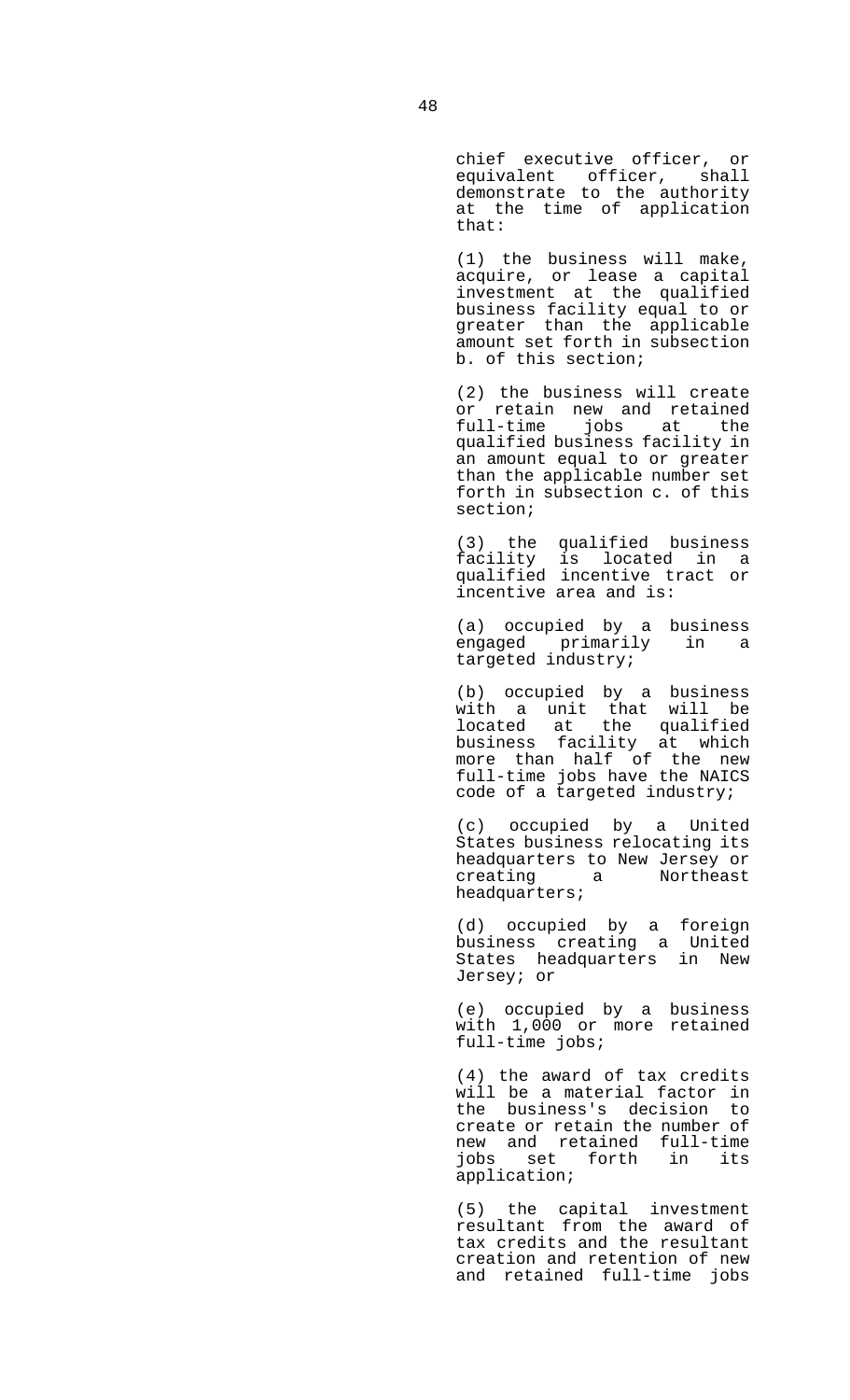will yield a net positive benefit to the State, which determination shall be extermination shall be<br>calculated prior to considering the value of the requested tax credit;

 (6) the qualified business facility shall be in compliance with the minimum environmental and sustainability standards;

> (7) the project shall comply with the authority's<br>affirmative action affirmative action requirements, adopted pursuant to section 4 of P.L.1979, c.203 (C.34:1B-5.4); and

> (8) during the eligibility period, each worker employed to perform construction work or building services work at the qualified business facility shall be paid not less than the prevailing wage rate for the worker's craft or exercians<br>trade, as determined by the<br>Commissioner of Labor and Commissioner of Labor and Workforce Development pursuant to P.L.1963, c.150  $(C.34:11-56.25$  et seq.) and P.L.2005, c.379 (C.34:11- 56.58 et seq.) In the event the qualified business facility, or the aggregate of all qualified business facilities approved for an award under the program, constitute a lease of more than 55 percent of a building owned or controlled by the eligible business, these requirements shall apply to the entire building.

 b. (1) The minimum capital investment required to be eligible under the program shall be as follows:

> (a) for the rehabilitation, improvement, fit-out, or retrofit of an existing industrial, warehousing, logistics, or research and development premises for continued similar use by the business, a minimum investment of \$20 per square foot of gross leasable area;

> (b) for the new construction of an industrial, warehousing, logistics, or research and development premises for use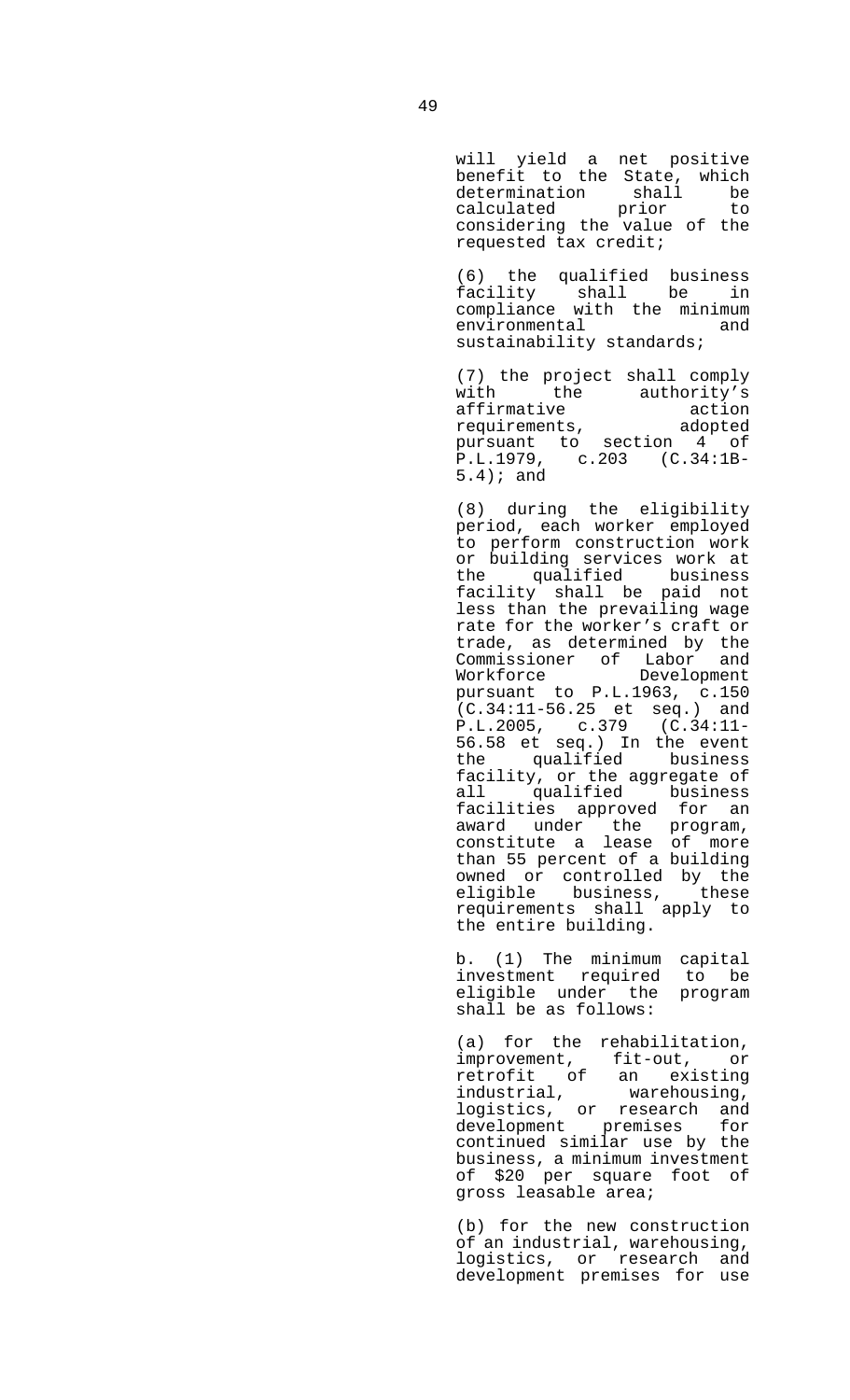by the business, a minimum investment of \$60 per square foot of gross leasable area;

 (c) for the rehabilitation, improvement, fit-out, or retrofit of existing premises that does not qualify pursuant to subparagraph (a) or (b) of this paragraph, a minimum investment of \$40 per square foot of gross leasable area; (d) for the new construction of a premises that does not qualify pursuant to subparagraph (a) or (b) of this paragraph, a minimum investment of \$120 per square foot of gross leasable area; and

 (e) for a business engaged primarily in a targeted industry with less than 50 employees at the time of application, no new minimum capital investment shall be required, provided the applicant has demonstrated evidence satisfactory to the authority of its intent to remain in the State for the commitment period.

 (2) Except for a business referenced in subparagraph (e) of paragraph (1) of this subsection, the authority shall determine, using industry standards, the minimum square footage required to accommodate the number of full-time employees to be located at the qualified business facility. The capital investment of the applicant shall not be less than the square footage multiplied by the type of premises set forth in paragraph (1) of this subsection. In the event the business invests less than that amount set forth in paragraph (1) of this subsection in the qualified business facility, the business shall donate the uninvested balance to the<br>infrastructure fund infrastructure established pursuant to section 30 of P.L. , c. (C. ) (pending before the Legislature as this bill).

 (3) Notwithstanding the provisions of paragraphs (1) and (2) of this subsection,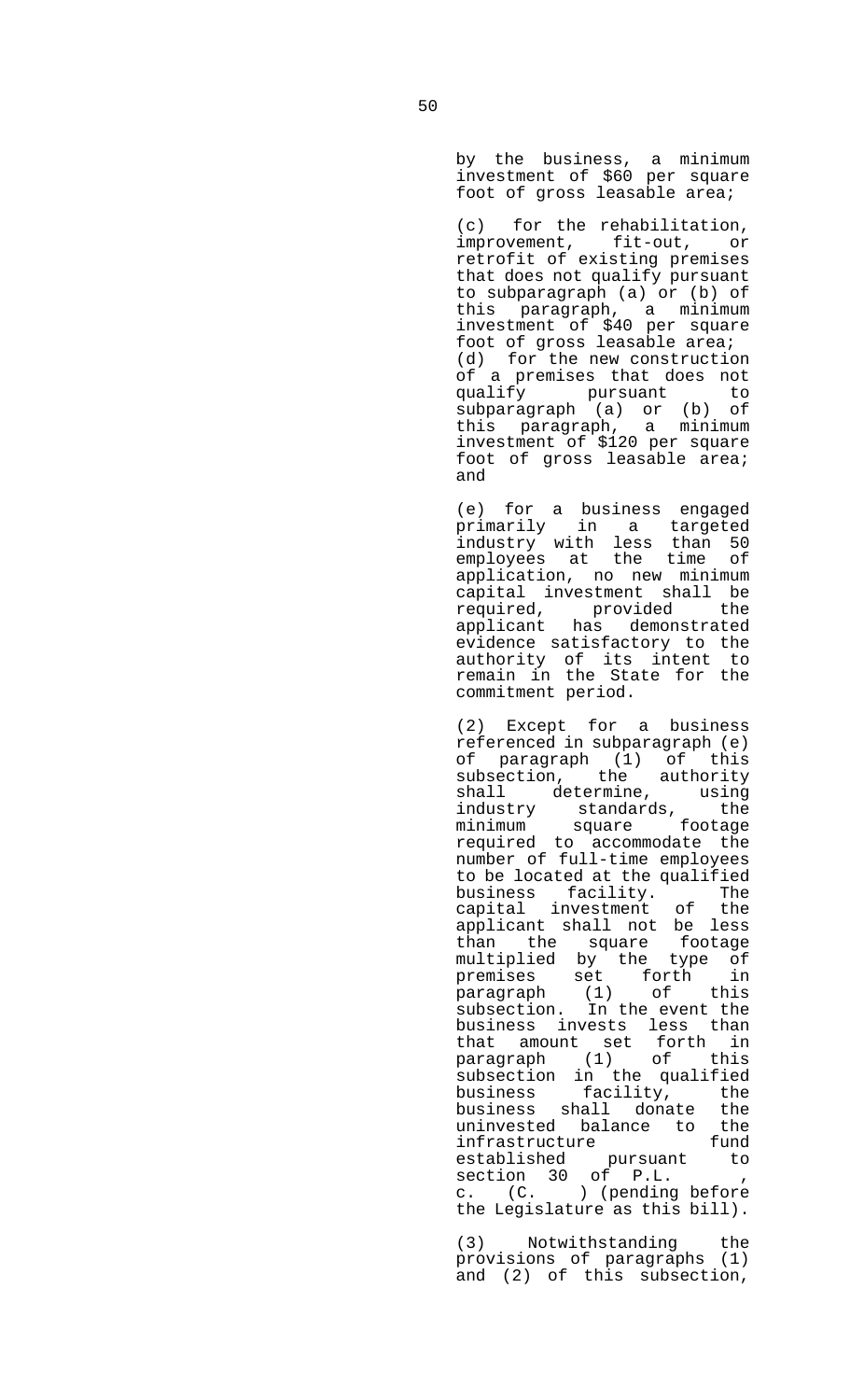the authority may adopt, pursuant to the provisions of the "Administrative Procedure Act," P.L.1968, c.410 (C.52:14B-1 et seq.), rules and regulations adjusting the minimum capital investment amounts required under the program when necessary to respond to the prevailing economic conditions in the State.

 c. (1) The minimum number of new or retained full-time jobs required to be eligible under the program shall be as follows:

 (a) for a business engaged primarily in a targeted industry with a workforce of less than 100 employees at application, 50 percent growth of its workforce with new full-time jobs within the eligibility period in accordance with subsection e. of section 27 of P.L. , c. (C. ) (pending before the Legislature as this bill);

> (b) for a business engaged primarily in a targeted industry with a workforce of 100 or more employees at application, 50 new full-time jobs;

> (c) for a business with a workforce of 100 or more employees with a unit that<br>will be located at the will be located at qualified business facility at which more than half of the new full-time jobs have the NAICS code of a targeted industry, 50 new full-time jobs;

 (d) for a United States business relocating its headquarters to New Jersey or a United States business creating a Northeast headquarters, 200 new fulltime jobs;

 (e) for a foreign business creating a United States headquarters in New Jersey, 25 new full-time jobs;

> (f) for a business located in a qualified incentive tract, 100 new or retained full-time jobs; provided more than half of the eligible positions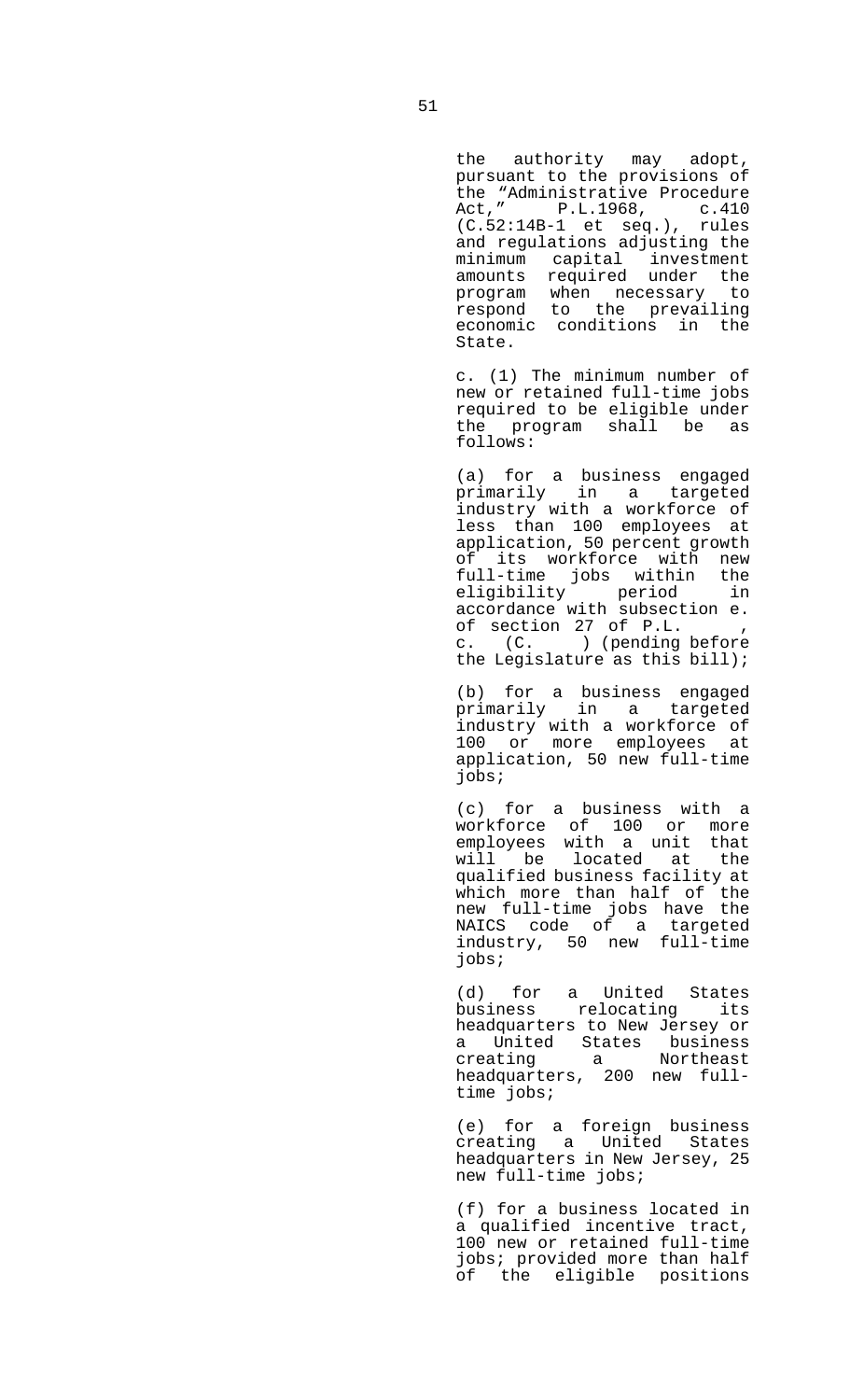created or retained by the business are new full-time jobs;

 (g) for a business located in qualified incentive tract that will retain 500 or more retained full-time jobs, a minimum of the business's retained full-time jobs at the time of application; and

 (h) for a business located in the State that will retain 1,000 or more retained fulltime jobs, a minimum of the business's retained full-time jobs at the time of application.

 (2) Notwithstanding the provisions of paragraph (1) of this subsection, the authority may adopt, pursuant to the provisions of the "Administrative Procedure Act," P.L.1968, c.410 (C.52:14B-1 et seq.), rules and regulations adjusting the minimum number of new or retained full-time jobs required under the program when necessary to respond to<br>the prevailing economic the prevailing conditions in the State.

 d. A business shall provide and adhere to a plan that demonstrates that the qualified business facility is capable of accommodating more than half of the business's new full-time employees and that 80 percent or more of the working time of each new or retained full-time employee shall be spent in New Jersey.

 e. The owner of the business, or an authorized agent of the owner, shall certify that all factual representations made by the business to the authority pursuant to subsection a. of this section are true under the penalty of perjury.

 23. (New section) a. Prior to July 1, 2024, an eligible business seeking a grant of tax credits for a project under the program shall submit an application for approval of the project to the authority in a form and manner prescribed in regulations adopted by the authority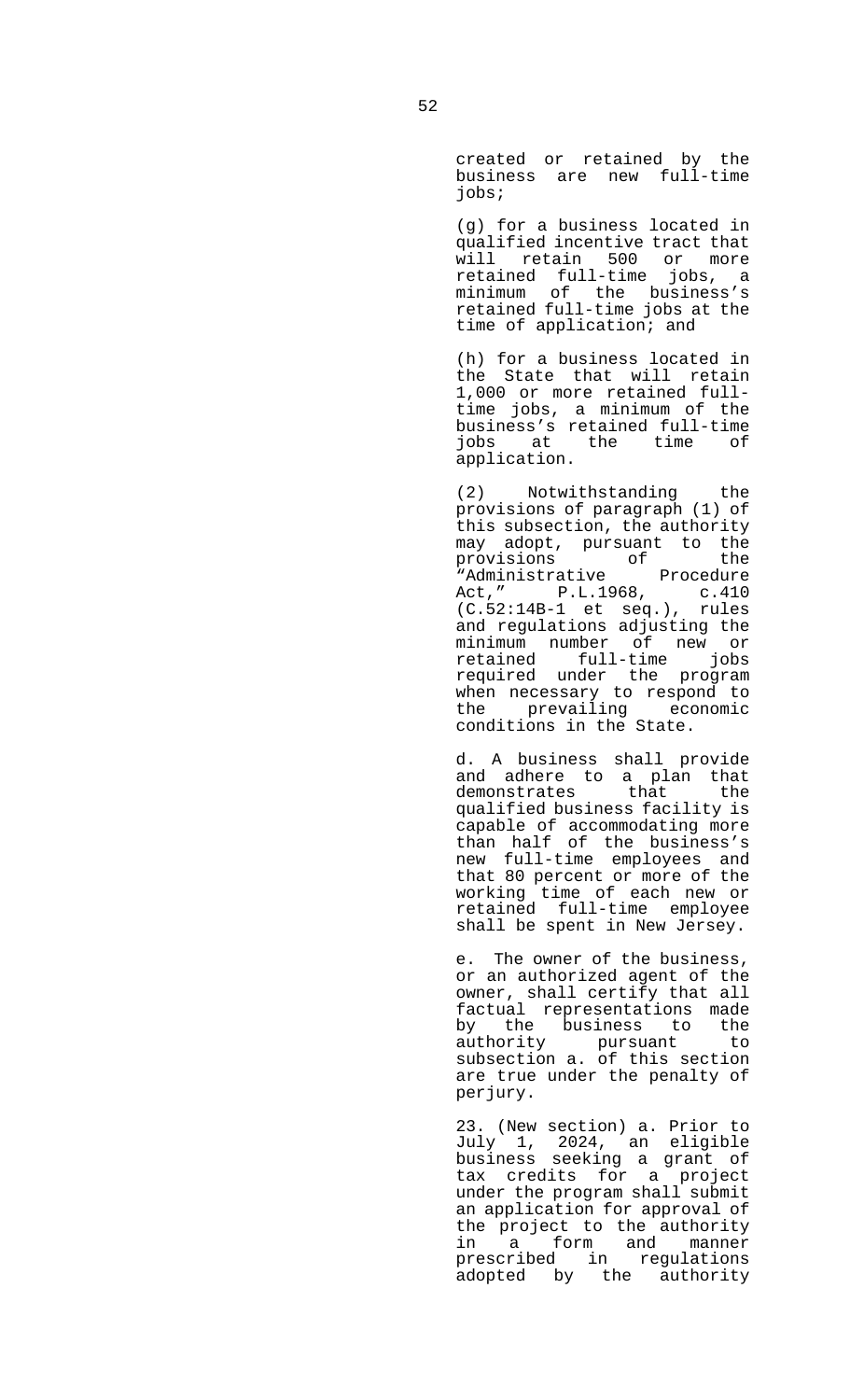pursuant to the provisions of the "Administrative Procedure Act," P.L.1968, c.410 (C.52:14B-1 et seq.).

 b. (1) Before the board may consider an eligible business's application for tax credits, the Department of Labor and Workforce Development, the Department of Environmental Protection, and the Department of the Treasury shall each report to the chief executive officer of the authority whether the eligible business is in good standing with the department. The authority may also contract with an independent third party to perform a background check on the eligible business. Provided that the eligible business is in good standing, before the board may consider an eligible business's application for tax credits, the eligible business shall execute a non-binding letter of intent with the chief executive officer of the authority, which shall authorize the chief executive officer, at his discretion, to announce publicly the eligible business's intention to locate a qualified business facility in New Jersey upon the board's approval of the application for tax credits. The letter of intent shall include the amount of tax credits available to the eligible business under the program.

 (2) The letter of intent shall certify that the award of tax credits under the program is a material factor in the eligible business's decision to create or retain the minimum number of new and retained full-time jobs for eligibility under the program. To assist the authority in determining whether the award of tax credits is a material<br>factor in the eligible factor in the business's decision to create or retain the minimum number of new and retained full-time jobs for eligibility under the program, the chief executive officer of the authority may consider the costs associated with opening and maintaining a business in New Jersey, competitive proposals that the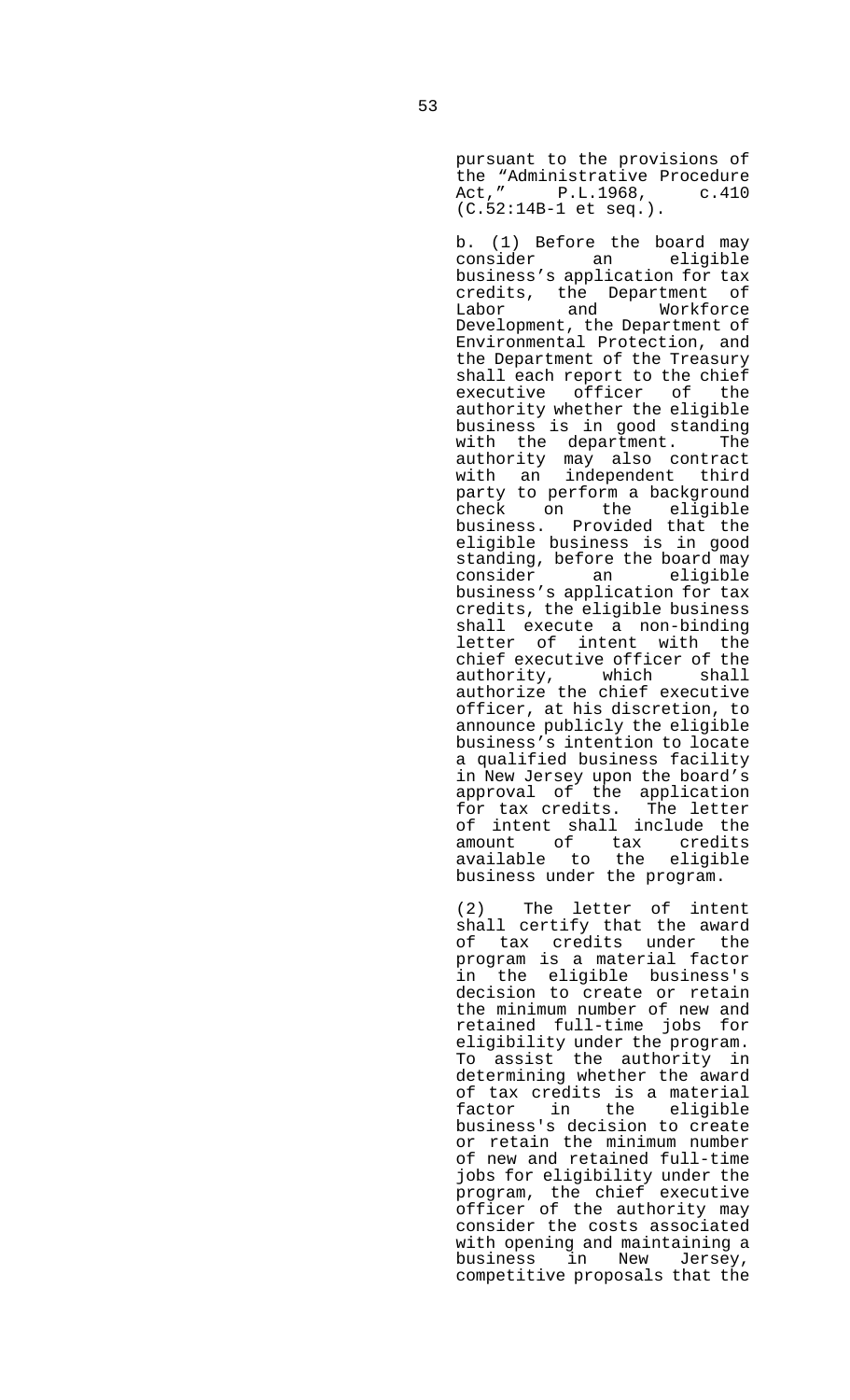eligible business has received from other states, the prevailing economic conditions, and any other factors that the chief executive officer of the authority deems relevant. Based on this information, the authority shall independently verify and confirm the eligible business's assertion that the award of tax credits under the program is a material factor in the eligible business's decision to create or retain the minimum number of new and retained full-time jobs for eligibility under the program and, in the case of retained full-time jobs, the jobs are actually at risk of leaving the State, before the<br>authority may award the<br>eligible business any tax authority may award the eligible business any tax credits under the "New Jersey Forward Program Act," sections 19 through 34 of P.L. c. (C. ) (pending before the Legislature as this bill). The owner of the eligible business, or an authorized agent of the owner, shall certify that all factual representations made by the business to the authority pursuant to this paragraph are true under the penalty of perjury.

 c. An eligible business shall pay to the authority the full amount of the direct costs of an analysis concerning the eligible business's application for a tax credit, which a third party retained by the authority performs, if the authority deems such retention to be necessary.

 d. If at any time during the eligibility period the authority determines that the eligible business made a material misrepresentation on the eligible business's application, the eligible business shall forfeit all tax credits awarded under the program.

 e. If circumstances require an eligible business to amend its application to the authority, then the owner of the eligible business, or an authorized agent of the owner, shall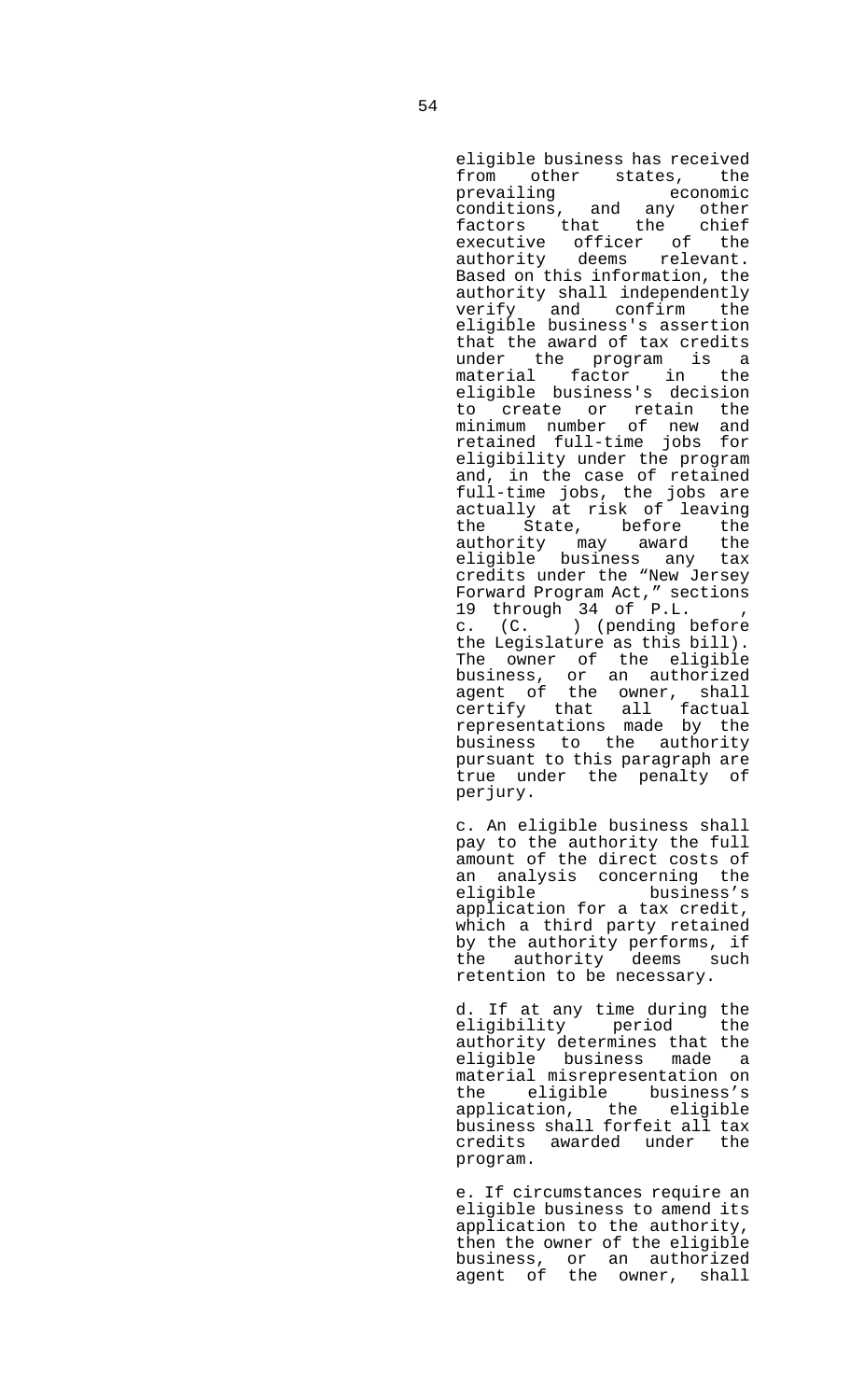certify to the authority that the information provided in its amended application is true under the penalty of perjury

 24. (New section) a. Following approval by the board, but before the issuance of tax credits, the authority shall require an eligible business to enter into a project agreement. The terms of the project agreement shall be consistent with the<br>eligibility requirements of eligibility requirements of section 22 of P.L. , c. (C. ) (pending before the Legislature as this bill) and shall include, but shall not be limited to, the following:

 (1) a detailed description of the proposed project which will result in job creation or retention, and the number of new and retained full-time jobs that are approved for tax credits;

> (2) the eligibility period of the tax credits;

> (3) personnel information that will enable the authority to administer the program;

 (4) a requirement that the eligible business maintain the project at a location in New Jersey for the commitment period, with at least the minimum number of full-time jobs as required by this program, and a provision to permit the authority to recapture all or part of any tax credits awarded, at its discretion, if the eligible business does not remain in compliance with this provision for the required term or significantly reduces the number of full-time employees, or the salaries thereof, to which the eligible business certified at the commencement of the eligibility period;

 (5) a method for the eligible business to certify that it has met the capital investment and employment requirements of the program pursuant to paragraphs (1) and (2) of subsection a. of section 22 of P.L. , c. (C. ) (pending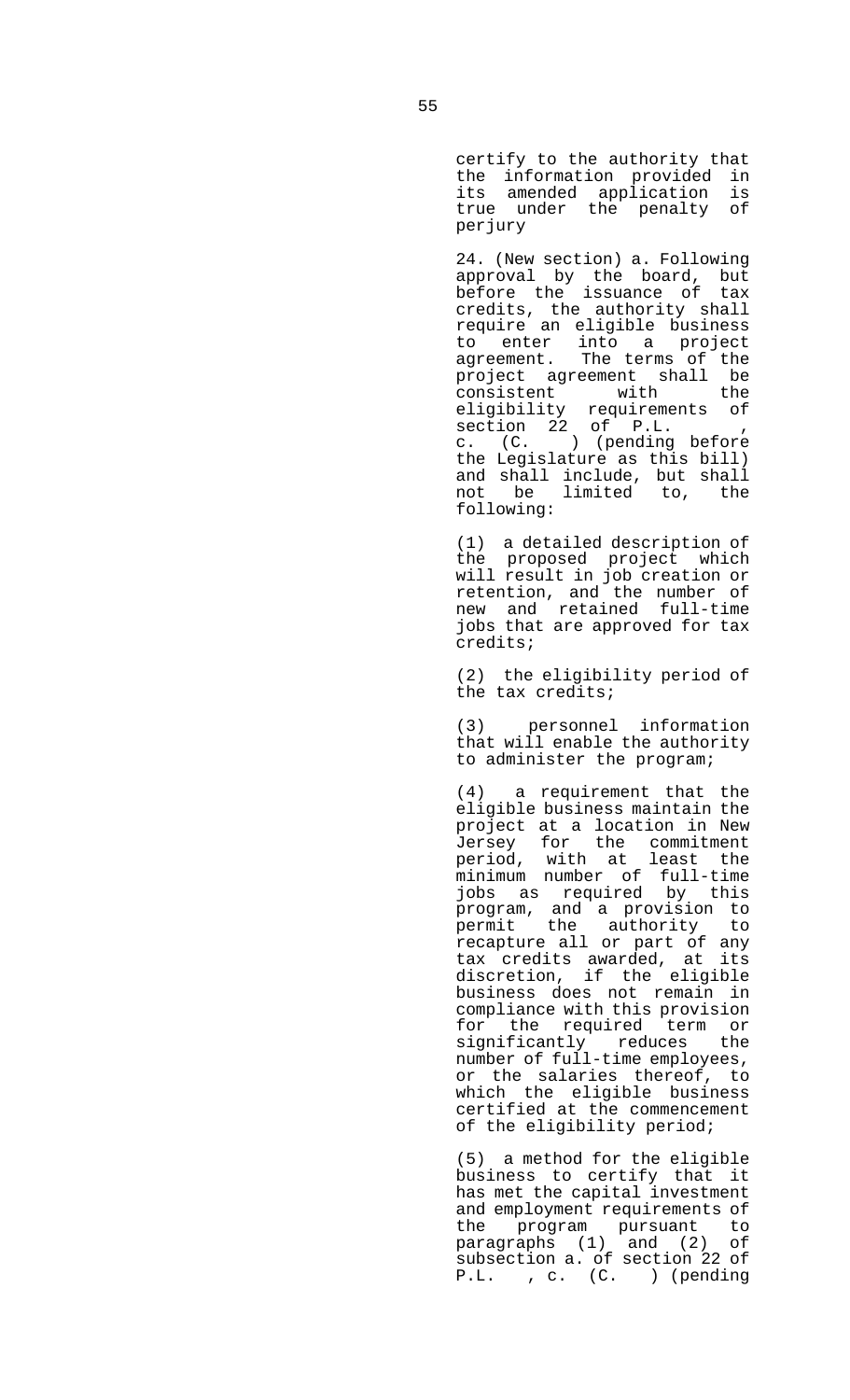before the Legislature as this bill) and to report annually to the authority the number of new and retained full-time employees, and the salaries thereof, for which the tax credits are to be allowed;

 (6) representations that the eligible business is in good standing, the project complies with all applicable law, and specifically, that the project does not violate any environmental law;

 (7) a provision permitting an audit of the payroll records of the business from time to time, as the authority deems necessary;

 (8) a requirement that the chief executive officer of the authority receives annual reports from the Department of Environmental Protection, the Department of Labor and Workforce Development, and the Department of the Treasury demonstrating that the eligible business is in good standing with such department and a provision providing that the eligible business shall forfeit all tax credits awarded in any year in which any such report is not received;

 (9) a requirement for the eligible business to engage in on-site consultations with the Division of Workplace Safety and Health in the Department of Health

 (10) a provision permitting the authority to amend the agreement; and

 (11) a provision establishing the conditions under which the authority, the eligible business, or both, may terminate the agreement.

 b. In addition to the project agreement, an eligible business shall enter into a community benefits agreement with the authority that shall include requirements for training, employment, and youth development and free services to underserved communities in and around the community in which the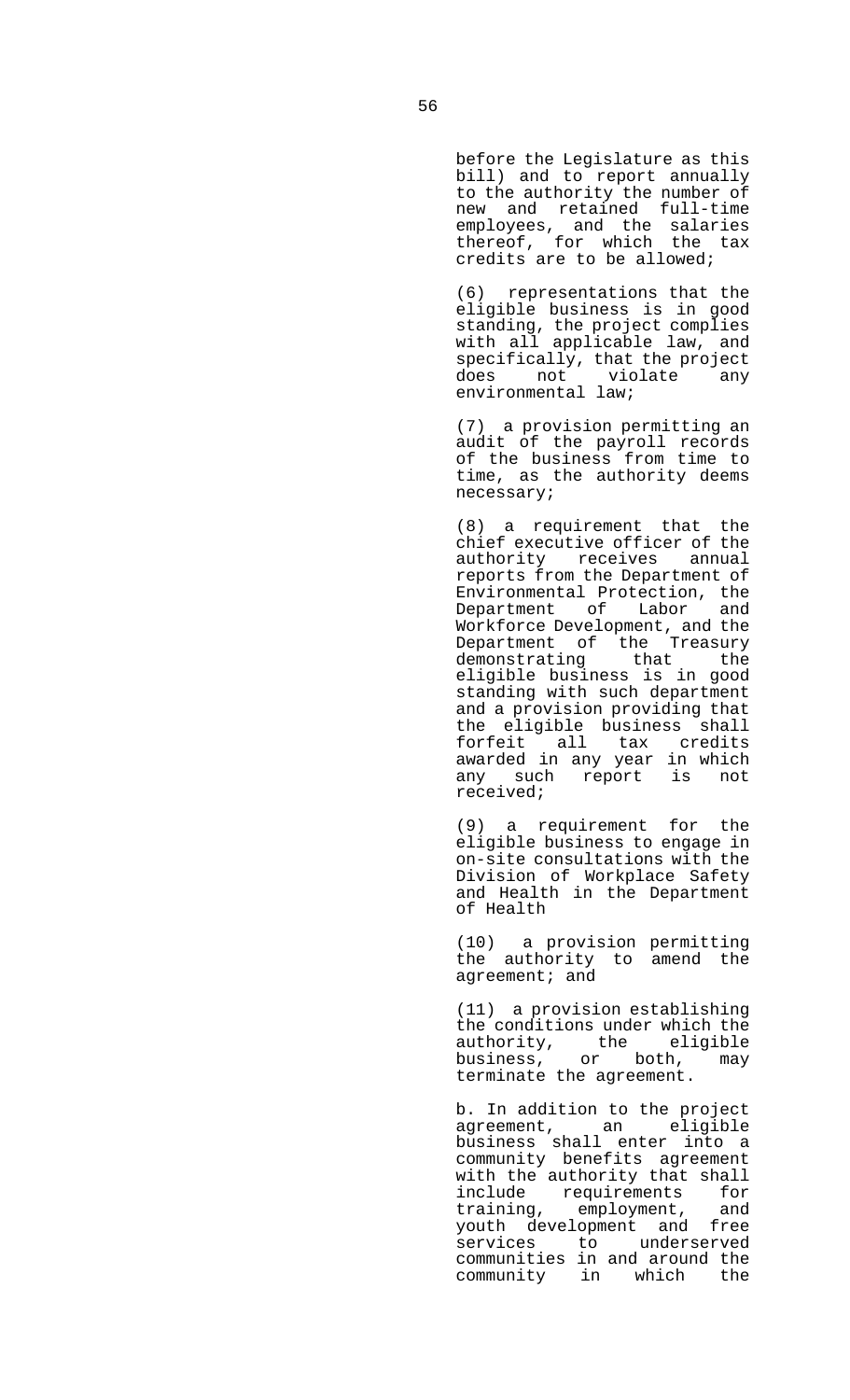qualified business facility is located.

 c. (1) Except as provided in paragraph (2) of this subsection, the authority shall not enter into a project agreement with an eligible business that owns or operates a retail establishment, which will have more than 10 employees, or a distribution center, which will have more than 20 employees, unless the project agreement includes a precondition that the eligible business enters into a labor harmony agreement with a labor organization or cooperating labor organizations which represent retail or distribution center employees in the State.

 (2) The authority may enter into a project agreement with an eligible business without the labor harmony agreement required under paragraph (1) of this subsection only if the authority determines that the project would not be able to go forward if a labor harmony<br>agreement is required. The<br>authority shall support the agreement is required. The authority shall support the determination by a written finding, which provides the<br>specific basis for the basis for the determination.

 (3) As used in this subsection, "labor harmony agreement" means an agreement between a business that serves as the owner or operator of a retail establishment or distribution center and one or more labor organizations, which requires, for the duration of the agreement: that any participating labor organization and its members agree to refrain from picketing, work stoppages, boycotts, or other economic interference against the<br>business; and that the  $b$ usiness; and that business agrees to maintain a neutral posture with respect to efforts of any<br>participating labor participating organization to represent employees at an establishment or other unit in the retail establishment or distribution center, agrees to permit the labor organization to have access to the employees, and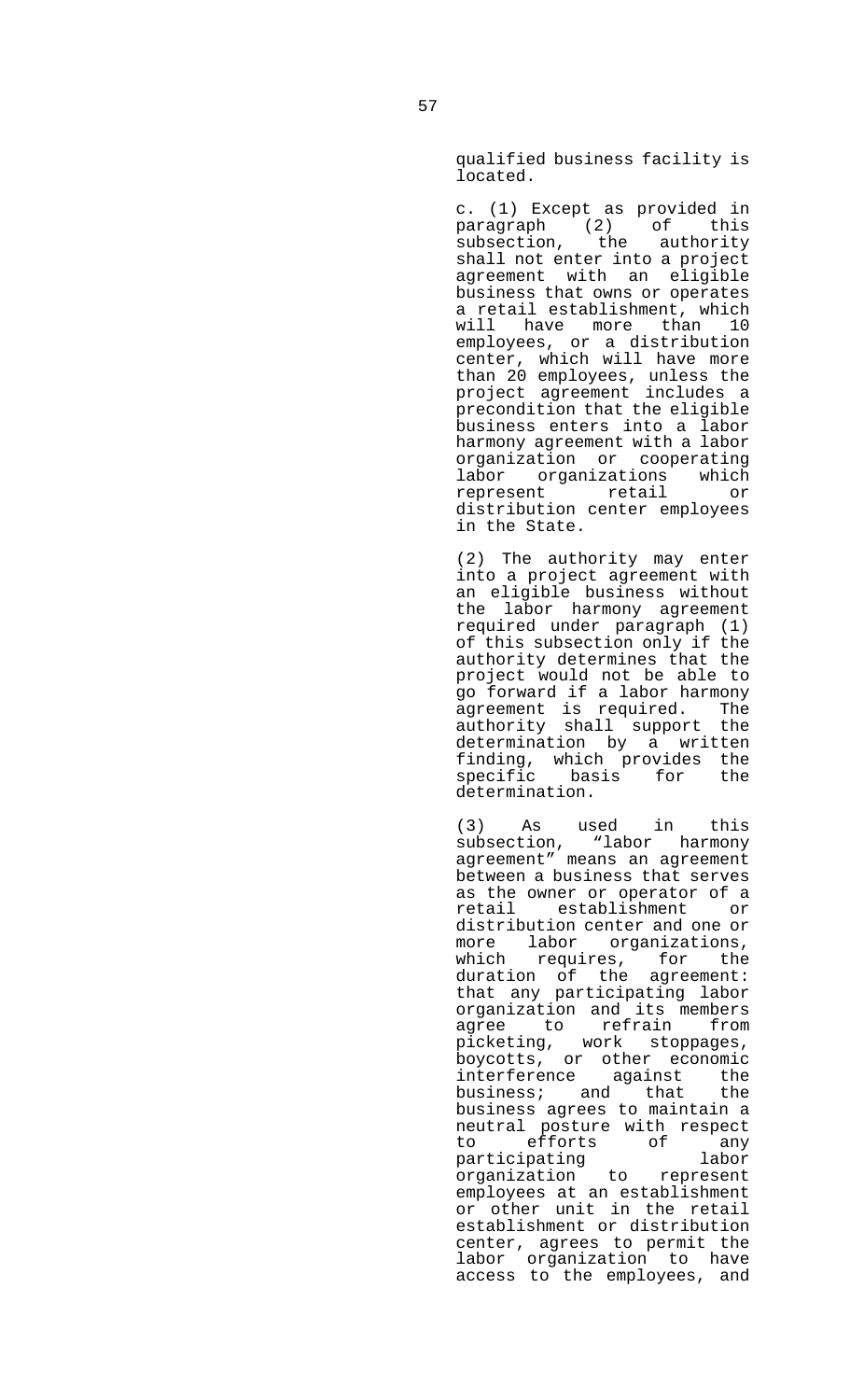agrees to guarantee to the labor organization the right to obtain recognition as the exclusive collective bargaining representatives of<br>the employees in an the employees in establishment or unit at the retail establishment or distribution center by demonstrating to the New Jersey State Board of Mediation, Division of Private Employment Dispute Settlement, or a mutually agreed-upon, neutral, thirdparty, that a majority of workers in the unit have shown their preference for the labor organization to be their representative by signing authorization cards indicating that preference. The labor organization or organizations shall be from a list of labor organizations which have requested to be on the list and which the Commissioner of Labor and Workforce Development has determined represent substantial numbers of retail or distribution center employees in the State.

 25. (New section) a. Commencing with the date six months following the date the authority and an eligible business executes a project agreement, the eligible business shall demonstrate that it has obtained site plan approval and has committed financing for, and site control of, the qualified business facility. If the eligible business obtained site control of the qualified business facility prior to the execution of the letter of intent pursuant to section 23 of P.L. c. (C. ) (pending before the Legislature as this bill), then the authority may rescind approval of the award of tax credits, unless the eligible business disclosed the fact that the eligible business had obtained the site prior to executing the letter of intent and the authority determines that the award of tax credits was still a material factor in the eligible business's decision to create or retain the minimum number of new and retained full-time jobs for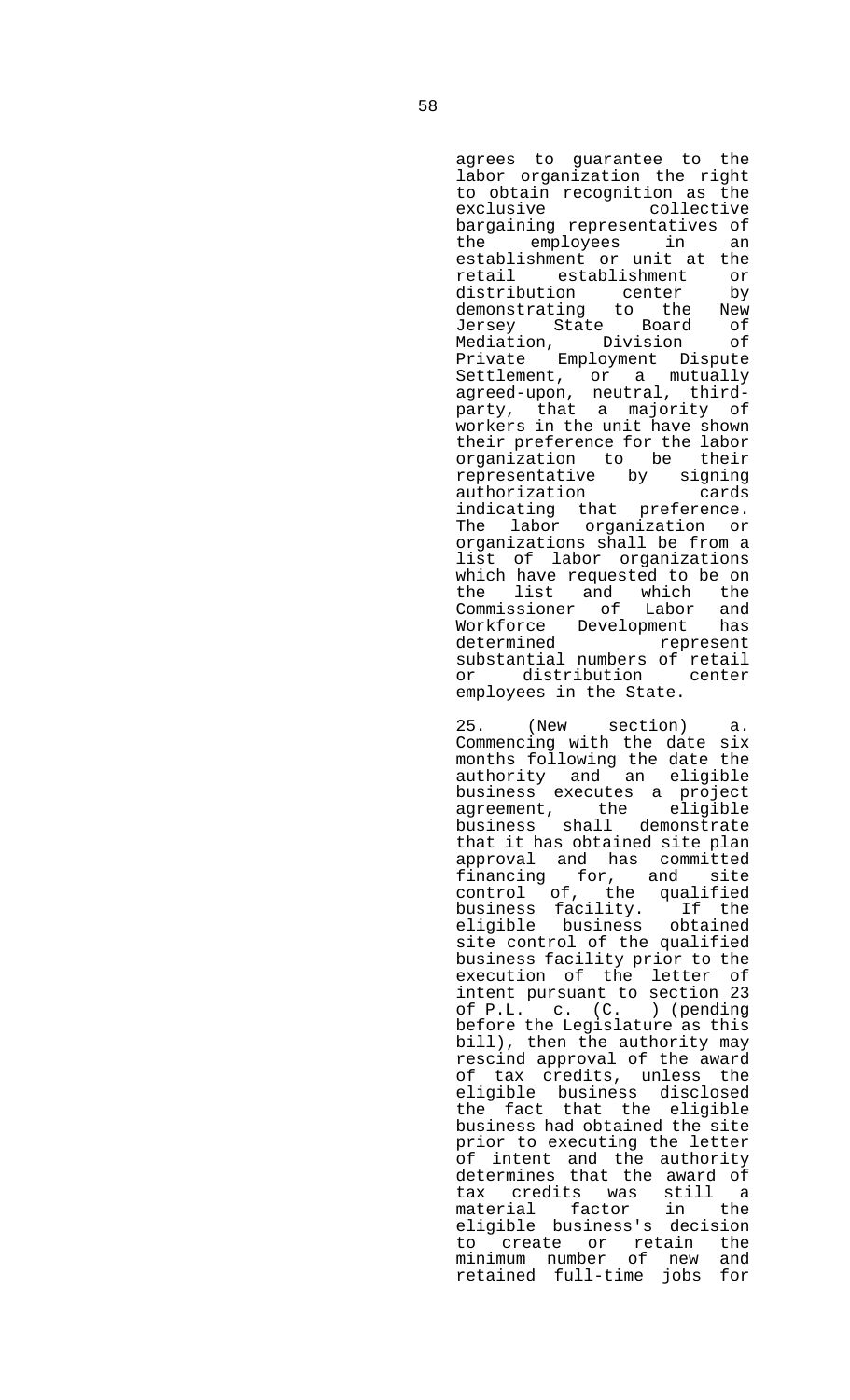eligibility under the program. The eligible business shall provide an estimated date of completion and shall submit periodic progress reports. The authority may rescind an award of tax credits if an eligible business fails to provide the information required under this section within the period indicated in the approval of the tax<br>credits by the board. The credits by the board. authority may rescind an award of tax credits under the program if a project fails to advance in accordance with the project agreement.

 b. Upon completion of the capital investment and employment requirements of the program, an eligible business shall submit to the authority<br>certifications evidencing certifications that the eligible business has satisfied the conditions relating to the capital investment and employment requirements of the project agreement with supporting evidence satisfactory to the authority. Absent extenuating circumstances and the written approval of the authority, the eligible business shall submit the certification within three years following the date of approval of the application. The authority may grant two six-month extensions of the deadline; provided that the date of completion shall not occur later than four years following the date of approval of the application by the authority; provided further that the authority may grant one additional extension not to exceed one year upon a finding by the authority that: (1) the project is delayed due to unforeseeable acts related to the project beyond the eligible business's control and without its fault or negligence; (2) the eligible business is using best efforts, with all due diligence, to proceed with the completion of the project and<br>the submission of the<br>certification; and (3) the the submission of the certification; and (3) the eligible business has made, and continues to make, all reasonable efforts to prevent, avoid, mitigate, and overcome the delay. To be qualify for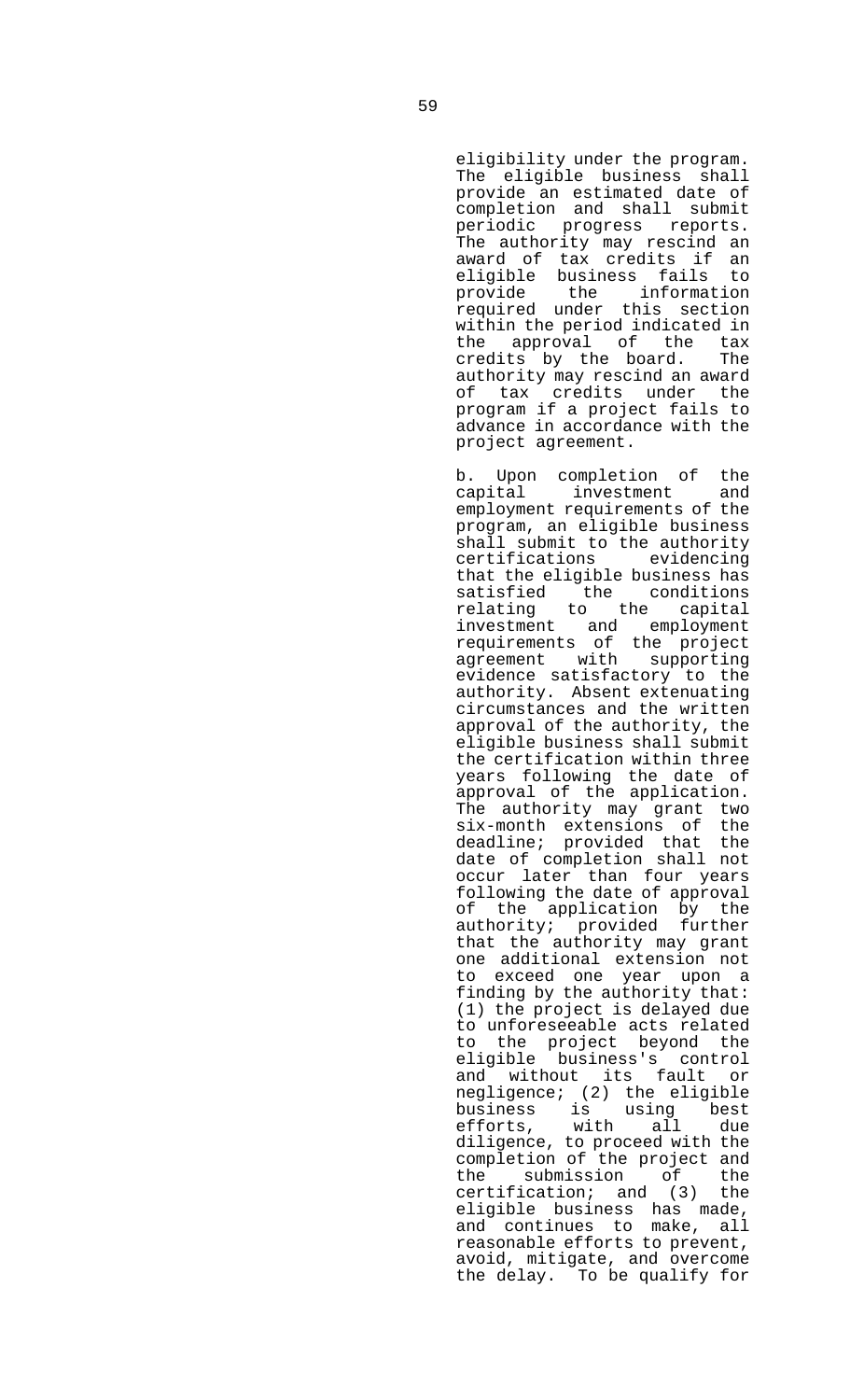the one-year extension, the eligible business shall provide timely notice to the authority of the delay within 30 days after the eligible business has actual or constructive knowledge of the delay, and shall provide periodic reports, not less than every 30 days, of the status of the delay and the steps the eligible business is taking to mitigate or overcome the delay.

 c. The owner of the eligible business, or an authorized agent of the owner, shall certify that the information provided pursuant to this section is true under the penalty of perjury.

> 26. (New section) a. The base amount of the tax credit for an eligible business shall be equal to \$2,400 per year for a period of five years for each new or retained full-time job certified pursuant to paragraph (5) of subsection a. of section 24 of P.L. c. (C. ) (pending before the Legislature as this bill) to be located at the qualified business facility, subject to the provisions of this section.

> b. (1) In addition to the base amount of the tax credit, the amount of the tax credit to be awarded for each new or retained full-time job shall be increased with the following community engagement bonuses:

> (a) for an eligible business with 25 percent or more of its workforce at the qualified business facility comprised of permanent full-time employees whose residences are in a qualified incentive tract within 10 miles of the qualified business facility, an increase of \$800 per year;

 (b) for an eligible business with 25 percent or more of its workforce at the qualified business facility comprised of permanent full-time employees whose residences are within the State and within one-half mile of the qualified business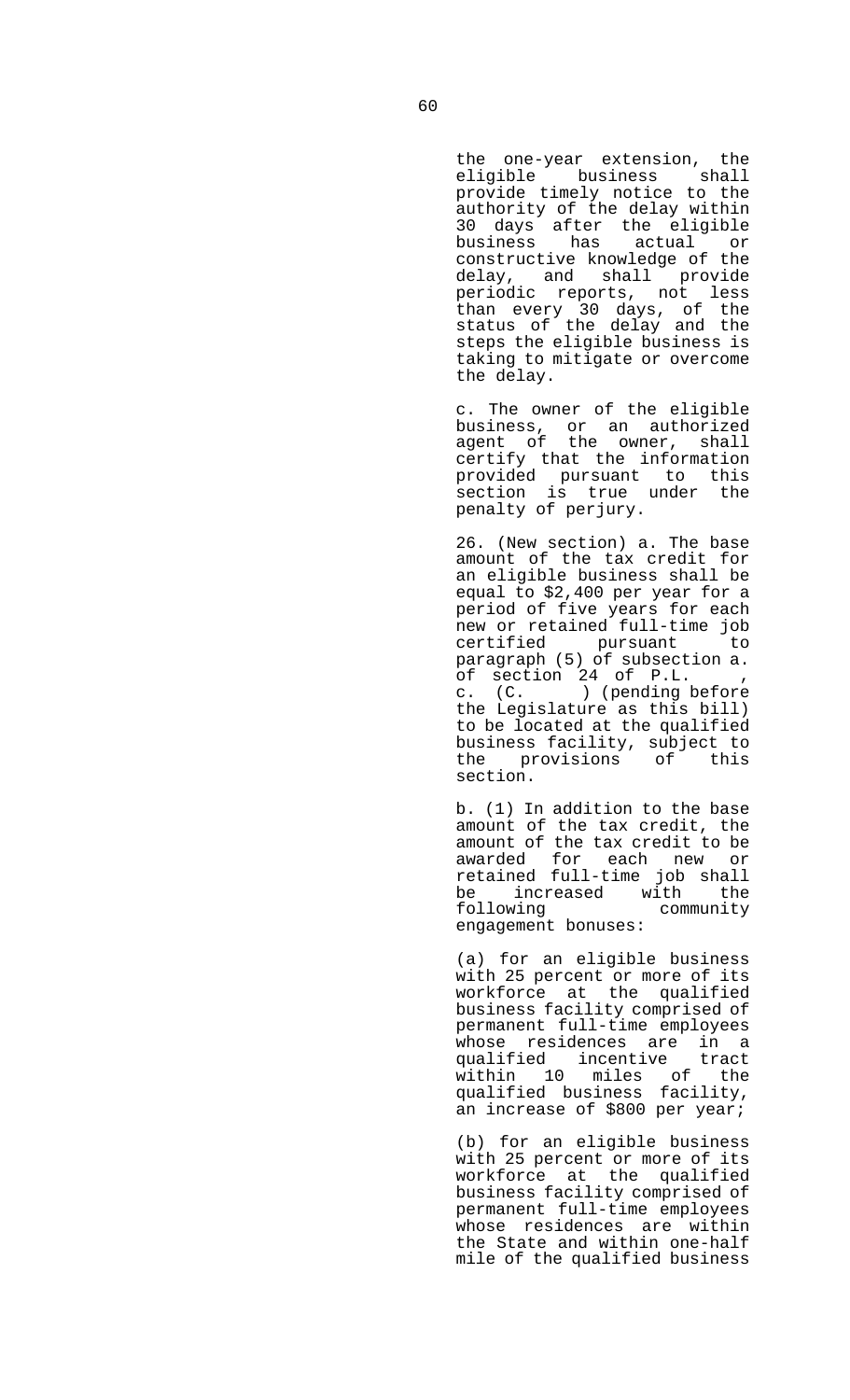facility, an increase of \$800 per year.

 (c) for an eligible business that expends 25 percent or<br>more of its budget for the of its budget for the qualified business facility to hire in-State vendors within 10 miles of the qualified business facility for nonconstruction activity, an increase of \$800 per year;

 (d) for an eligible business that annually funds an industry-specific training program, which has the capacity to enroll 10 percent or more of the eligible business's full-time workforce, or pays a State educational institution to provide to the public an industry-specific training program, an increase of \$400 per year; provided, however, that if the State educational institution is within 10 miles of the qualified business facility, \$800 per year;

 (e) for an eligible business with a qualified business<br>facility located in a example:<br>qualified ones:<br>pursure qualified opportunity zone pursuant to 26 U.S.C. s.1400Z-1 and 26 U.S.C. s.1400Z-2, an increase of \$1,200 per year;

 (f) (i) for an eligible business with new full-time jobs and retained full-time jobs at the qualified business facility with a median salary not less than 20 percent, but not more than 40 percent, of the existing median salary for the county in which the qualified business facility is located, an increase of \$400 per year; or

 (ii) for an eligible business with new full-time jobs and retained full-time jobs at the qualified business facility with a median salary not less than 40 percent, but not more than  $60$  percent of the existing median salary for the county in which the qualified business facility is located, an increase of \$800 per year; or

> (iii) for an eligible business with new full-time jobs and retained full-time jobs at the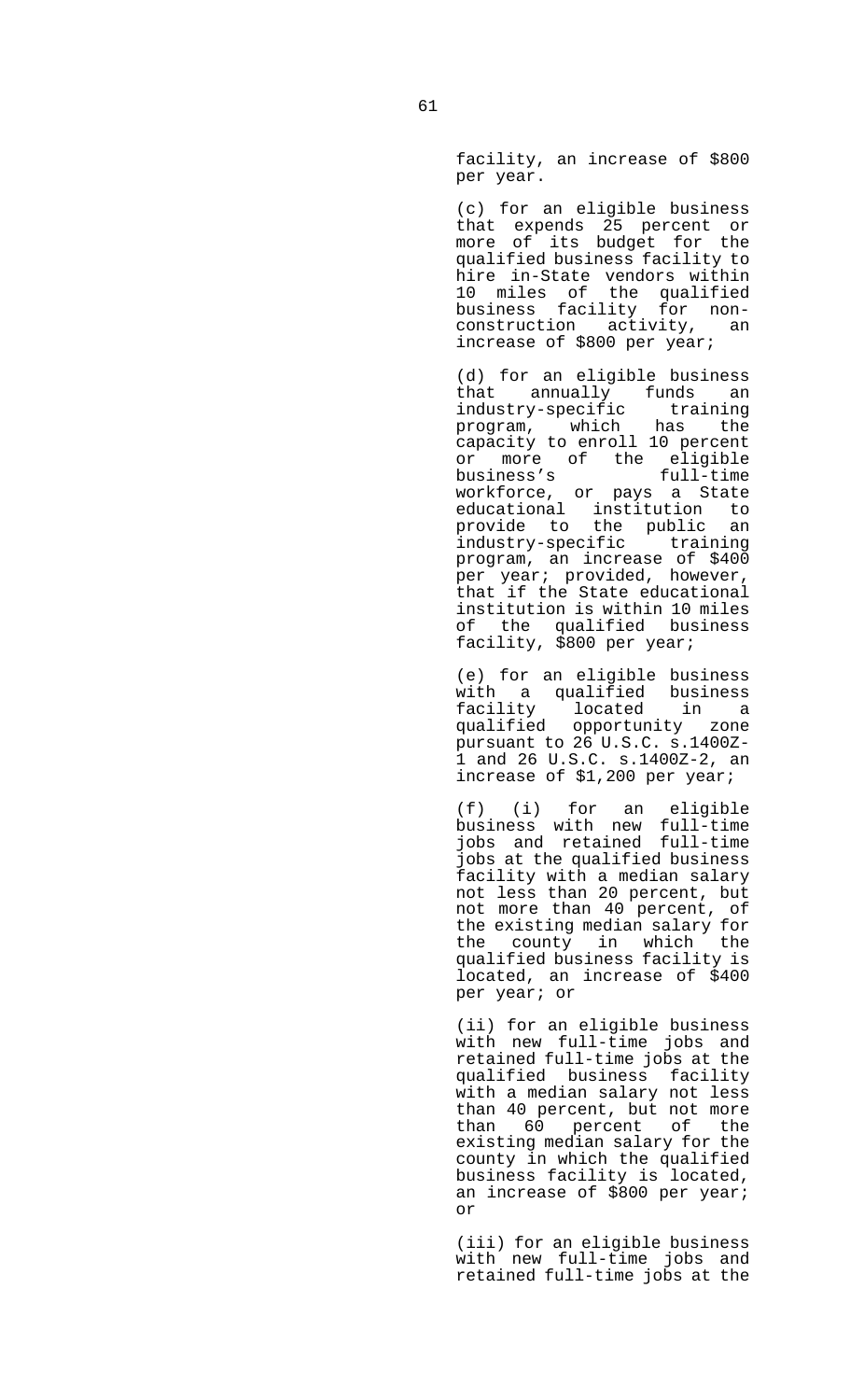qualified business facility with a median salary in excess of 60 percent of the existing median salary for the county in which the qualified business facility is located, an increase of \$1,200 per year;

 (g) for an eligible business that is not eligible for tax credits under the program solely on the basis of subparagraph (f) or (g) of paragraph (1) of subsection c. of section 21 of P.L. , c. (C. ) (pending before the Legislature as this bill), is not eligible for a bonus pursuant to subparagraph (e) of this paragraph, and is located in a qualified incentive tract, an increase of \$400 per year;

 (h) for an eligible business engaged primarily in a targeted industry with a qualified business facility that is used by the eligible business to conduct a full-time collaborative relationship with a college or<br>university, including university, doctoral university, an increase of \$400 per year; provided, however, that if the college or university, including a doctoral university, is within 10 miles of the qualified business facility, an increase of \$800 per year;

> (i) for an eligible business with a qualified business facility that is not located in a qualified incentive tract but is within one-half mile, with bicycle and pedestrian connectivity, to the mid-point of a New Jersey Transit Corporation, Port Authority Transit Corporation, or Port Authority Trans-Hudson Corporation rail, bus, or ferry station, including all light rail stations, or a high-frequency bus stop as certified by New Jersey Transit, an increase of \$800 per year, and

> (j) for an eligible business that enters into a project labor agreement, an increase of \$800 per year, which bonus shall not be included in any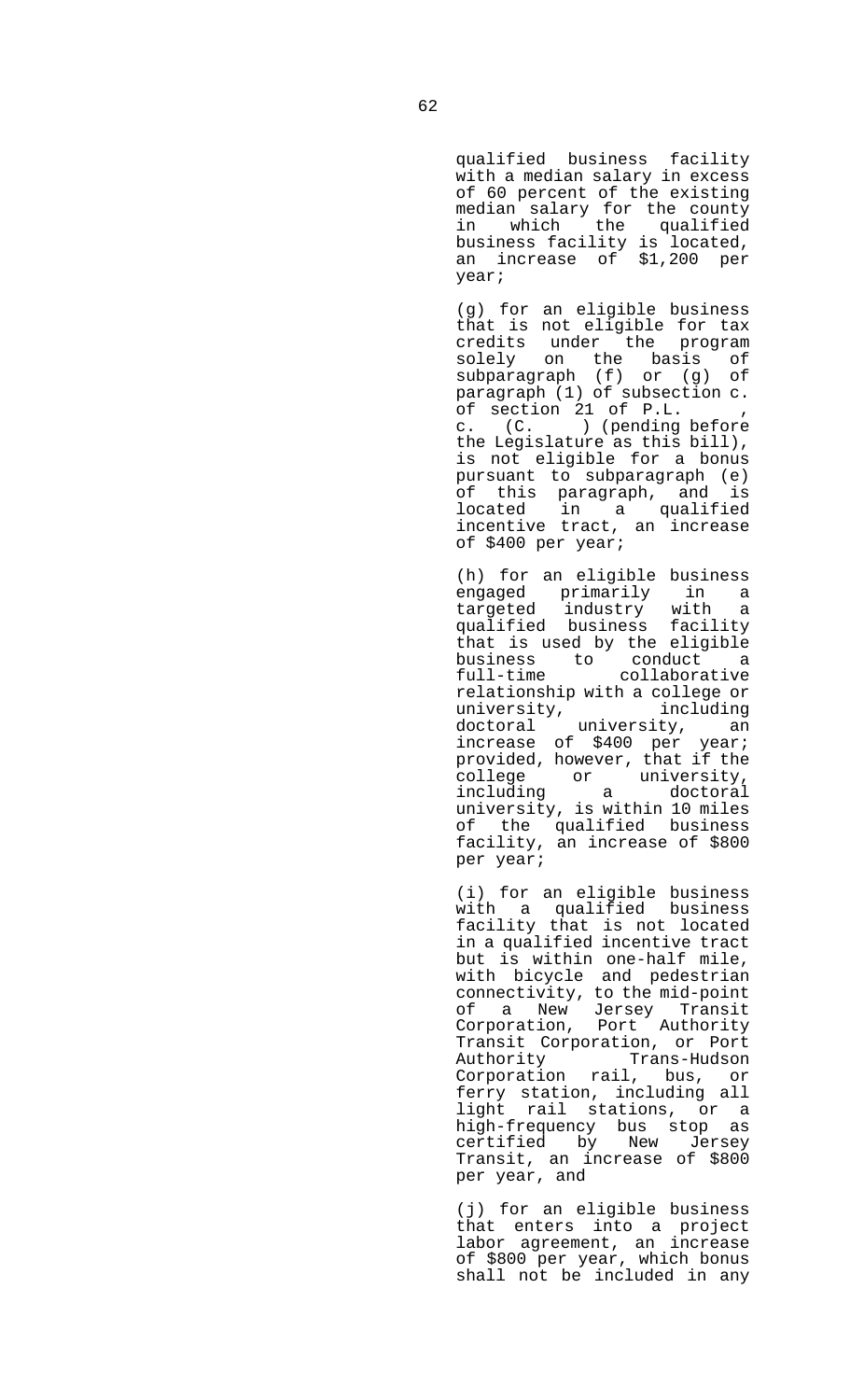limitation imposed in subsection e. of this section.

 (2) The authority shall not award a bonus to an eligible business with full-time jobs at the qualified business facility that pay less than \$15 per hour or 120 percent of the minimum wage fixed under subsection a. of section 5 of P.L.1966, c.113 (C.34:11- 56a4), whichever is higher.

 (3) In order to receive the bonuses provided under subparagraphs (a) through (d) of paragraph (1) of this subsection, an eligible business shall present to the authority a plan to meet the criteria set forth in those subparagraphs at the time the eligible business submits its application.

 (4) The authority may adopt, pursuant to the provisions of the "Administrative Procedure Act," P.L.1968, c.410 (C.52:14B-1 et seq.), criteria in addition to, or in place of, the criteria set forth in paragraph (1) of this subsection in response to the<br>prevailing economic prevailing conditions in the State.

 c. The gross amount of the tax credit available to an eligible business for each new or retained full-time job shall be the sum of the base amount set forth in subsection a. of this section and the various additional bonus amounts for which the business is eligible pursuant to subsection b. of this section.

> d. The authority shall reduce the gross amount of tax credits per full-time job if the median salary of new fulltime jobs and retained fulltime jobs at the qualified business facility is less than the existing median salary for the county in which the qualified business facility is located. The authority shall reduce the gross amount of tax credits per full-time job by an amount, in percentage points, equal to the percentage the median salary of new full-time jobs and retained full-time jobs at the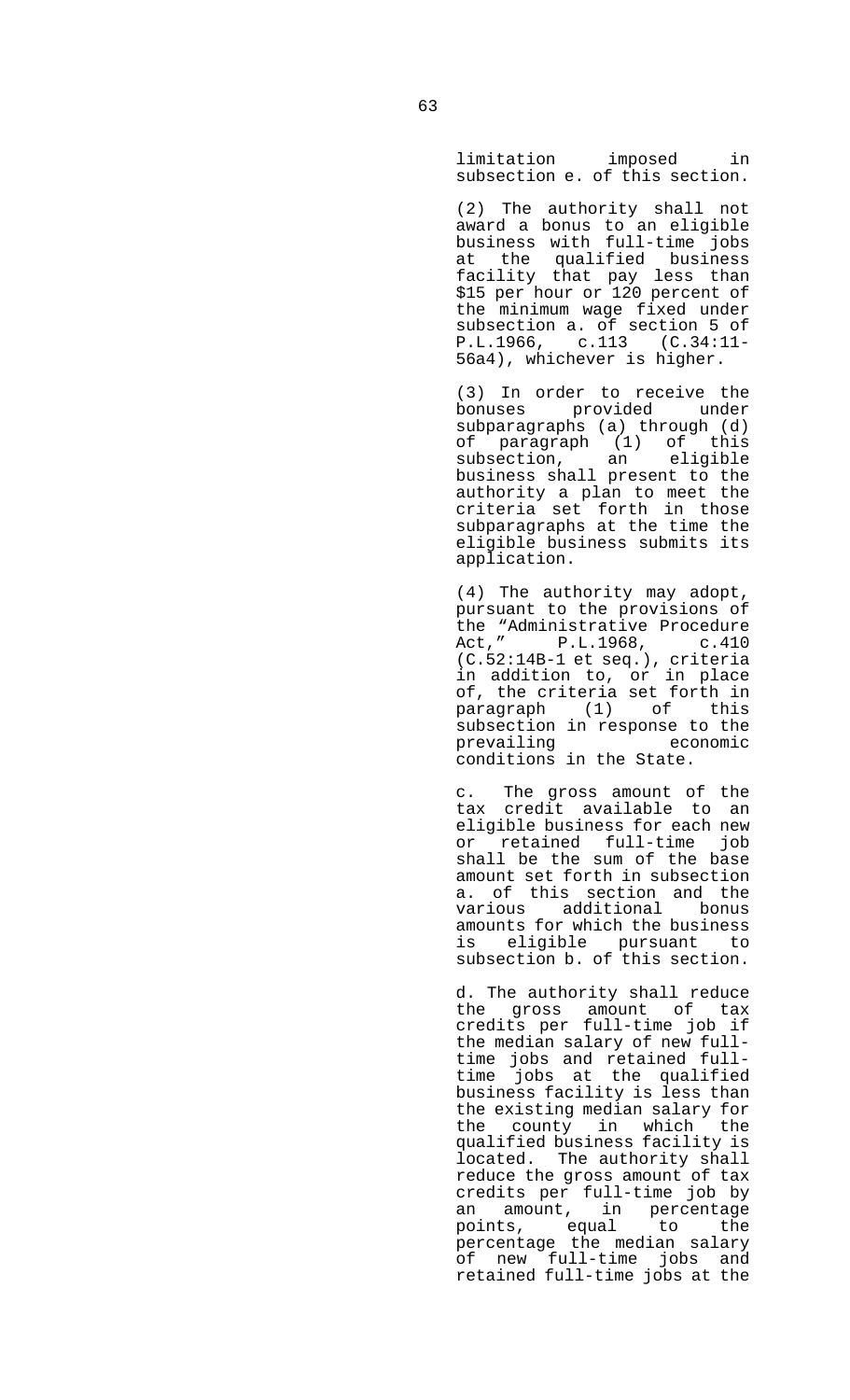qualified business facility is below the existing median salary for the county in which the qualified business facility is located. The authority shall not award a tax credit to an eligible business if the median salary of new full-time jobs and retained full-time jobs at the qualified business facility is 30 percent or more below the existing median salary for the county in which the qualified business facility is located.

 e. After the determination by the authority of the gross amount of tax credits for which an eligible business is eligible pursuant to subsection c. of this section, the final total tax credit amount shall be calculated as follows: (1) for each new full-time job, the eligible business shall be allowed tax credits equaling the lesser of 100 percent of the gross amount of tax credits for each new full-time job, or \$6,400 for each new full-time job; and (2) for each retained full-time job, the eligible business shall be allowed tax credits equaling the lesser of 50 percent of the gross amount of tax credits for each retained full-time job, or one-tenth of the capital investment divided by the number of new and retained full-time jobs per year over the grant term of five years.

 f. Notwithstanding the provisions of subsections a. through e. of this section to the contrary, for each application approved by the board, the amount of tax credits available to be applied by the business annually shall not exceed an amount determined by the authority to be necessary to induce the project to be sited in New Jersey as determined by the board. The authority shall determine the amount necessary to complete the project through staff analysis of all locations under consideration by the eligible business and all lease agreements, ownership documents, or substantially similar documentation for the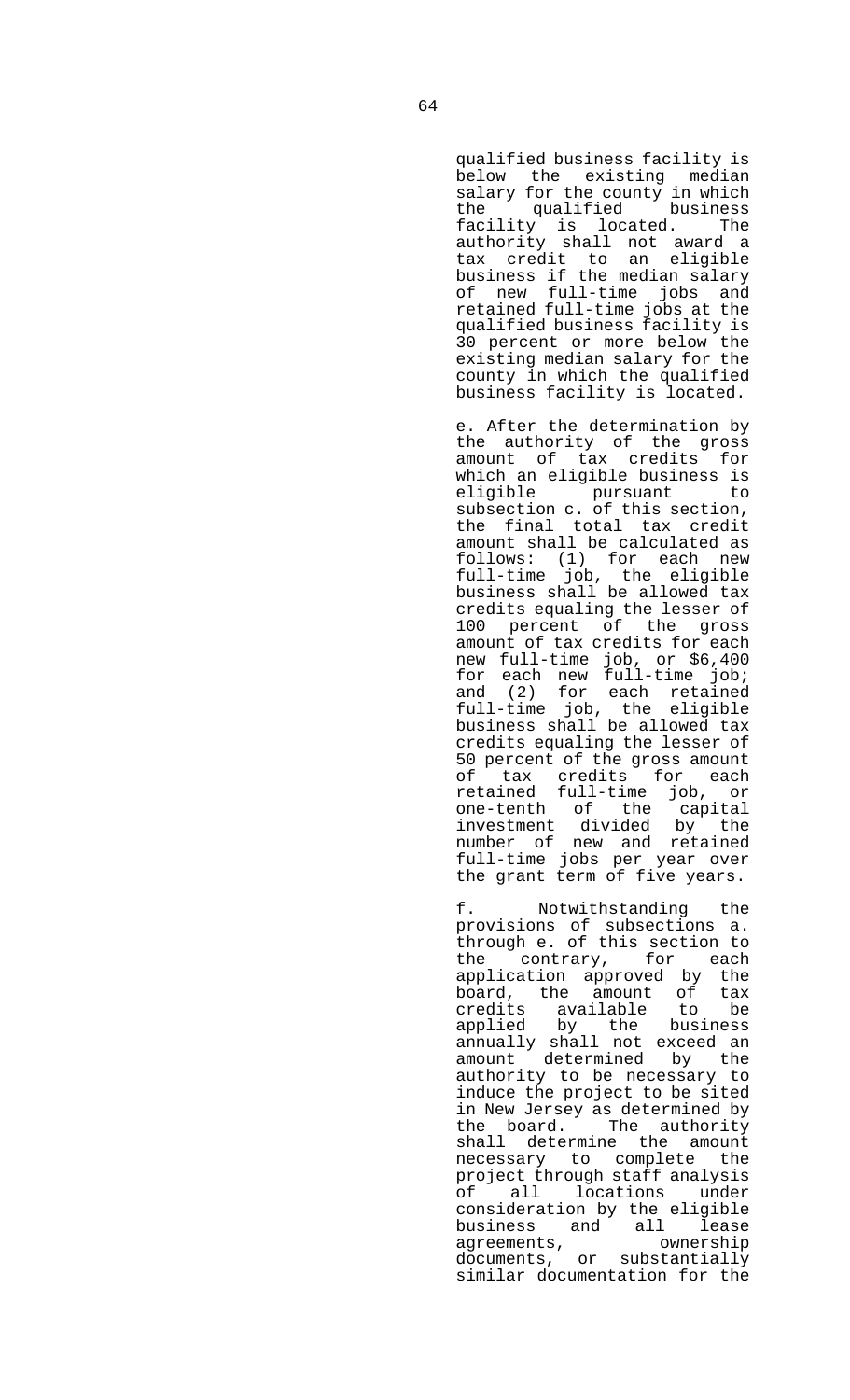eligible business's current in-State locations and potential out-of-State location alternatives, competitive proposals from other states, the prevailing economic conditions, and any other information that the authority deems relevant.

 27. (New section) a. (1) If, in any tax period, an eligible business reduces the total number of full-time employees in its Statewide workforce by more than 20 percent from the number of full-time employees in its Statewide workforce in the last tax period prior to the credit amount approval under sections 19 through 34 of P.L. , c. (C. ) (pending before the Legislature as this bill), then the eligible business shall forfeit its credit amount for that tax period and each subsequent tax period, until the first tax period for documentation demonstrating the restoration of the eligible business's Statewide workforce to the threshold levels required by this subsection has been reviewed and approved by the authority, for which tax period and each subsequent tax period the full amount of the credit shall be allowed.

> (2) If the annual report filed by an eligible business<br>pursuant to section 28 of to section 28 of P.L. , c. (C. ) (pending before the Legislature as this bill) provides that the number of new full-time employees employed by the eligible business at the qualified business facility, or the salaries thereof, was reduced by more than 10 percent of the number of new full-time employees, or salaries thereof, in the annual report of the prior year, or the project agreement if the annual report is the first such report filed, then the authority may reevaluate the net positive economic benefit of the project and reduce the size of the award accordingly. This reduction shall not affect any recapture under subsection f. of this section.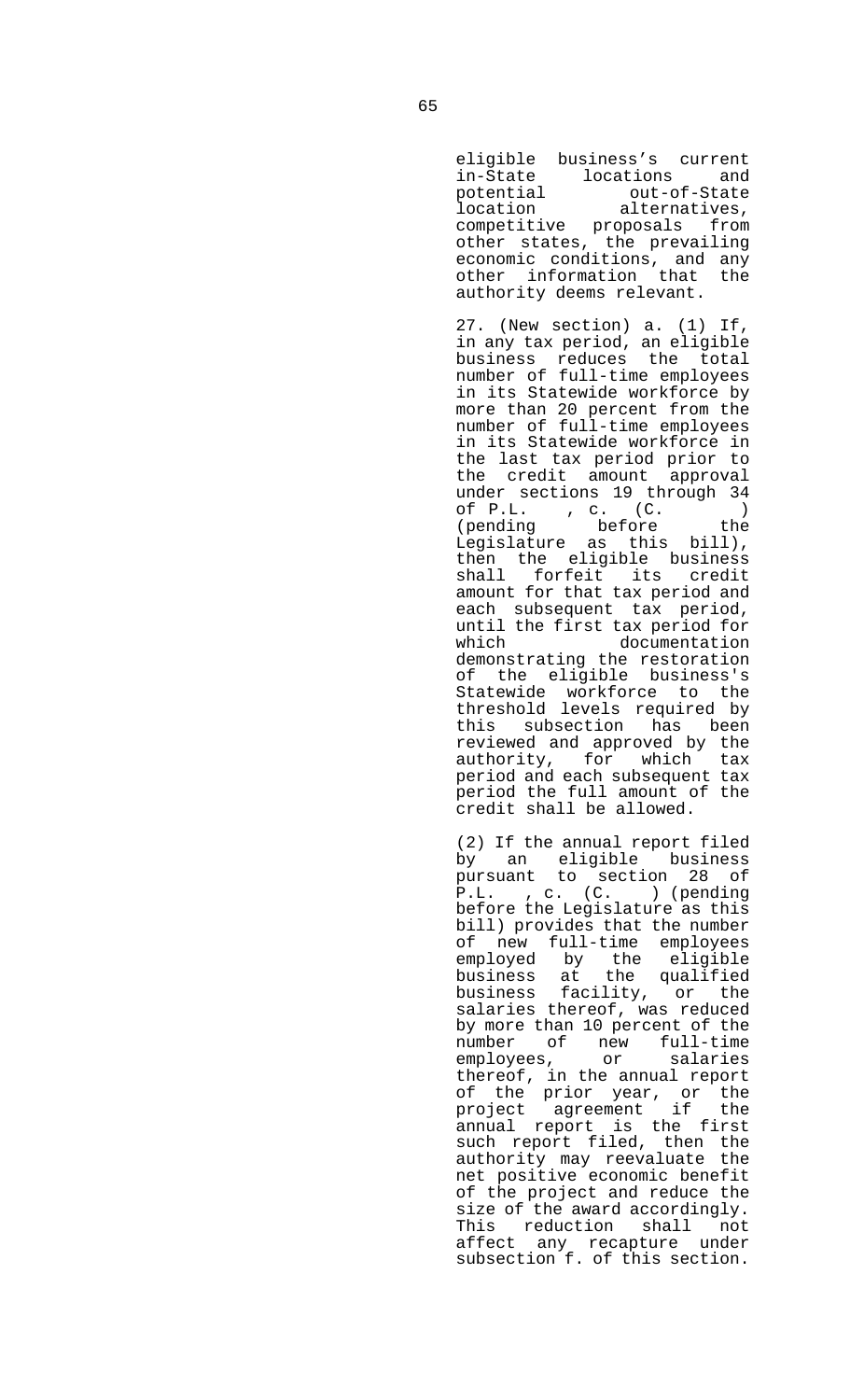b. If, in any tax period, the number of full-time employees employed by the eligible business at the qualified business facility, or the salaries thereof, drops below 80 percent of the number of new and retained full-time jobs, and the salaries thereof, specified in the project agreement, then the eligible business shall forfeit its tax credit amount for that tax period and each subsequent tax period, until the first tax period for which documentation demonstrating the restoration of the number of full-time employees employed by the eligible business at the qualified business facility to 80 percent of the number of jobs specified in the project agreement or the restoration of 80 percent of the salaries specified in the project agreement is reviewed and approved by the authority.

> c. Except for an eligible business engaged primarily in a targeted industry with less<br>than 50 employees at employees at application:

> (1) If the qualified business facility is sold in whole or in part during the eligibility period, the new owner shall not acquire the capital investment of the seller and the seller shall forfeit all tax credits for the tax period in which the sale occurs and all subsequent tax periods; provided, however, that any tax credits of tenants shall remain unaffected.

> (2) If a tenant subleases its tenancy in whole or in part during the eligibility period, the new tenant shall not acquire the tax credits of the sublessor, and the sublessor tenant shall forfeit all tax credits for the tax period of its sublease and all subsequent tax periods.

 d. A business engaged primarily in a targeted industry with less than 50 employees at application may move its qualified business facility provided that the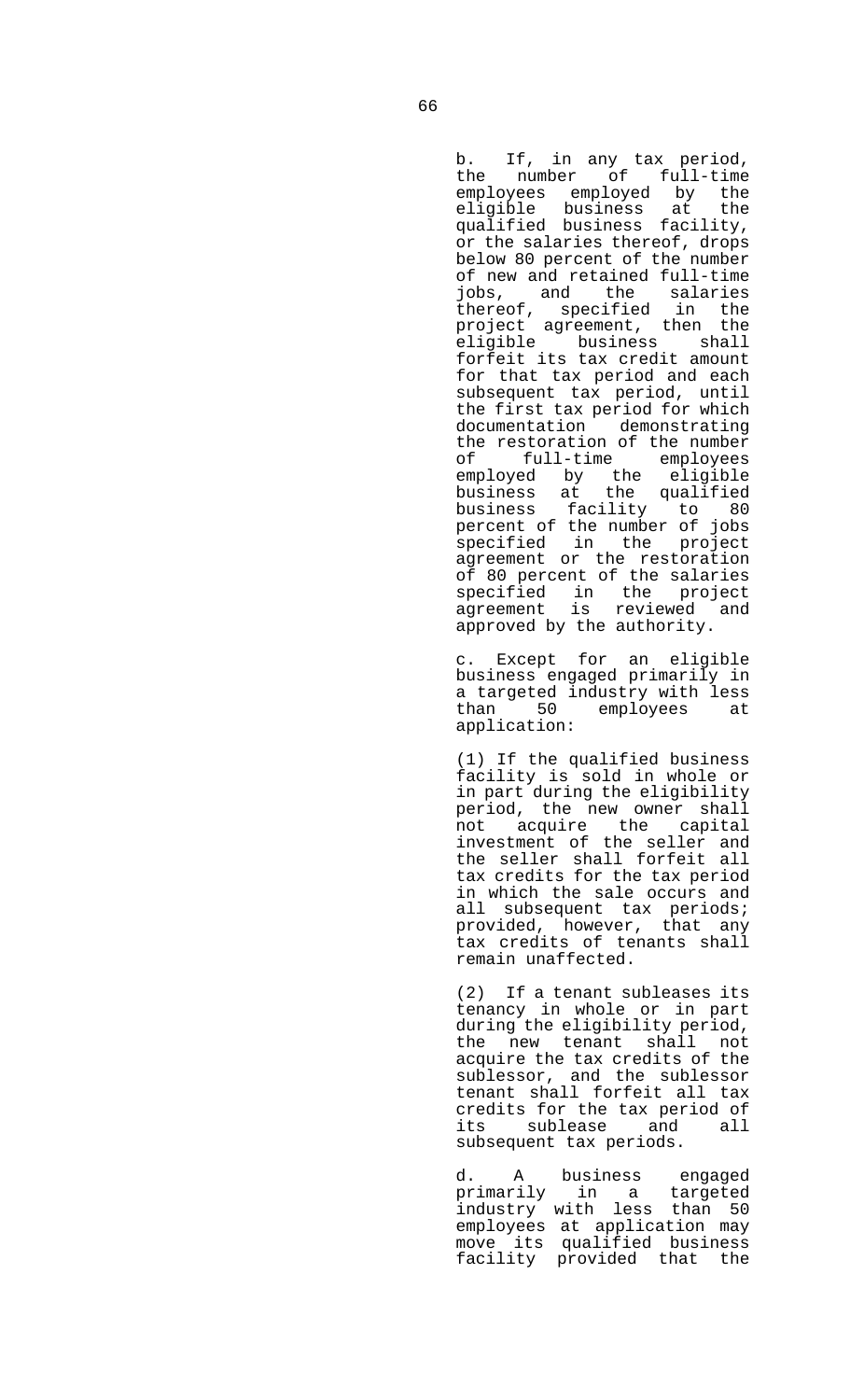business remains in New Jersey during the commitment period.

 e. The authority may require an eligible business engaged primarily in a targeted industry with less than 100 employees at application, to submit a growth plan, which specifies the number of new full-time employees at the qualified business facility that the eligible business will hire each year of the eligibility period, provided<br>that by the end of the that by the end eligibility period, the eligible business shall have a minimum of 50 percent growth of its workforce with new<br>full-time jobs. If the full-time jobs. If the eligible business meets the number of new full-time employees specified in the growth plan each year of the eligibility period, then the eligible business shall be entitled to an increased credit amount for that tax period, and each subsequent tax period, for each additional full-time employee added above the number of<br>full-time employees employees certified, until the full-time employees number the maximum number projected for the final year of the eligibility period. Failure to meet the projections in any year shall not constitute a default but shall cause the authority to reduce the award in accordance with a schedule attached to the project agreement.

 f. (1) The authority may recapture all or part of a tax credit awarded if an eligible business does not remain in<br>compliance with the with the requirements of a project agreement for the duration of the commitment period. A recapture pursuant to this subsection may include interest on the recapture amount, at a rate equal to the statutory rate for corporate business or insurance premiums tax deficiencies, plus any statutory penalties, and all costs incurred by the authority and the Division of Taxation in the Department of the Treasury in connection with the pursuit of the recapture, including, but not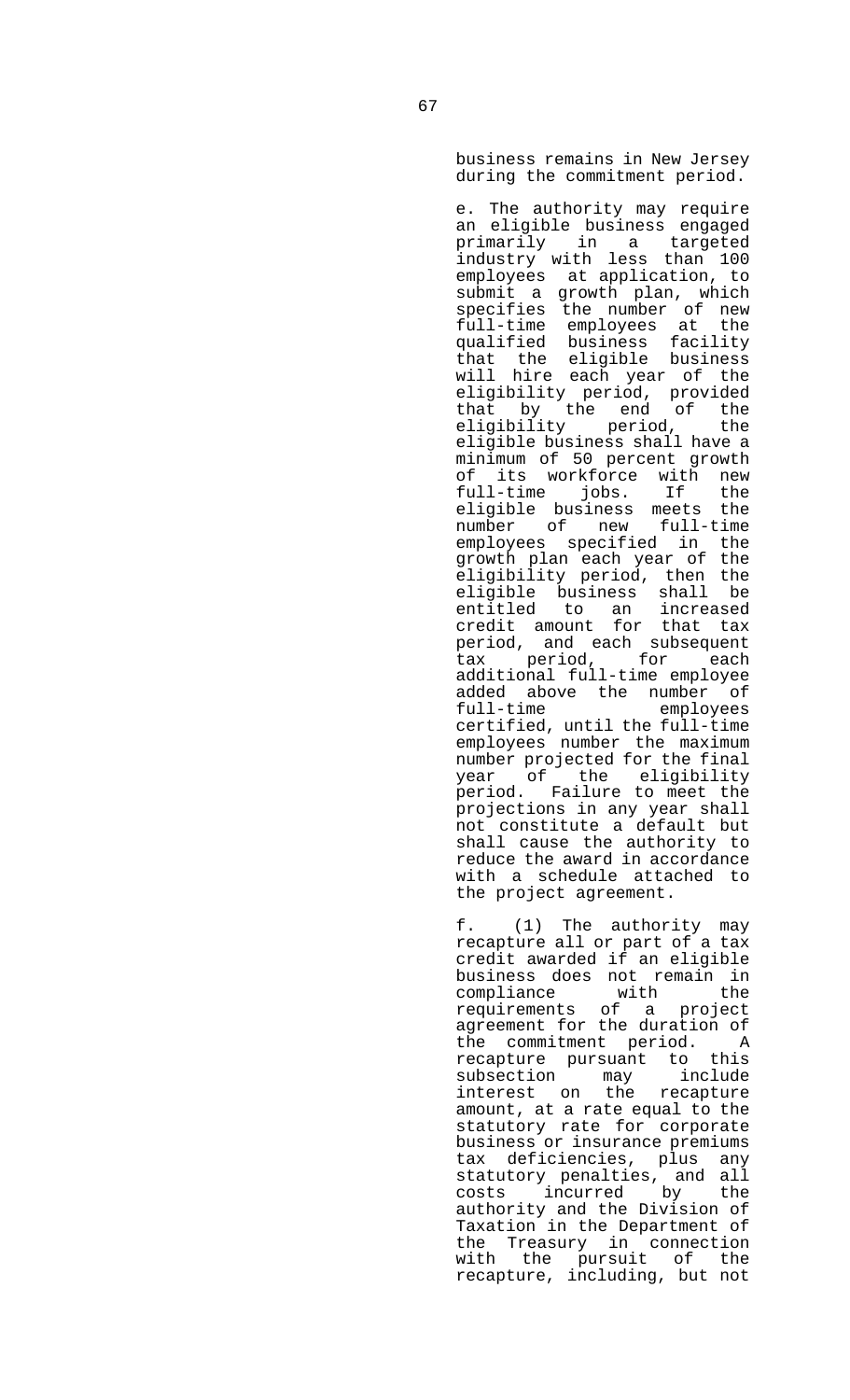limited to, counsel fees, court costs, and other costs of collection. Failure of the eligible business to meet any program criteria shall constitute a default and shall result in the recapture of all or part of the tax credit awarded.

 (2) If all or part of a tax credit sold or assigned pursuant to section 29 of P.L. , c. (C. ) (pending before the Legislature as this bill) is subject to recapture, then the authority shall pursue recapture from the eligible business and not from the purchaser or assignee of the tax credit transfer certificate. The purchaser or assignee of a tax credit transfer certificate shall be subject to any limitations and conditions that apply to the use of the tax credits by the eligible business.

 (3) Any funds recaptured pursuant to this subsection, including penalties and interest, shall be deposited into the General Fund of the State.

 28. (New section) a. (1) An eligible business which is awarded tax credits under sections 19 through 34 of P.L. , c. (C. ) (pending before the Legislature as this bill) shall submit annually, no later than the date indicated in the project agreement, commencing in the year in which the grant of tax credits is issued and for the remainder of the commitment period, a report that indicates that the eligible business continues to maintain the number of new and retained full-time jobs, and the salaries thereof, specified in the project agreement. As part of the annual report required pursuant to this subsection, an eligible business shall provide to the authority a copy of its applicable New Jersey tax return showing business income and withholdings as a condition of its continuation in the program, and the quarterly wage report required under R.S.43:21-14 submitted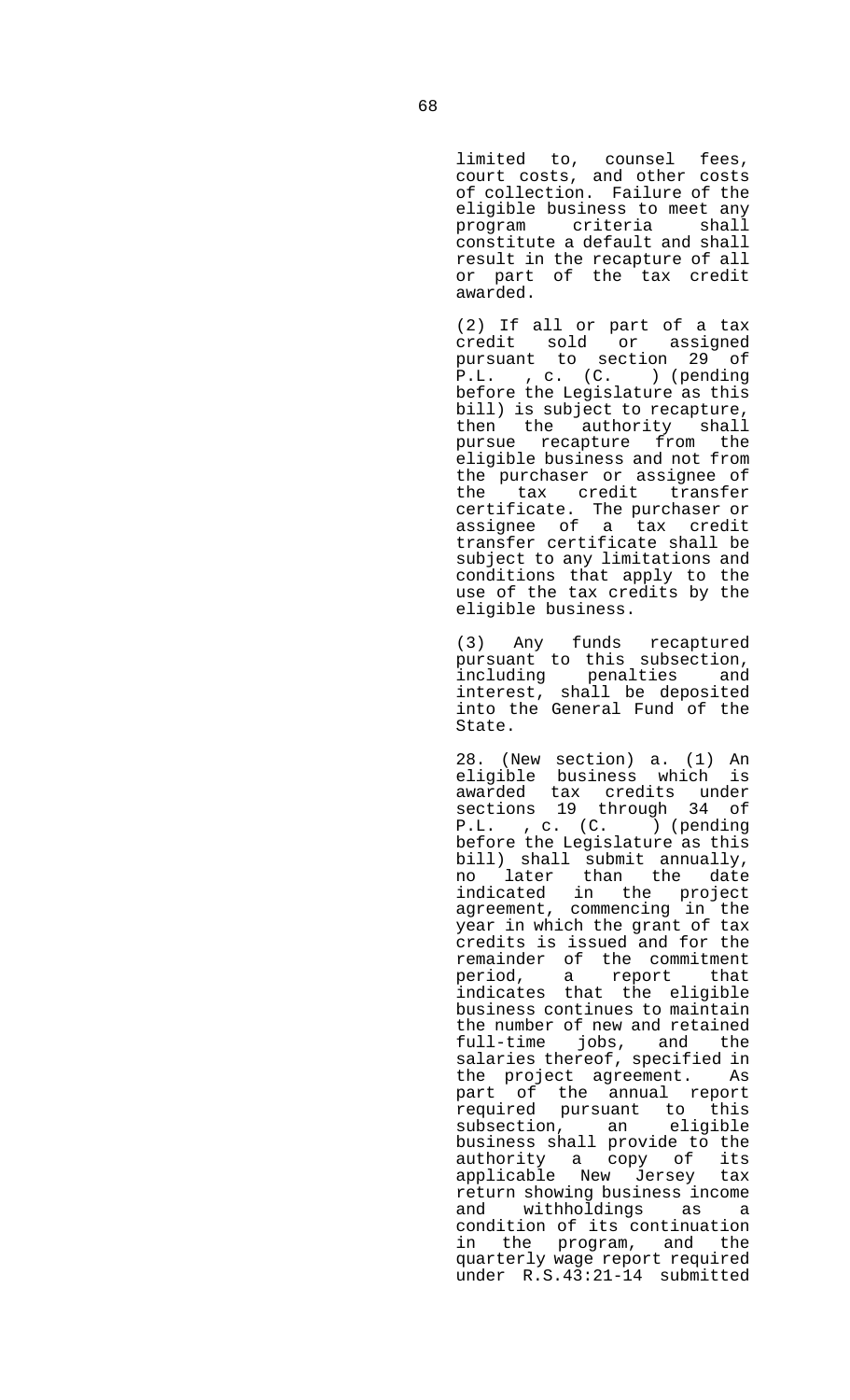to the Department of Labor and Workforce Development together with an annual payroll report showing (a) the new full-time jobs which were created in accordance with the project agreement and (b) the new full-time jobs created during each subsequent year of the commitment period. The failure of an eligible business to submit to the authority a copy of its annual payroll report or submit the quarterly wage report accordance with the provisions of this subsection during the eligibility period shall result in the forfeit of the award. An eligible business shall explain, in the reports required by this subsection, the reason for any discrepancies between the annual payroll report submitted by the eligible business and the quarterly wage report. The owner of the eligible business, or an authorized agent of the owner, shall certify that the information provided pursuant to this paragraph is true under the penalty of perjury. Claims, records, or statements submitted by an eligible business to the authority in order to receive tax credits shall not be considered claims, records, or statements made in connection with State tax laws.

 (2) Upon receipt and review of each report submitted during the eligibility period, the authority shall provide to the eligible business and the director a certificate of compliance indicating the amount of tax credits that the eligible business may apply against its tax liability. The authority shall pro rate the tax credit for the first and last years of the eligibility period based on the number of full months the project was certified in the year the eligible business first certifies.

 b. (1) In conducting its annual review, the authority may require a business to submit any information determined by the authority to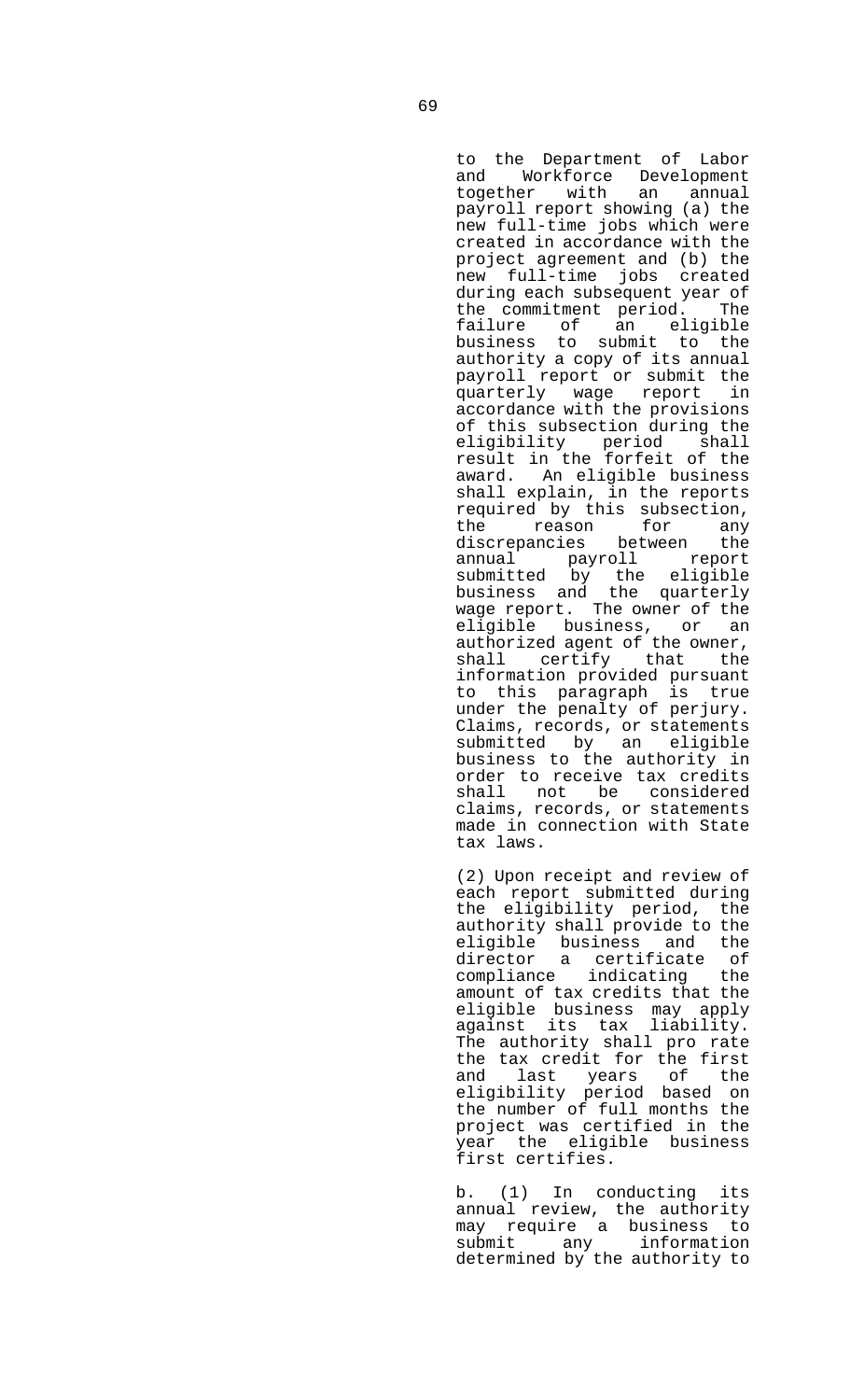be necessary and relevant to its review.

 (2) An eligible business shall forfeit the credit amount for any tax period for which the eligible business's documentation remains uncertified as of the date for certification indicated in the project agreement, although credit amounts for the remainder of the years of the eligibility period shall remain available to the eligible business.

 c. Full-time employment for an accounting or privilege period shall be determined as the average of the monthly fulltime employment for the period.

 d. (1) Upon receipt by the director of the certificate of compliance, the director shall allow the eligible business a tax credit. The eligible business may apply the credit allowed by the director against the eligible business's tax liability for the tax period in which the director allowed the tax credit or may carry forward the credit for use by the eligible business in any of the next seven successive tax periods, provided those periods do not extend beyond the commitment period.

> (2) The amount of credit allowed may be applied against the tax liability otherwise due pursuant to section 5 of P.L.1945, c.162 (C.54:10A-5), sections 2 and 3 of P.L.1945, c.132 (C.54:18A-2 and C.54:18A-3), section 1 of P.L.1950, c.231 (C.17:32-15), or N.J.S.17B:23-5. Credits granted to a partnership shall be passed through to the partners, members, or owners, respectively, pro-rata, or pursuant to an executed agreement among the partners, members, or owners documenting an alternate distribution<br>method provided to the method provided to the director accompanied by any additional information as the director may prescribe.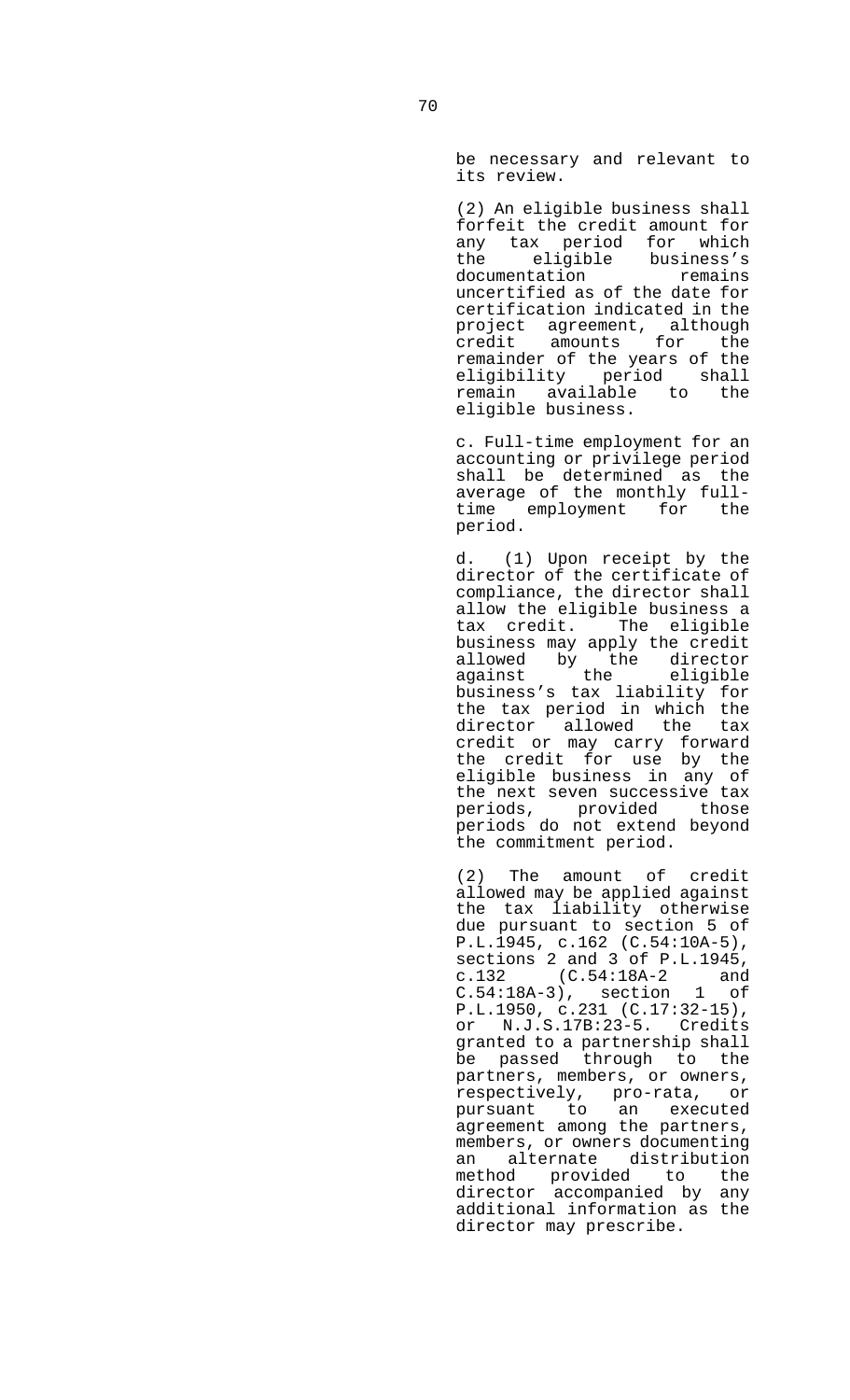(3) The director shall prescribe the order of priority of the application of the credit allowed under this section and any other credits allowed by law against the tax imposed under section 5 of P.L.1945, c.162 (C.54:10A-5). The amount of a credit applied under this section against the tax imposed pursuant to section 5 of P.L.1945, c.162 (C.54:10A-5) for a privilege period, together with any other credits allowed by law, shall not reduce the tax liability to an amount less than the statutory minimum provided in subsection (e) of section 5 of P.L.1945, c.162 (C.54:10A-5).

> 29. (New section) a. An eligible business may apply to the director and the chief executive officer of the authority for a tax credit transfer certificate, in the tax period during which the director allows the eligible business a tax credit, in lieu of any amount of the tax credit against the eligible business's State tax liability. The tax credit transfer certificate, upon receipt thereof by the eligible business from the director and the chief executive officer of the authority, may be sold or assigned, in the tax period during which the eligible business receives the tax credit transfer certificate from the director, to another person that may have a tax liability pursuant to section<br>5 of P.L.1945, c.162 5 of P.L.1945, c.162 (C.54:10A-5), sections 2 and 3 of P.L.1945, c.132 (C.54:18A-2 and 54:18A-3), section 1 of P.L.1950, c.231 (C.17:32-15), or N.J.S.17B:23-5. A purchaser or assignee of a tax credit transfer certificate pursuant to this section shall apply the transferred credit against the same tax for which the eligible business was approved a tax credit under the program. The tax credit transfer certificate provided to the eligible business shall include a statement waiving the eligible business's right to claim the credit that the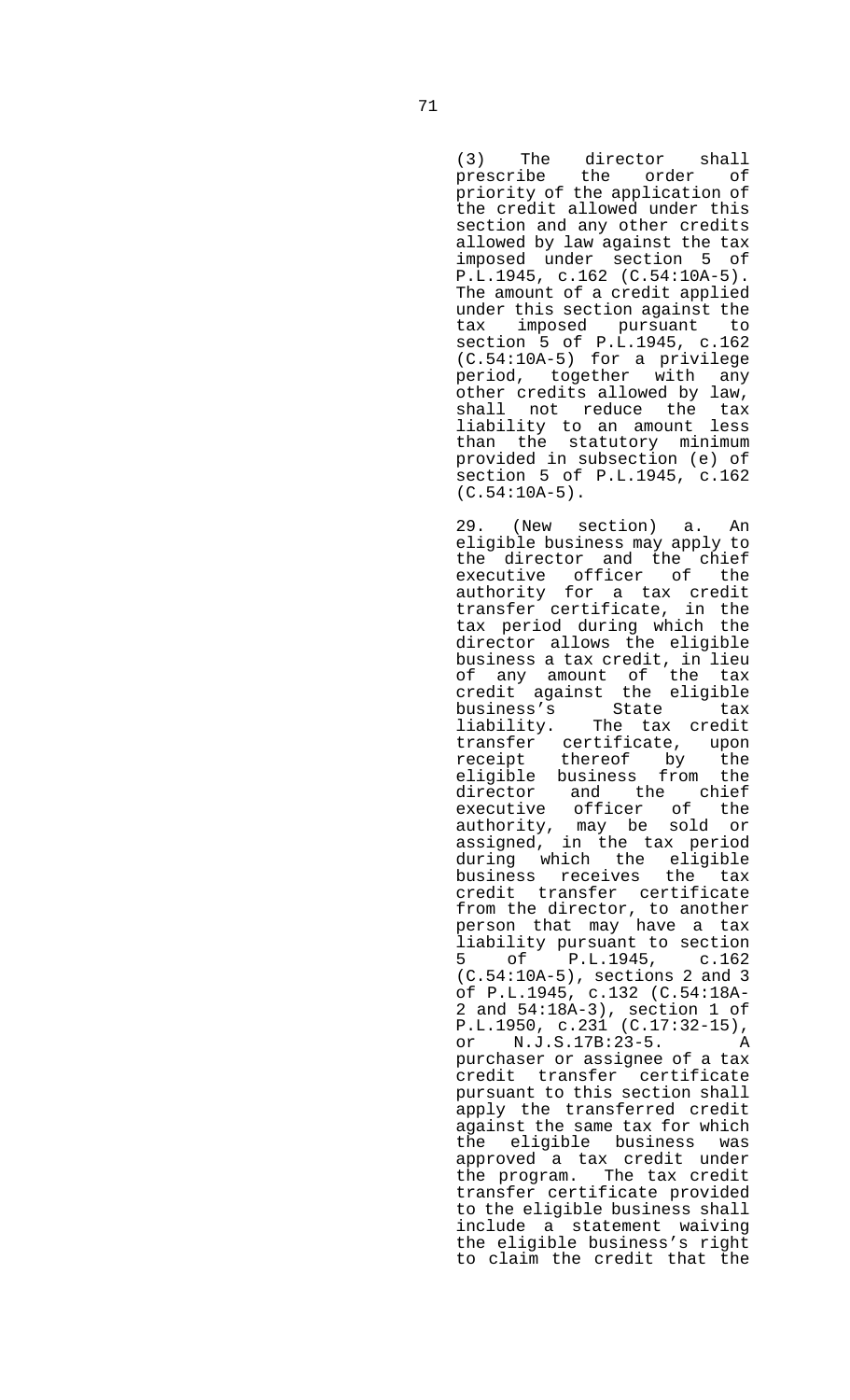eligible business has elected to sell or assign.

 b. The eligible business shall not sell or assign a tax credit transfer certificate allowed under this section for consideration received by the eligible business of less than 85 percent of the transferred credit amount before considering any further discounting to present value which shall be permitted. The tax credit transfer certificate issued to the eligible business by the director shall be subject to any limitations and conditions imposed on the application of State tax credits pursuant to sections 19 through 34 of P.L. , c. (C. ) (pending before the Legislature as this bill) and any other terms and conditions that the director may prescribe.

 c. A purchaser or assignee of a tax credit transfer certificate pursuant to this section shall not make any subsequent transfers, assignments, or sales of the tax credit transfer certificate.

 d. Ten percent of the consideration received by the eligible business from the sale or assignment of a tax credit transfer certificate pursuant to this section shall be remitted to the director and deposited in the General Fund of the State.

e. The authority shall publish on its Internet website the following information concerning each tax credit transfer certificate approved by the authority and the director pursuant to this section:

> (1) the name of the transferrer;

> (2) the name of the transferee;

> (3) the value of the tax credit transfer certificate;

> (4) the State tax against which the transferee may apply the tax credit; and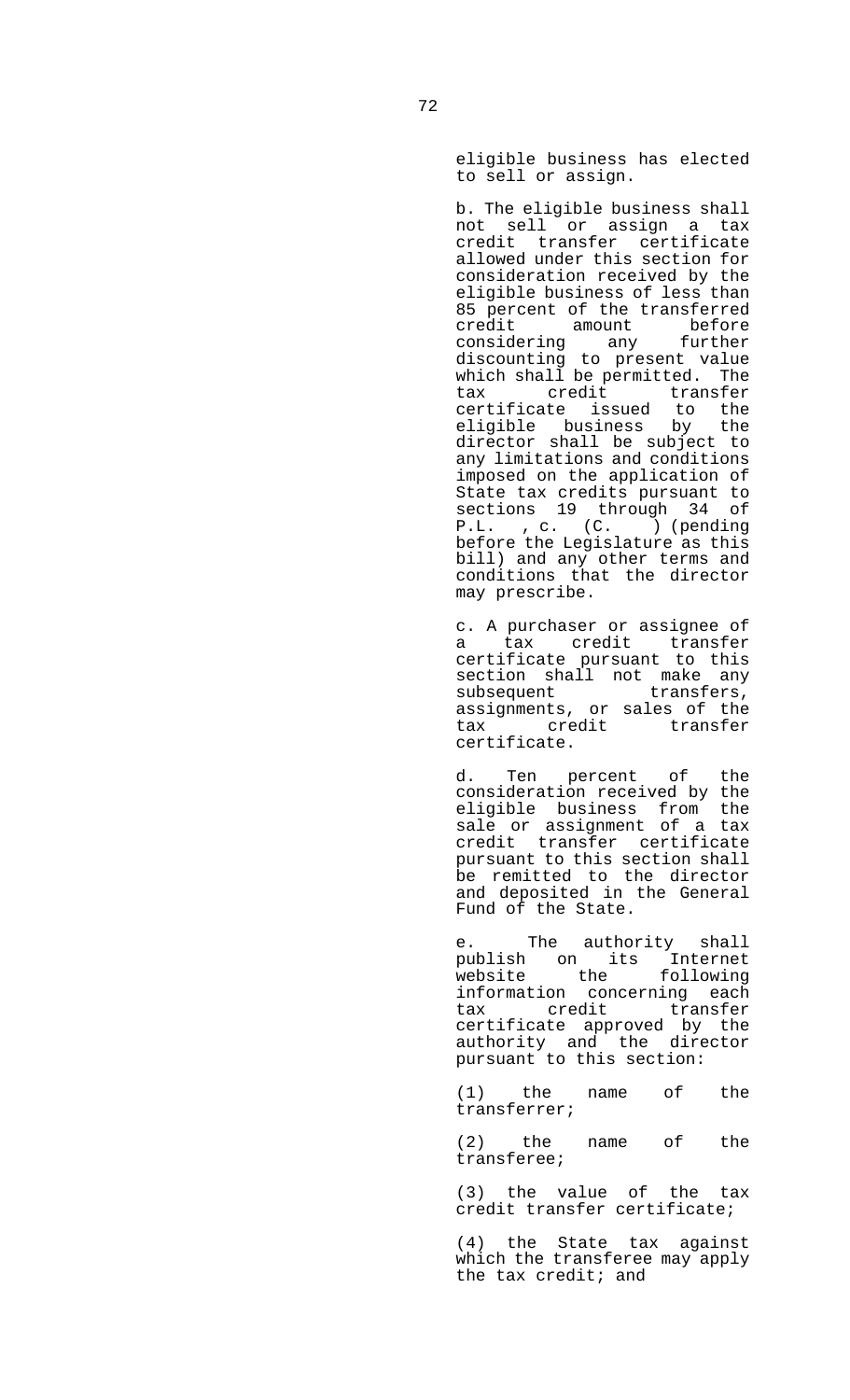(5) the consideration received by the transferrer.

 30. (New section) a. The Department of Community Affairs shall establish a dedicated fund to be known as the Forward Infrastructure Fund. Money in the fund shall be dedicated to the purpose of funding local infrastructure, which shall include:

> (1) buildings and structures, such as schools, fire houses, police stations, recreation centers, public works garages, and water and sewer treatment and pumping facilities;

 (2) sidewalks, streets, roads, ramps, and jug handles;

 (3) open space with improvements such as athletic fields, playgrounds, and planned parks;

 (4) open space without improvements;

> (5) public transportation facilities such as train stations and public parking facilities; and

> (6) the purchase of equipment considered vital to public safety.

> b. The fund shall be credited with money remitted by eligible businesses pursuant to paragraph (2) of subsection b. of section 22 of  $P.L.$ <br>c.  $(C. )$  (pending  $b$ c. (C. ) (pending before the Legislature as this bill).

 c. Money remitted to the fund by an eligible business pursuant to paragraph (2) of subsection b. of section 22 of P.L. , c. (C. ) (pending before the Legislature as this bill) shall be earmarked for use on local infrastructure projects in the municipality in which the eligible business's project is located.

 d. A municipality shall apply to the Department of Community Affairs, in a form and manner prescribed by the department, for disbursements from the Forward Infrastructure Fund. The department shall review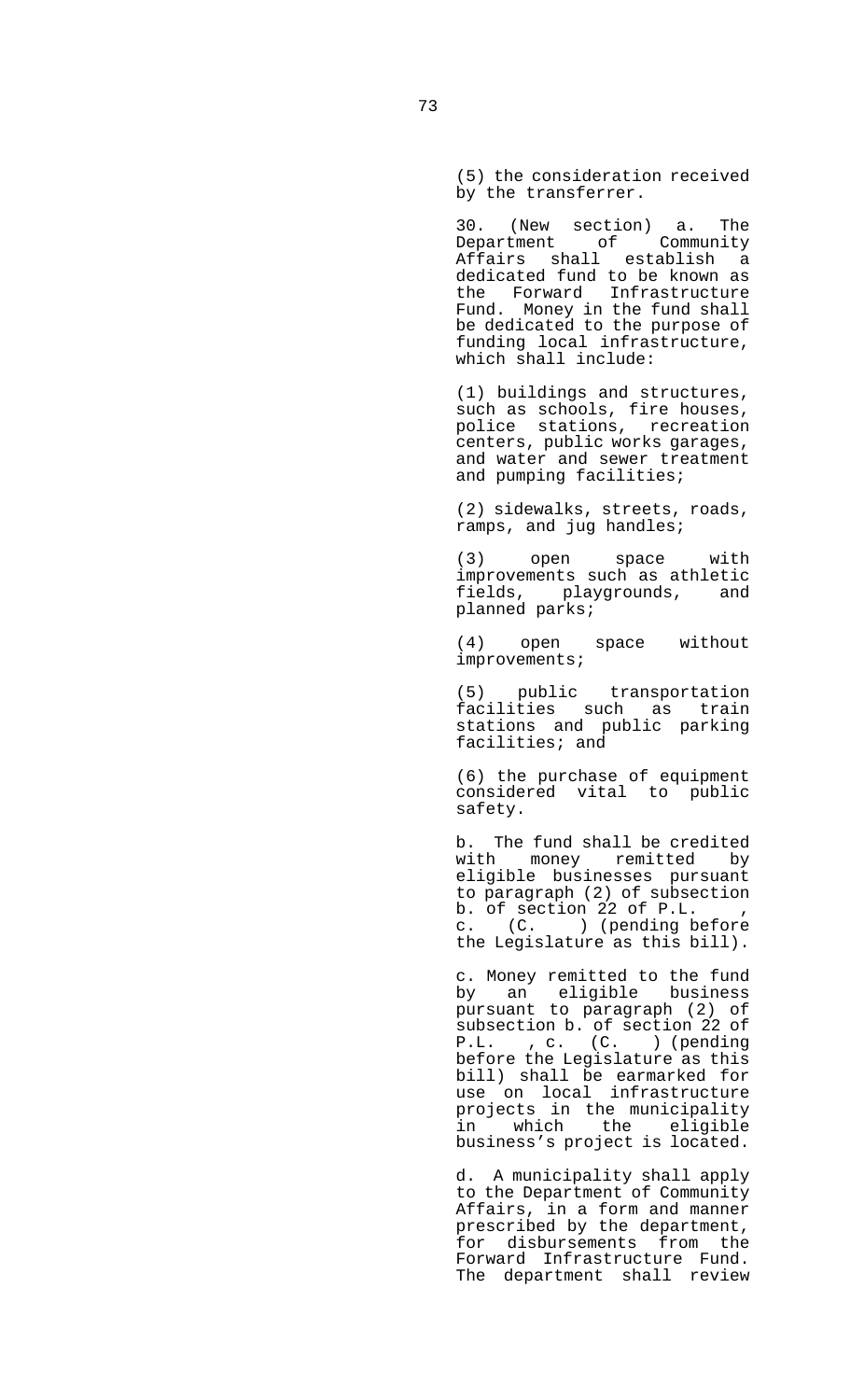and approve applications for disbursements of money from the fund pursuant to the provisions of this section and the rules and regulation promulgated by the department pursuant to subsection e. of this section. The department shall coordinate with other boards, commissions, institutions, departments, agencies, State officers, and employees to carry out the local infrastructure projects funded through the Forward Infrastructure Fund. e. The department shall adopt rules and regulations pursuant to the "Administrative Procedure Act," P.L.1968, c.410 (C.52:14B-1 et seq.), to effectuate the purposes of this section.

 31. (New section) Beginning the year next following the year in which P.L. , c. (pending before the Legislature as this bill) takes effect and every two years thereafter, a State college shall, pursuant to an agreement executed between the State college or university and the authority, prepare a report on the implementation of the program, and submit the report to the authority, the Governor, and, pursuant to section 2 of P.L.1991, c.164 (C.52:14-19.1), to the Legislature. Each biennial report required under this section shall include a description of each eligible business receiving a tax credit under the program, a detailed analysis of the consideration given to each applicant, an analysis of whether the incentives awarded influenced the eligible business's decisions to locate a qualified business facility in the State, the return on investment for incentives awarded, the eligible business's impact on the State's economy, and any other metrics the State college determines are relevant based upon national best practices. The authority shall prepare a written response to the report, which the authority shall submit to the Governor and, pursuant to section 2 of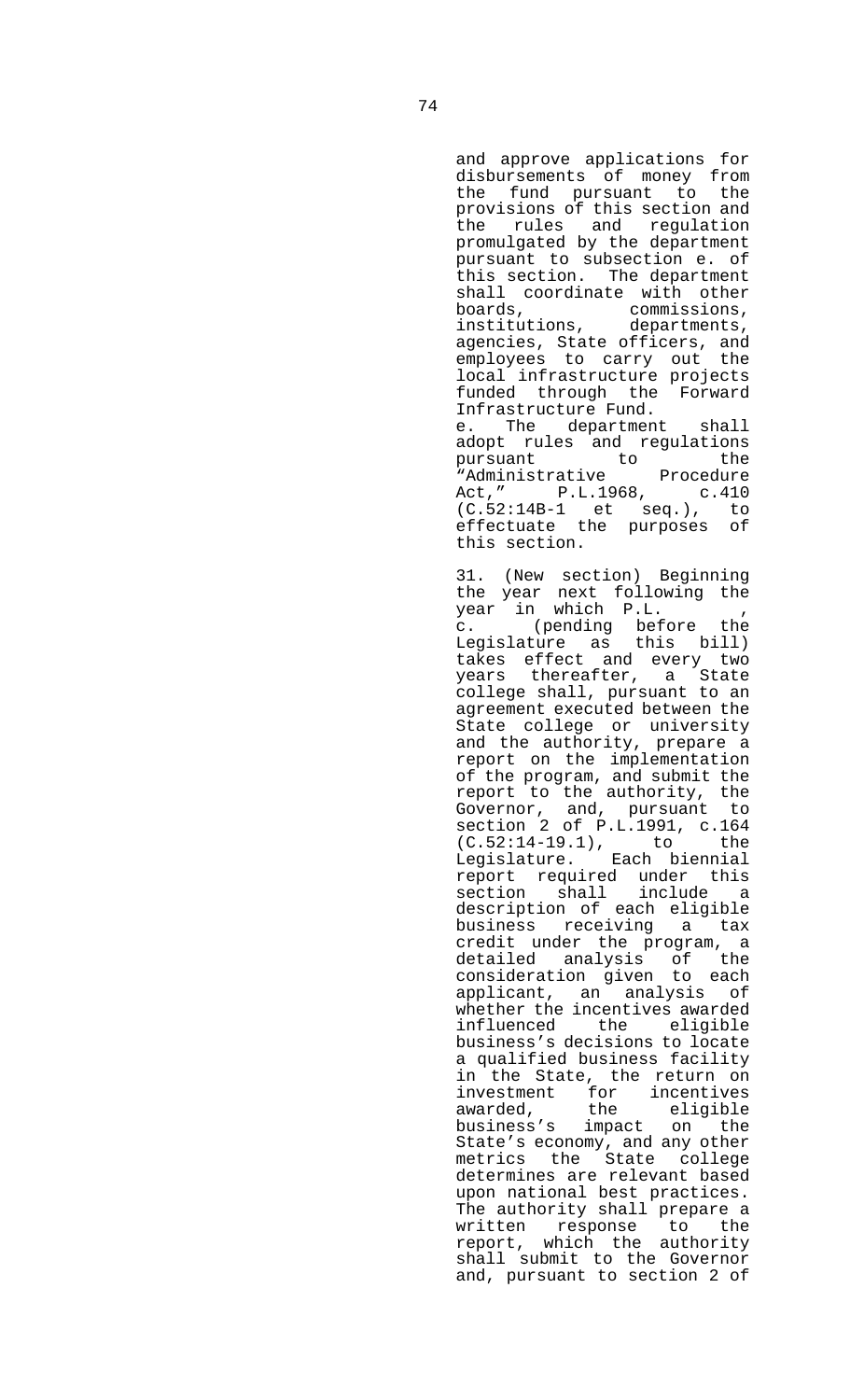P.L.1991, c.164 (C.52:14- 19.1), to the Legislature.

32. (New section)<br>Notwithstanding the Notwithstanding the provisions of the "Administrative Procedure Act," P.L.1968, c.410 (C.52:14B-1 et seq.), to the contrary, the chief executive officer of the authority may adopt, immediately, upon filing with the Office of<br>Administrative Law, Administrative regulations that the chief<br>executive officer deems executive officer deems necessary to implement the provisions of sections 19 through 34 of P.L. , c. (C. ) (pending before the Legislature as this bill), which regulations shall be effective for a period not to exceed 180 days from the date of the filing. The chief executive officer shall executive officer shall<br>thereafter amend, adopt, or readopt the regulations in<br>accordance with the accordance with the requirements of P.L.1968, c.410 (C.52:14B-1 et seq.)

 33. Section 3 of P.L.2011, c.149 (C.34:1B-244) is amended to read as follows:

> 3. a. The Grow New Jersey Assistance Program is hereby established as a program under the jurisdiction of the New Jersey Economic Development Authority and shall be administered by the authority. The purpose of the program is to encourage economic development and job creation and to preserve jobs that currently exist in New Jersey but which are in danger of being relocated outside of the State. To implement this purpose, the program may provide tax credits to eligible businesses for an eligibility period not to exceed 10 years.

 To be eligible for any tax credits pursuant to P.L.2011, c.149 (C.34:1B-242 et al.), a business's chief executive officer or equivalent officer shall demonstrate to the authority, at the time of application, that: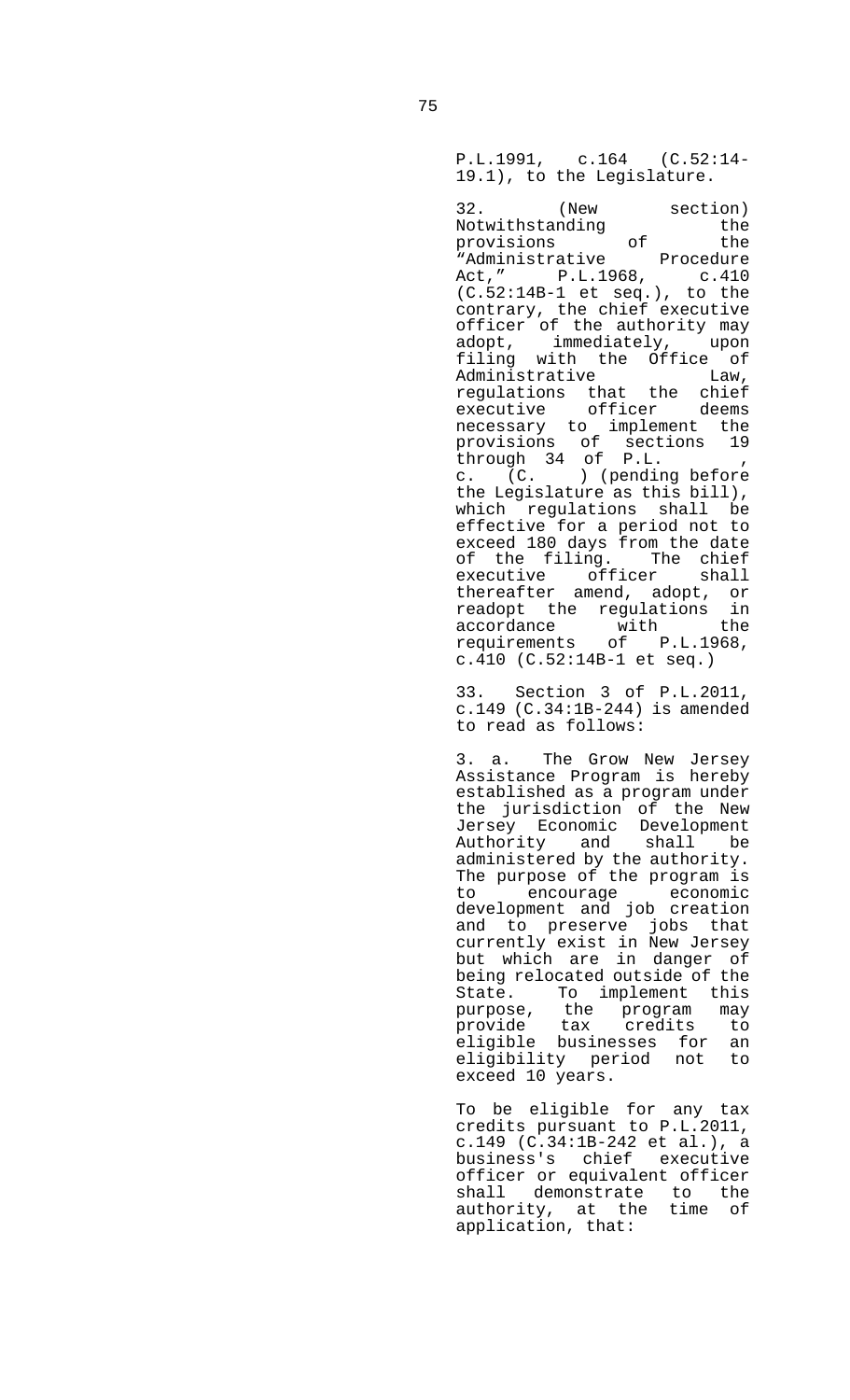(1) the business, expressly including its landlord or seller, will make, acquire, or lease a capital investment equal to, or greater than, the applicable amount set forth in subsection b. of this section at a qualified business facility at which it will:

 (a) retain full-time jobs in an amount equal to or greater than the applicable number set forth in subsection c. of this section;

> (b) create new full-time jobs in an amount equal to or greater than the applicable number set forth in subsection c. of this section; or

> (c) in combination, retain full-time jobs and create new full-time jobs in an amount equal to or greater than the applicable number set forth in subsection c. of this section;

> (2) the qualified business facility shall be constructed in accordance with the minimum environmental and sustainability standards;

 (3) the capital investment resultant from the award of tax credits and the resultant retention and creation of full-time jobs will yield a net positive benefit to the State equaling at least 110 percent of the requested tax credit allocation amount, which determination is calculated prior to taking into account the value of the requested tax credit and shall be based on the benefits generated during the first 20 years following the completion of the project, except that:

> (a) for a mega project or a project located in a Garden State Growth Zone, the determination shall be based on the benefits generated during a period of up to 30 years following the completion of the project, as determined by the authority, and

 (b) for a project located in a Garden State Growth Zone which qualified for the "Municipal Rehabilitation and Economic Recovery Act,"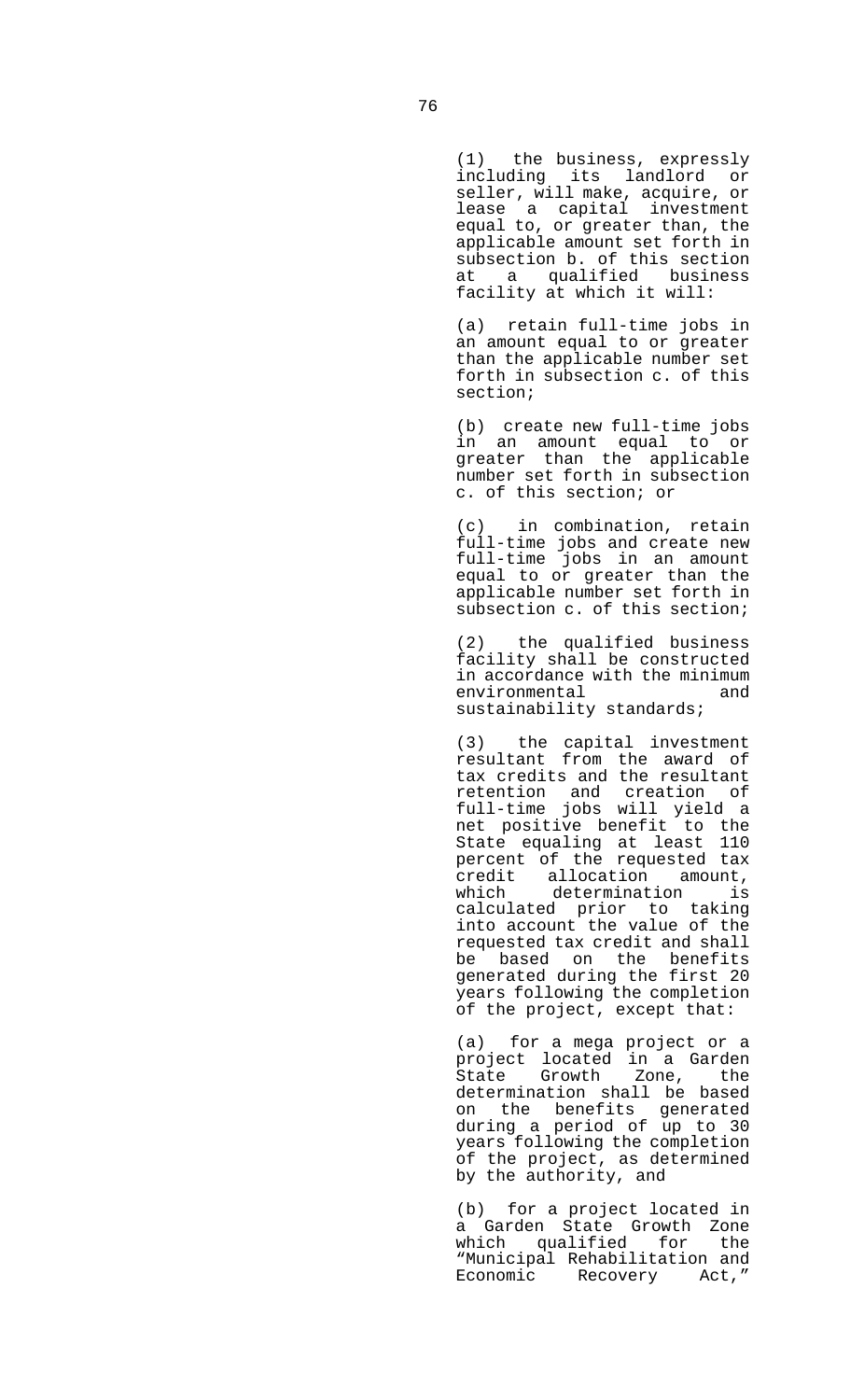P.L.2002, c.43 (C.52:27BBB-1 et al.), the net positive benefit determination shall be based on the benefits generated during a period of up to 35 years following completion of the project, as determined by the authority, and shall equal at least 100 percent of the requested tax credit allocation amount and may utilize the value of those property taxes subject to the provisions of section 24 of P.L.2013 c.161 (C.52:27D-489s), or the value of those property taxes that would have been assessed on the new<br>construction, improvements, construction, or substantial rehabilitation of structures on real property if the structures were not exempt because they are on real property owned by a public entity, and incremental sales and excise taxes that are derived from activities within the area and which are rebated or retained by the municipality pursuant to the "New Jersey Urban Enterprise Zones Act," P.L.1983, c.303 (C.52:27H-60 et seq.) or any other law providing for such rebate or retention; and

 (4) except as provided in subsection f. of this section, the award of tax credits will be a material factor in the business's decision to create or retain the minimum number of new or retained full-time jobs for eligibility under the program.

 With respect to the provisions of paragraph (3) of this subsection, in the case of a project located in a Garden<br>State Growth Zone, the State Growth Zone, the authority, in its discretion, may award bonuses in its net positive benefit calculation.

b. For all projects approved after the effective date of P.L.2013, c.161, the minimum capital investment required to be eligible under this program shall be as follows:

(1) for the rehabilitation,<br>improvement, fit-out, or fit-out, or retrofit of an existing industrial, warehousing, logistics, or research and development premises for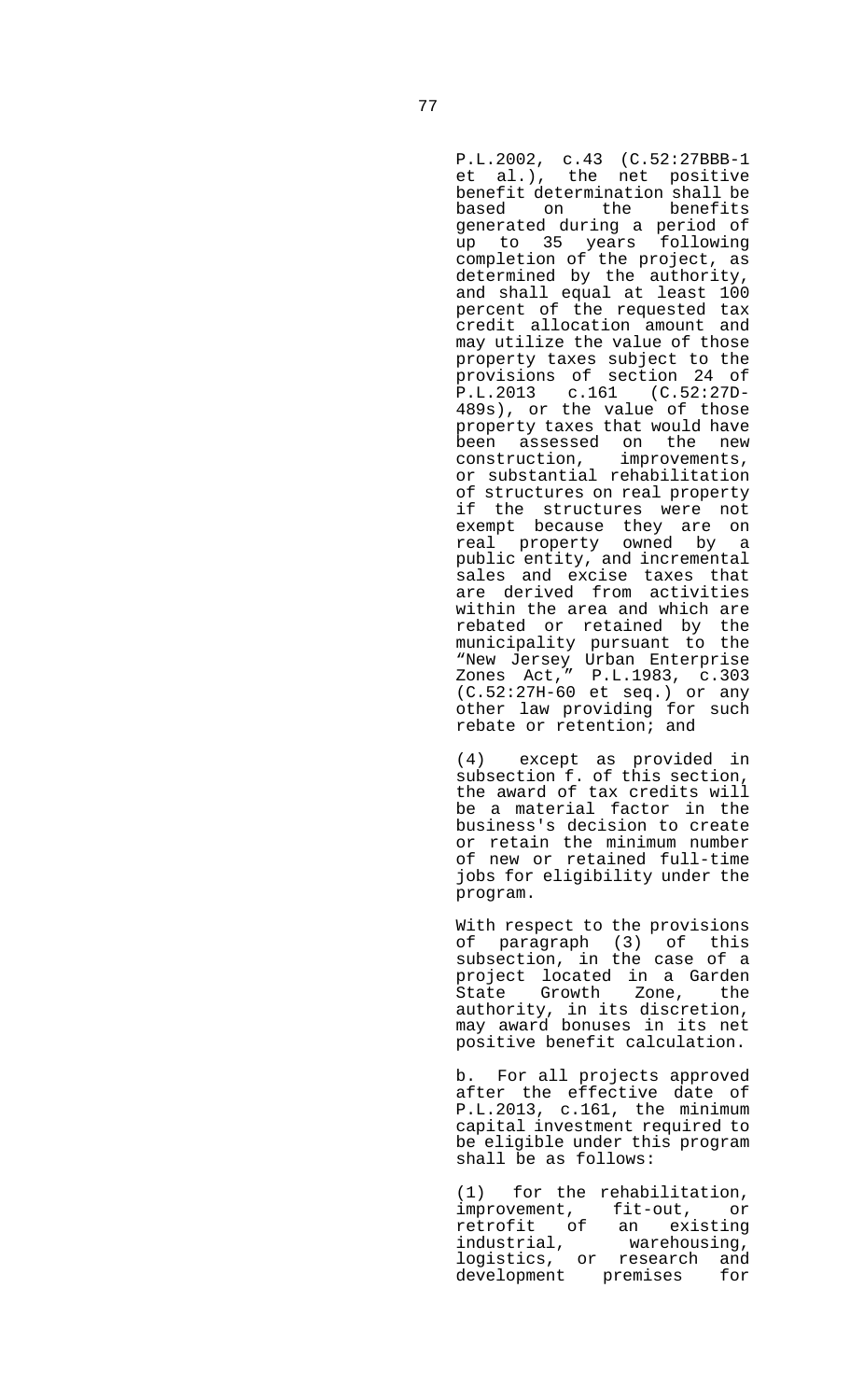continued similar use by the business in at least 51 percent of the gross leasable area of the premises, a minimum investment of \$20 per square foot of gross leasable area;

 (2) for the new construction of an industrial, warehousing, logistics, or research and development premises for similar use by the business in at least 51 percent of the gross leasable area of the premises, a minimum investment of \$60 per square foot of gross leasable area;

 (3) for the rehabilitation, improvement, fit-out, or retrofit of an existing premises that does not qualify pursuant to paragraph (1) or (2) of this subsection, a minimum investment of \$40 per square foot of gross leasable area; and

 (4) for the new construction of a premises that does not qualify pursuant to paragraph (1) or (2) of this subsection, a minimum investment of \$120 per square foot of gross leasable area.

 The minimum capital investment required by this subsection shall be reduced by one-third for projects located in a Garden State Growth Zone or projects located within Atlantic, Burlington, Camden, cape May, Cumberland, Gloucester, Ocean, or Salem counties.

 c. The minimum number of new or retained full-time jobs required to be eligible under this program shall be as follows:

 (1) for a business that is a technology startup company or a manufacturing company, a minimum of 10 new or 25 retained full-time jobs;

 (2) for a business engaged primarily in a targeted industry other than a technology startup company or a manufacturing company, a minimum of 25 new or 35 retained full-time jobs; and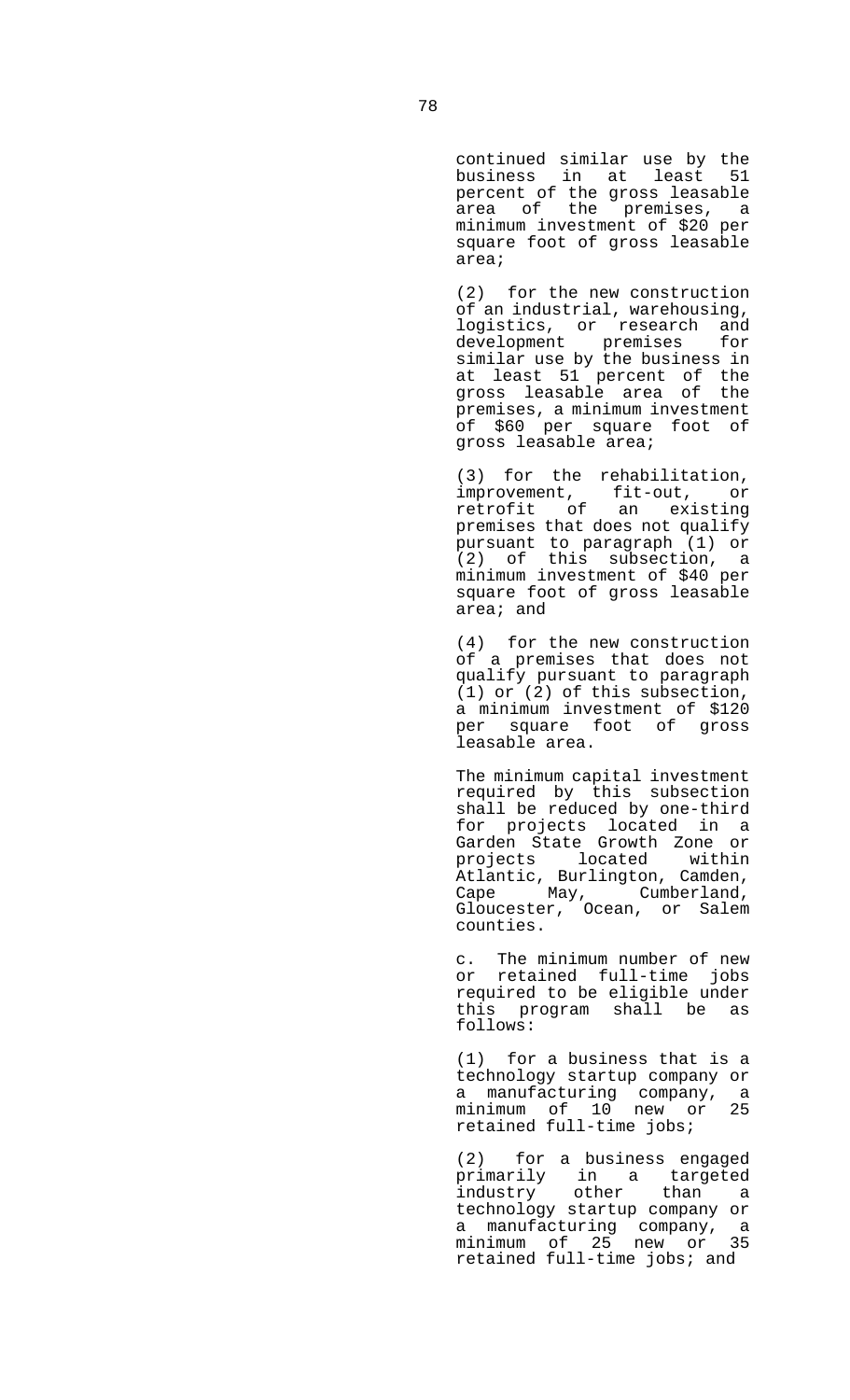(3) for any other business, a minimum of 35 new or 50 retained full-time jobs.

> The minimum number of new or retained full-time jobs required by this subsection shall be reduced by onequarter for projects located in a Garden State Growth Zone or projects located within Atlantic, Burlington, Camden, Cape May, Cumberland, Gloucester, Ocean, or Salem counties.

> d. To assist the authority in determining whether a proposed capital investment will yield a net positive benefit, the business's chief executive officer, or equivalent officer, shall submit a certification to the authority indicating: (1) that any existing full-time jobs are at risk of leaving the State or being eliminated; (2) that any projected creation or retention, as applicable, of new full-time jobs would not occur but for the provision of tax credits under the program; and (3) that the business's chief executive officer, or<br>equivalent officer, has equivalent officer, reviewed the information submitted to the authority and that the representations contained therein are accurate, provided however, that in satisfaction of the provisions of paragraphs (1) and (2) of this subsection, the certification with respect to a project in a Garden State Growth Zone that qualifies<br>under the "Municipal under the "Municipal Rehabilitation and Economic Recovery Act," P.L.2002, c.43  $(C.52:27BBB-1$  et al.), or a project located in a Garden State Growth Zone which contains a Tourism District as established pursuant to section 5 of P.L.2011, c.18 (C.5:12-219) and regulated by the Casino Reinvestment Development Authority, shall indicate that the provision of tax credits under the program is a material factor in the business decision to make a capital investment and locate in a Garden State Growth Zone that qualifies under the "Municipal Rehabilitation and Economic Recovery Act,"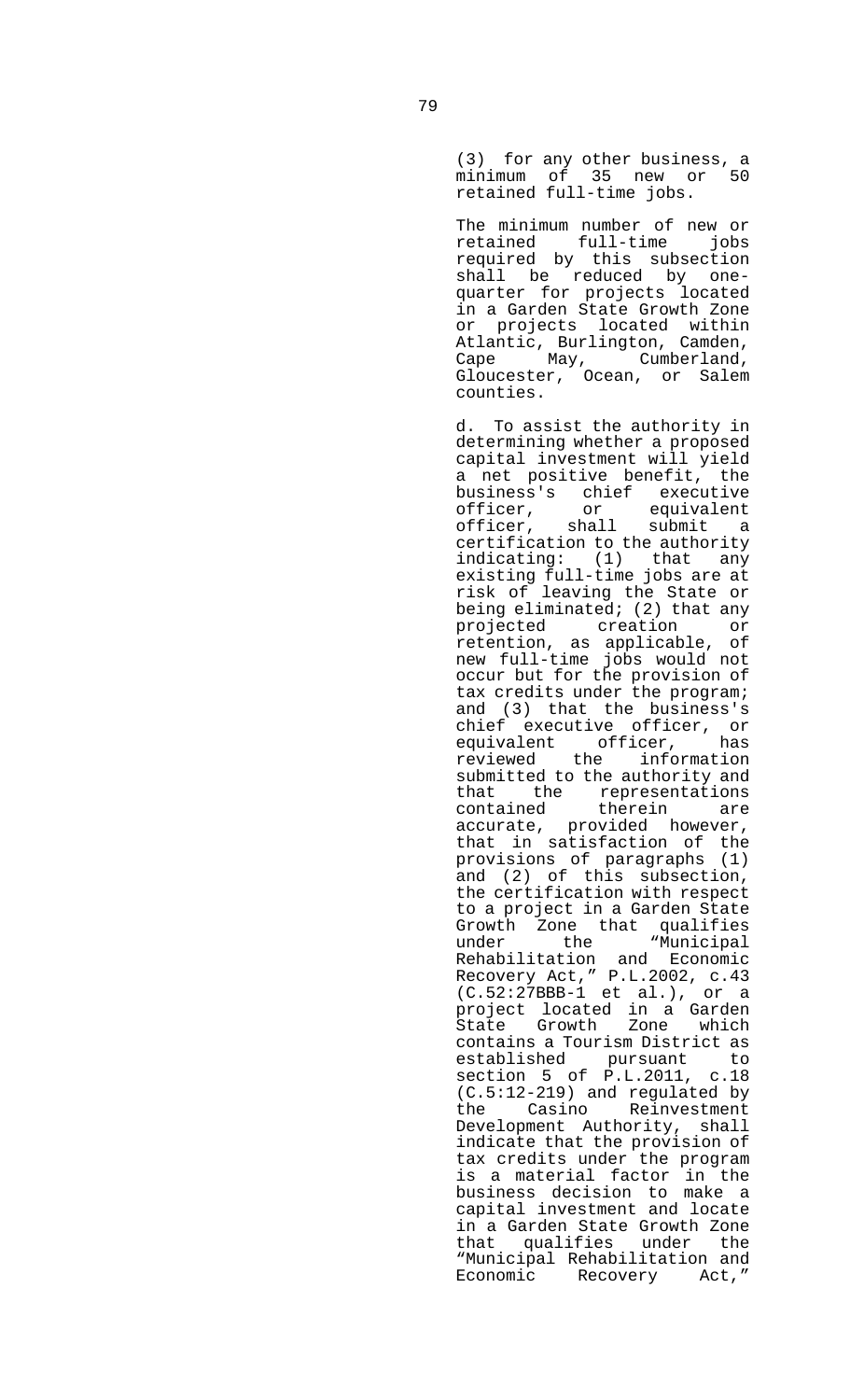P.L.2002, c.43 (C.52:27BBB-1 et al.), or a Garden State Growth Zone which contains a<br>Tourism District as Tourism District established pursuant to section 5 of P.L.2011, c.18 (C.5:12-219) and regulated by the Casino Reinvestment Development Authority. In the event that this certification by the business's chief executive officer, or equivalent officer, is found to be willfully false, the authority may revoke any award<br>of tax credits in their of tax credits in their entirety, which revocation shall be in addition to any other criminal or civil penalties that the business and the officer may be subject<br>to. When considering an When considering an application involving intra-State job transfers, the authority shall require the<br>business to submit the to submit the following information as part of its application: a full economic analysis of all locations under consideration by the business; all lease<br>agreements, ownership agreements, documents, or substantially similar documentation for the business's current in-State locations; and all lease<br>agreements, ownership agreements, ownership documents, or substantially similar documentation for the potential out-of-State location alternatives, to the extent they exist. Based on this information, and any other information deemed relevant by the authority, the authority shall independently verify and confirm, by way of making a factual finding by<br>separate vote of the<br>authority's board, the separate vote of the authority's board, the business's assertion that the jobs are actually at risk of leaving the State, and as to the date or dates at which the authority expects that those jobs would actually leave the State, or, with respect to projects located in a Garden State Growth Zone that qualifies under the "Municipal Rehabilitation and Economic Recovery Act," P.L.2002, c.43 (C.52:27BBB-1 et al.), or projects located in a Garden State Growth Zone which contains a Tourism District as established pursuant to section 5 of P.L.2011, c.18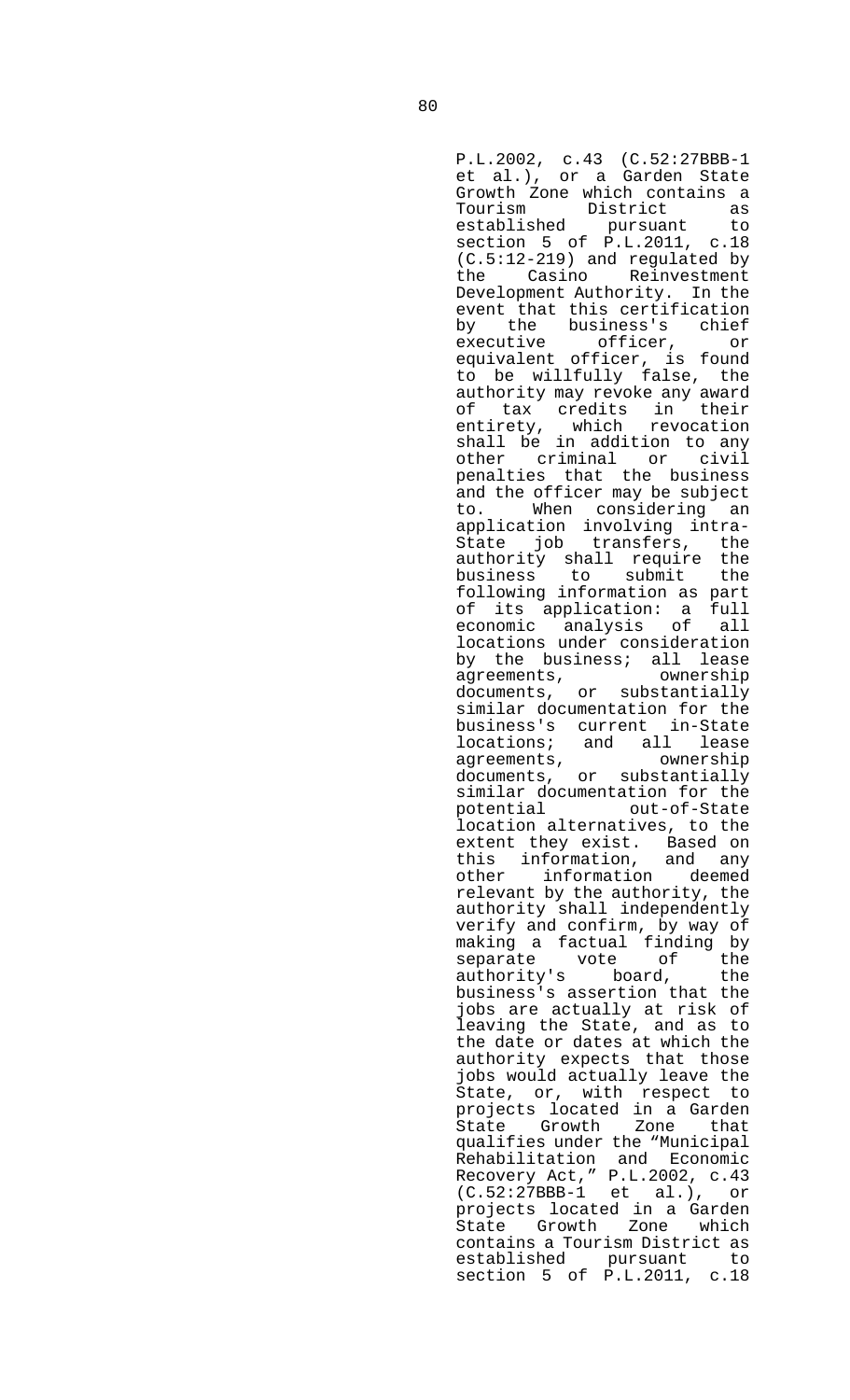(C.5:12-219) and regulated by the Casino Reinvestment Development Authority, the business's assertion that the provision of tax credits under the program is a material factor in the business's decision to make a capital investment and locate in a Garden State Growth Zone that qualifies under the "Municipal Rehabilitation and Economic Recovery Act," P.L.2002, c.43 (C.52:27BBB-1 et al.), or in a Garden State Growth Zone which contains a Tourism District as established pursuant to section 5 of P.L.2011, c.18  $(C.5:12-219)$  and regulated by<br>the  $Casino$  Reinvestment Casino Reinvestment Development Authority, before a business may be awarded any tax credits under this section.

 e. A project that consists solely of point-of-finalpurchase retail facilities shall not be eligible for a grant of tax credits. If a project consists of both point-of-final-purchase retail facilities and nonretail facilities, only the portion of the project consisting of non-retail facilities shall be eligible for a grant of tax credits. For a qualified business facility that is a mixed-use project that includes retail facilities and that is located in a Garden State Growth Zone or the Atlantic City Tourism<br>District as established District as pursuant to section 5 of  $P.L.2011, C.18 (C.5:12-219)$ and regulated by the Casino Reinvestment Development Authority, retail facilities in an amount up to 7.5 percent of the mixed-use project may be included in the mixed-use project application for a grant of tax credits along<br>with the non-retail<br>that with the non-retail<br>facilities. and that facilities, application may include in the aggregate the pro-rata number of full-time employees employed by any number of tenants or other occupants of the included retail facilities. If a warehouse facility is part of a pointof-final-purchase retail facility and supplies only that facility, the warehouse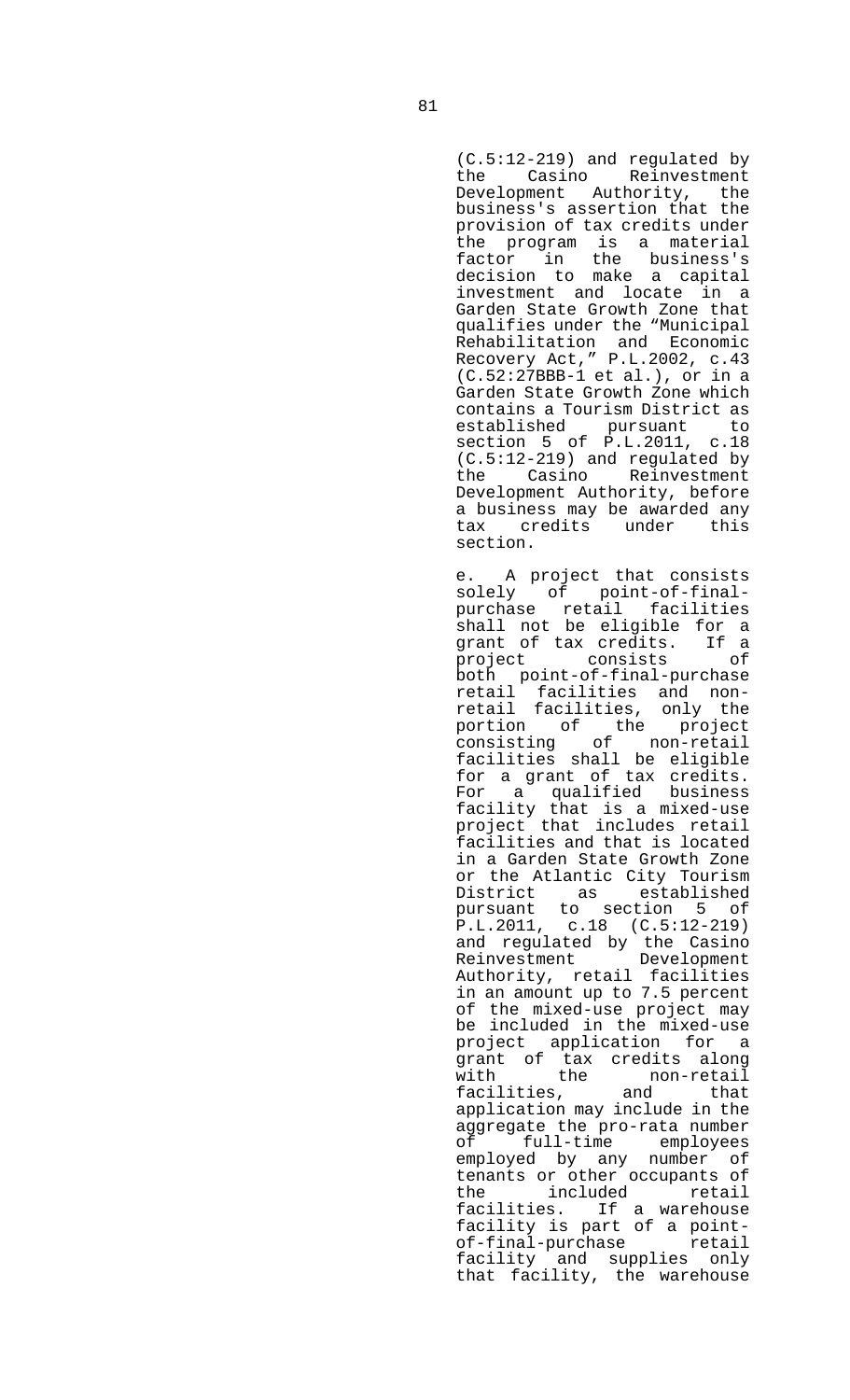facility shall not be eligible for a grant of tax credits. For the purposes of this section, a retail facility of at least 150,000 square feet, of which at least 50 percent is occupied by a full-service supermarket or grocery store, located in a Garden State Growth Zone which qualified under the "Municipal Rehabilitation and Economic Recovery Act," P.L.2002, c.43 (C.52:27BBB-1 et al.), or a tourism destination project in the Atlantic City Tourism District as established pursuant to section 5 of P.L.2011, c.18 (C.5:12-219), or catalog distribution centers shall not be considered point-of-finalpurchase retail facilities.

 f. The authority may determine as eligible for tax credits under the program any business that is required to respond to a request for proposals and to fulfill a contract with the federal government although the business's chief executive officer or equivalent officer has not demonstrated to the authority that the award of tax credits will be a material factor in the business's decision to retain the minimum number of retained full-time jobs, as otherwise required by this section. The authority may, in its discretion, consider the economic benefit of the retained full-time jobs servicing the contract in conducting a net benefit analysis required by paragraph (4) of subsection a. of this section. For the purposes of<br>this subsection, "retained this subsection, full-time jobs" includes jobs that are at risk of being eliminated. Applications to the authority for eligibility under the program pursuant to the criteria set forth in this subsection shall be completed by December 31, 2013. Submission of a proposal to the federal government prior to authority approval shall not disqualify a business from the program.

 g. Nothing shall preclude a business from applying for tax credits under the program for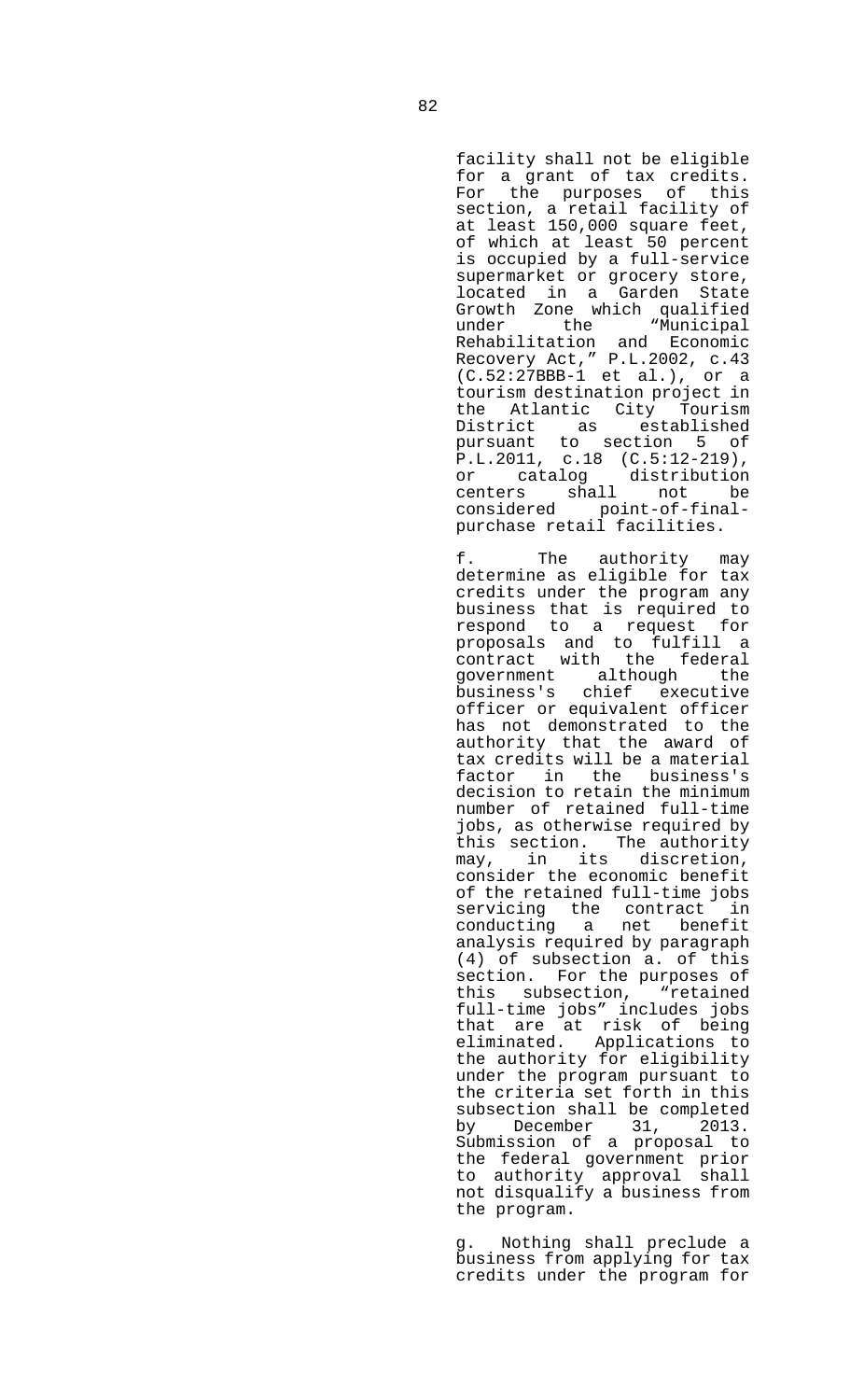more than one project pursuant to one or more applications.

| h. (1) If an application and                                    |
|-----------------------------------------------------------------|
| supporting documentation for                                    |
| approval of an incentive grant                                  |
| $under$ $P.L.2009,$<br>c.90                                     |
| $(C.52:27D-489a$ et al.) has                                    |
| been received by the authority                                  |
| prior to July 1, 2019, then,                                    |
| the extent that there<br>to                                     |
| remains sufficient financial                                    |
|                                                                 |
| authorization for the<br>incentive grant, the authority         |
| is authorized to consider the                                   |
| an                                                              |
| application and to award<br>incentive grant to                  |
| a                                                               |
| developer, provided that the                                    |
| authority shall take final<br>action on all applications for    |
|                                                                 |
| <u>an incentive grant no later</u><br>than October 31, 2019. No |
|                                                                 |
| applications may be submitted                                   |
| after July 1, 2019.                                             |
| (2)<br>If a business                                            |
| has                                                             |
| submitted an application under                                  |
| $P.L.2013, c.161 (C.52:27D-$                                    |
| $\frac{489p}{p}$ et al.) and<br>that                            |
| application has not been                                        |
| approved for any reason, the                                    |
| lack of approval shall not                                      |
| serve to prejudice in any way                                   |
| the consideration of a<br>new                                   |
| <u>application as may be</u>                                    |
| submitted by a business for                                     |
| the provision of incentives                                     |
| offered pursuant to sections                                    |
| 19 through 34 of P.L.                                           |
| c. (C. ) (pending before                                        |
| the Legislature as this bill).                                  |
|                                                                 |
| (3) A business may terminate                                    |
| existing<br>incentive<br>an                                     |
| agreement<br>in<br>order<br>to                                  |
| participate<br>in<br>project<br>a                               |
| agreement authorized pursuant                                   |
| to sections 19 through 34 of                                    |
| (C.<br>P.L.<br>) (pending<br>, c.                               |
| before the Legislature as this                                  |
| bill). The authority shall                                      |
| recapture all or part of<br>any                                 |
| award, provided that<br>the                                     |
| authority<br>the<br>may calculate                               |
| permitted<br>recapture<br>to                                    |
| recognize the period of<br>time                                 |
| that the<br>business<br>in<br>was                               |
| compliance<br>prior<br>to                                       |
| termination and such recapture                                  |

authority may calculate the permitted recapture to recognize the period of time that the business was in compliance prior to termination and such recapture amount may be paid after approval by the board of the business's application for a tax credit under sections 19 through 34 of P.L. c. (C. ) (pending before the Legislature as this bill), but the business shall pay the recapture amount before the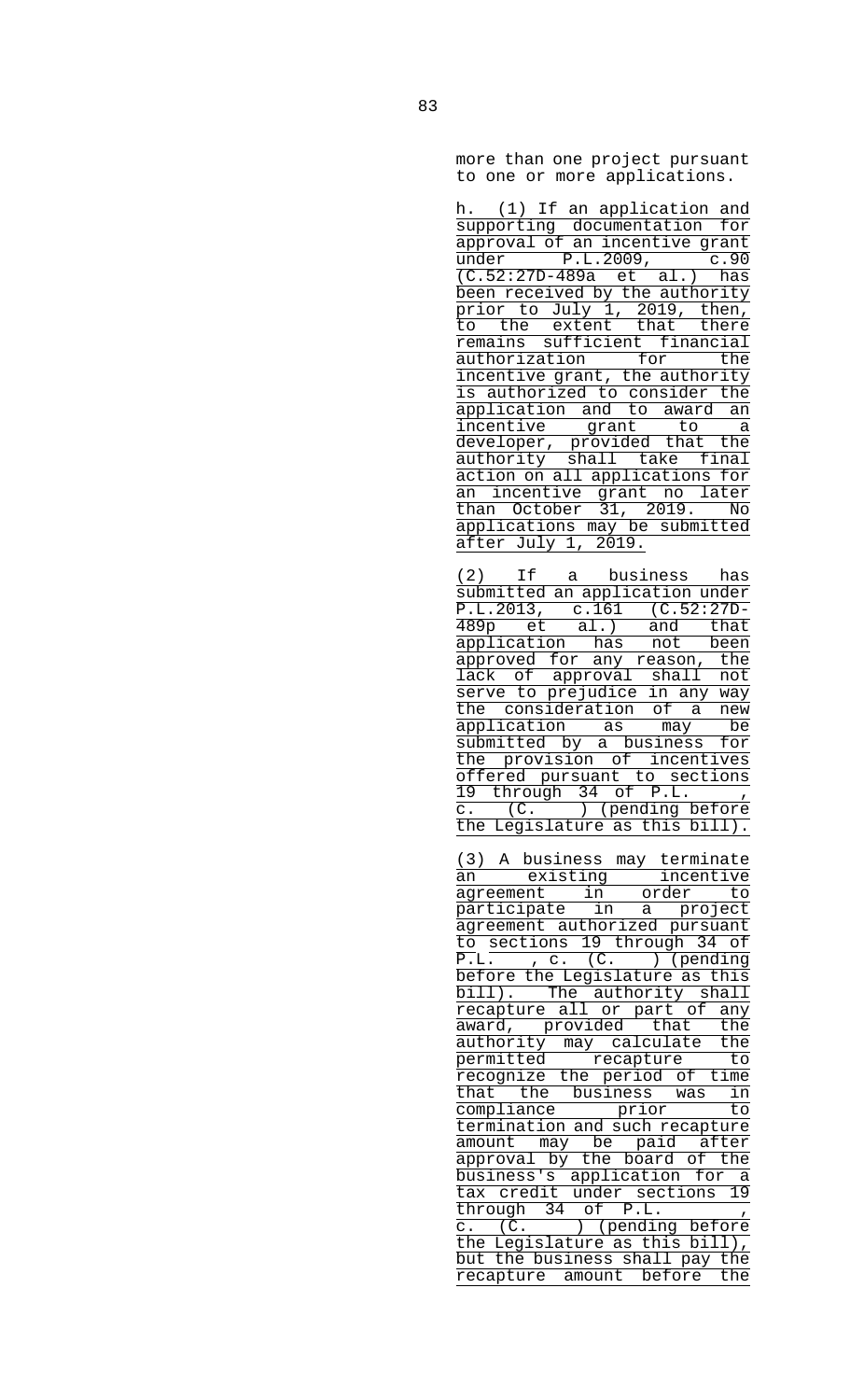authority executes a project agreement pursuant to section 24 of P.L., c. (C.) (pending before the Legislature as this bill), which shall be executed within 18 months following the date of approval of the business's application. The capital investment incurred and new or retained full-time jobs pledged by the business in the new project agreement are separate and apart from any capital investment or jobs underlying the previous award of incentives.

(cf: P.L.2014, c.63, s.3)

 34. Section 6 of P.L.2011, c.149 (C.34:1B-247) is amended to read as follows):

 6. a. (1) The combined value of all credits approved by the authority pursuant to P.L.2007, c.346 (C.34:1B-207 et seq.) and P.L.2011, c.149 (C.34:1B-242 et al.) prior to December 31, 2013 shall not exceed \$1,750,000,000, except as may be increased by the authority as set forth in paragraph (5) of subsection a. of section 35 of P.L.2009, c.90 (C.34:1B-209.3). Following the enactment of the "New Jersey Economic Opportunity Act of 2013," P.L.2013, c.161 (C.52:27D-489p et al.), there shall be no monetary cap on the value of credits approved by the authority attributable to the program pursuant to the "New Jersey Economic Opportunity Act of 2013," P.L.2013, c.161 (C.52:27D-489p et al.).

> (2) (Deleted by amendment, P.L.2013, c.161)

> (3) (Deleted by amendment, P.L.2013, c.161)

> (4) (Deleted by amendment, P.L.2013, c.161)

> (5) (Deleted by amendment, P.L.2013, c.161)

 b. (1) A business shall submit an application for tax credits prior to July 1, 2019. The authority shall not approve an application for tax credits unless the application was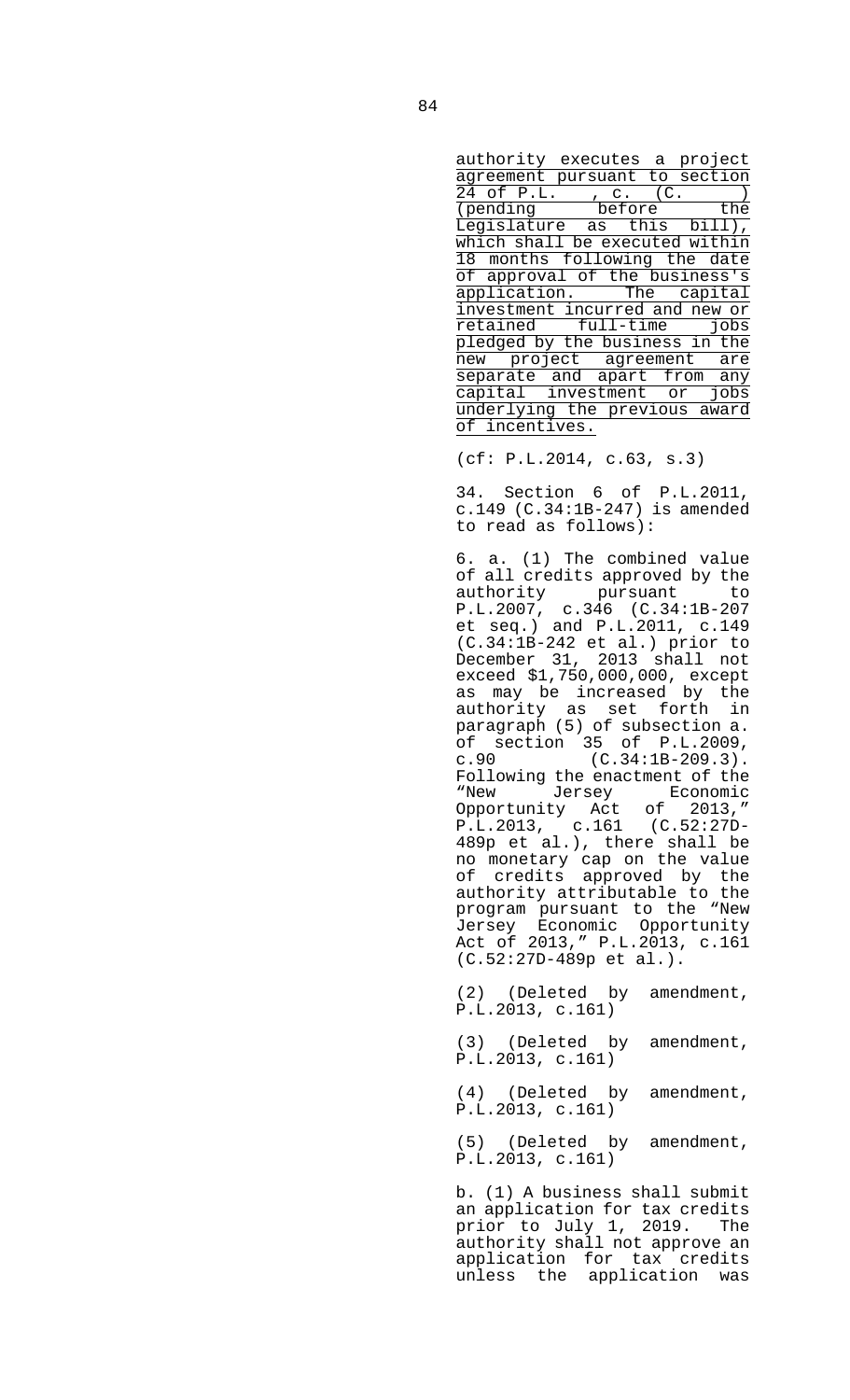submitted prior to July 1, 2019.

 (2) (a) A business shall submit its documentation indicating that it has met the capital investment and employment requirements specified in the incentive agreement for certification of its tax credit amount within three years following the date of approval of its application by the authority. The authority shall have the discretion to grant two sixmonth extensions of this deadline. Except as provided in subparagraph (b) of this paragraph, **[**in no event shall**]** the incentive effective date shall not occur later than four years following the date of approval of an application by the authority, provided, however, the authority may grant an additional extension not to exceed one year upon a finding by the authority that: (1) the project is delayed due to unforeseeable acts related to the project beyond the business's control and without its fault or negligence; (2) the business is using best efforts, with all due efforts, with all due<br>diligence, to proceed with the completion of the project and the submission of the certification; (3) the business has made, and continues to make, all reasonable efforts to prevent, avoid, mitigate, and overcome the delay; (4) the business provided timely notice to the authority of the delay within 30 days after the business had actual or constructive knowledge of the delay; and (5) the business provided periodic reports, not less than every 30 days, concerning the status of the delay and the steps the business took to mitigate or overcome the delay.

> (b) As of the effective date of P.L.2017, c.314, a business which applied for the tax credit prior to July 1, 2014 under P.L.2011, c.149 (C.34:1B-242 et al.), shall submit its documentation to the authority no later than July 28, 2019, indicating that it has met the capital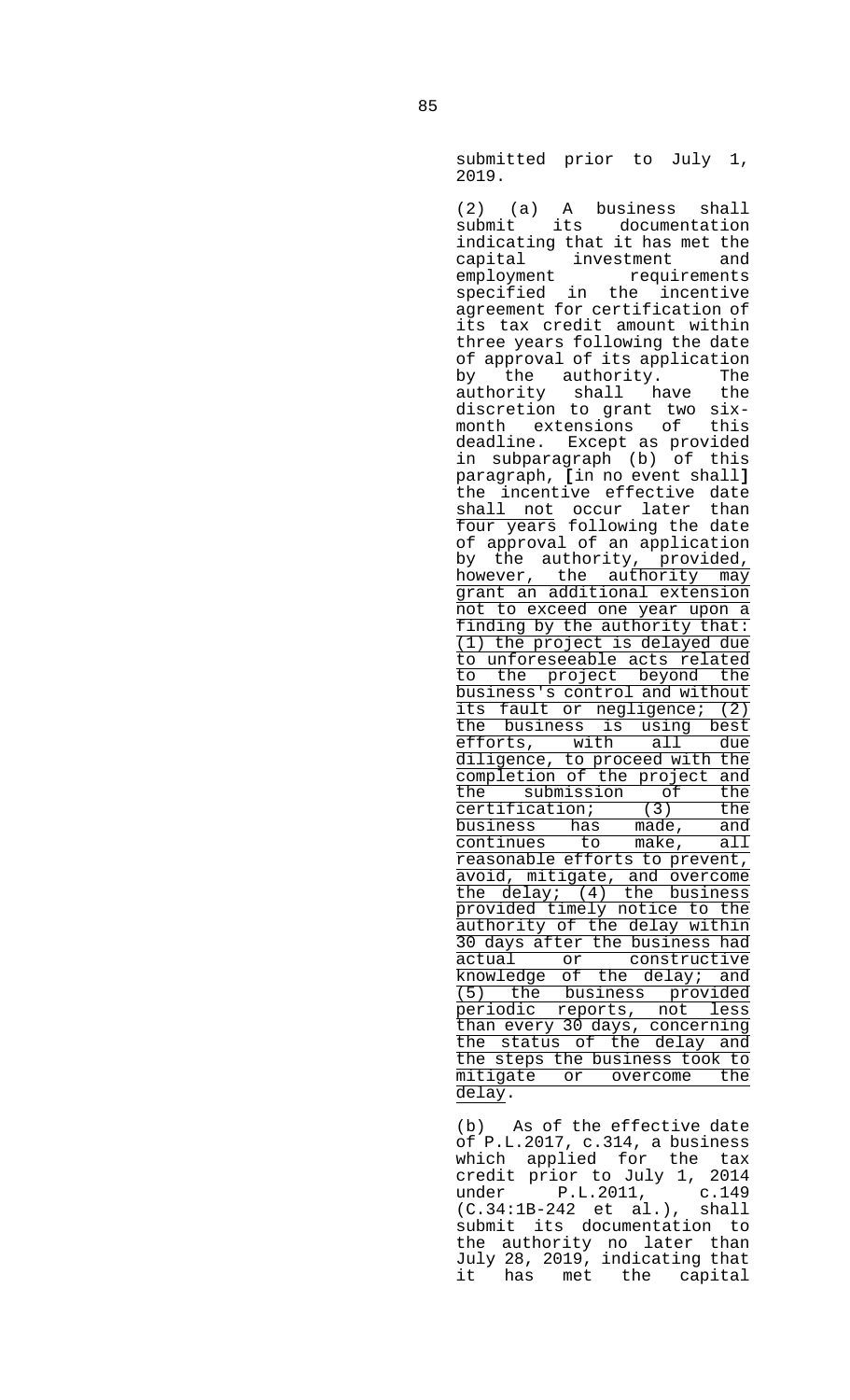investment and employment requirements specified in the incentive agreement for certification of its tax credit amount.

 (3) Full-time employment for an accounting or privilege period shall be determined as the average of the monthly full-time employment for the period.

 (4) A business seeking a credit for a mega project shall apply for the credit within four years after the effective date of the "New Jersey Economic Opportunity Act of 2013," P.L.2013, c.161 (C.52:27D-489p et al.).

 c. (1) In conducting its annual review, the authority may require a business to submit any information determined by the authority to be necessary and relevant to its review.

 The credit amount for any tax period for which the documentation of a business's<br>credit amount remains amount remains uncertified as of a date three years after the closing date of that period shall be forfeited, although credit amounts for the remainder of the years of the eligibility period shall remain available to it.

 The credit amount may be taken by the tax certificate holder for the tax period for which it was issued or may be carried forward for use by the tax certificate holder in any of the next 20 successive tax periods, and shall expire<br>thereafter. The tax thereafter. The tax<br>certificate holder may The cholder may transfer the tax credit amount on or after the date of issuance or at any time within three years of the date of issuance for use by the transferee in the tax period for which it was issued or in any of the next 20 successive tax periods. Notwithstanding the foregoing, no more than the amount of tax credits equal to the total credit amount divided by the duration of the eligibility period in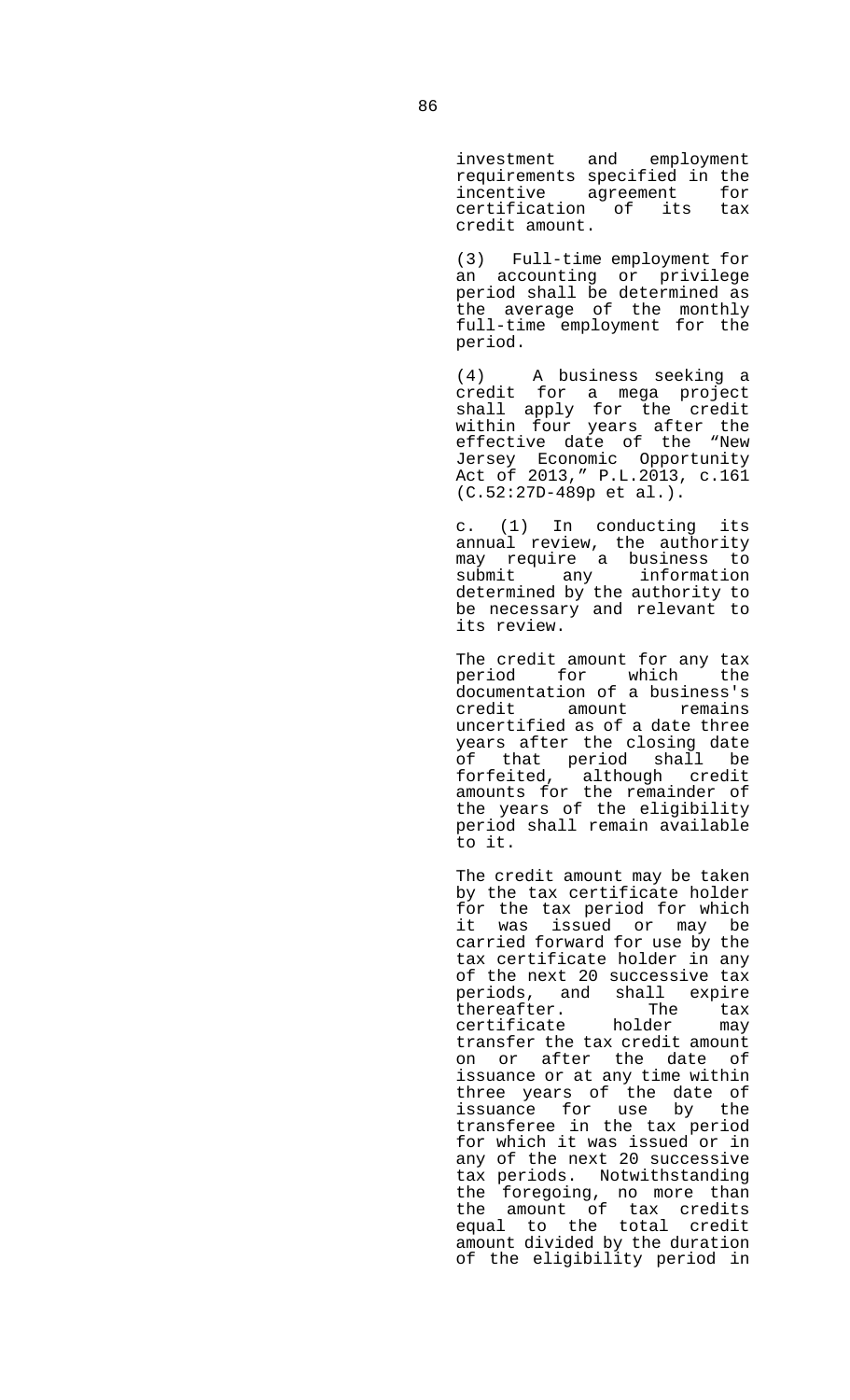years may be taken in any tax period.

 (2) Credits granted to a partnership shall be passed through to the partners, members, or owners, respectively, pro-rata or pursuant to an executed agreement among the partners, members, or owners documenting an alternate distribution method provided to the Director of the Division of Taxation in the Department of the Treasury accompanied by any additional information as the director may require.

 (3) The amount of credit allowed may be applied against the tax liability otherwise due pursuant to section 5 of P.L.1945, c.162 (C.54:10A-5), pursuant to sections 2 and 3 of P.L.1945, c.132 (C.54:18A-2 and C.54:18A-3), pursuant to section 1 of P.L.1950, c.231 (C.17:32-15), or pursuant to N.J.S.17B:23-5.

> d. (1) If, in any tax period, the business reduces the total number of full-time employees in its Statewide workforce by more than 20 percent from the number of full-time employees in its Statewide workforce in the last tax period prior to the credit amount approval under section 3 of P.L.2011, c.149 (C.34:1B-244), then the business shall forfeit its credit amount for that tax period and each subsequent tax period, until the first tax period for which documentation demonstrating the restoration of the business's Statewide workforce to the threshold levels required by the incentive agreement has been reviewed and approved by the authority, for which tax period and each subsequent tax period the full amount of the credit shall be allowed.

 (2) If, in any tax period, the number of full-time employees employed by the business at the qualified business facility located within a qualified incentive area drops below 80 percent of the number of new and retained full-time jobs specified in the incentive agreement, then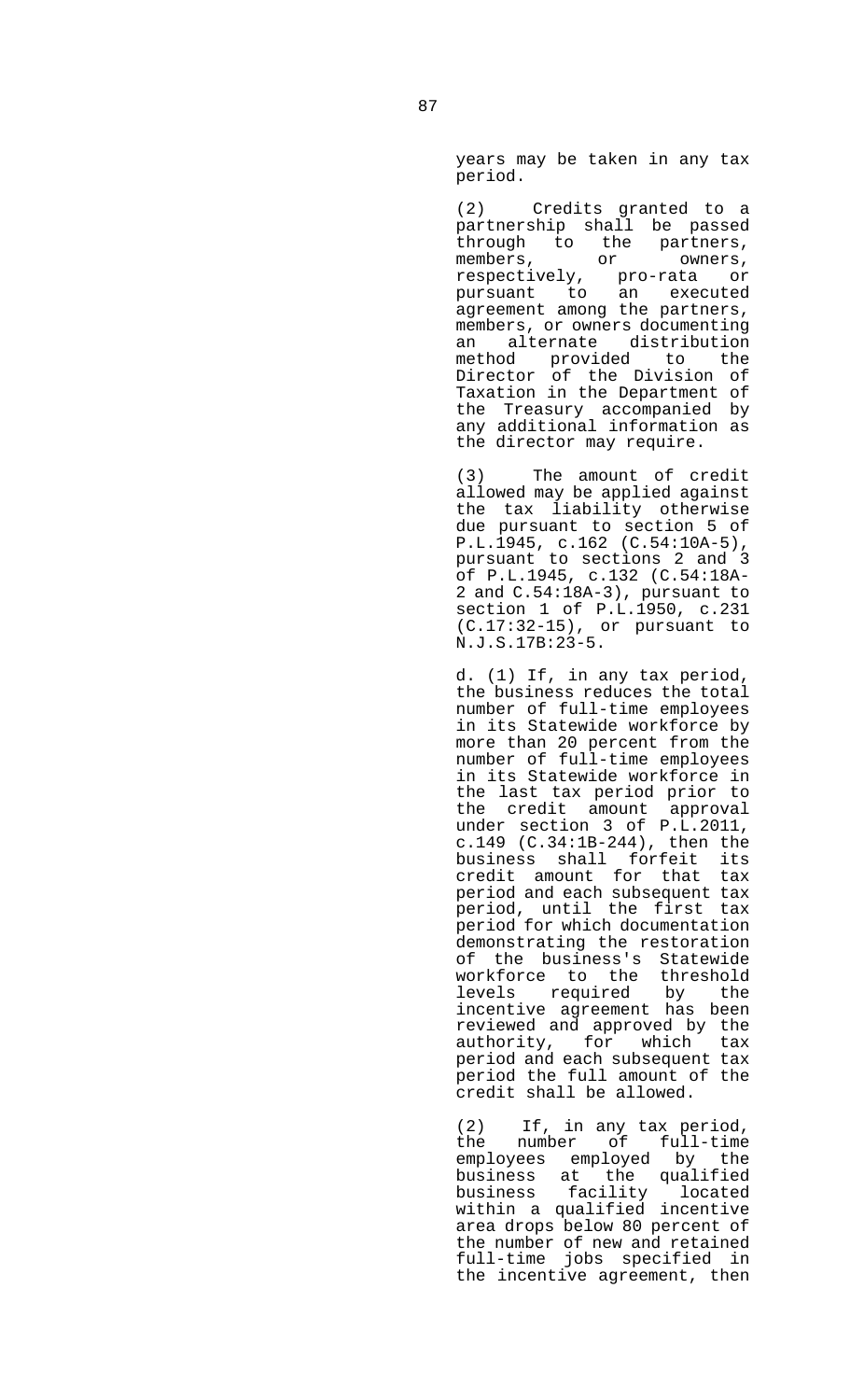the business shall forfeit its credit amount for that tax period and each subsequent tax period, until the first tax period for which documentation demonstrating the restoration of the number of full-time<br>employees employed by the employees employed by business at the qualified business facility to 80 percent of the number of jobs specified in the incentive agreement.

 (3) (a) If the qualified business facility is sold by the owner in whole or in part during the eligibility period, the new owner shall not acquire the capital investment of the seller and the seller shall forfeit all credits for the tax period in which the sale occurs and all subsequent tax periods, provided however that any credits of the<br>business shall remain business unaffected.

(b) In connection with a<br>regional distribution regional distribution facility of foodstuffs, the business entity or entities which own or lease the facility shall qualify as a business regardless of: (i) the type of the business entity or entities which own or lease the facility; (ii) the ownership or leasing of the facility by more than one business entity; or (iii) the ownership of the business entity or entities which own or lease the facility. The ownership or leasing, whether by members, shareholders, partners, or other owners of the business entity or entities, shall be treated as ownership or leasing by affiliates. The members, shareholders, partners, or other ownership or leasing participants and others that are tenants in the facility shall be treated as affiliates for the purpose of counting the full-time employees and capital investments in the facility. The business entity or entities may distribute credits to members, shareholders, partners, or other ownership or leasing participants in accordance with their respective interests. If the business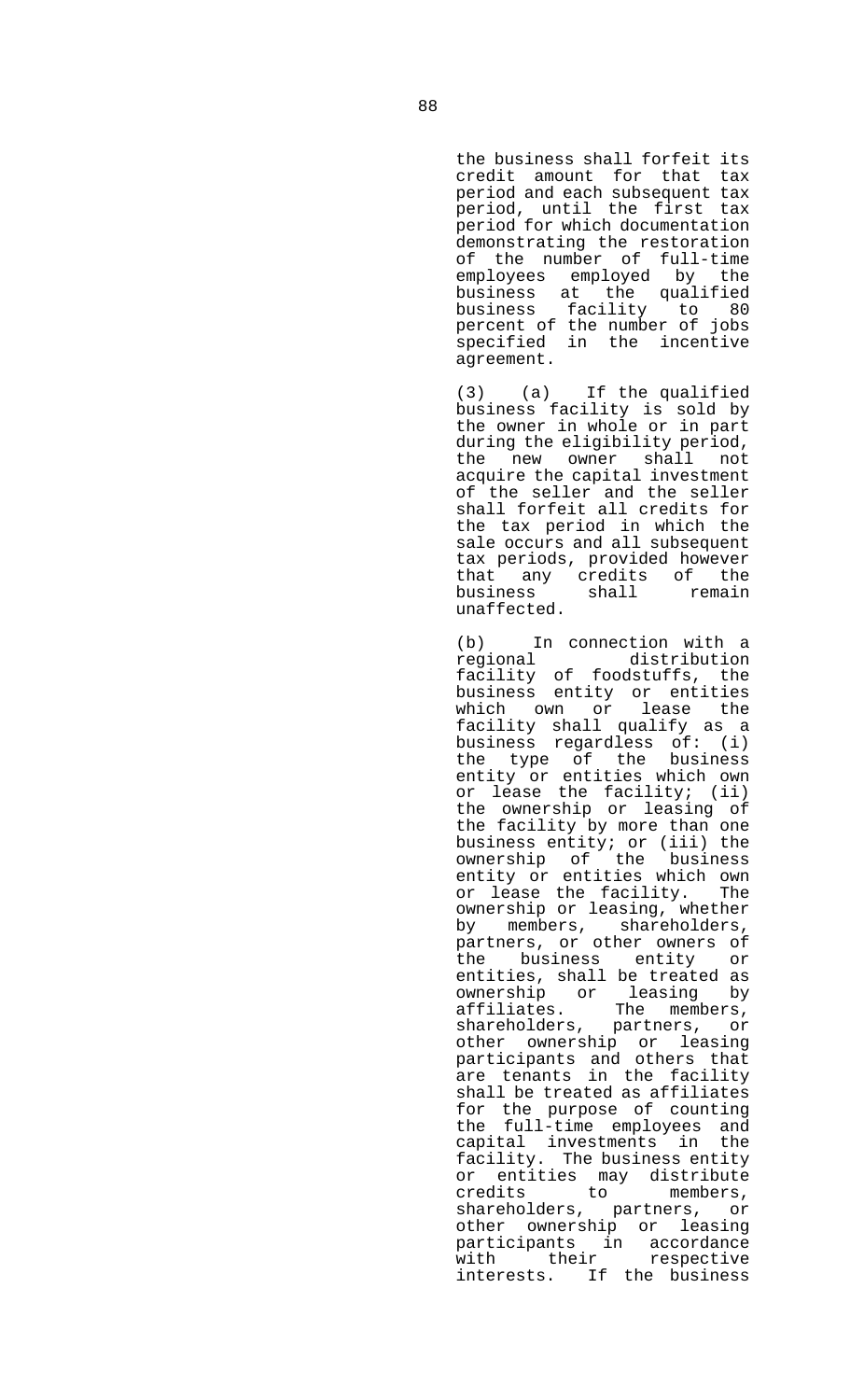entity or entities or their members, shareholders, partners, or other ownership or leasing participants lease space in the facility to members, shareholders, partners, or other ownership or leasing participants or others as tenants in the facility, the leases shall be treated as a lease to an affiliate, and the business entity or entities shall not be subject to forfeiture of the credits. For the purposes of this section, leasing shall include subleasing and tenants shall include subtenants.

 (4) (a) For a project located within a Garden State Growth Zone, if, in any tax period, the number of full-time employees employed by the business at the qualified business facility located within a qualified incentive area increases above the number of full-time employees specified in the incentive agreement, then the business shall be entitled to an increased base credit amount for that tax period and each subsequent tax period, for each additional full-time employee added above the number of full-time employees specified in the incentive agreement, until the first tax period for which documentation demonstrating a reduction of the number of full-time employees employed by the business at the qualified business facility, at which time the tax credit amount will be adjusted accordingly pursuant to this section.

 (b) For a project located within a Garden State Growth Zone which qualifies under the "Municipal Rehabilitation and Economic Recovery P.L.2002, c.43 (C.52:27BBB-1 et al.), or which contains a<br>Tourism bistrict as Tourism District as established pursuant to section 5 of P.L.2011, c.18 (C.5:12-219) and regulated by the Casino Reinvestment Development Authority, and which qualifies for a tax credit pursuant to subsubparagraph (ii) of subparagraphs (a) through (e) of paragraph (6) of subsection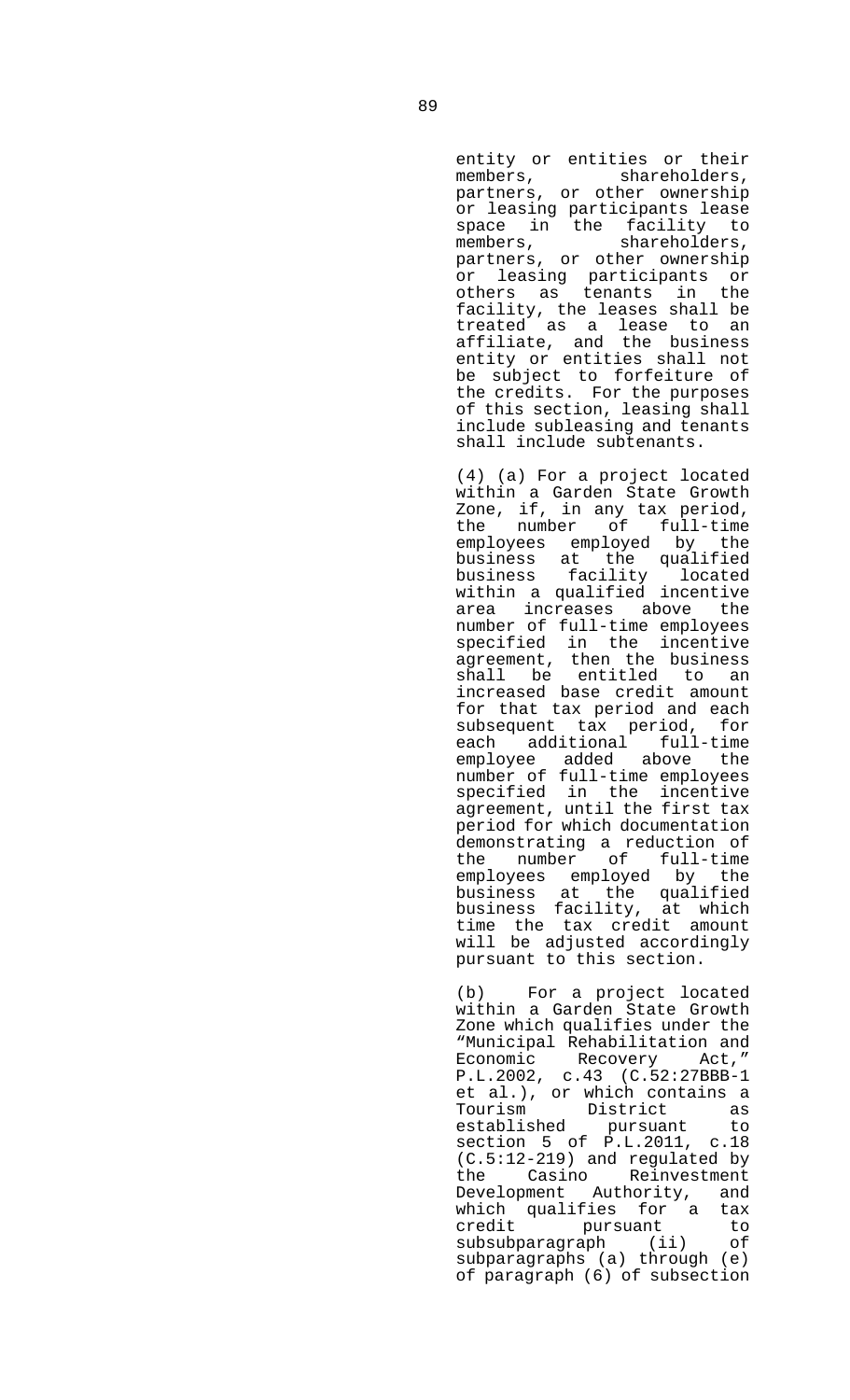d. of section 5 of P.L.2011, c.149 (C.34:1B-246), if, in any tax period the number of full-time employees employed by the business at the qualified business facility located within a qualified incentive area increases above the number of full-time employees specified in the incentive agreement such that the business shall then meet<br>the minimum number of minimum number of employees required in subparagraph (b), (c), (d), or (e) of paragraph (6) of subsection d. of section 5 of P.L.2011, c.149 (C.34:1B-246), then the authority shall recalculate the total tax credit amount per full-time job by using the certified capital investment of the project allowable under the applicable subsubparagraph and the number of full-time jobs certified on the date of the recalculation and applying those numbers to subparagraph (b), (c), (d), or (e) of paragraph (6) of subsection d. of section 5 of P.L.2011, c.149 (C.34:1B-246), until the first tax period for which documentation demonstrating a reduction of the number of full-time employees employed by the business at the qualified business facility, at which time the tax credit amount shall be adjusted accordingly pursuant to this section.

 e. The authority shall not enter into an incentive agreement with a business that has previously received incentives pursuant to the "Business Retention and Relocation Assistance Act," P.L.1996, c.25 (C.34:1B-112 et seq.), the "Business Employment Incentive Program Act," P.L.1996, c.26 (C.34:1B-124 et al.), or any other program administered by the authority unless:

 (1) the business has satisfied all of its obligations underlying the previous award of incentives or is compliant with section 4 of P.L.2011, c.149 (C.34:1B-245); or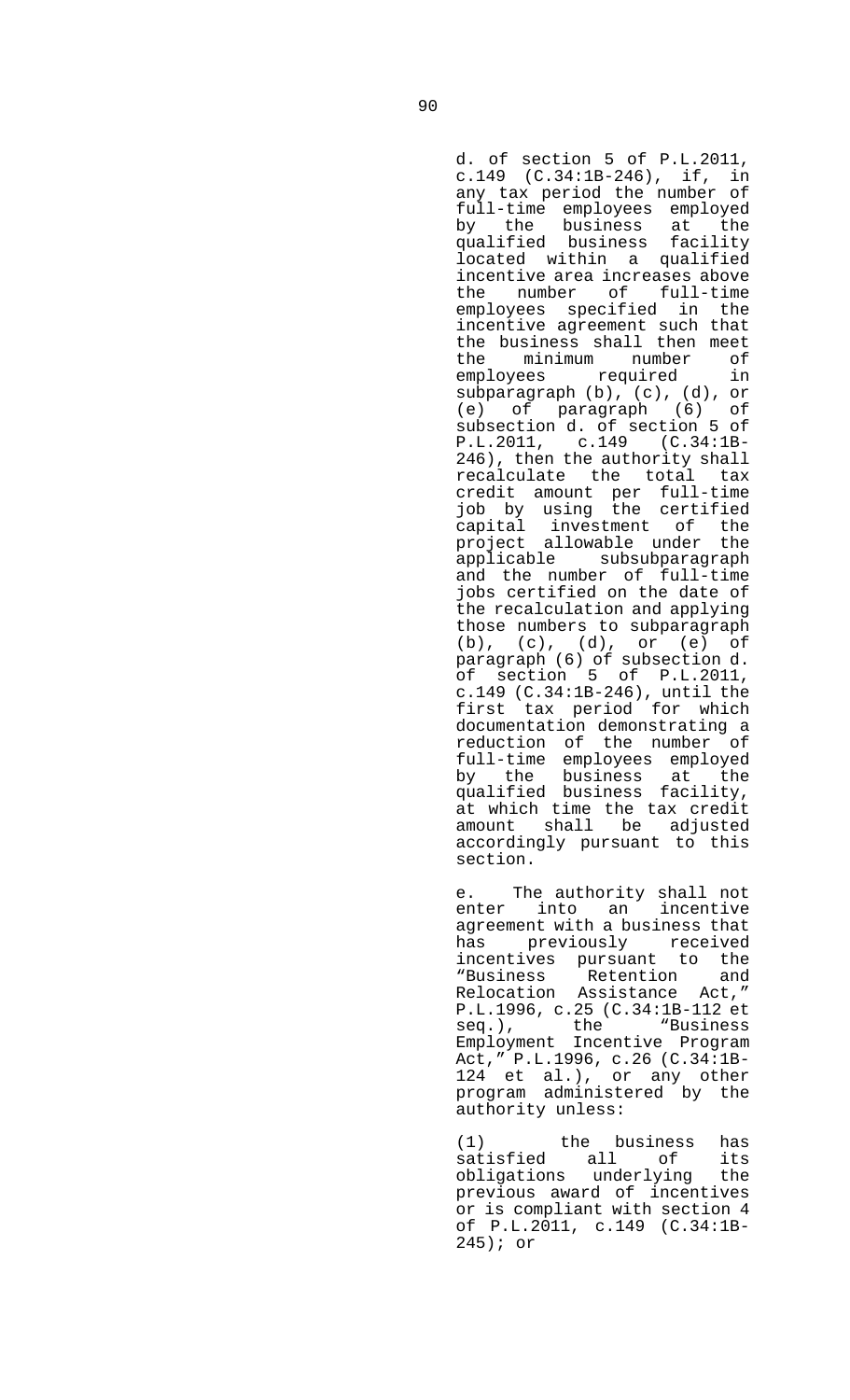(2) the capital investment incurred and new or retained full-time jobs pledged by the business in the new incentive agreement are separate and apart from any capital investment or jobs underlying the previous award of incentives.

 f. A business which has already applied for a tax credit incentive award prior to the effective date of the "New Jersey Economic Opportunity Act of 2013," P.L.2013, c.161 (C.52:27D-489p et al.), but who has not yet been approved for the tax credits, or has not executed an agreement with the authority, may proceed under that application or seek to amend the application or reapply for a tax credit incentive award for the same project or any part thereof for the purpose of availing itself of any more favorable provisions of the program.

(cf: P.L.2018, c.120, s.3)

 35. (New section) Sections 35 through 49 of P.L. , c. (C. ) (pending before the Legislature as this bill) shall be known and may be cited as the "New Jersey Innovation Evergreen Act."

 36. (New section)As used in sections 35 through 49 of P.L. , c. (C. ) (pending before the Legislature as this bill):

 "Authority" means the New Jersey Economic Development Authority established by section 4 of P.L.1974, c.80 (C.34:1B-4).

 "Director" means the Director of the Division of Taxation in the Department of the Treasury.

 "Follow-on investment" means a subsequent investment made by an investor who has a previous investment in a New Jersey high-growth business.

 "Fund" means the New Jersey Innovation Evergreen Fund established by section 38 of P.L. , c. (C. )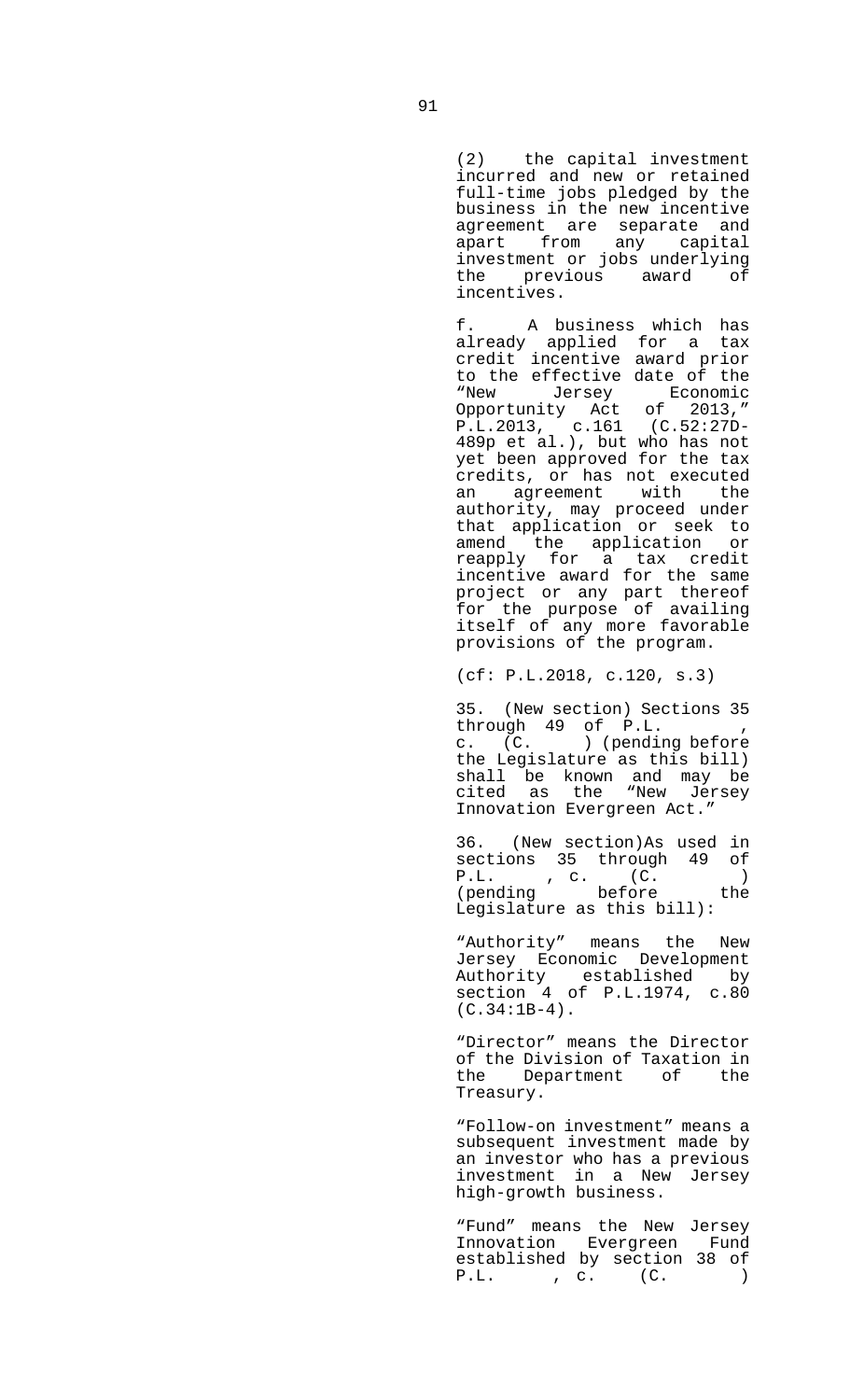(pending before the Legislature as this bill).

 "High-growth business" means a business that is growing significantly faster than the average growth rate of the economy or is a start-up company that is investing in developing a product or new business model that will allow it to grow significantly faster than the average growth rate of the economy within the next three to five years.

 "Innovation ecosystem" means funding, programs, and events that support the establishment and expansion of high-growth companies in targeted sectors. Examples of such funding, programs, and events include: mentoring programs for startups, meet-up or networking events, funding for locating a business in a collaborative workspace, programs that provide businesses services, and entrepreneurial education to companies.

 "Principal business operations" means at least 50 percent of the business's employees, who are not primarily engaged in retail sales, reside in the State or at least 50 percent of the business's payroll for employees not primarily engaged in retail sales is paid to individuals living in this State.

 "Program" means the New Jersey Innovation Evergreen Program established by section 37 of<br>P.L. , c. (C. )<br>Inending before the P.L. , c. (C. ) (pending before the Legislature as this bill).

 "Purchaser" means an entity registered to do business in this State with the Director of the Division of Revenue in the Department of the Treasury that purchases an allocation of tax credits under the program.

 "Qualified business" means a business that, at the time of the first qualified investment in the business and throughout the period of the qualified investment under the program, is registered to do business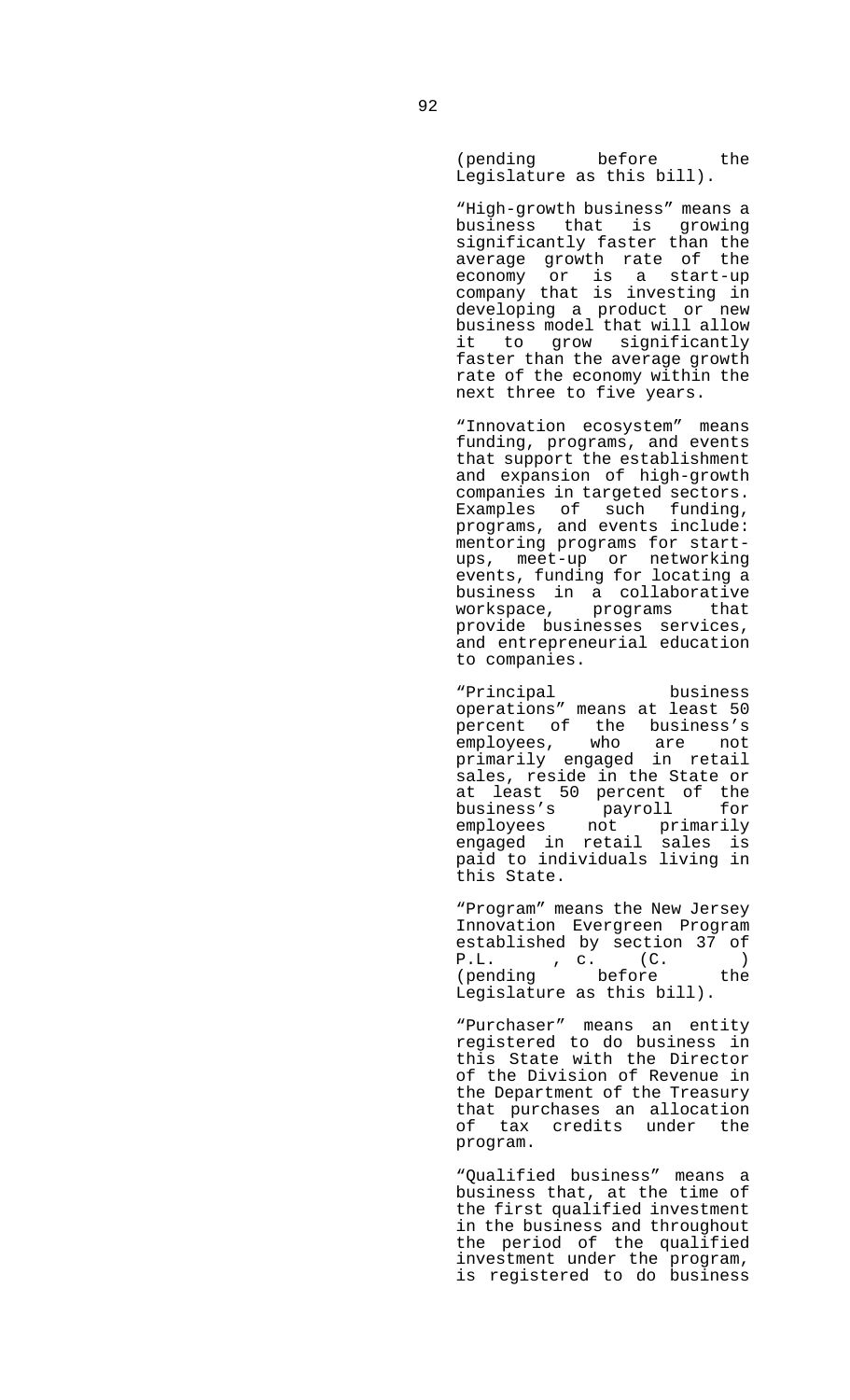in this State with the Director of the Division of Revenue in the Department of the Treasury; has its principal business operations located in the State and intends to maintain its principal business operations in the State after receiving a qualified investment under the program; is engaged in a targeted industry; and employs fewer than 250 persons at the time of the qualified investment.

 "Qualified investment" means the direct investment of money by the fund in a qualified business for the purchase of shares of stock, with an additional investment in an option or warrant or a followon investment, in the discretion of the authority, all of which is matched by an investment by a qualified venture firm.

 "Qualified venture firm" means a venture firm that is approved by the authority as a qualified venture firm pursuant to section 44 of P.L. , c. (C. ) (pending before the Legislature as this bill).

 "Special Purpose Vehicle" means an entity controlled by or under common control with a venture firm that is formed solely for the purpose of investing in a New Jersey high-growth business alongside the venture firm.

 "Targeted industry" means any industry identified from time to time by the authority including initially advanced transportation and logistics, advanced manufacturing, clean energy, life sciences, information and high technology, aviation, finance and insurance, and non-retail food and beverage businesses and other innovative industries that disrupt current technologies or business models.

 "Venture firm" means a partnership, corporation, trust, or limited liability company that invests cash in a business during the early or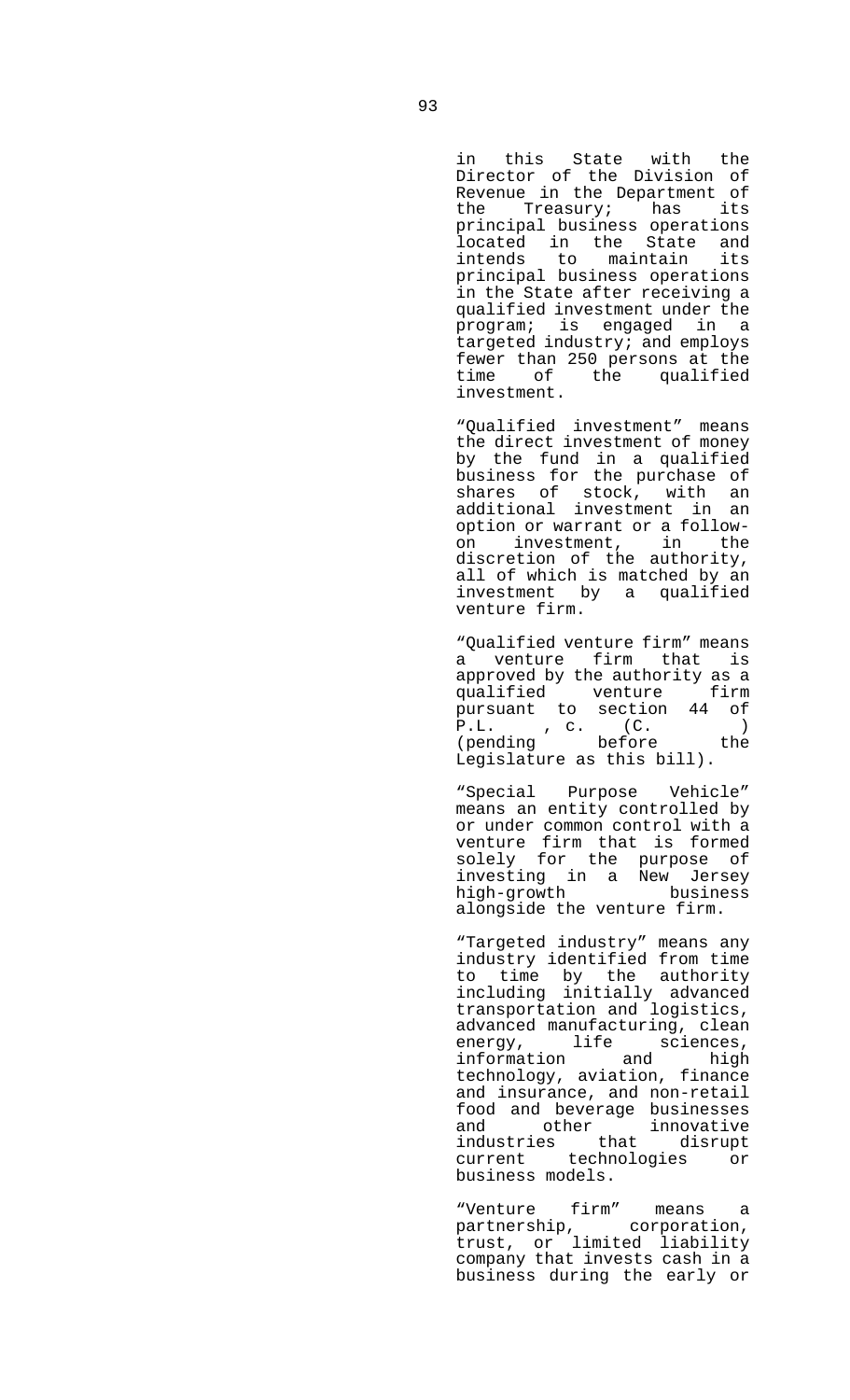expansion stages of a business in exchange for an equity stake in the business in which the investment is made. Venture firm may include a venture capital fund, a family office fund, and a corporate investor fund, provided that a professional manager administers the venture firm.

 37. (New section) The New Jersey Innovation Evergreen Program is hereby established as a program under the jurisdiction of the New Jersey Economic Development Authority. The purpose of the program is to invest in innovation as a catalyst for economic growth and to advance the competitiveness of the State's businesses in the global economy. Beginning on the effective date of P.L. , c. (pending before the Legislature as this bill), the authority shall auction up to \$300,000,000 in tax credits to implement this purpose; provided, however, the authority shall not auction more than \$60,000,000 in tax credits under the program in any calendar year. The authority shall not undertake an auction if, exclusive of<br>reserves. including the reserves, including reserve set aside for followon investments pursuant to subsection d. of section 38 of P.L. , c. (C. ) (pending before the Legislature as this bill), more than \$15 million is available to allocate to qualified venture firms.

 38. (New section) a. The authority shall establish and maintain a dedicated fund to be known as the New Jersey Innovation Evergreen Fund. The authority shall use the money in the fund only to carry out the purposes enumerated in subsections b. and c. of this section. The authority shall credit the fund with money paid by purchasers; distributions from payments or repayments made to the authority in accordance with subsection c. of section 46 of P.L. c. (C. ) (pending before the Legislature as this bill); earnings received, if any,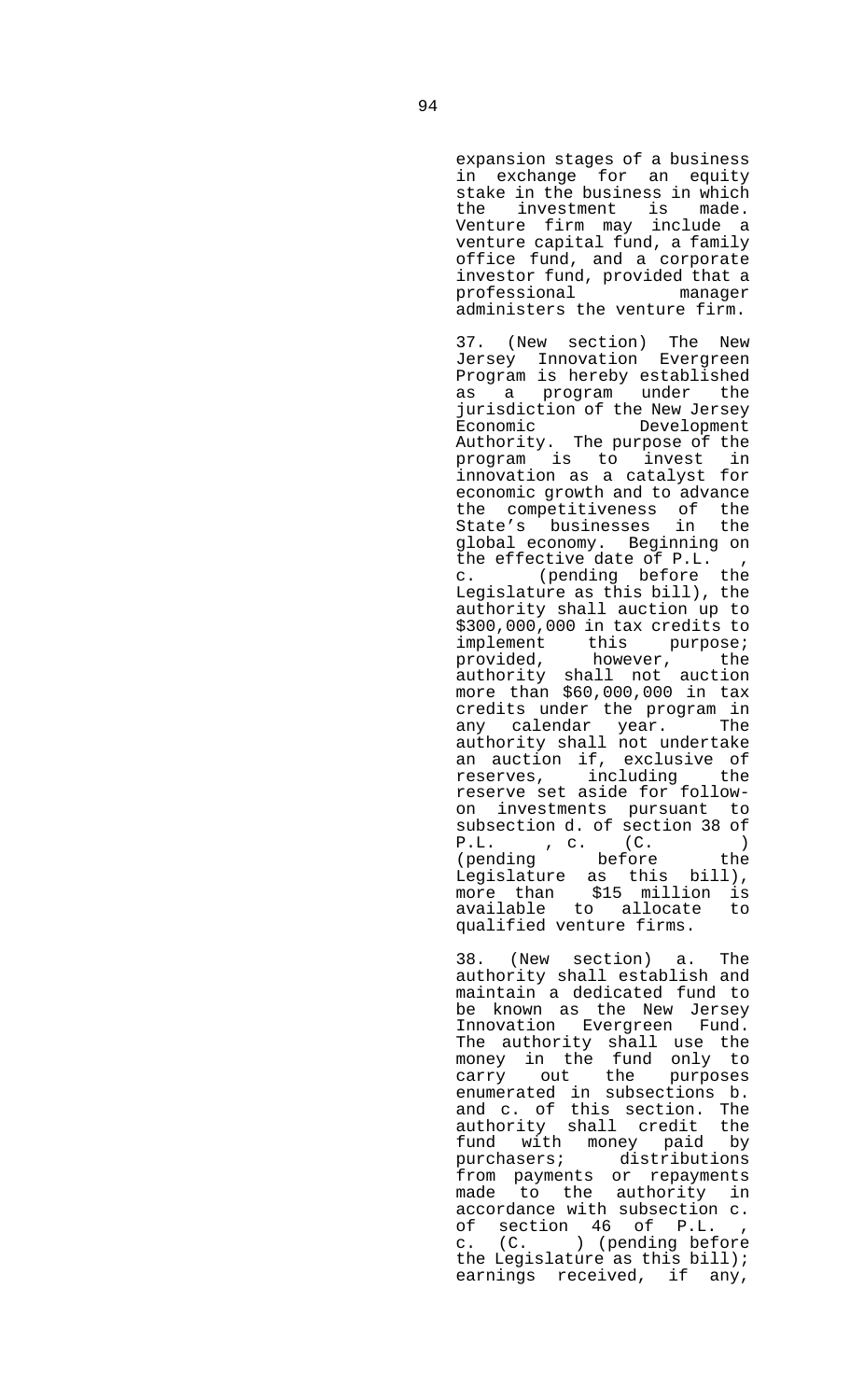from the investment or reinvestment of money credited to the fund; and any money which, from time to time, may otherwise become available for the purposes of the fund.

 b. The authority shall use the fund to allocate money to qualified venture firms to make qualified investments of capital in qualified businesses through a special purpose vehicle in accordance with section 45 of P.L. c. (C. ) (pending before the Legislature as this bill) and to pay the administrative, legal, and auditing expenses of the authority incurred in the administration of the program. In addition, the authority shall use 75 basis points of the total funds deposited in the fund, calculated on an annual basis, for programs administered by the authority that create an innovation ecosystem that supports and promotes highgrowth businesses in the State.

 c. The authority shall deposit into the fund dividends and returns on investments paid to the authority by or on behalf of a qualified business. Upon the fund holding total deposits of \$500,000,000 and thereafter upon a qualified investment in a qualified business achieving a return on investment of twice the original and followon investment, 50 percent of any return on investment in excess of twice the original and follow-on investment shall be paid to the General Fund of the State.

> d. The authority shall account for and calculate reserves for<br>follow-on investments, investments, programs that support the State's innovation ecosystem, and administrative, legal, and auditing expenses. The authority shall not include these reserves when calculating the amount in the fund available for new qualified investments.

 39. (New section) a. The authority shall sell the tax credits authorized under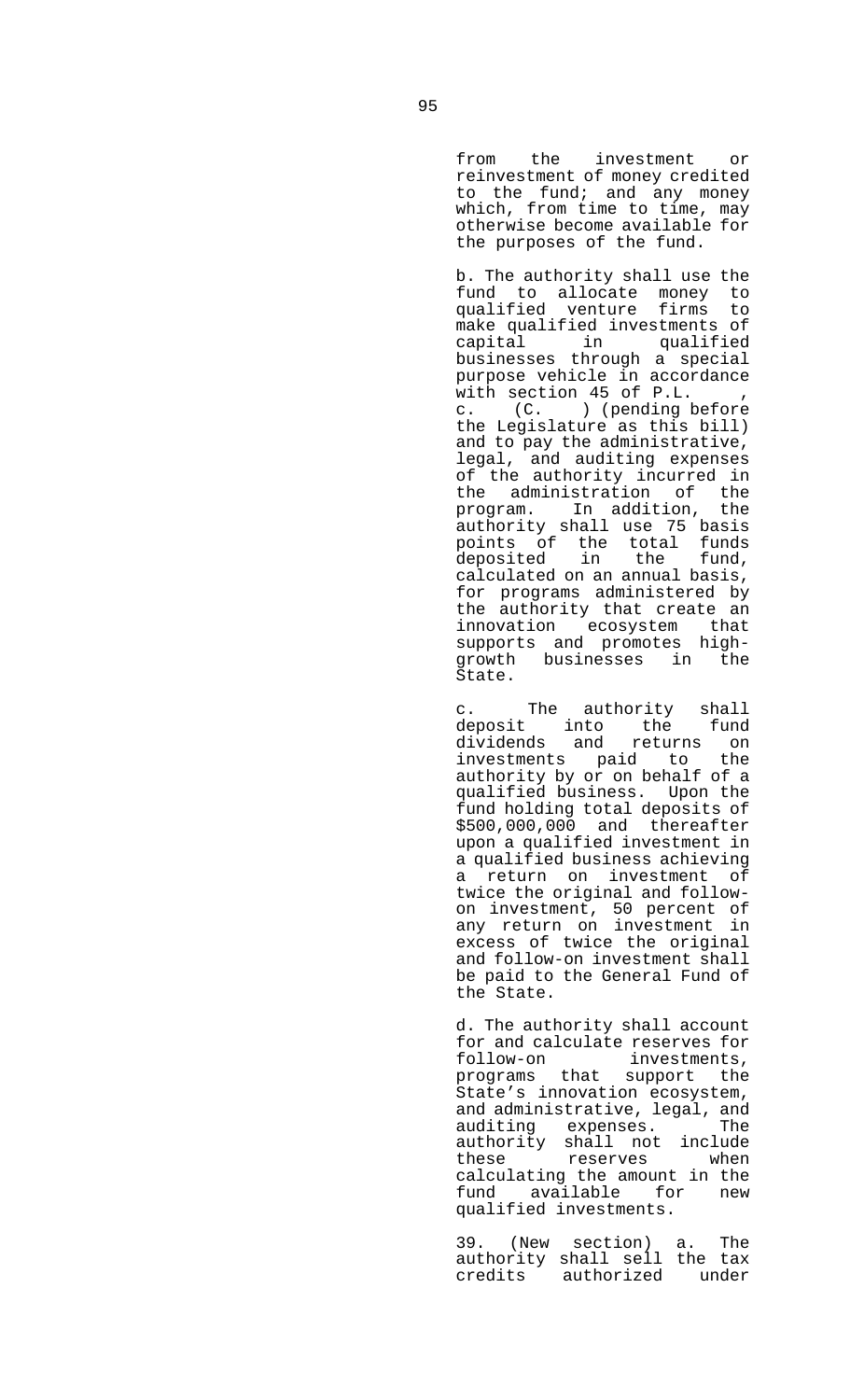section 37 of P.L. , c. (C. ) (pending before the Legislature as this bill) to purchasers through a competitive auction process.

 b. The authority shall determine the form and manner in which potential purchasers may bid for tax credits available under the program. To be allowed a tax credit under the program, a potential purchaser shall:

 (1) specify the requested amount of tax credits, which shall not be less than \$1,000,000;

> (2) specify the amount the potential purchaser will pay in exchange for the requested amount of tax credits, which shall not be less than 85 percent of the requested dollar amount of tax credits;

> (3) commit to serve on the New Jersey Innovation Evergreen Advisory Board, established pursuant to section 45 of P.L. , c. (C. )<br>(pending before the (pending before the Legislature as this bill), and to otherwise provide mentorship and networking opportunities to qualified businesses that receive funding under the program; and

 (4) provide any other information that the chief executive officer of the authority determines is necessary.

 c. Prior to an auction, the authority shall establish and disclose to bidders the weighted criteria the authority will utilize, which the authority shall base on the price offered to purchase the tax credits and the quality of the mentorship and networking opportunities and other support of the State's innovation ecosystem offered by a purchaser in its bid. The authority may pro rate the amount of tax credits allocated to each purchaser. A potential purchaser that submits a bid for tax credits under this section shall receive a written notice from the authority indicating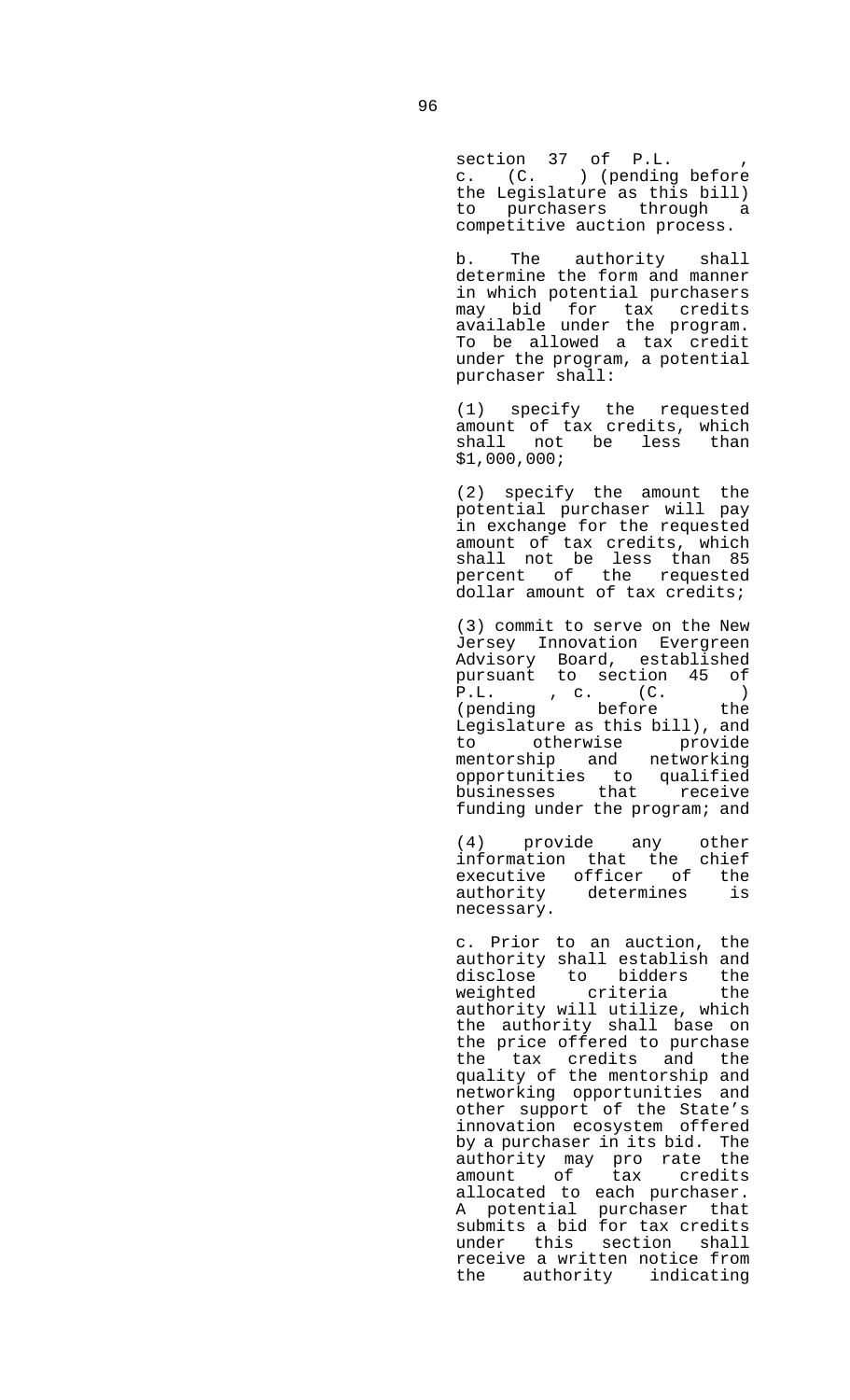whether the authority has approved it as a purchaser of tax credits and, if so, the amount of tax credits approved.

 d. Except as provided in section 37 of P.L. , c. (C. ) (pending before the Legislature as this bill), the authority shall hold one competitive auction per calendar year.

> e. Notwithstanding the provisions of this section to the contrary, the authority may contract with an independent third party to conduct the competitive bidding process through which State tax credits issued by the authority may be sold.

 40. (New section) a. A purchaser that submits a successful bid for the purchase of tax credits pursuant to section 39 of P.L. , c. (C. ) (pending before the Legislature as this bill) shall enter into a contract<br>with the authority that the authority that includes payment information and the commitments made by the purchaser in its auction bid. A purchaser that submits a successful bid for the purchase of tax credits pursuant to section 39 of P.L. , c. (C. ) (pending before the Legislature as this bill) shall pay by wire transfer the amount specified in its auction bid to the authority for deposit into the fund. Upon receipt thereof, the chief executive officer shall notify the director to issue tax credits in the amount approved. Failure by the purchaser to pay the amount agreed upon on time may disqualify the purchaser from purchasing the tax credits and the authority may reassign the right to purchase the credits to another bidder. Failure by the purchaser to adhere to the commitments made in its auction bid may disqualify the purchaser from participating in future auctions and may result in the recapture of a portion of the tax credits.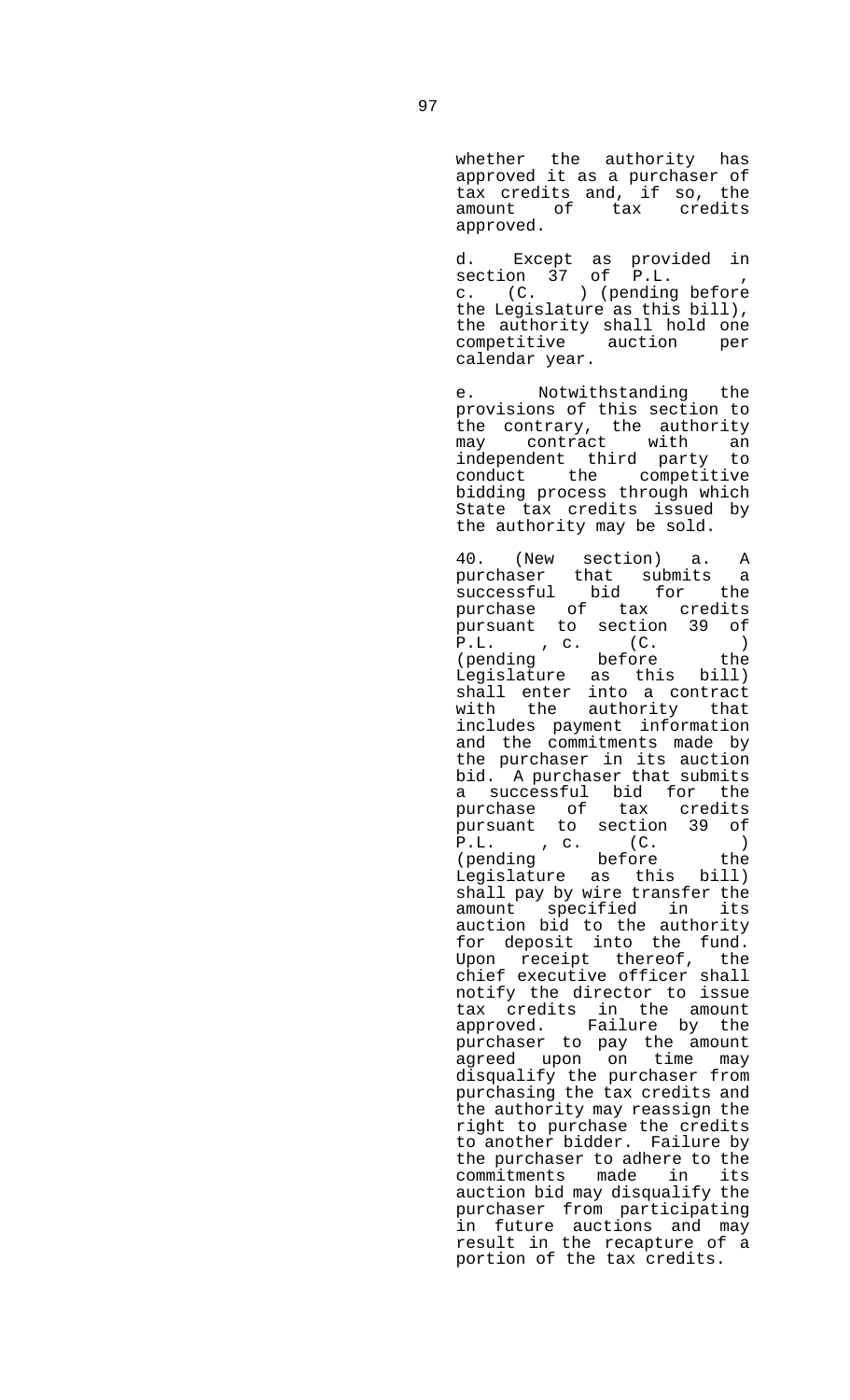b. The authority shall credit to the fund any money paid to the authority by a purchaser for an allocation of tax credits under the program.

 c. The authority shall ensure that no undue financial advantage shall inure to a purchaser that also is managing a qualified venture firm; beneficially owning, through rights, options, convertible interests, or<br>otherwise, more than 15 otherwise, more than 15 percent of the voting securities or other voting ownership interests of a qualified venture firm; or controlling the direction of investments for a qualified venture firm. The chief executive officer of the authority shall certify that the authority is monitoring the activities of such purchasers and has taken appropriate steps to ensure no undue financial advantage inures to the purchasers.

 41. (New section) a. A purchaser shall apply the credit allowed pursuant to sections 35 through 49 of P.L. , c. (C. ) (pending before the Legislature as this bill) against the State tax liability of the purchaser for the current privilege period or reporting period as of the date of the credit's approval. A purchaser may carry forward an unused credit resulting from the limitations of subsection b. of this section, if necessary, for use in the seven privilege periods or reporting periods next following the privilege period or reporting period for which the credit is allowed.

 b. The director shall prescribe the order of priority of the application of the credit allowed under sections 35 through 49 of P.L. , c. (C. ) (pending before the Legislature as this bill) and any other credits allowed by law. The amount of a credit applied under sections 35 through 49 of P.L. , c. (C. ) (pending before the Legislature as this bill) against the tax imposed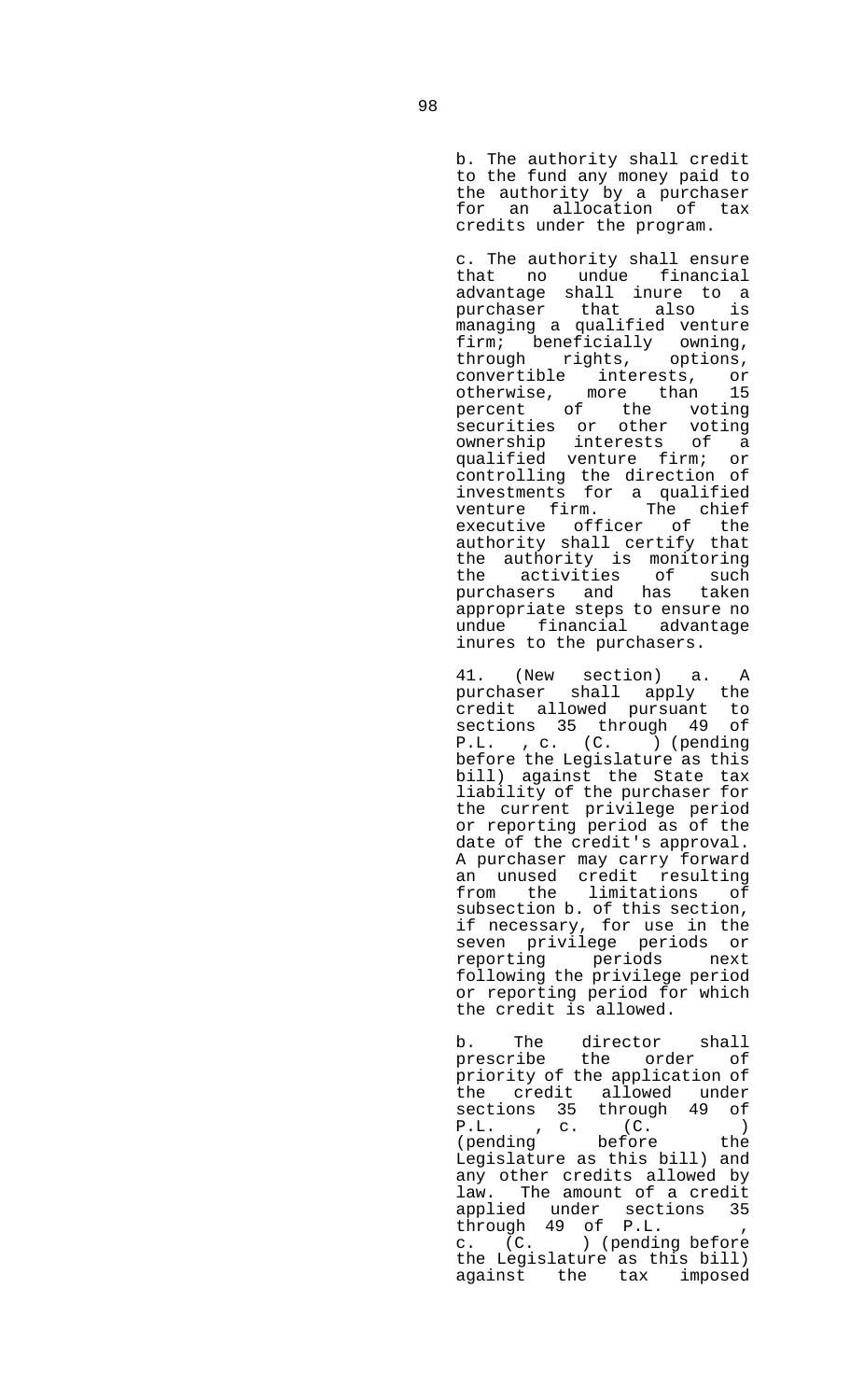pursuant to section 5 of P.L.1945, c.162 (C.54:10A-5) for a privilege period, together with any other credits allowed by law, shall not reduce the tax liability of the purchaser to an amount less than the statutory minimum provided in subsection (e) of section 5 of P.L.1945, c.162 (C.54:10A-5).

 42. (New section) a. A purchaser may apply to the director and the chief<br>executive officer of the officer of the authority for a tax credit transfer certificate, in the privilege period or reporting period during which the director allows the purchaser a tax credit pursuant to sections 35 through 49 of P.L. , c. (C. ) (pending before the Legislature as this bill), in lieu of the purchaser being allowed to apply any amount of the tax credit against the purchaser's State tax liability. The tax credit transfer certificate, upon receipt thereof by the purchaser from the director and the chief executive officer of the authority, may be sold or assigned, in full or in part, to another person that may have a tax liability pursuant to section 5 of P.L.1945, c.162 (C.54:10A-5), sections 2 and 3 of P.L.1945, c.132 (C.54:18A-2 and 54:18A-3), section 1 of P.L.1950, c.231 (C.17:32-15), or N.J.S.17B:23-5. The buyer or assignee of a tax credit transfer certificate pursuant to this section shall apply the transferred credit against the same tax for which the purchaser was approved a tax credit under the program. The tax credit transfer certificate provided to the purchaser shall include a statement waiving the purchaser's right to claim the credit that the purchaser has elected to sell or assign.

 b. The purchaser shall not sell or assign a tax credit transfer certificate allowed under this section for consideration received by the purchaser of less than 85 percent of the transferred credit amount before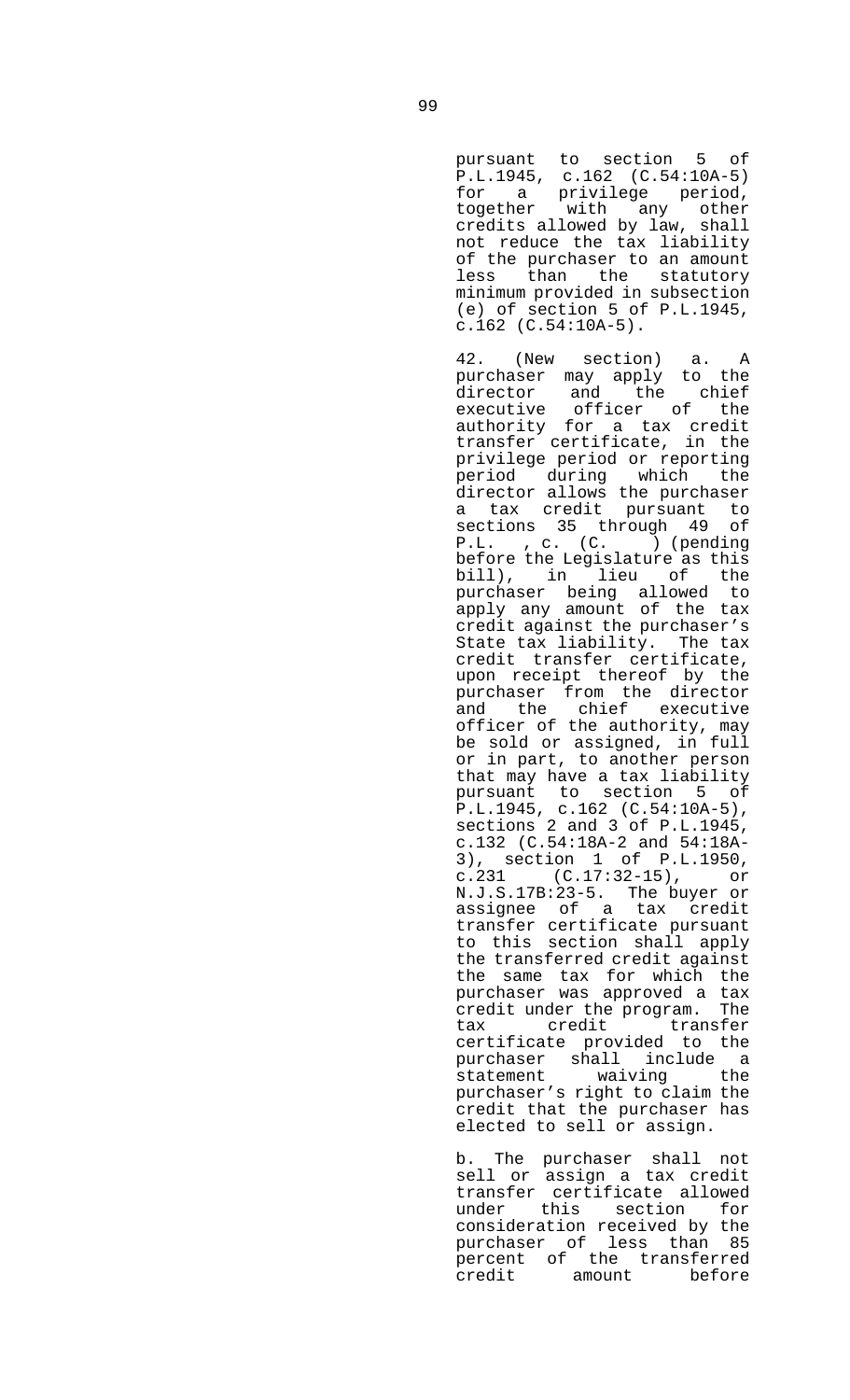considering any further discounting to present value which shall be permitted. The tax credit transfer certificate issued to a purchaser by the director shall be subject to any limitations and conditions imposed on the application of State tax credits pursuant to section 41 of P.L. , c. (C. ) (pending before the Legislature as this bill) and any other terms and conditions that the director may prescribe.

 c. A buyer or assignee of a tax credit transfer certificate pursuant to this section shall not make any subsequent transfers, assignments, or sales of the tax credit transfer certificate.

 d. Ten percent of the consideration received by a purchaser from the sale or assignment of a tax credit transfer certificate pursuant to this section shall be remitted to the director and deposited in the General Fund of the State.

 e. The authority shall publish on its Internet website the following information concerning each tax credit transfer certificate approved by the authority and the director pursuant to this section:

 (1) the name of the transferrer;

 (2) the name of the transferee;

 (3) the value of the tax credit transfer certificate;

 (4) the State tax against which the transferee may apply the tax credit; and

 (5) the consideration received by the transferrer.

 43. (New section) a. The authority shall establish an application process and determine the form and manner through which a venture firm may make and file an application for certification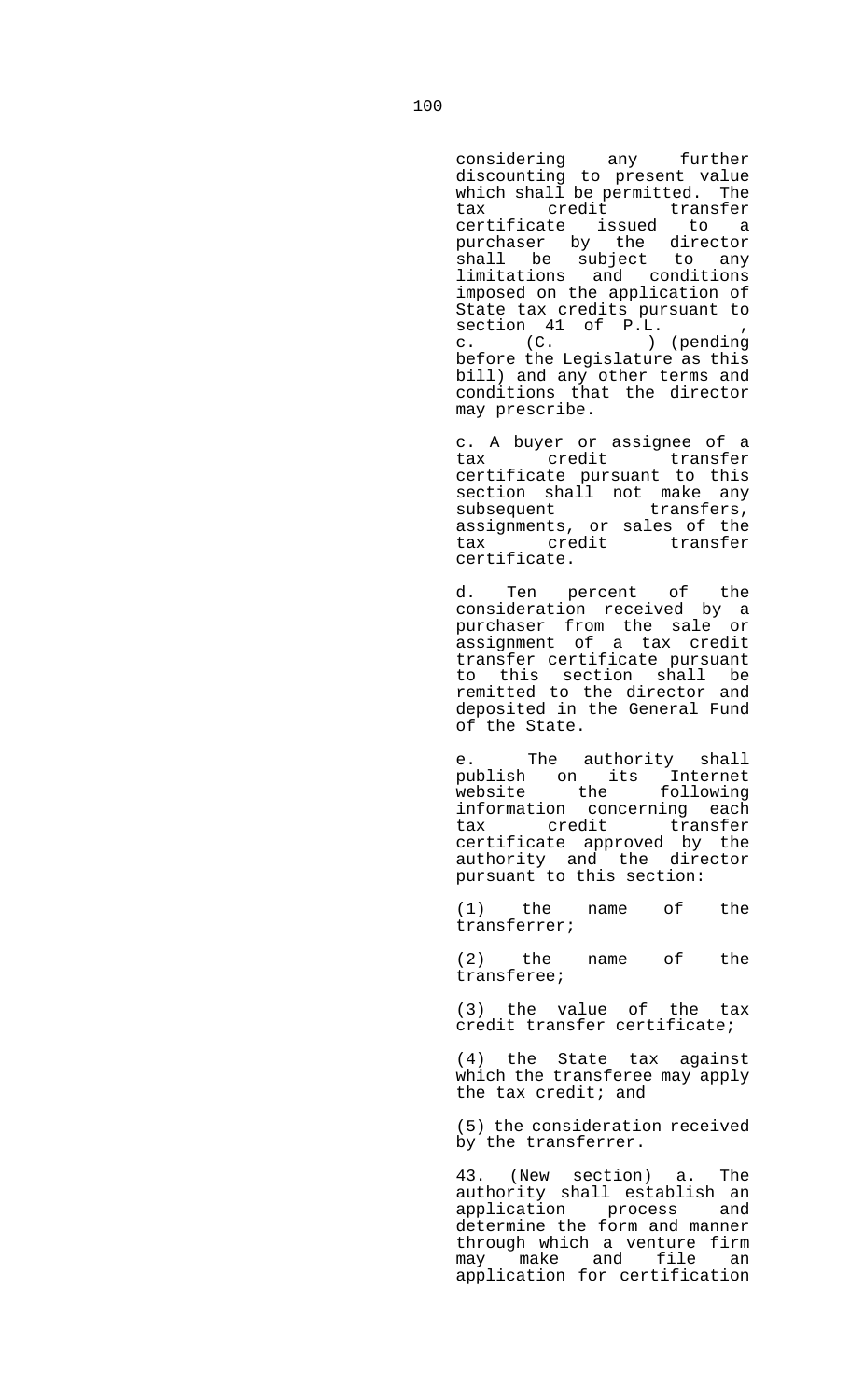as a qualified venture firm. The authority may accept applications on a rolling basis or on a date set by the authority.

 b. In evaluating applicants for certification as a qualified venture firm, the authority shall establish weighted criteria by which the authority will evaluate all venture firms applying in the same calendar year and shall establish a minimum acceptable score. The criteria may include, but shall not be limited to:

> (1) the management structure of the applicant, including:

 (a) quality of the leadership, including willingness to work with the authority to support targeted industries and the innovation ecosystem in the State, and to locate in the State;

 (b) the investment experience of the principals with qualified businesses;

 (c) the knowledge, experience, and capabilities of the applicant in subject areas relevant to high-growth businesses in the State;

> (d) the tenure and turnover history of principals and<br>senior investment investment<br>of the professionals applicant;

 (e) whether the State's investment with the applicant under this program would exceed 15 percent of the total invested in the applicant by all investors, including investments in any special purpose vehicles;

 (f) the fund's stage of fundraising; and

 (g) whether fees, expenses and the remuneration of the general partner or fund manager are similar to those of peer funds; and

 (2) the applicant's investment strategy, including: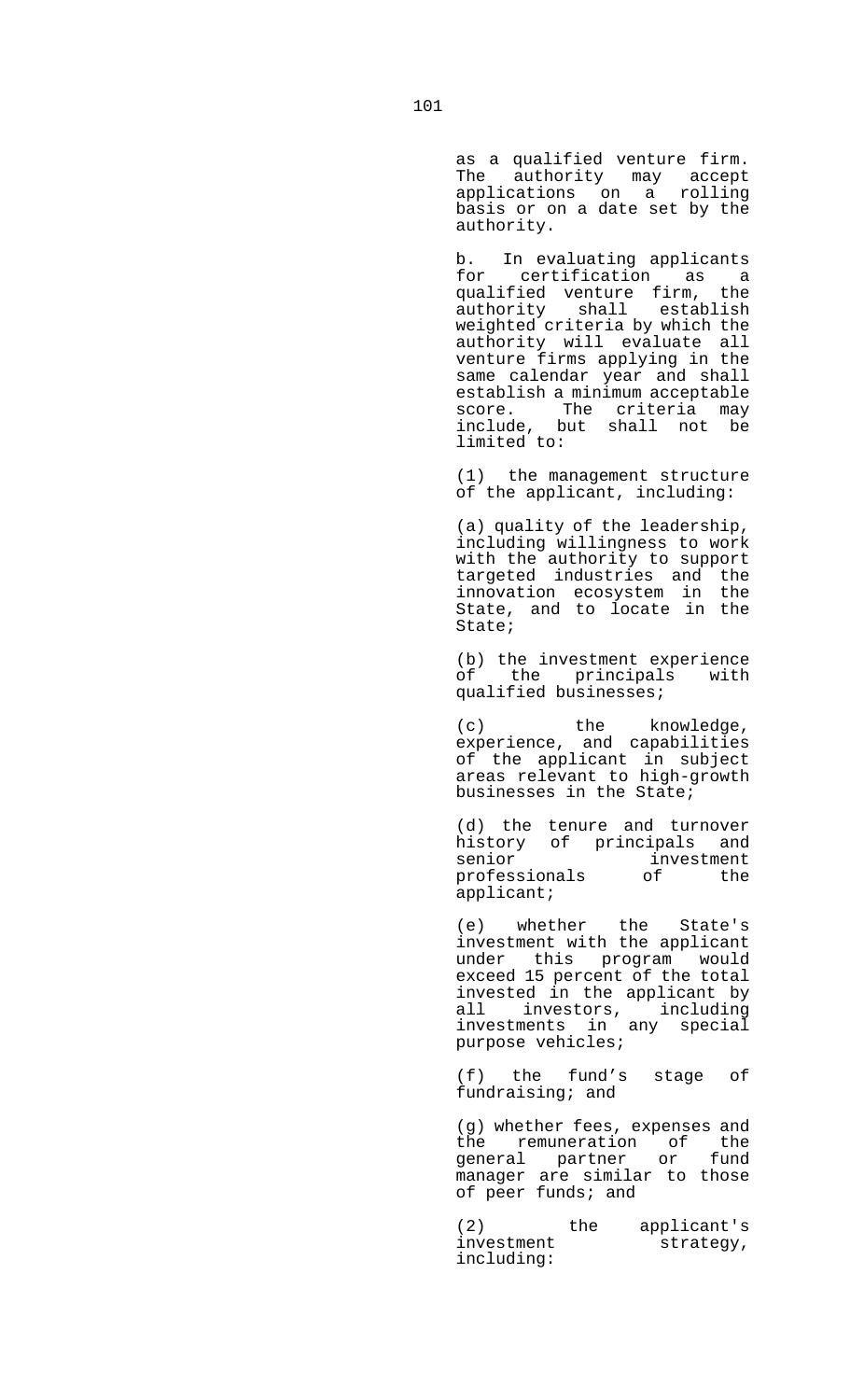(a) the applicant's track record of investing in highgrowth businesses;

 (b) whether the investment strategy of the fund is focused on high-growth businesses, including the percentage of the fund identified for investment in New Jersey or surrounding geographic areas; and

> (c) the performance history of the general partner or fund manager based on a review of investment returns on individual funds on an absolute basis and relative to peers.

> 44. (New section) a. The authority shall review the criteria for certification set forth in section 43 of P.L. , c. (C. ) (pending before the Legislature as this bill) and shall certify or refuse to certify a venture firm as a qualified venture firm.

 b. The authority shall not certify a venture firm as a qualified venture firm if the venture firm has: (1) an equity capitalization, net assets, or written commitments of less than \$10,000,000 in the form of cash or cash equivalents on the date the determination for certification is made; or (2) fewer than two principals or persons employed to direct the qualified investment of capital who have at least five years of money management experience in the venture capital or private equity sectors on the date the determination for certification is made. The authority may adopt, pursuant to the provisions of the "Administrative Procedure Act," P.L.1968, c.410 (C.52:14B-1 et seq.), rules setting forth additional disqualifying criteria and adjusting the minimum equity capitalization, net assets, or written commitments of a qualified venture firm.

> c. The authority shall provide written notification to each venture firm that is certified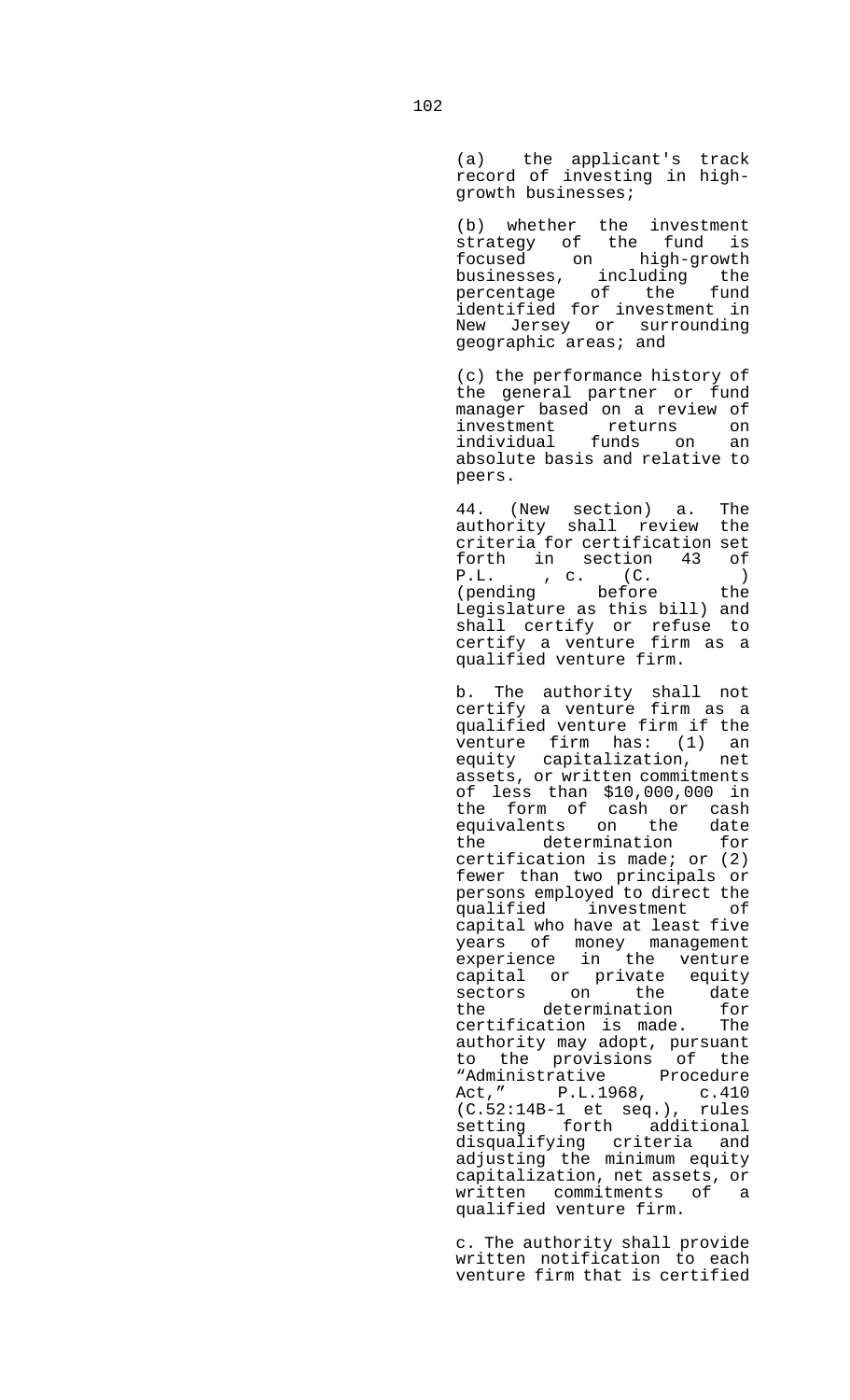as a qualified venture firm by the authority and shall provide written notification to each venture firm that the authority refuses to certify as a qualified venture firm, communicating in detail the grounds for the authority's refusal. The authority shall review each qualified venture firm annually for the disqualifying criteria set forth in subsection b. of this section. The authority may decertify a qualified venture firm at any time pursuant to the disqualifying criteria set forth in subsection b. of this section. Decertification shall not affect any previously made qualified investment or the fund's commitment to make a follow-on investment in a qualified business.

 45. (New section) a. The authority is authorized to allocate money credited to the fund to one or more qualified venture firms for qualified investments at the times, in the amounts, and subject to the terms and conditions that the authority shall determine to be necessary and appropriate to effectuate the purposes of sections 35 through 49 of P.L. , c. (C. ) (pending before the Legislature as this bill); provided that no more than two qualified investments shall be made with each qualified venture firm in a calendar year and each qualified investment shall not exceed \$5,000,000 in initial investment, exclusive of follow-on investments. The fund shall not invest in a qualified venture firm if the authority determines that an undue financial advantage would inure to a purchaser if the investment occurs or if<br>the investment would be the investment would<br>inconsistent with inconsistent with the investment policies and goals of the State.

 b. The authority shall make and enter into an agreement with each qualified venture firm. The agreement shall include provisions that require the qualified venture firm to: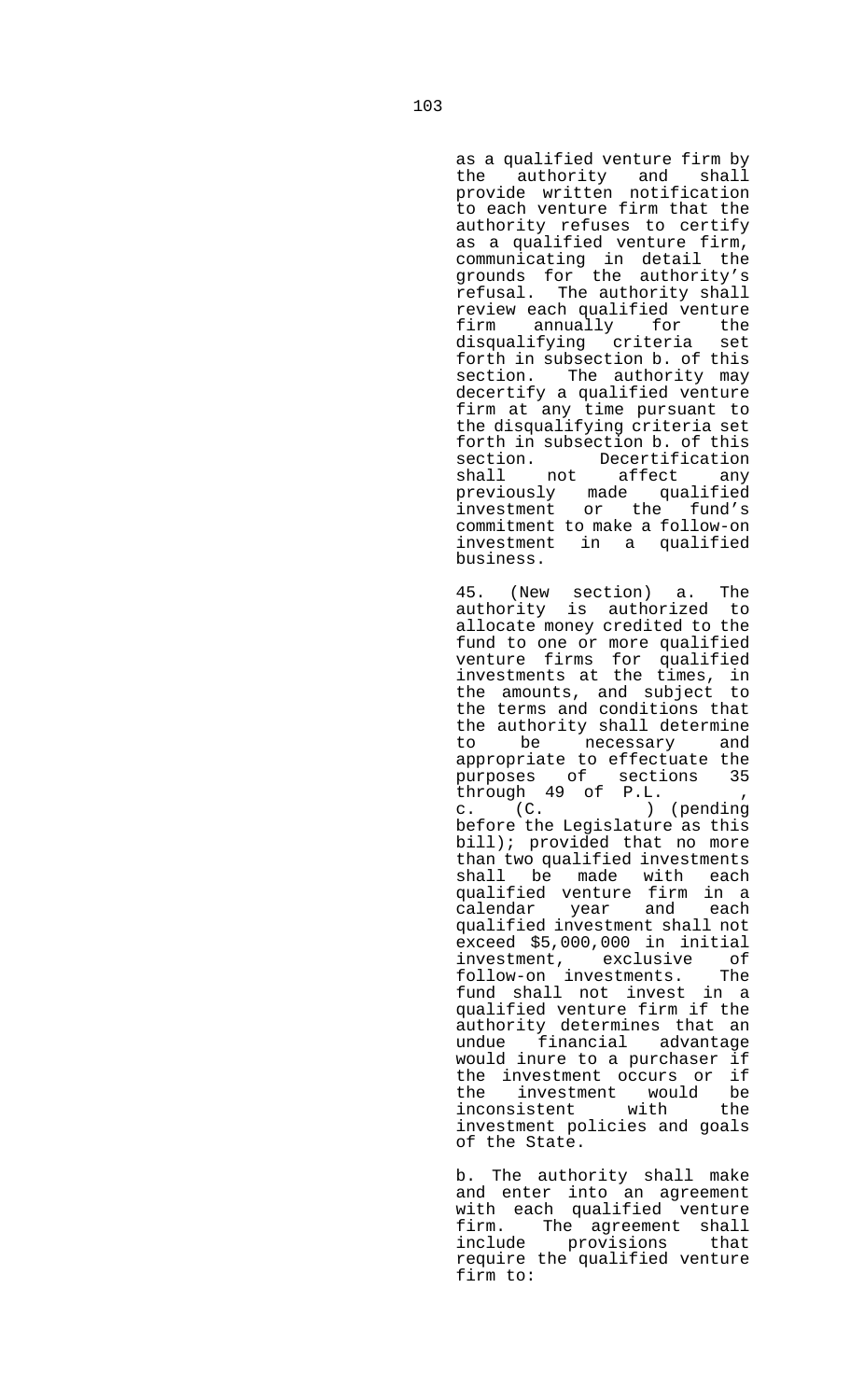(1) make investments in qualified business that equal or exceed the amount of capital received by the qualified venture firm from the fund under the program;

 (2) cause an audit of the qualified venture firm's books and accounts, which a certified public accountant, who is licensed in accordance with the "Accountancy Act of 1997," P.L.1997, c.259 (C.45:2B-42 et seq.), or licensed in accordance with the laws of another state, shall conduct at least once in each year in which the qualified venture firm is in receipt of fund money or in which the qualified venture firm is responsible for the management of fund money allocated to the qualified venture firm by the authority;

 (3) enter into an agreement with each qualified business that receives a qualified investment, which agreement shall, at a minimum, require the qualified business to use the qualified investment of capital to support its business operations in this State and to provide the information required under section 46 of P.L. , c. (C. ) (pending before the Legislature as this bill);

> (4) upon the identification of a qualified investment, create a special purpose vehicle for the qualified investment of the fund;

 (5) upon the identification of a qualified investment, indicate the amount of followon investment the authority should reserve, and periodically provide updates concerning this amount;

 (6) agree that the qualified venture firm will publicize its participation in the New Jersey Innovation Evergreen Fund; and

 (7) consent to the authority publicly disclosing the list of qualified investment firms participating in the program.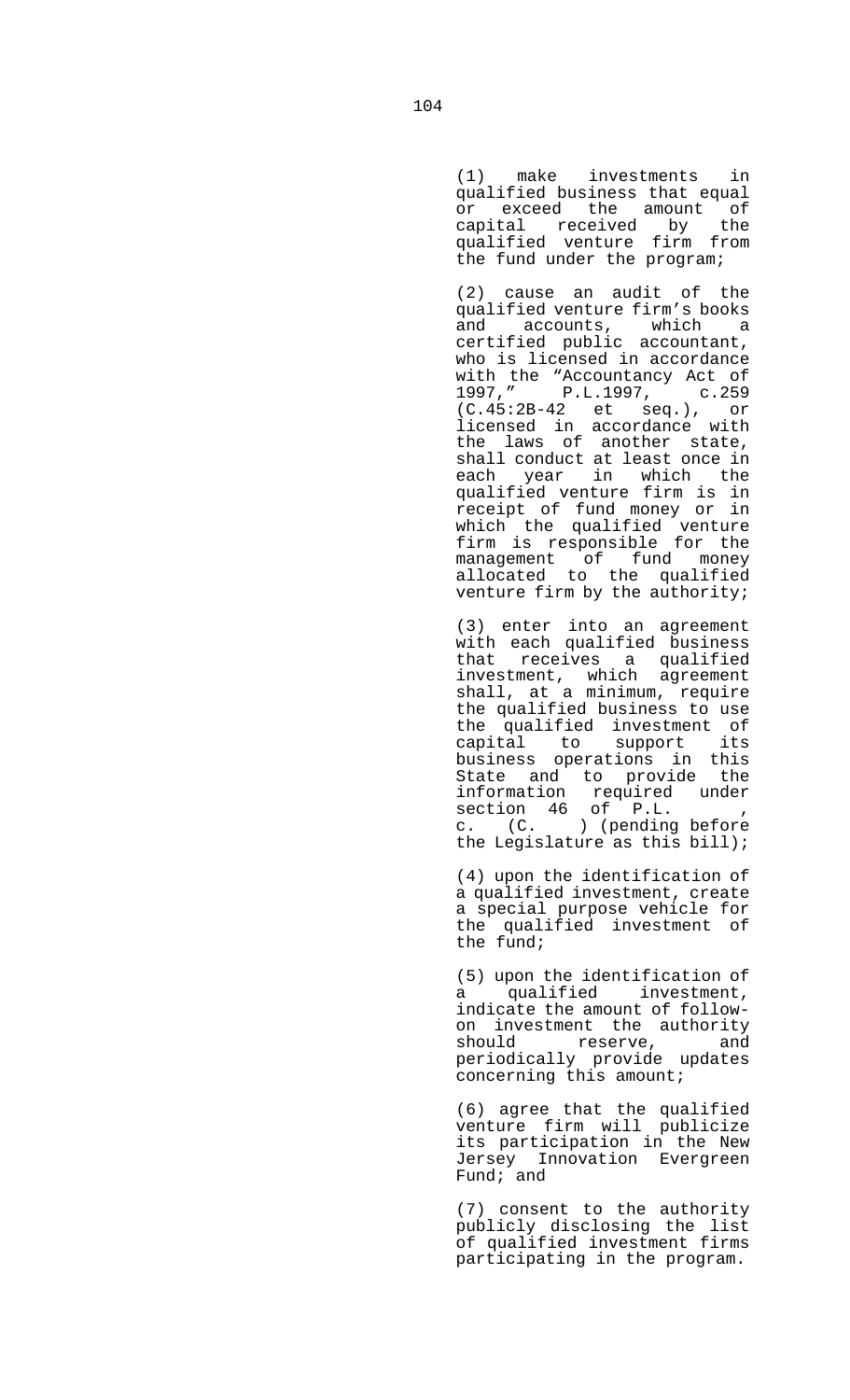c. A qualified venture firm that has made and entered into an agreement with the authority in accordance with subsection b. of this section<br>is authorized to make authorized to make qualified investments of capital in one or more qualified businesses from fund money allocated to the qualified venture firm by the authority at the times, in the amounts, and subject to the terms and conditions that the qualified venture firm determines to be necessary and appropriate. The authority may limit the amount of allocated fund money that a qualified venture firm invests in a qualified business based upon the size of investments the qualified business has received, the source of the investments, and the industry in which the qualified business is engaged.

 46. (New section) a. A qualified venture firm shall annually report to the authority:

 (1) the amount of the qualified investment, if any, uninvested at the end of the preceding calendar year;

 (2) all qualified investments made during the preceding calendar year, including the number and wages of employees of each qualified business at the time the venture firm made the qualified investment and as of December 31 of that year;

 (3) for any qualified investment in which the qualified venture firm no longer has a position as of the end of the calendar year, the number of employees of the business as of the date the investment was terminated;

 (4) financials, audited by a certified public accountant, of the qualified venture firm and the special purpose vehicle that include a consolidated summary of the performance of the qualified venture firm. Any information about the performance of an individual business, including the qualified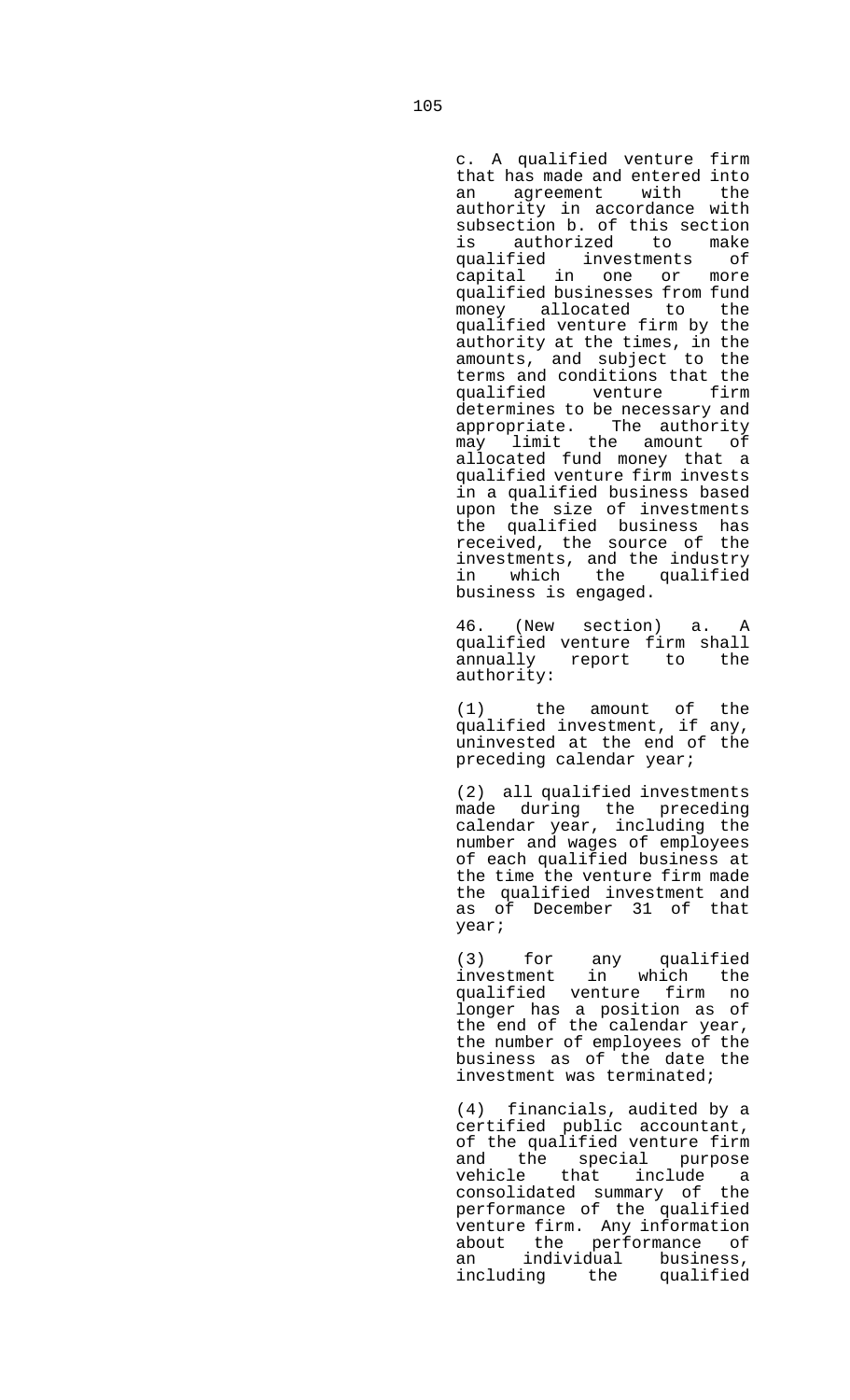business, shall be considered confidential and not subject to P.L.1963, c.73 (C.47:1A-1 et seq.), known commonly as the open public records act; and

 (5) any other information the authority requires to ascertain the impact of the program on the economy of the State.

 b. With respect to the information required under paragraphs (1) through (4) of subsection a. of this section, the report shall include a statement prepared by a certified public accountant, who is licensed in accordance with the "Accountancy Act of 1997," P.L.1997, c.259 (C.45:2B-42 et seq.), or licensed in accordance with the laws of another state, certifying that the accountant has reviewed the report and that the information and representations contained in the report are accurate.

 c. Not later than 60 days after the sale or other disposition of a qualified investment, the qualified venture firm shall provide to the authority a report on the amount of the stock sold or disposed of and the consideration received for the sale or disposition. Such report should detail the cumulative effect of sequentially introduced positive or negative values and include the gross income and details of any offsetting fees that reduce the net distribution. Any dividend or proceeds received by the authority for the sale or other disposition of a qualified investment shall be deposited into the fund and used in accordance with section 38 of P.L. , c. (C. ) (pending before the Legislature as this bill).

 47. (New section) The New Jersey Innovation Evergreen Advisory Board is established in but not of the authority for the purposes of providing guidance and networking opportunities to qualified businesses. The members shall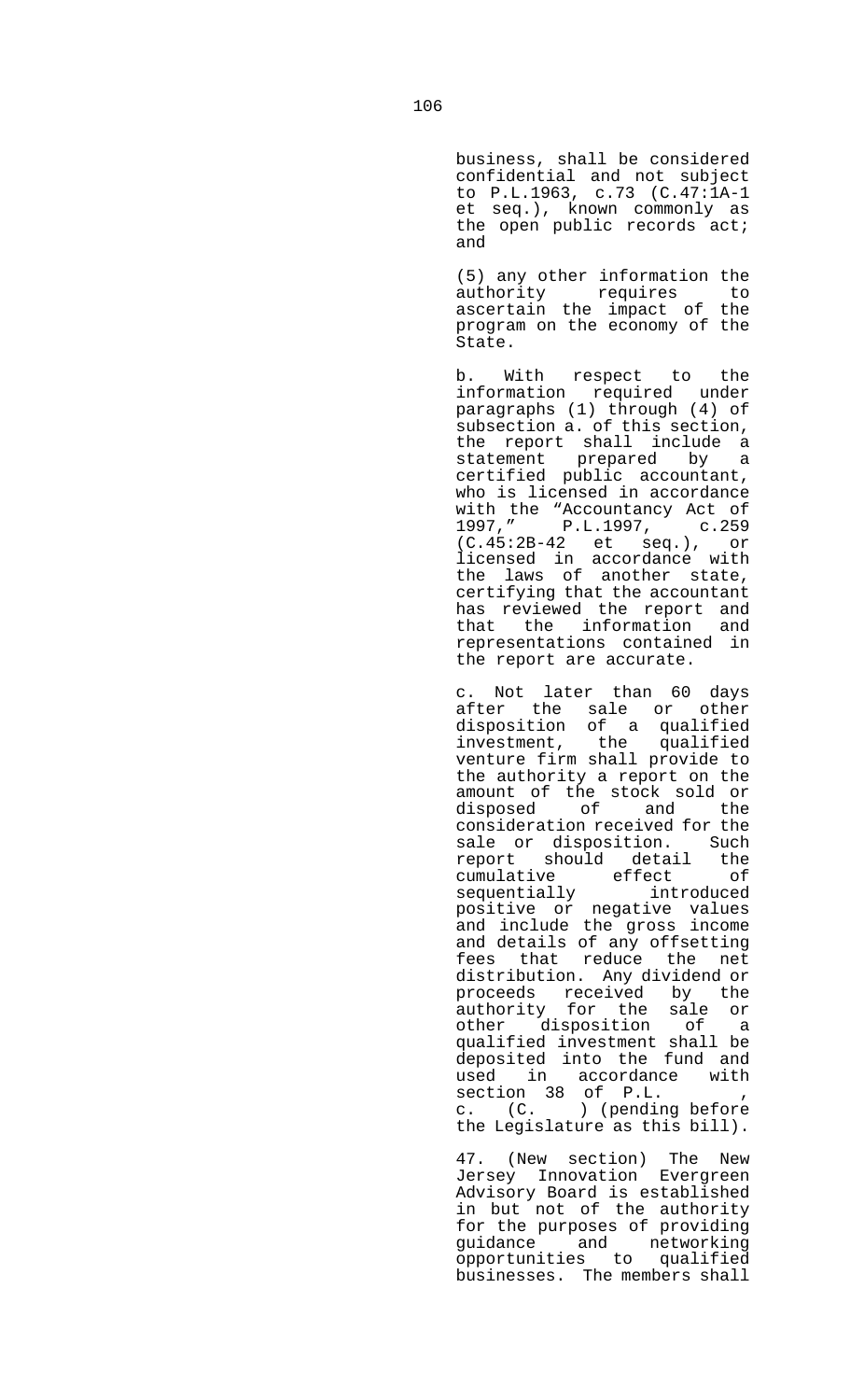serve in a voluntary capacity, to be appointed through a process to be determined by the chief executive officer of the authority from among purchasers and other strategic partners identified by the chief executive officer, to support the State's innovation ecosystem. The terms of the<br>voluntary members so voluntary members so appointed, after the initial appointments, shall be one year, and each member may be reappointed.

 48. (New section) Beginning the year next following the year in which P.L. , c. (pending before the Legislature as this bill) takes effect and every two years thereafter, the authority shall prepare a report on the implementation of the program, and submit the report to the Governor, and, pursuant to section 2 of P.L.1991, c.164 (C.52:14- 19.1), to the Legislature. Each biennial report required under this section shall<br>include the names and include the names locations of qualified businesses receiving capital; the amount of each qualified investment; a report by a certified public accountant of the consolidated performance of the fund; the cumulative amount of capital committed by purchasers; the rate and amount of fees charged by each qualified venture firm, including performance-based earnings and carried interest; the classification of each qualified business, according to the industrial sector and the size of the qualified business; the State's return on investment; the total number of jobs created in the State by the qualified business after the qualified investment; the average wages paid for the jobs; and any other metrics the authority determines are relevant based upon national best practices.

 49. (New section) Notwithstanding the provisions of the "Administrative Procedure Act," P.L.1968, c.410 (C.52:14B-1 et seq.), to the contrary, the chief executive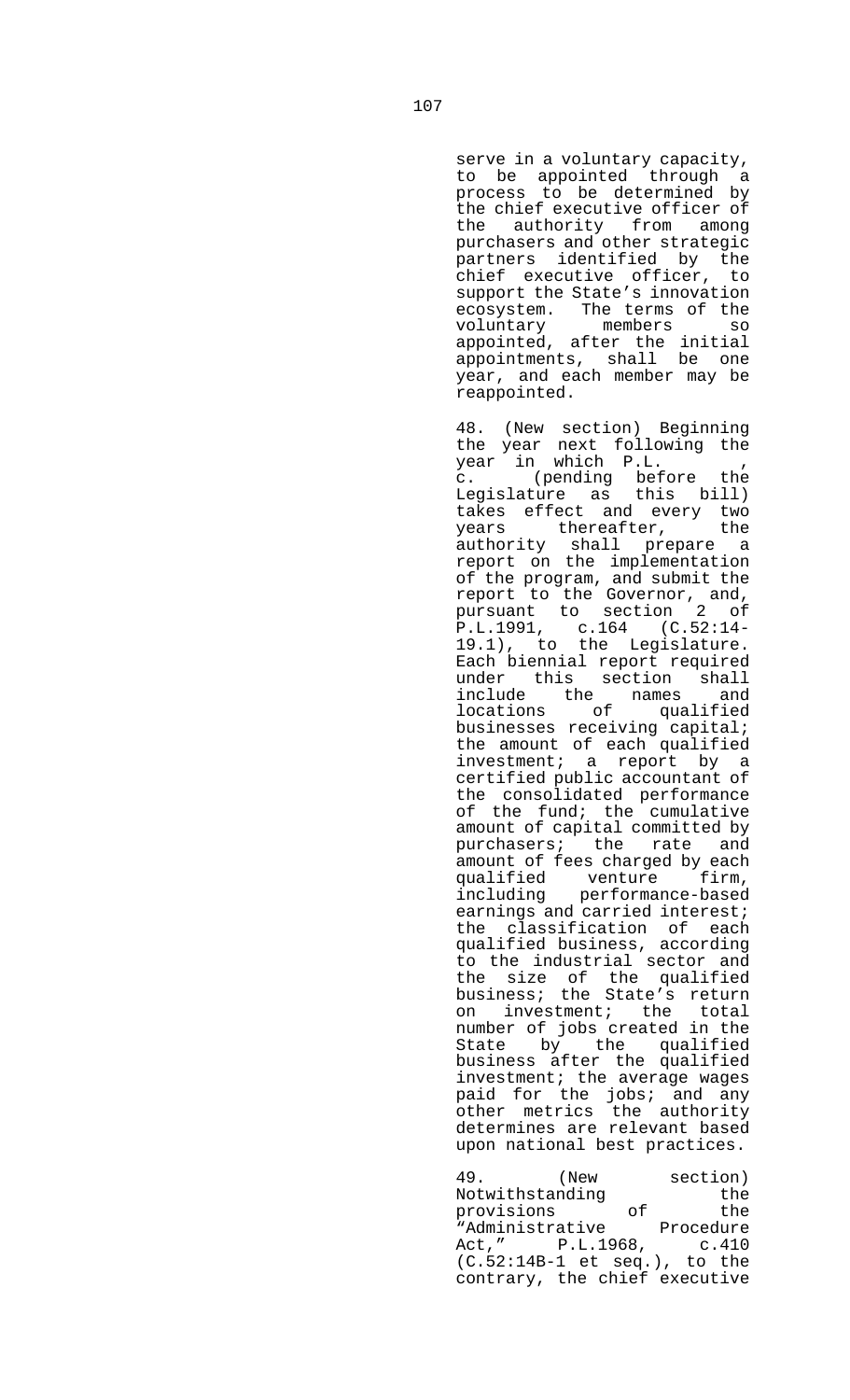officer of the authority may adopt, immediately, upon filing with the Office of Administrative Law, regulations that the chief executive officer deems necessary to implement the provisions of sections 35 through 49 of P.L. , c. (C. ) (pending before the Legislature as this bill), which regulations shall be effective for a period not to exceed 180 days from the date of the filing. The chief executive officer shall thereafter amend, adopt, or readopt the regulations in accordance with the requirements of P.L.1968, c.410 (C.52:14B-1 et seq.).

 50. (New section) Sections 50 through 60 of P.L. , c. (C. ) (pending before the Legislature as this bill) shall be known and may be cited as the "Brownfields Redevelopment Incentive Program Act."

 51. (New section) As used in sections 50 through 60 of P.L. , c. (C. ) (pending before the Legislature as this bill):

 "Authority" means the New Jersey Economic Development Authority established by section 4 of P.L.1974, c.80  $(C.34:1B-4)$ .

 "Board" means the Board of the New Jersey Economic Development Authority appointed pursuant to subsection b. of section 4 of P.L.1974, c.80 (C.34:1B-4).

 "Brownfield site" means any former or current commercial or industrial site that is currently vacant or underutilized and on which there has been, or there is suspected to have been, a discharge of a contaminant or on which there is a contaminated building.

> "Building services" means any cleaning or routine building maintenance work, including but not limited to sweeping, vacuuming, floor cleaning, cleaning of rest rooms, collecting refuse or trash,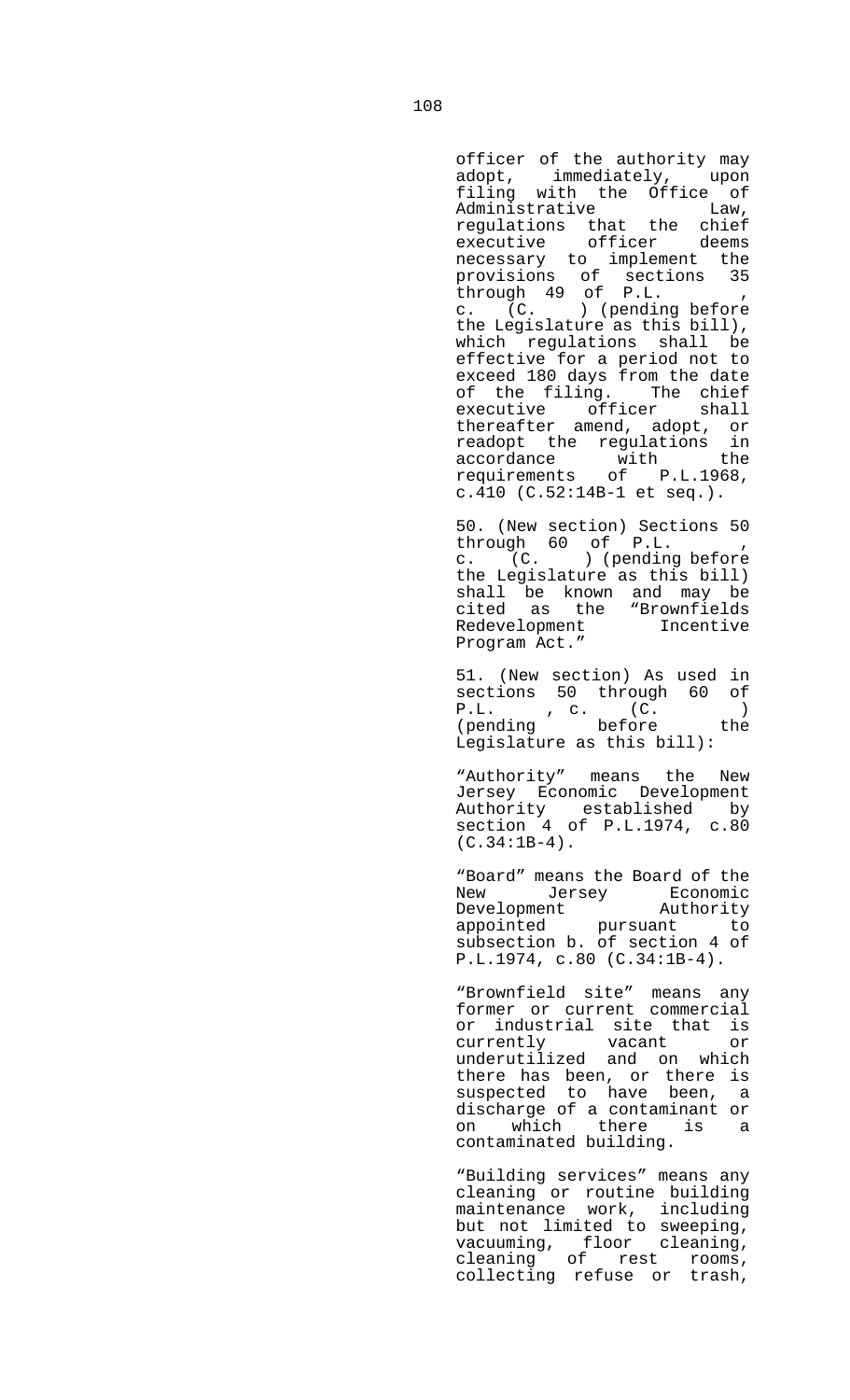window cleaning, securing, patrolling, or other work in connection with the care or securing of an existing building, including services typically provided by a doorattendant or concierge. "Building services" shall not include any<br>maintenance maintenance work, professional services, or other public work for which a contractor is required to pay the "prevailing wage" as defined in section 2 of P.L.1963, c.150 (C.34:11-

 "Contaminated building" means a structure upon which abatement or removal of asbestos, polychlorinated asbestos, polychlorinated<br>biphenyls, contaminated wood or paint, and other infrastructure remedial activities is necessary.

 "Contamination" or "contaminant" means any discharged hazardous substance as defined pursuant to section 3 of P.L.1976, c.141  $(C.58:10-23.11b)$ , hazardous waste as defined pursuant to section 1 of P.L.1976, c.99 (C.13:1E-38), pollutant as defined pursuant to section 3 of P.L.1977, c.74 (C.58:10A-3), or hazardous building material, including, but not limited to, asbestos,<br>lead paint, and lead paint, polychlorinated biphenyl.

> "Department" means the Department of Environmental Protection.

 "Developer" means any person that enters or proposes to enter into a redevelopment agreement with the authority pursuant to the provisions of section 54 of P.L. , c. (C. ) (pending before the Legislature as this bill).

 "Director" means the Director of the Division of Taxation in the Department of the Treasury.

 "Licensed site remediation professional" means an individual who is licensed by the Site Remediation Professional Licensing Board pursuant to section 7 of

56.26).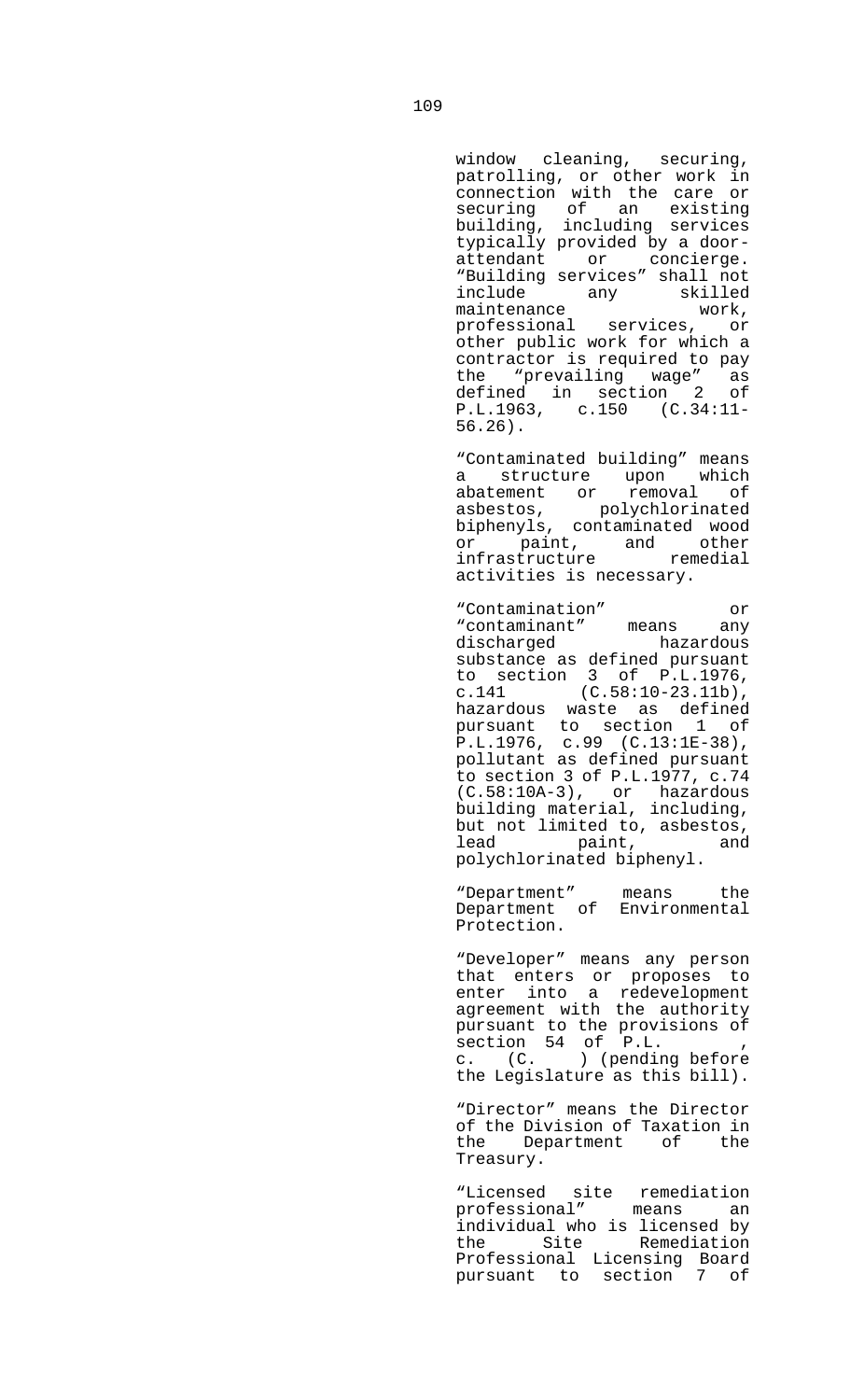P.L.2009, c.60 (C.58:10C-7) or the department pursuant to section 12 of P.L.2009, c.60 (C.58:10C-12).

 "Program" means the Brownfields Redevelopment Incentive Program established by section 52 of P.L. , c. (C. ) (pending before the Legislature as this bill).

> "Project financing gap" means the part of the total remediation cost, including reasonable and appropriate return on investment, that remains to be financed after all other sources of capital have been accounted for, including, but not limited to, contributed capital, which shall not be less than 20 percent of the total remediation cost, and investor or financial entity capital or loans for which the developer, after making all good faith efforts to raise additional capital, certifies that additional capital cannot be raised from other sources.

 "Project labor agreement" means a form of pre-hire collective bargaining agreement covering terms and conditions of a specific project that satisfies the requirements set forth in section 5 of P.L.2002, c.44  $(C.52:38-5)$ .

> "Redevelopment agreement" means an agreement between the authority and a developer under which the developer agrees to perform any work or undertaking necessary for the remediation of a contaminated site located at the site of the redevelopment project, and for the clearance, development or redevelopment, construction, or<br>
> rehabilitation of any rehabilitation of any structure or improvement of commercial, industrial, or public structures or improvements within an area of land whereon a brownfield site is located.

> "Redevelopment project" means a specific construction<br>project or improvement project or improvement undertaken, pursuant to the terms of a redevelopment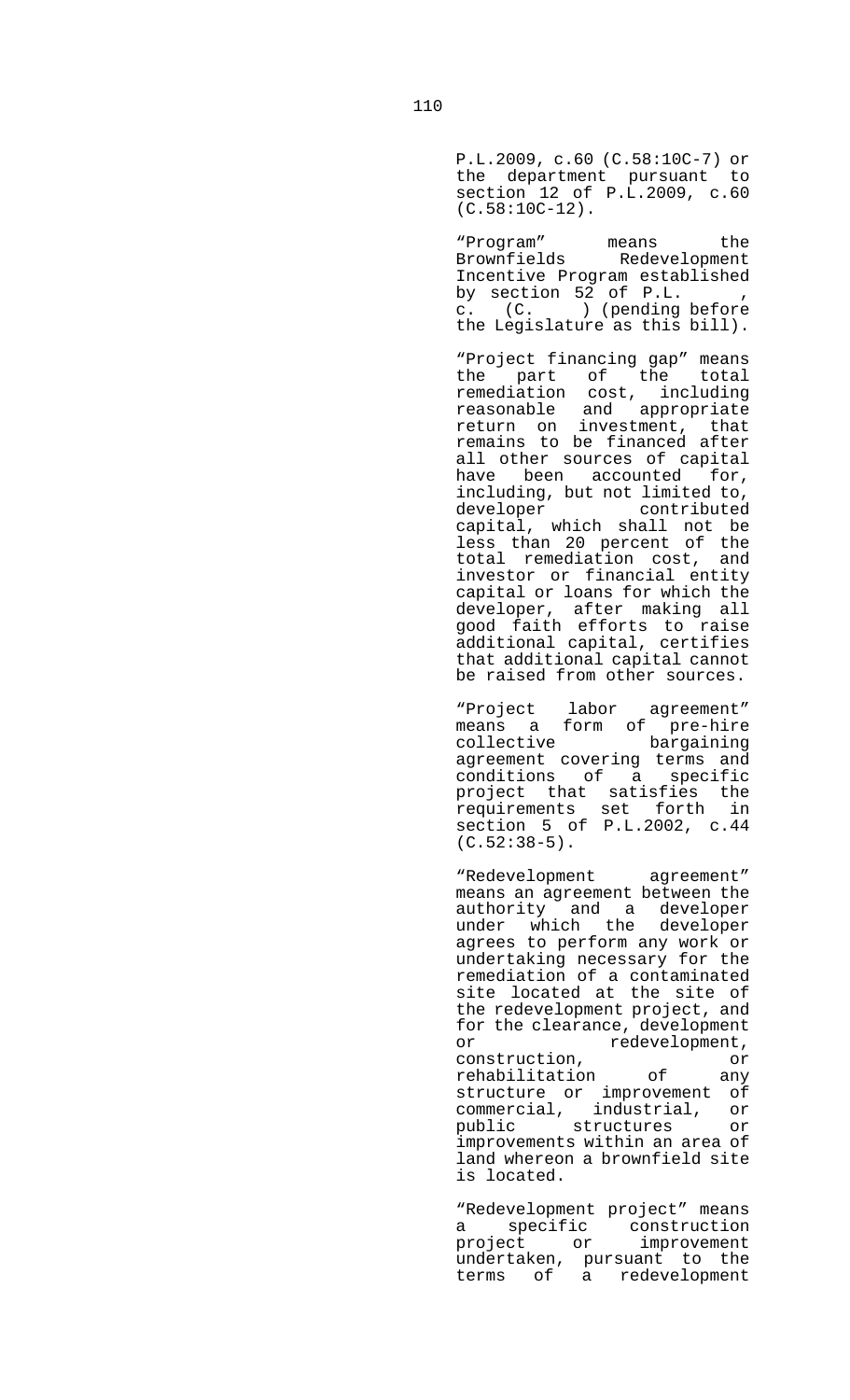agreement, by a developer within an area of land whereon a contaminated site is located. A redevelopment project may involve construction or improvement<br>upon lands, buildings, upon lands, buildings, improvements, or real and personal property, or any interest therein, including lands under water, riparian rights, space rights, and air rights, acquired, owned, developed or redeveloped, constructed, reconstructed,

rehabilitated, or improved.

 "Remediation" or "remediate" means all necessary actions to investigate and clean up or respond to any known, suspected, or threatened discharge of contaminants, including, as necessary, the preliminary assessment, site investigation, remedial investigation, and remedial action, as those terms are defined in section 23 of P.L.1993, c.139 (C.58:10B-1);<br>provided, however, provided, "remediation" or "remediate" shall not include the payment of compensation for damage to, or loss of, natural resources.

 "Remediation costs" means all reasonable costs associated with the remediation of a contaminated site, except any costs incurred in financing the remediation.

 "Response action outcome" means a written determination by a licensed site remediation professional that the contaminated site was remediated in accordance with all applicable statutes and regulations, and based upon an evaluation of the historical use of the site, or of any area of concern at that site, as applicable, and any other investigation or action the department deems necessary, there are no contaminants present at the site, or at any area of concern, at any other site to which a discharge originating at the site has migrated, or that any contaminants present at the site or that have migrated from the site have been remediated in accordance with applicable remediation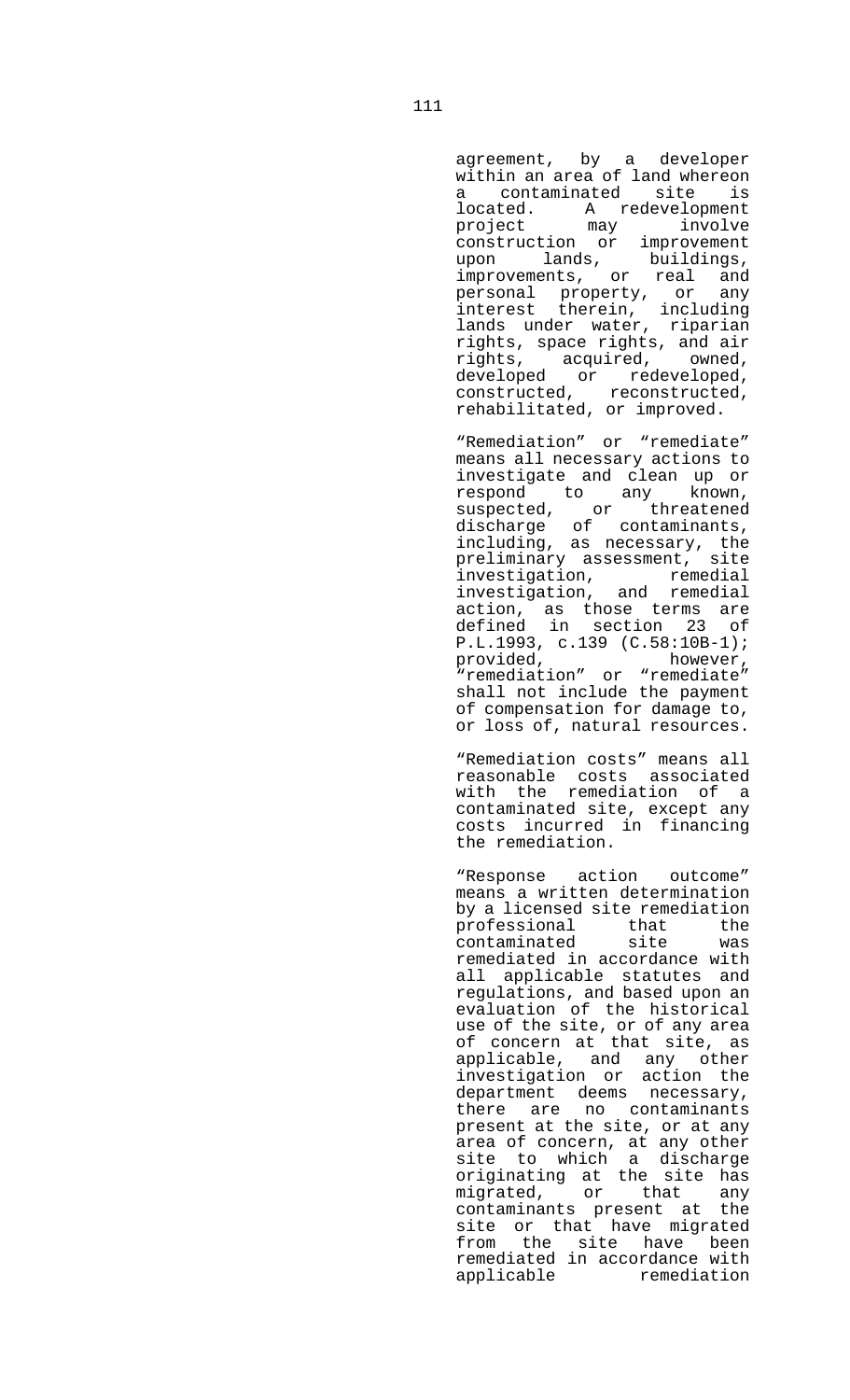regulations, and all applicable permits and authorizations have been obtained.

 52. (New section) The Brownfields Redevelopment Incentive Program is hereby established as a program under the jurisdiction of the New Jersey Economic Development Authority. The purpose of the program is to compensate developers of redevelopment projects located on brownfield sites for remediation costs. To implement this purpose, the authority shall issue tax credits. The total value of tax credits approved by the authority shall not exceed an aggregate annual limit of \$20,000,000 for a calendar year. For the purpose of determining the aggregate value of tax credits approved in a calendar year, a tax credit shall be deemed to have been approved at the time the director allows a tax credit to a developer pursuant to section 57 of P.L. , c. (C. ) (pending before the Legislature as this bill) following completion of the redevelopment project.

 53. (New section) a. Prior to July 1, 2024, a developer seeking a tax credit for a redevelopment project shall submit an application to the authority and the department in a form and manner prescribed in regulations adopted by the authority, in consultation with the department, pursuant to the<br>provisions of the provisions of the "Administrative Procedure Act," P.L.1968, c.410 (C.52:14B-1 et seq.).

> b. A redevelopment project shall be eligible for a tax credit only if the developer demonstrates to the authority and the department at the time of application that:

 (1) the developer has not commenced any remediation or clean up at the site of the redevelopment project prior to applying for a tax credit pursuant to this section, but intends to remediate and redevelop the site immediately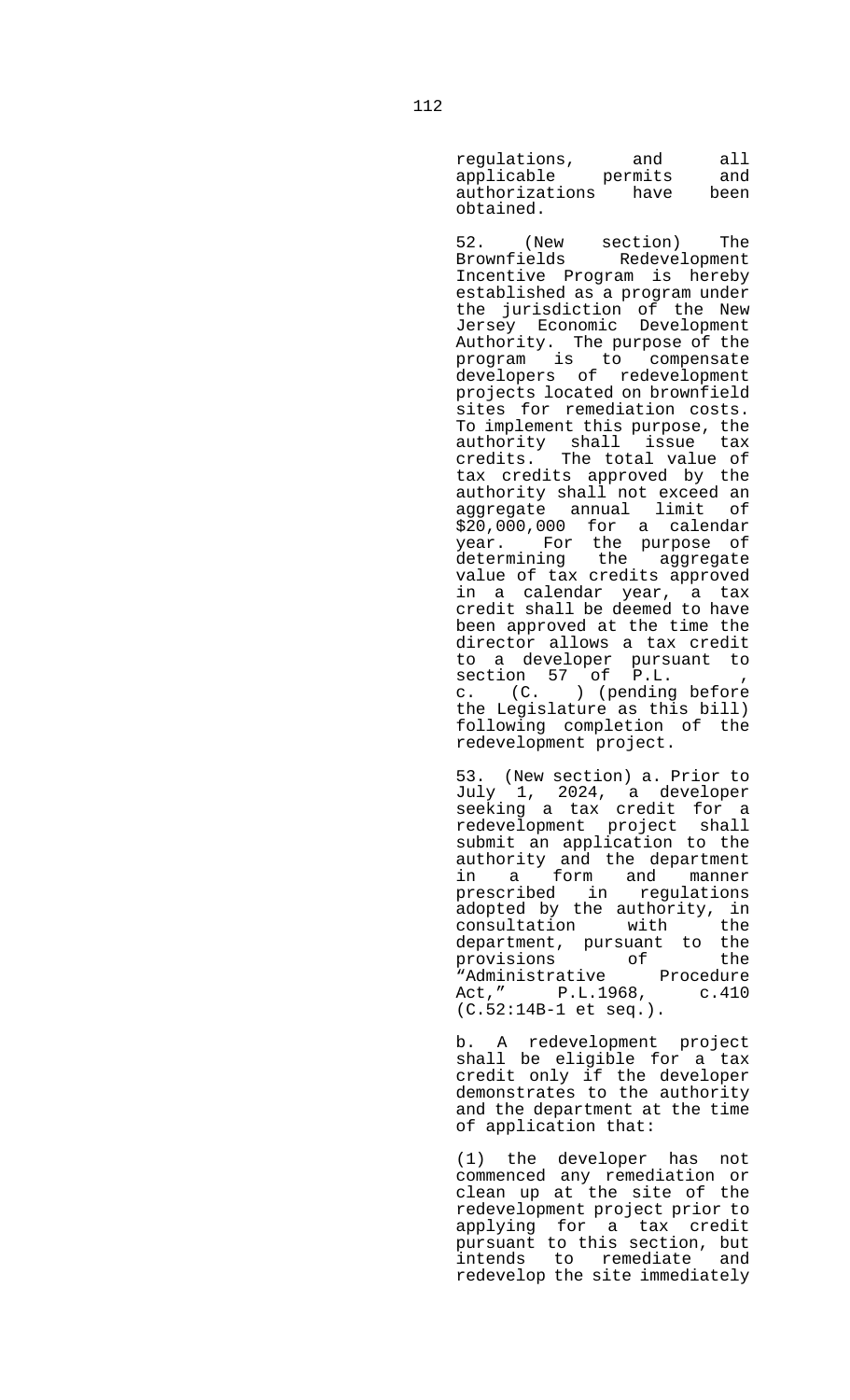upon approval of the tax credit;

 (2) the redevelopment project is located on a brownfield site;

 (3) without the tax credit, the redevelopment project is not economically feasible;

 (4) a project financing gap exists; and

 (5) the developer has obtained and submitted to the authority a letter evidencing support for the redevelopment project from the governing body of the municipality in which the redevelopment project is located.

 c. A redevelopment project that received a reimbursement pursuant to sections 34 through 39 of P.L.1997, c.278 (C.58:10B-26 through 58:10B-31) shall not be eligible to apply for a tax credit under the program. If the authority receives an application and supporting documentation for approval of a reimbursement pursuant to sections 34 through 39 of P.L.1997, c.278 (C.58:10B-26 through 58:10B-31) prior to the effective date of P.L.  $, c. (C. )$ (pending before the Legislature as this bill), then the authority may consider the application and award an incentive grant to a developer, provided that the authority shall take final action on all applications for approval of a reimbursement pursuant to sections 34 through 39 of P.L.1997, c.278 (C.58:10B-26 through 58:10B-31) no later than the effective date of P.L. , c. (C. ) (pending before the Legislature as this bill). No applications shall be submitted pursuant to sections 34 through 39 of P.L.1997, c.278 (C.58:10B-26 through 58:10B-31) the effective date of P.L. , c. (C. ) (pending before the Legislature as this bill).

d. The authority, in<br>consultation with the consultation with the<br>department, may impose department, may impose additional requirements upon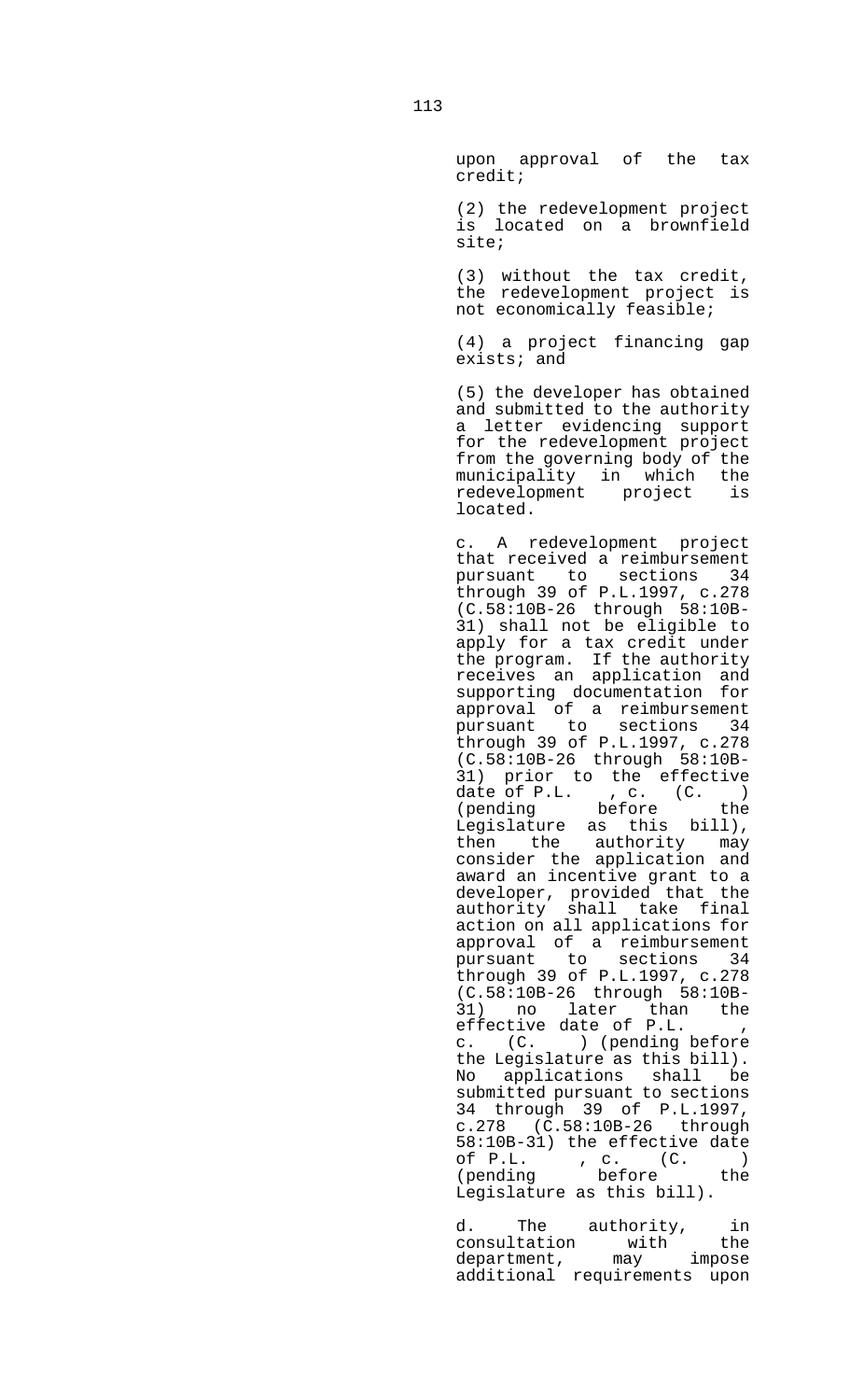an applicant through rule or regulation adopted pursuant to the provisions of the "Administrative Procedure Act," P.L.1968, c.410 (C.52:14B-1 et seq.), if the authority or the department determines the additional requirements to be necessary and appropriate to effectuate the purposes of sections 49 through 60 of P.L. , c. (C. ) (pending before the Legislature as this bill).

e. The authority, in<br>
interior with the consultation with department, shall conduct a review of the applications through a competitive application process whereby the authority and the department shall evaluate all applications submitted by a date certain as if submitted on that date. In addition to the eligibility criteria set forth in subsection b. of this section, the authority may consider additional factors that include, but shall not be limited to: the economic feasibility of the remediation project; the benefit of the remediation project to the community in which the remediation project is located; and the degree to which the remediation project enhances and promotes job creation and economic development and addresses environmental concerns of communities that have been<br>historically and historically and disproportionately impacted by environmental hazards. The authority, in consultation with the department, shall<br>submit applications, which submit applications, comply with the eligibility criteria set forth in this section, fulfill the additional factors considered by the authority pursuant to this subsection, satisfy the submission requirements, and provide adequate information for the subject application, to the board for final approval.

 f. The authority shall allocate tax credits to redevelopment projects until either the available tax credits are exhausted or all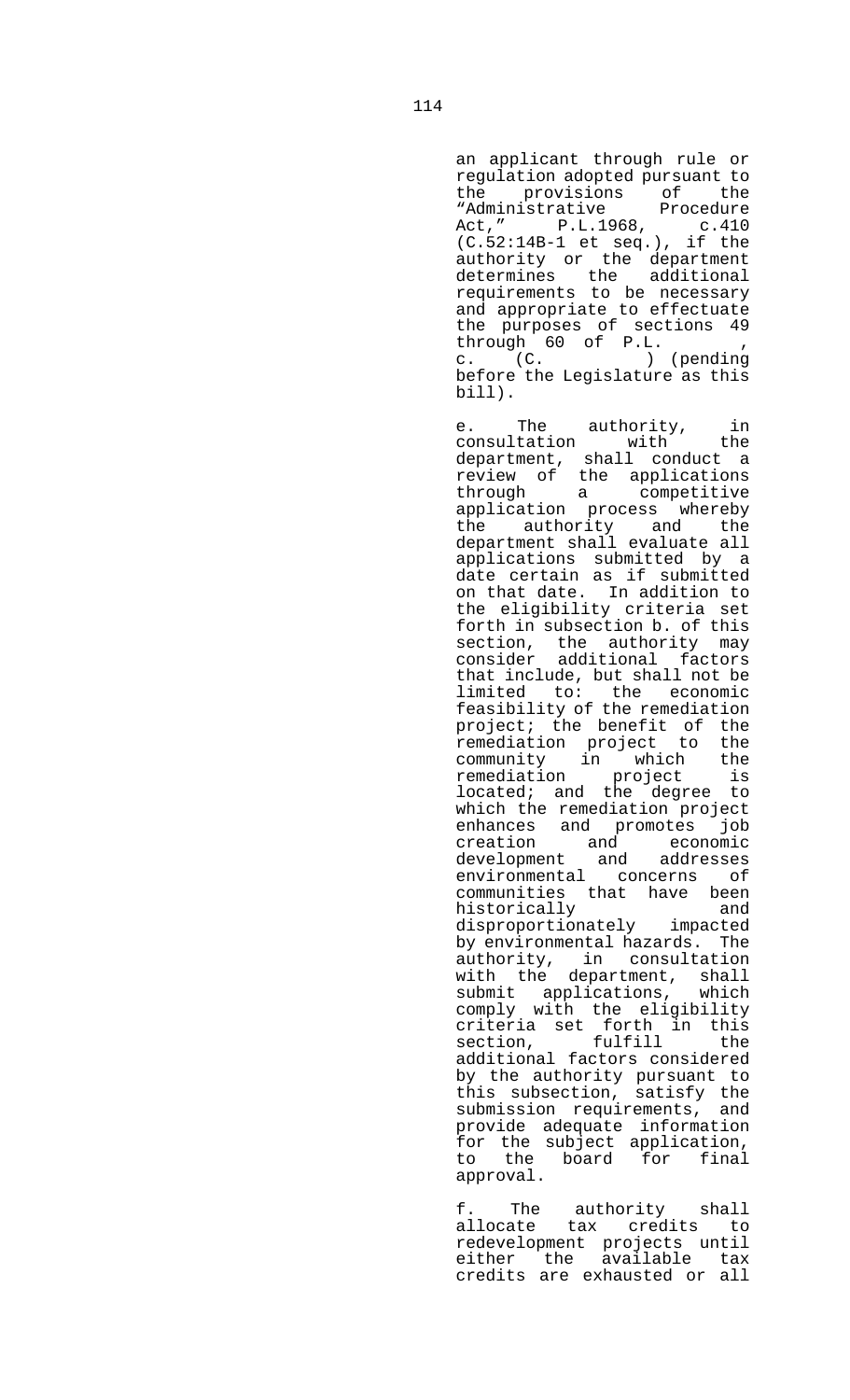redevelopment projects that are eligible for a tax credit pursuant to the provisions of sections 50 through 60 of P.L. , c. (C. ) (pending before the Legislature as this bill) receive a tax credit, whichever occurs first. If insufficient funding exists to allow a tax credit to a developer in accordance with the provisions of subsection a. of section 57 of P.L. c. (C. ) (pending before the Legislature as this bill), the authority may offer the developer a value of the tax credit below the amount provided for in subsection a. of section 57 of P.L. , c. (C. ) (pending before the Legislature as this bill).

 g. A developer shall pay to the authority or to the department, as appropriate, the full amount of the direct costs of an analysis concerning the developer's application for a tax credit, which a third party retained by the authority or department performs, if the authority or<br>department deems such deems such retention to be necessary.

 h. If the authority determines that a developer made a material misrepresentation on the developer's application, the developer shall forfeit all tax credits awarded under the program.

 i. If circumstances require a developer to amend its application to the authority, then the developer, or an authorized agent of the developer, shall certify to the authority that the information provided in its amended application is true under the penalty of perjury.

 54. (New section) a. Prior to approval of an application by the board, the Department of Labor and Workforce Development, the Department of Environmental Protection, and the Department of the Treasury shall each report to the chief executive officer of the<br>authority whether the whether the developer is in good standing<br>with the respective the respective department. The authority may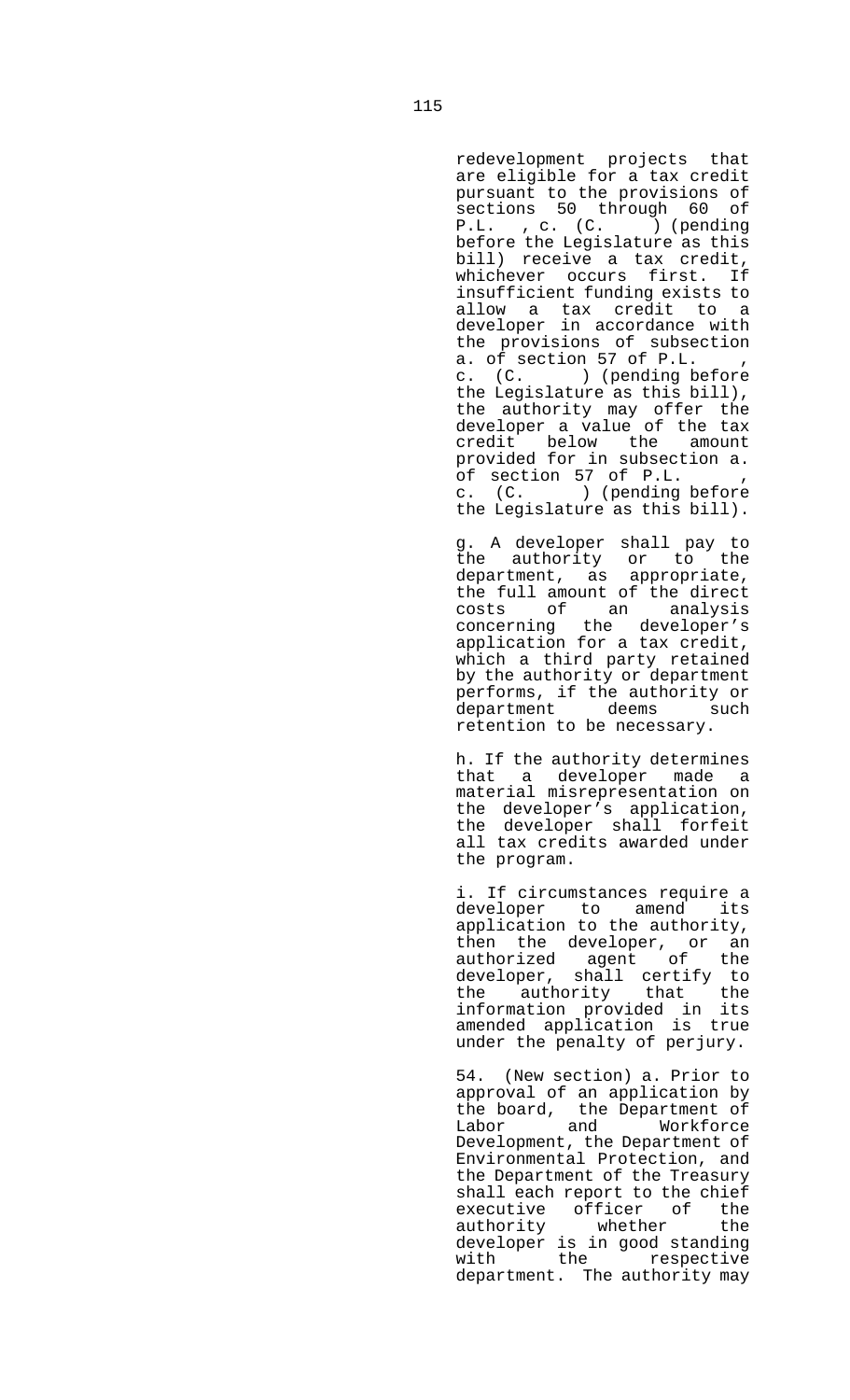also contract with an independent third party to perform a background check on the developer. Provided that the developer is in good standing, following approval of an application by the board, but prior to the start of any remediation or clean up of any functions.<br>at the site of the<br>coderal entire project, the redevelopment project, the authority shall enter into a redevelopment agreement with the developer. The chief executive officer of the authority shall negotiate the terms and conditions of the redevelopment agreement on behalf of the State.

 b. The redevelopment agreement shall specify the amount of the tax credit to be awarded to the developer, the date on which the developer shall complete the remediation, and the projected project<br>remediation cost. The remediation cost. agreement shall require the developer to submit progress reports to the authority and to the department every six months pursuant to section 56<br>of P.L., c.  $(C.$ of P.L. , c. (C. ) (pending before the Legislature as this bill).

 c. The authority shall not enter into a redevelopment agreement with a developer unless:

 (1) the redevelopment project complies with standards established by the authority in accordance with the green building manual prepared by the Commissioner of Community Affairs pursuant to section 1 of P.L.2007, c.132 (C.52:27D-130.6), regarding the use of renewable energy, energyefficient technology, and nonrenewable resources to reduce environmental degradation and encourage long-term cost reduction;

 (2) the redevelopment project complies with the authority's affirmative action<br>requirements, adopted requirements, adopted pursuant to section 4 of P.L.1979, c.203 (C.34:1B-5.4); and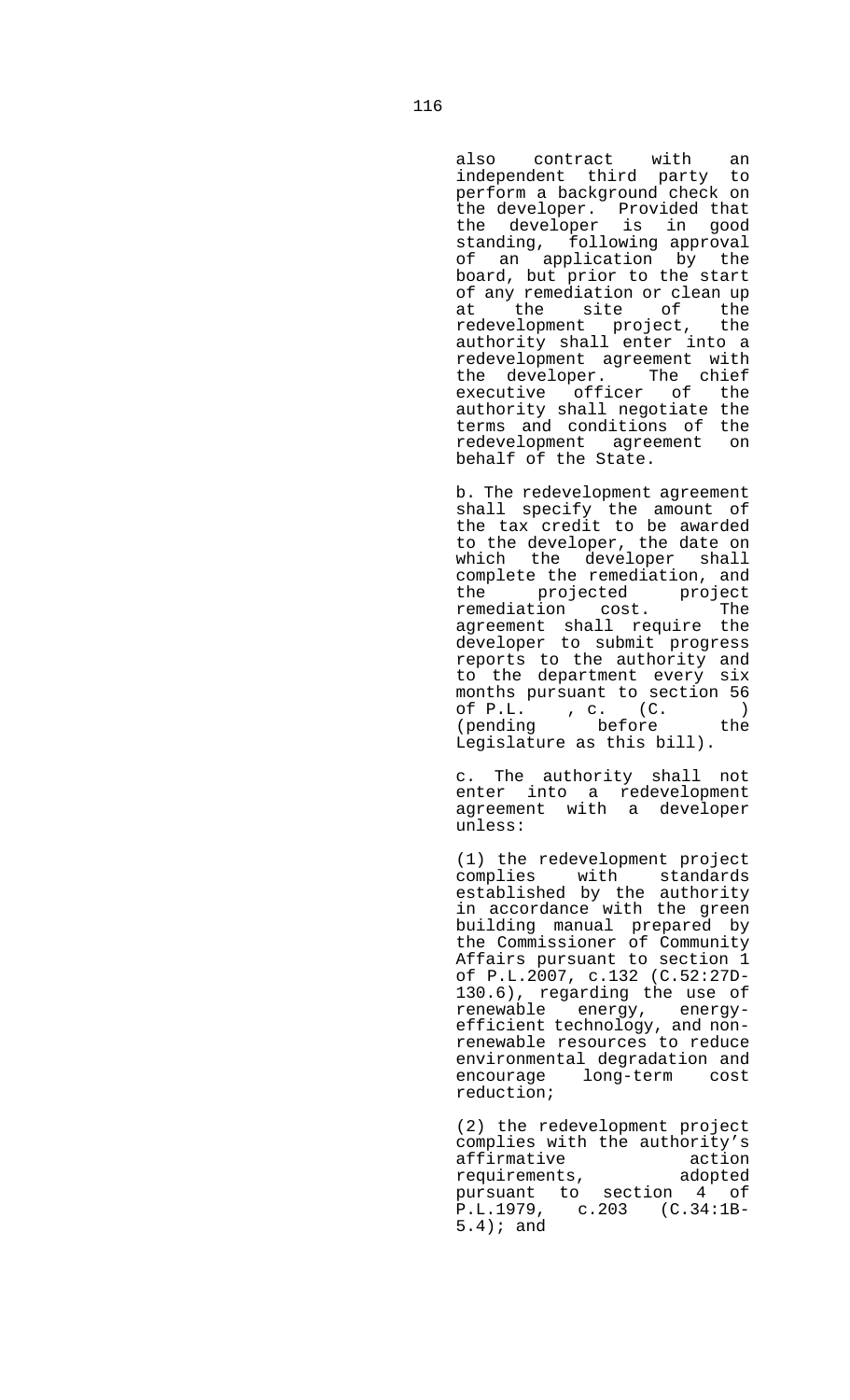(3) for the period of time specified in subsection b. of section 60 of P.L. c. (C. ) (pending before the Legislature as this bill), the developer pays each worker employed to perform remediation work, construction work, or building services work at the redevelopment project premises not less than the prevailing wage rate for the worker's craft or trade, as determined by the Commissioner of Labor and Workforce Development pursuant to P.L.1963, c.150 (C.34:11- 56.25 et seq.) and P.L.2005, c.379 (C.34:11-56.58 et seq.). In the event the redevelopment project, or the aggregate of all redevelopment projects approved for an award under the program, constitute a lease of more than 55 percent of a building owned or controlled by the developer, the requirements set forth in this paragraph shall apply to the entire building.

 d. The authority shall not enter into a redevelopment agreement with a developer who is liable, pursuant to paragraph (1) of subsection c. of section 8 of P.L.1976, c.141 (C.58:10-23.11g), for the contamination at the brownfield site proposed to be in the redevelopment agreement.

 e. (1) Except as provided in paragraph (2) of this subsection, the authority shall not enter into a redevelopment agreement for a redevelopment project that includes at least one retail establishment which will have more than 10 employees, or at least one distribution center which will have more than 20 employees, unless the redevelopment agreement includes a precondition that any business that serves as the owner or operator of the retail establishment or distribution center enters into a labor harmony agreement with a labor organization or cooperating labor organizations which represent retail or distribution center employees in the State.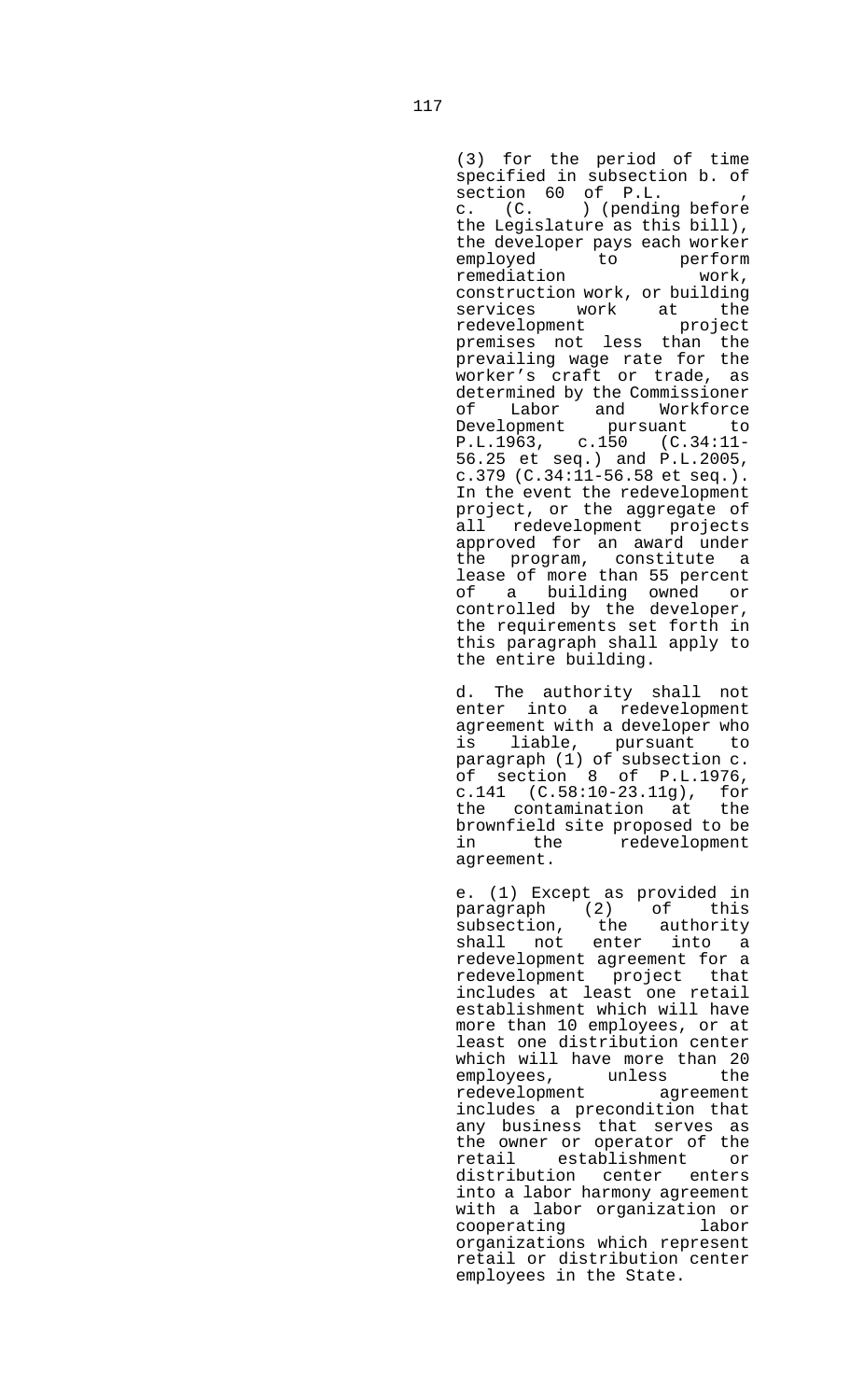(2) The authority may enter into a redevelopment agreement with a developer without the labor harmony agreement required under paragraph (1) of this subsection only if the authority determines that the redevelopment project would not be able to go forward if a labor harmony agreement is required. The authority shall support the determination by a written finding, which provides the specific basis for the determination.

 (3) As used in this (3) As used in this<br>subsection, "labor harmony agreement" means an agreement between a business that serves as the owner or operator of a retail establishment or distribution center and one or more labor organizations, which requires, for the duration of the agreement: that any participating labor organization and its members agree to refrain from picketing, work stoppages, boycotts, or other economic interference against the business; and that the business agrees to maintain a neutral posture with respect to efforts of any participating labor organization to represent employees at an establishment or other unit in the retail establishment or distribution center, agrees to permit the labor organization to have access to the employees, and agrees to guarantee to the labor organization the right to obtain recognition as the exclusive collective bargaining representatives of the employees in an establishment or unit at the retail establishment or distribution center by<br>demonstrating to the New to the New Jersey State Board of Mediation, Division of Private Employment Dispute Settlement, or a mutually agreed-upon, neutral, thirdparty, that a majority of workers in the unit have shown their preference for the labor organization to be their representative by signing authorization cards indicating that preference. The labor organization or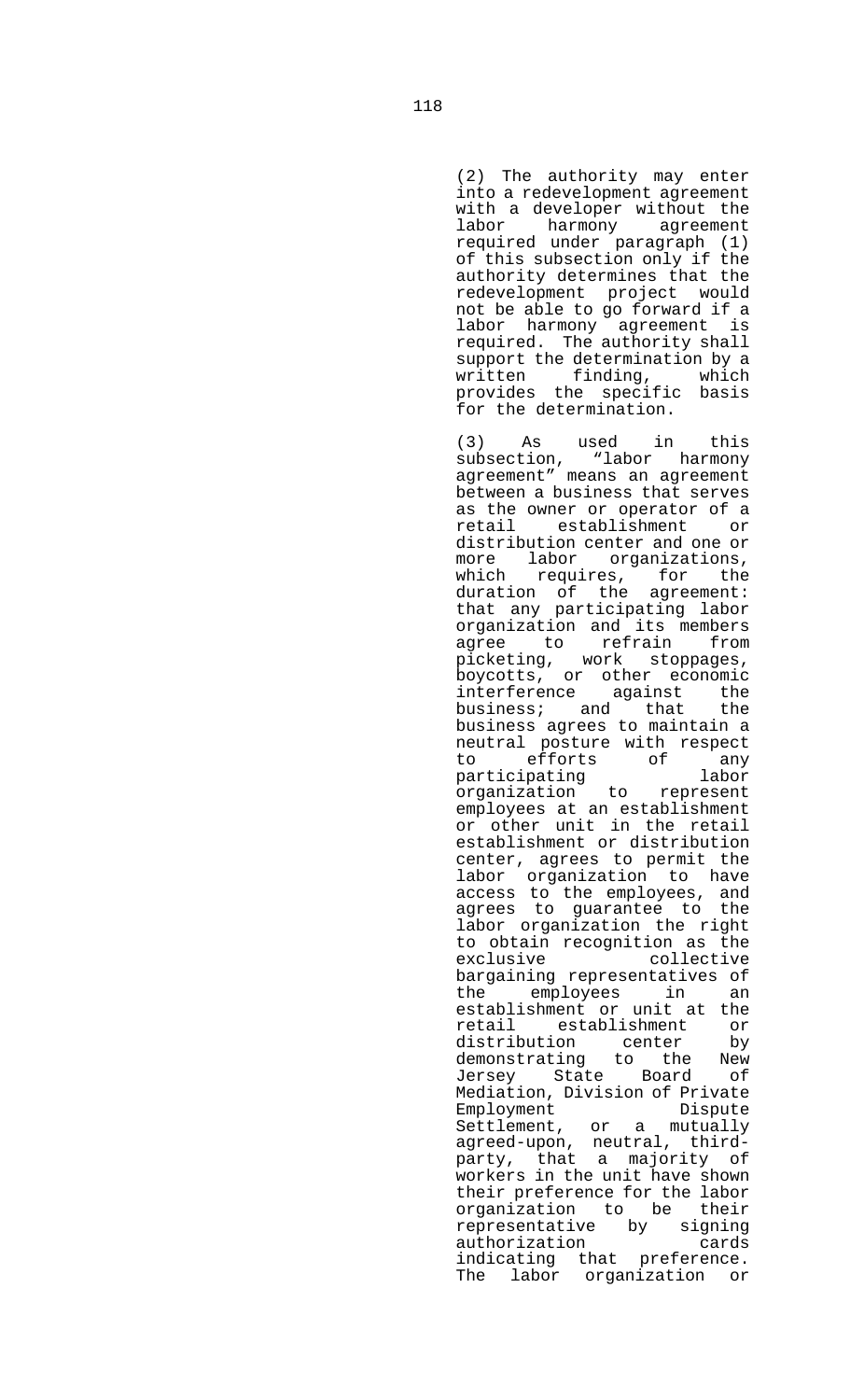organizations shall be from a list of labor organizations which have requested to be on the list and which the<br>Commissioner of Labor and Commissioner of Labor and Workforce Development has determined represent substantial numbers of retail or distribution center employees in the State.

 f. The redevelopment agreement shall provide that issuance of a tax credit under the program shall be conditioned upon the subrogation to the department of all rights of the developer to recover remediation costs from any other person who discharges a hazardous substance or is in any way responsible for a hazardous substance, pursuant to section 8 of P.L.1976, c.141 (C.58:10- 23.11g), that was discharged at the brownfield site.

 g. The redevelopment agreement shall provide that each worker employed by the developer or subcontractor of a developer working in a redevelopment project, 80 percent or more of which is operated by the developer, shall be paid not less than \$15 per hour or 120percent of the minimum wage fixed under subsection a. of section 5 of P.L.1966, c.113 (C.34:11-56a4), whichever is higher.

 h. The redevelopment agreement shall include a requirement that the chief executive officer of the authority receive annual reports from the Department of Environmental Protection, the Department of Labor and Workforce Development, and the Department of the Treasury that demonstrating the developer is in good standing with said department and a provision allowing authority to recapture the tax credits for any year in which any such report is not received. The incentive grant agreement shall also require a developer<br>to engage in on-site to engage in on-site consultations with the Division of Workplace Safety and Health in the Department of Health.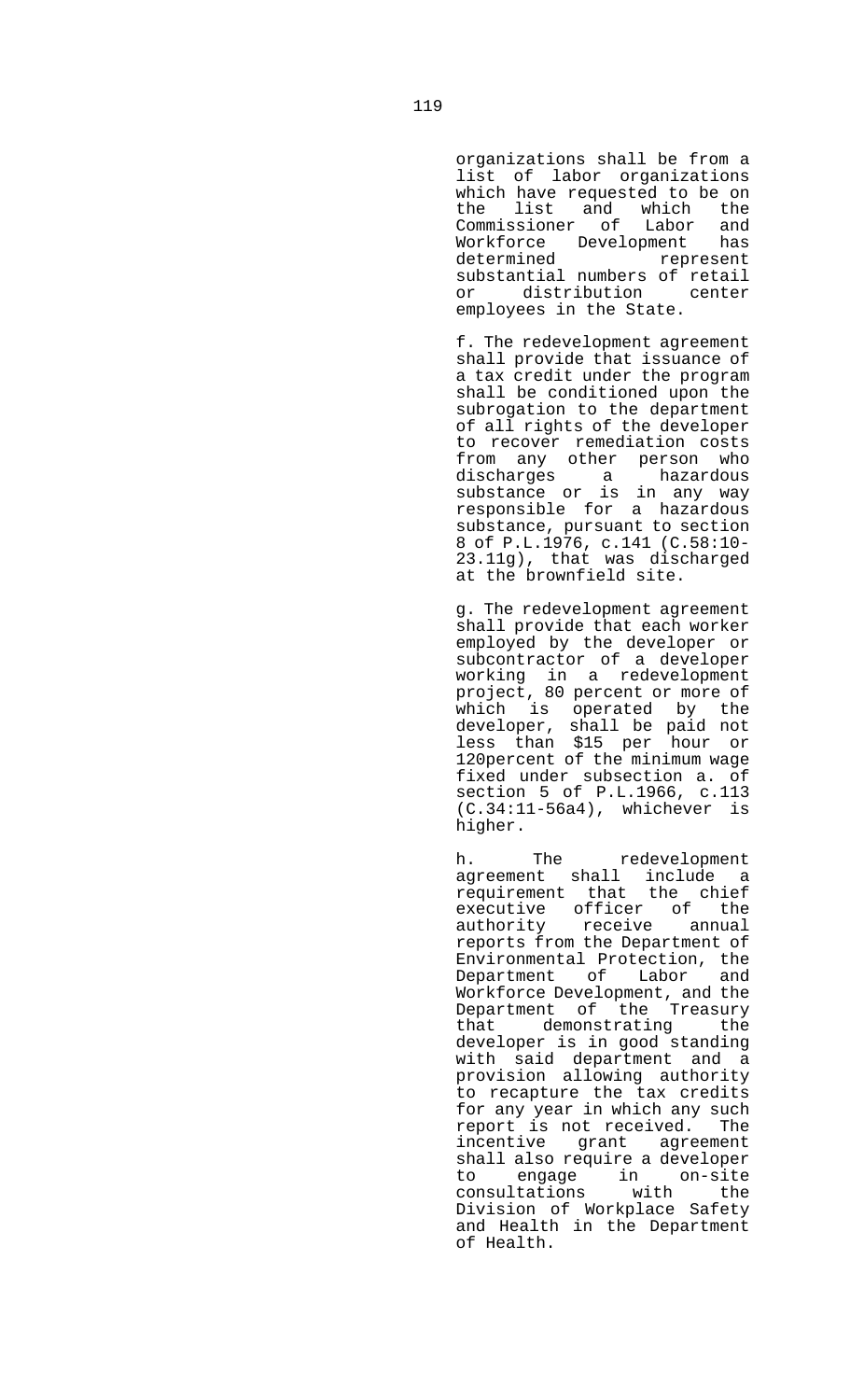i. A developer may seek an amendment to the redevelopment agreement if the developer cannot complete the remediation on or before the date set forth in the redevelopment agreement. A developer's ability to change the date on which the developer shall complete the remediation shall be subject to the availability of tax credits in the year of the revised date of completion.

 55. (New section) To qualify for a tax credit under the program, a developer shall:

 a. enter into a memorandum of agreement or other oversight document with the Commissioner of Environmental Protection in accordance with the provisions of section 37 of P.L.1997, c.278 (C.58:10B-29) following execution of a redevelopment agreement; or

 b. comply with the requirements set forth in subsection b. of section 30 of P.L.2009, c.60 (C.58:10B-1.3) for the remediation of the site of the redevelopment project.

> 56. (New section) Commencing with the date six months following the date the authority and a developer<br>executes a redevelopment a redevelopment agreement and every six months thereafter until completion of the project, the developer shall submit an update of the status of the redevelopment project to the authority and to the department, including the remediation costs incurred by the developer for the remediation of the contaminated property located at the site of the redevelopment project. Unless the authority determines that extenuating circumstances<br>exist, the authority's exist, the authority's approval of a tax credit shall expire if the authority, the department, or both, do not timely receive the status update required under this section. The authority may rescind an award of tax credits under the program if a redevelopment project fails to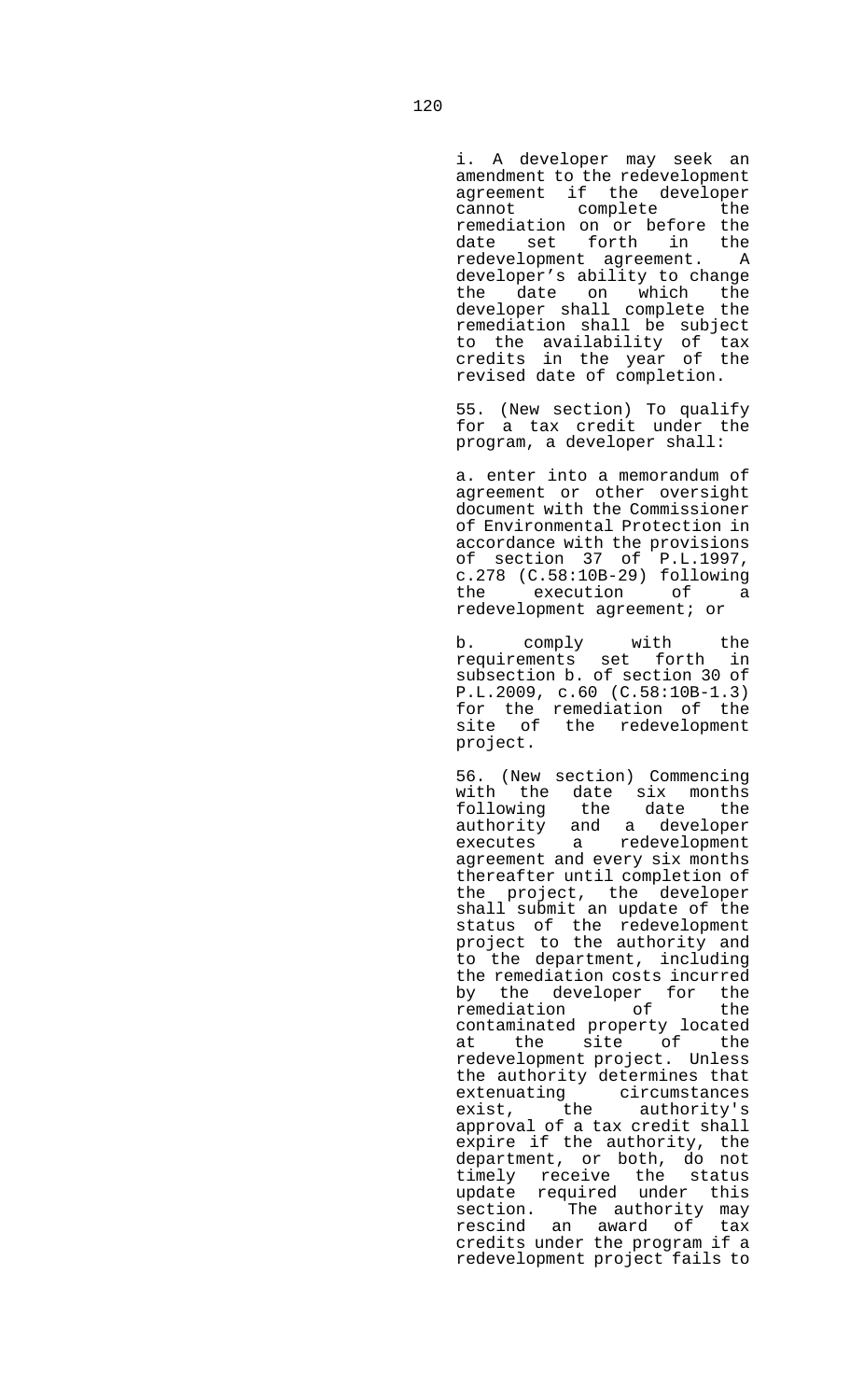advance in accordance with the redevelopment agreement.

| (New section) a.<br>57. | Upon |
|-------------------------|------|
| completion<br>∩f        | the  |
| redevelopment project,  | the  |
| shall<br>developer      | seek |
| certification<br>from   | the  |
| department that:        |      |

 (1) the redevelopment project is complete;

 (2) the developer complied with the requirements of section 55 of P.L. , c. (C. ) (pending before the Legislature as this bill), including the requirements of any memorandum of agreement or other oversight document that the developer may have executed with the Commissioner of Environmental Protection pursuant to that section; and

> (3) the remediation costs were actually and reasonably incurred.

 Upon receipt of certification, and confirmation by the authority that the developer's obligations under the redevelopment agreement have been met, a developer shall be allowed a credit against the tax imposed pursuant to section 5 of P.L.1945, c.162 (C.54:10A-5) in an amount not to exceed 40 percent of the actual remediation costs, 40 percent of the projected remediation costs set forth in the redevelopment agreement, or \$4,000,000, whichever is less. The authority shall allow an additional five percent of the actual remediation costs or five percent of the projected remediation costs, whichever is less, to a redevelopment project for which the developer has entered into a project labor agreement.

 (4) The developer, or an authorized agent of the developer, shall certify that the information provided to the department and the authority pursuant to this subsection is true under the penalty of perjury. Claims, records, or statements submitted by a developer to the authority in order to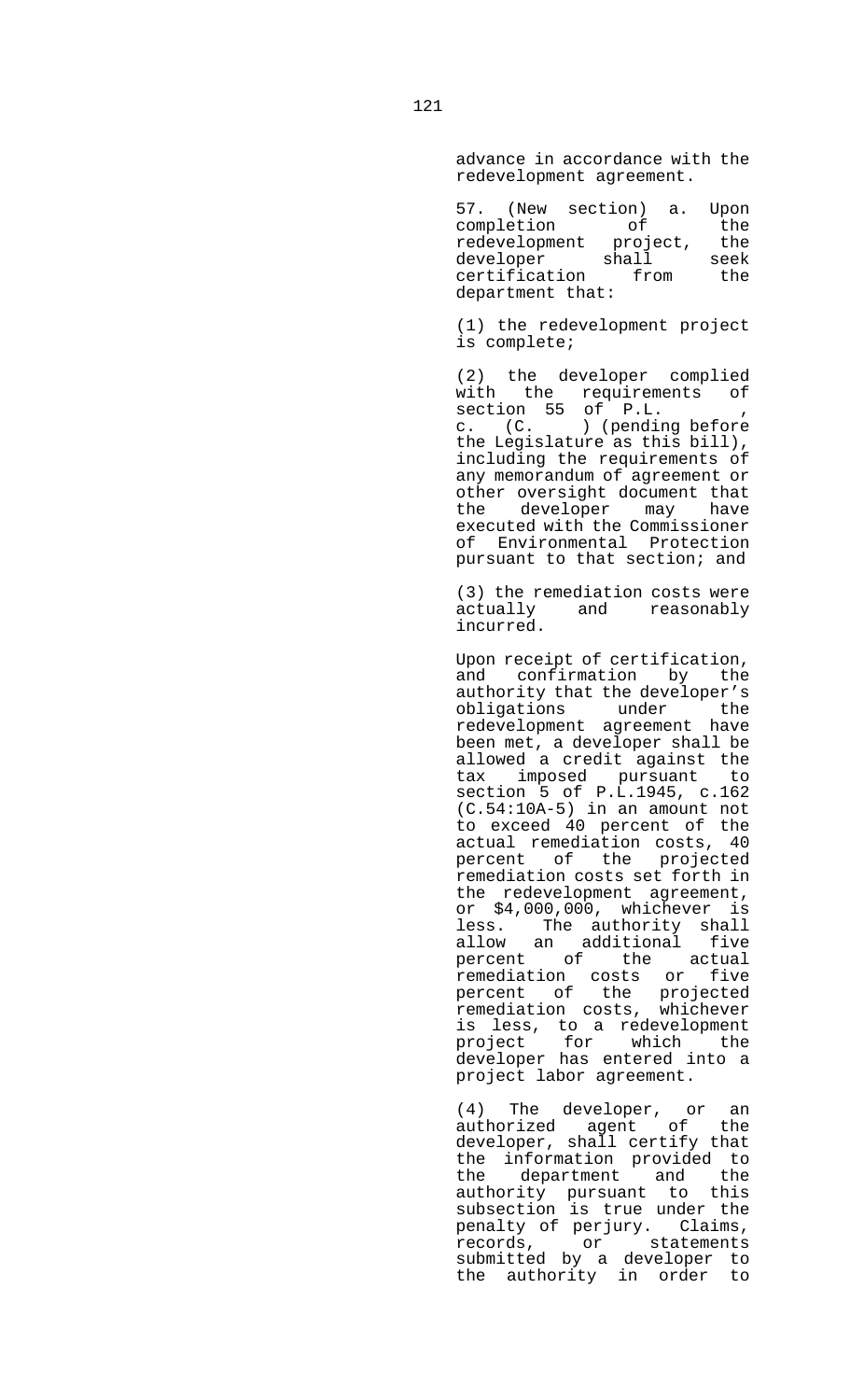receive tax credits shall not be considered claims, records, or statements made in connection with State tax laws.

 b. When filing an application for certification pursuant to subsection a. of this section, the developer shall submit to the director the total remediation costs incurred by<br>the developer for the the developer remediation of the subject property located at the site of the redevelopment project as provided in the redevelopment agreement and certified by a certified<br>public accountant, public accountant, information concerning the occupancy rate of the buildings or other work areas located on the property subject to the redevelopment agreement, and such other information as the director deems necessary in order to make the certifications and findings pursuant to this section.

 c. A developer shall apply the credit awarded against the developer's liability under section 5 of P.L.1945, c.162 (C.54:10A-5) sections 2 and 3 of P.L.1945, c.132 (C.54:18A-2 and C.54:18A-3), section 1 of P.L.1950, c.231 (C.17:32- 15), or N.J.S.17B:23-5 for the privilege period during which the director allows the developer a tax credit pursuant to subsection a. of this section. A developer shall not carry forward an unused credit. Credits granted to a partnership shall be passed through to the partners, members, or owners, respectively, pro-rata, or pursuant to an executed agreement among the partners, members, or owners documenting an alternate distribution method provided to the director accompanied by any additional information as the director may prescribe.

d. The director shall prescribe the order of priority of the application of the credit allowed under this section and any other credits allowed by law against the tax imposed under section 5 of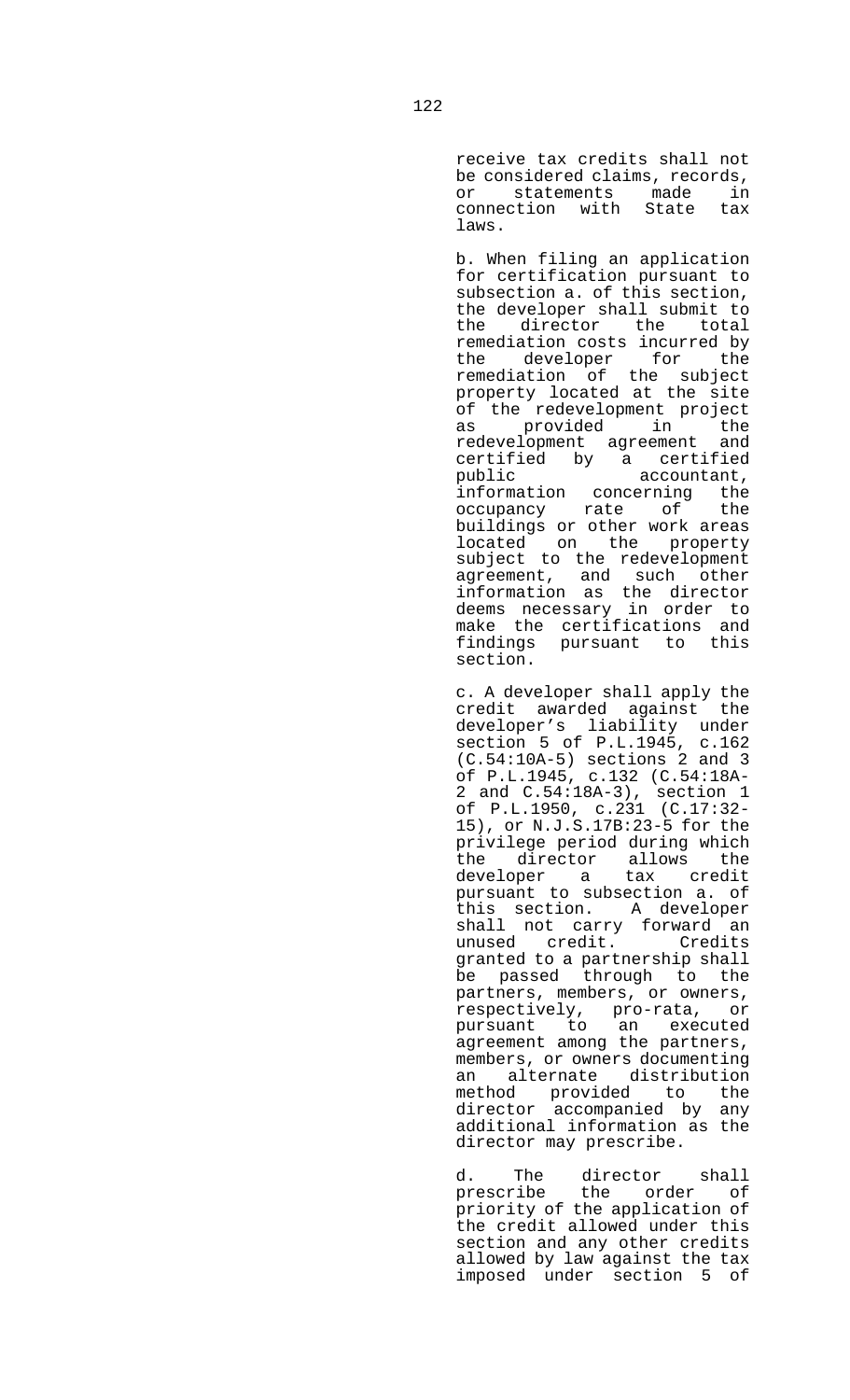P.L.1945, c.162 (C.54:10A-5). The amount of the credit applied under this section against the tax imposed pursuant to section 5 of P.L.1945, c.162 (C.54:10A-5) for a privilege period, together with any other credits allowed by law, shall not reduce the tax liability to an amount less than the statutory minimum provided in subsection (e) of section 5 of P.L.1945, c.162 (C.54:10A-5).

 58. (New section) a. A developer may apply to the director and the chief executive officer of the authority for a tax credit transfer certificate, in the privilege period during which the director allows the developer a tax credit pursuant to section 57 of P.L. , c. (C. ) (pending before the Legislature as this bill), in lieu of the developer being allowed to apply any amount of the tax credit against the developer's State tax liability. The tax credit transfer certificate, upon receipt thereof by the developer from the director and the chief executive officer of the authority, may be sold or assigned, in the privilege period during which the developer receives the tax credit transfer certificate from the director, to another person, who may apply the credit against a tax liability pursuant to section 5 of P.L.1945, c.162 (C.54:10A-5), sections 2 and 3 of P.L.1945, c.132 (C.54:18A-2 and C.54:18A-3), section 1 of P.L.1950, c.231 (C.17:32-15), or N.J.S.17B:23-5. The tax credit transfer certificate provided to the developer shall include a statement waiving the developer's right to claim the credit that the developer has elected to sell or assign.

> b. The developer shall not sell or assign a tax credit transfer certificate allowed under this section for consideration received by the developer of less than 85 percent of the transferred credit amount before considering any further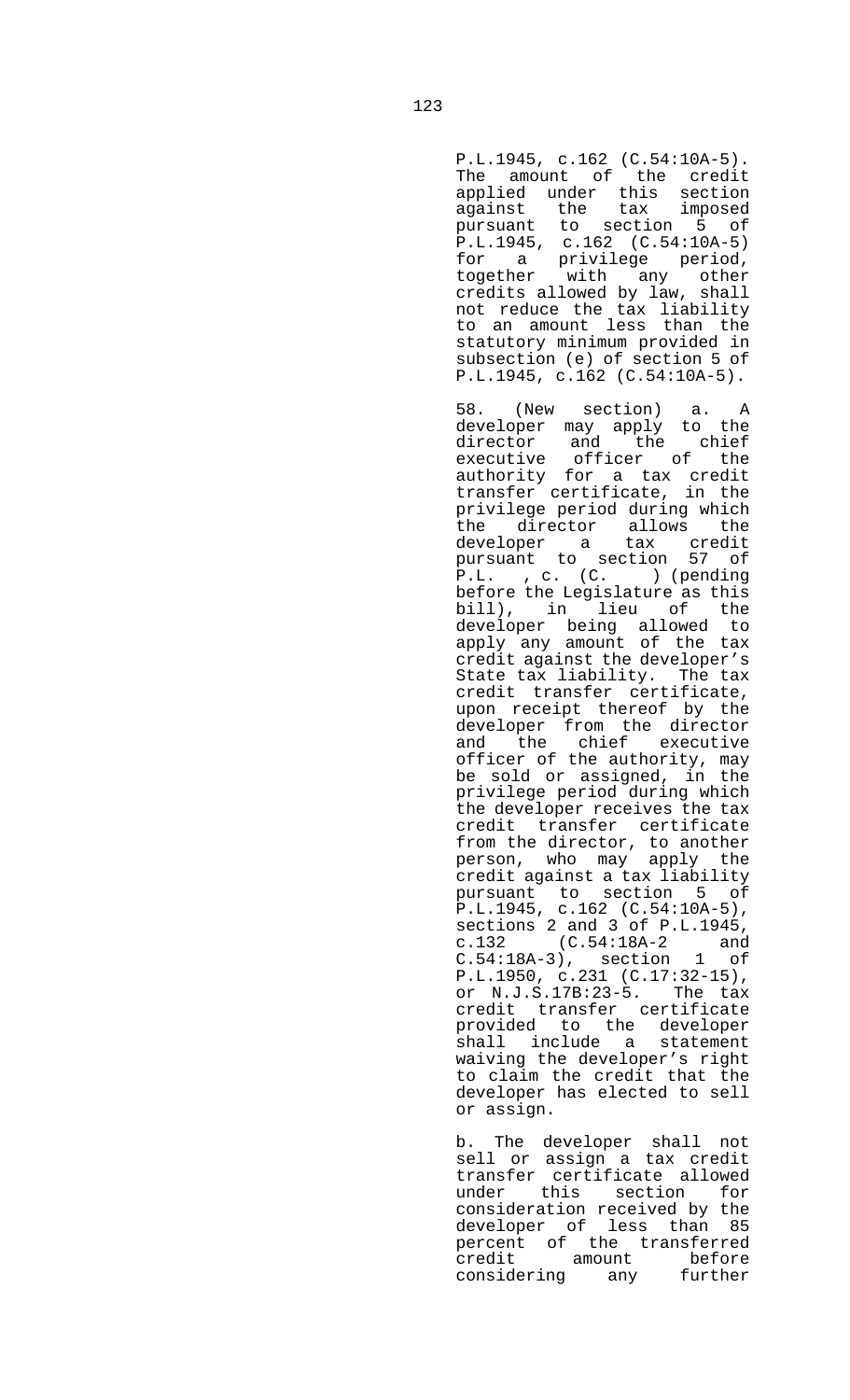discounting to present value which shall be permitted. The tax credit transfer certificate issued to a developer by the director shall be subject to any limitations and conditions imposed on the application of State tax credits pursuant to section 57 of P.L. , c. (C. ) (pending before the Legislature as this bill) and any other terms and conditions that the director may prescribe.

 c. A purchaser or assignee of a tax credit transfer certificate pursuant to this section shall not make any subsequent transfers, assignments, or sales of the tax credit transfer certificate.

 d. The authority shall publish on its Internet website the<br>following information following information concerning each tax credit transfer certificate approved by the authority and the director pursuant to this section:

 (1) the name of the transferrer;

 (2) the name of the transferee;

 (3) the value of the tax credit transfer certificate; and

 (4) the consideration received by the transferrer.

 59. (New section) Beginning the year next following the year in which P.L. , c. (pending before the Legislature as this bill) takes effect and every two years thereafter, a State college or university established pursuant to chapter 64 of Title 18A of the New Jersey Statutes shall, pursuant to an agreement executed between the State college or university and the authority, prepare a report on the implementation of the program, and submit the report to the authority, the Governor, and, pursuant to section 2 of P.L.1991, c.164 (C.52:14-19.1), to the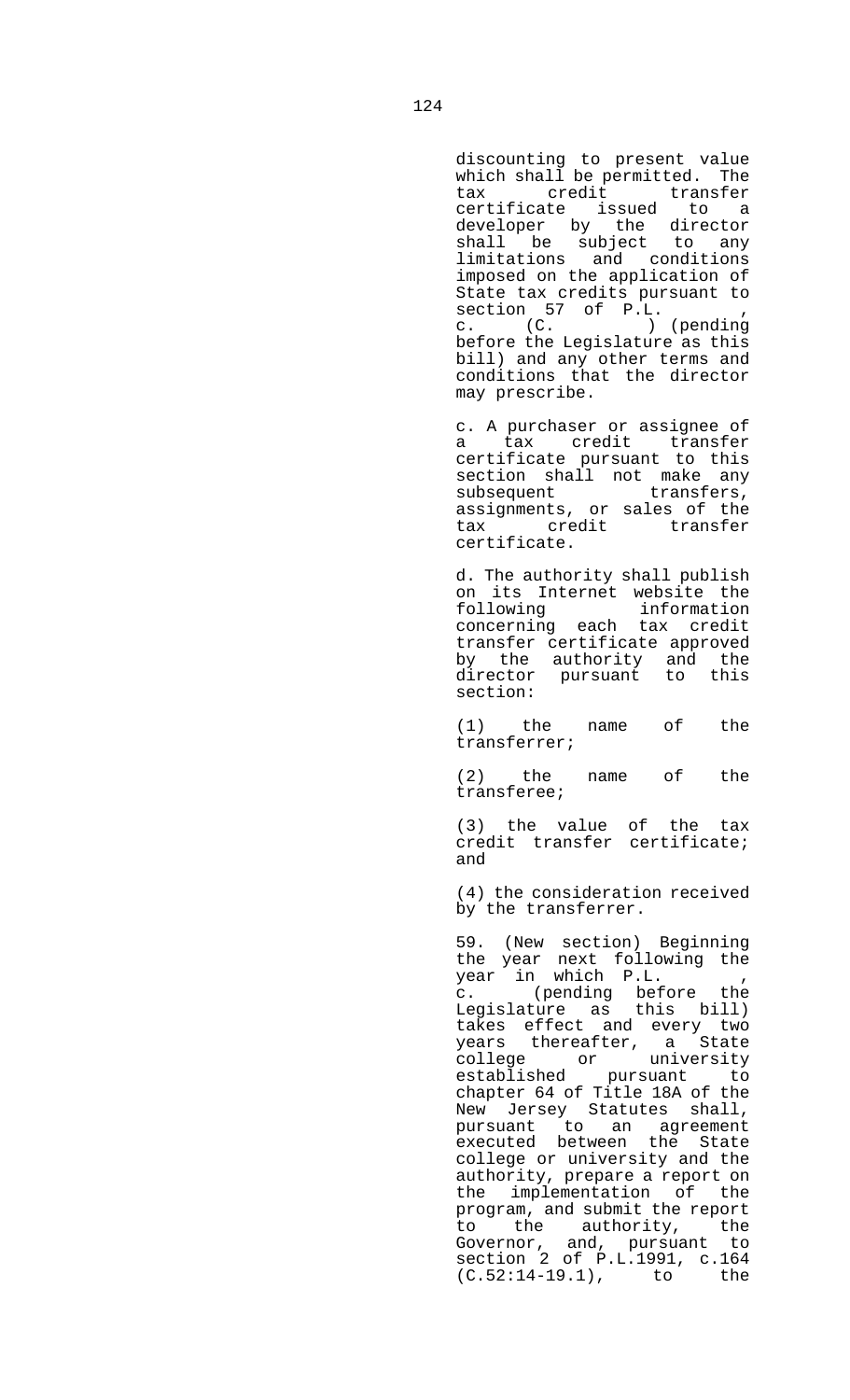Legislature. Each biennial report required under this section shall include a description of each redevelopment project receiving a tax credit under the program, a detailed analysis of the consideration given in each project to the factors set forth in sections 53 and 54 of P.L. , c. (C. ) (pending before the Legislature as this bill), the return on investment for incentives awarded, the redevelopment project's impact on the State's economy, and any other metrics the State college or university determines are relevant based upon national best practices. The authority shall prepare a written response to the report, which the authority shall submit to the Governor and, pursuant to section 2 of P.L.1991, c.164 (C.52:14- 19.1), to the Legislature.

60. (New section) a.<br>Notwithstanding the Notwithstanding the<br>provisions of the provisions "Administrative Procedure Act," P.L.1968, c.410 (C.52:14B-1 et seq.), to the contrary, the chief executive officer of the authority, in consultation with the Commissioner of Environmental Protection, may adopt, immediately, upon filing with the Office of Administrative Law, regulations that the chief executive officer and commissioner deem necessary to implement the provisions of sections 50 through 60 of P.L. , c. (C. ) (pending before the Legislature as this bill), which regulations shall be effective for a period not to exceed 180 days from the date of the filing. The chief executive officer, in consultation with the Commissioner of Environmental Protection, shall thereafter amend, adopt, or readopt the regulations in accordance with the requirements of P.L.1968, c.410 (C.52:14B-1 et seq.).

 b. If, before the end of five full years after the completion of the redevelopment project, a developer that has received a tax credit pursuant to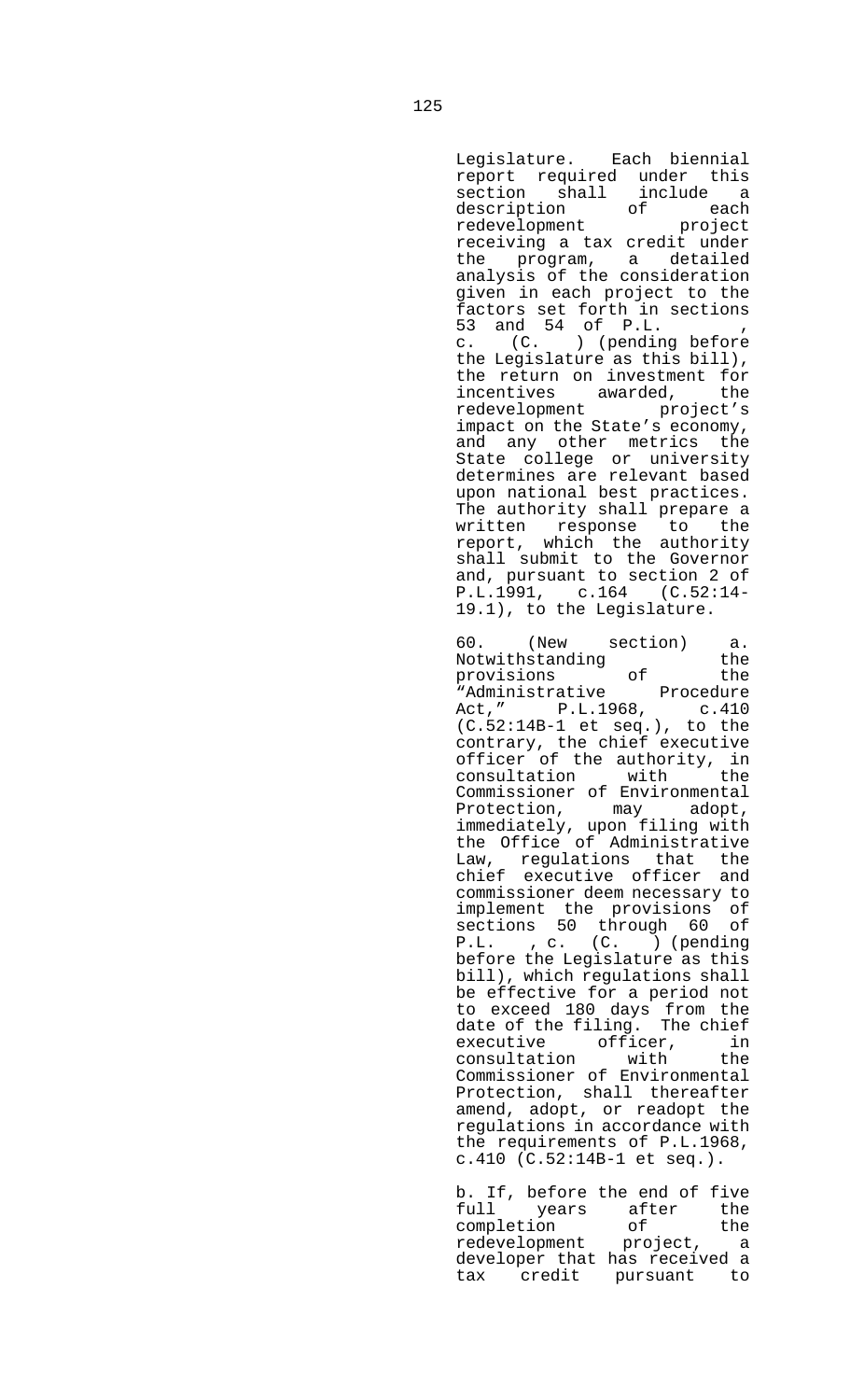sections 50 through 60 of P.L. , c. (C. ) (pending before the Legislature as this bill) modifies the redevelopment project or the operation of the redevelopment project so that it ceases to meet the requirements for a redevelopment project as defined under the program or fails to meet the requirements<br>of the redevelopment of the redevelopment agreement, then the tax credit allowed under the program shall be recaptured in<br>accordance with the rules with the rules adopted pursuant to subsection a. of this section.

 61. (New section) Sections 61  $through 71 of P.L.$ , c. (C. ) (pending before the Legislature as this bill) shall be known and may be cited as the "Historic Preservation Tax Credit Program Act."

 62. (New section) As used in sections 61 through 71 of P.L. , c. (C. ) (pending before the Legislature as this bill):

 "Authority" means the New Jersey Economic Development Authority established by section 4 of P.L.1974, c.80  $(C.34:1B-4)$ .

 "Board" means the Board of the New Jersey Economic Development Authority appointed pursuant to subsection b. of section 4 of P.L.1974, c.80 (C.34:1B-4).

 "Building services" means any cleaning or routine building maintenance work, including but not limited to sweeping, vacuuming, floor cleaning, cleaning of rest rooms, collecting refuse or trash, window cleaning, securing, patrolling, or other work in connection with the care or securing of an existing building, including services typically provided by a doorattendant or concierge. "Building services" shall not include any skilled<br>maintenance work, maintenance work, professional services, or other public work for which a contractor is required to pay the "prevailing wage" as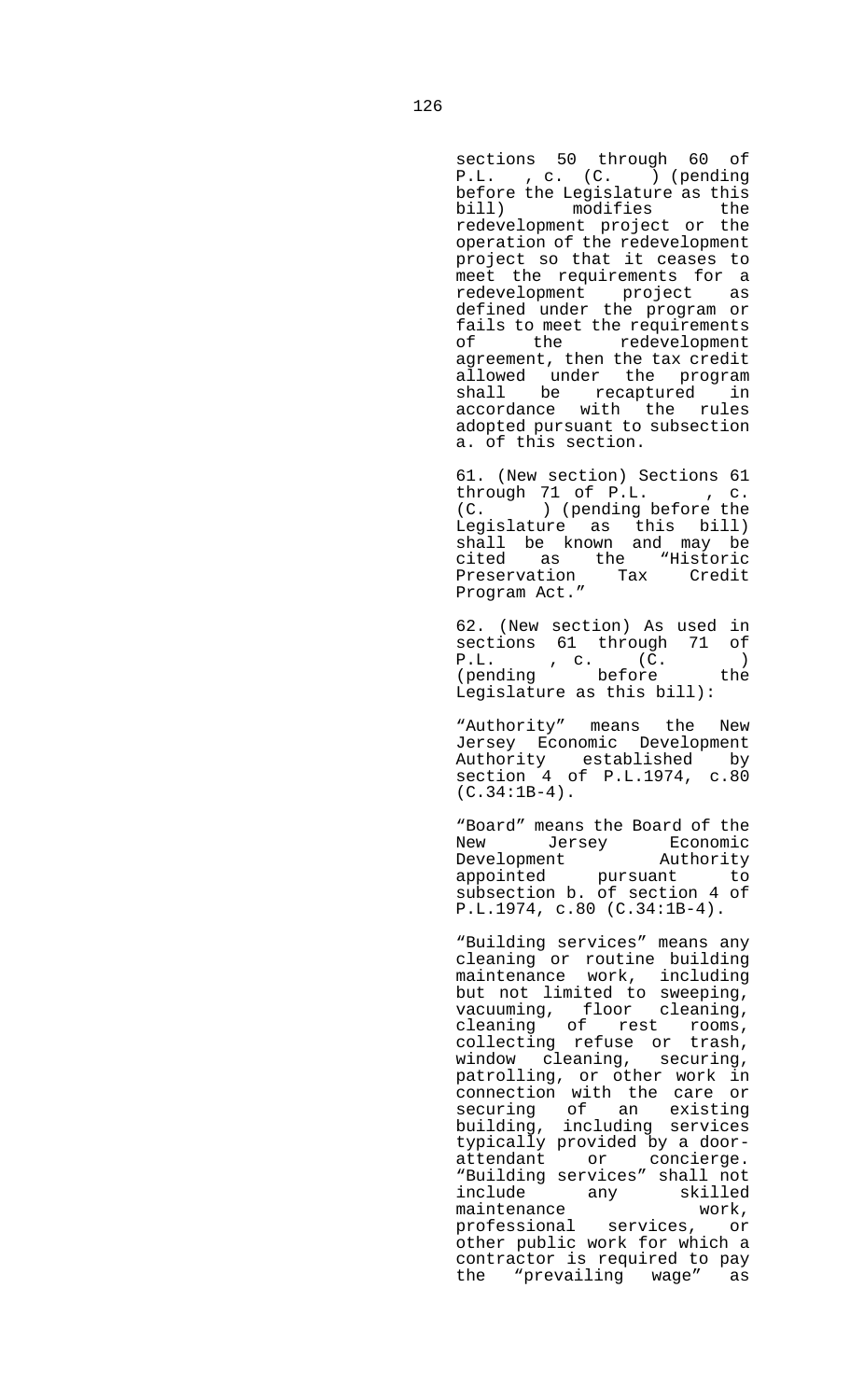defined in section 2 of P.L.1963, c.150 (C.34:11- 56.26).

 "Collaborative workspace" means coworking, accelerator, incubator, or other shared working environments that<br>promote collaboration, promote collaboration, interaction, socialization, and coordination among tenants through the clustering of multiple businesses or individuals. For this<br>purpose, the collaborative purpose, the workspace shall be the greater of: 2,500 of dedicated square feet or 10 percent of the total qualified property. The collaborative workspace shall include a community manager, be focused on collaboration among the community members, and include regularly scheduled education events for the members. The collaborative workspace shall also include a physical open space that supports the engagement of its community members.

> "Cost of rehabilitation" means the consideration given, valued in money, whether given in money or otherwise, for the materials and services that are directly related to the repair or improvement of structural and architectural features of a qualified property, and which may include structural components such as: walls, partitions, floors, ceilings, permanent coverings such as paneling or tiling, windows, and doors, components of central air conditioning or heating systems, plumbing and plumbing fixtures, electrical wiring and lighting fixtures, chimneys, stairs, escalators, chimneys, stairs, escalators,<br>elevators, sprinkler systems, fire escapes, and other components related to the operation or maintenance of the building. In addition, expenses that qualify may include construction period interest and taxes, architect fees, engineering fees, construction management costs, reasonable developer fees, and any other fees paid that would normally be charged to a capital account.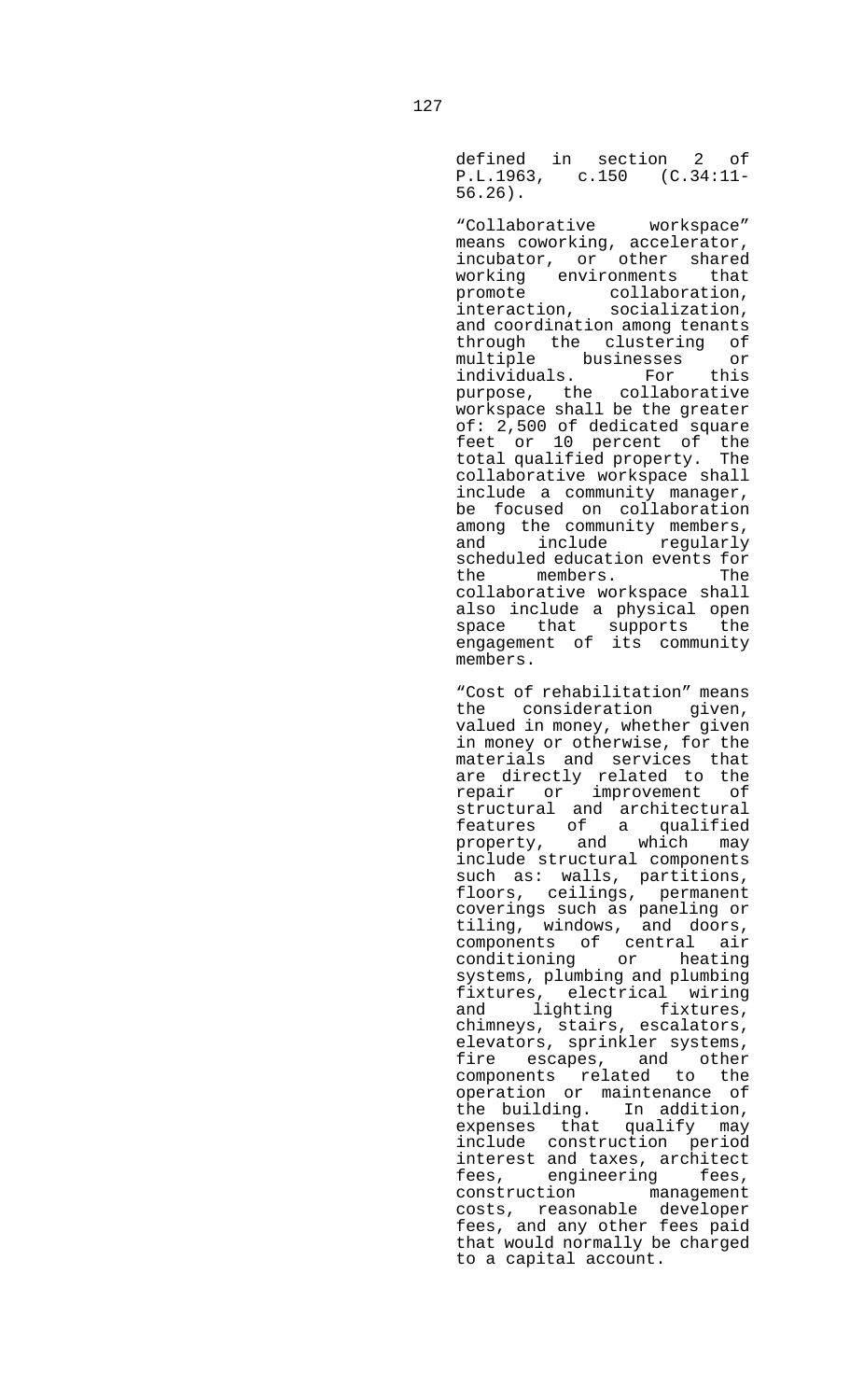"Developer" means an owner or lessee of a qualified property that enters or proposes to enter into a rehabilitation agreement with the authority pursuant to the provisions of section 65 of P.L. , c. (C. ) (pending before the Legislature as this bill).

 "Director" means the Director of the Division of Taxation in<br>the Department of the the Department of Treasury.

 "Income producing property" means a structure or site that is used in a trade or business or to produce rental income.

> "Incubator facility" means a commercial property, which contains 5,000 or more square feet of office, laboratory, or industrial space, which is located near, and presents<br>opportunities for opportunities collaboration with, a research institution, teaching hospital, college, or university, and within which at least 75 percent of the gross leasable area is restricted for use by one or more technology startup companies.

> "Officer" means the State Historic Preservation Officer or the official within the State designated by the Governor or by statute in accordance with the provisions of the "National Historic Preservation Act," Pub.L.89- 665 (54 USCS s.300101et seq.), to act as liaison for the purpose of administering historic preservation programs in the State.

 "Program" means the Historic Preservation Tax Credit Program established by section  $63$  of P.L. , c.  $(C.$  )<br>(pending before the (pending before the Legislature as this bill).

 "Project financing gap" means the part of the total cost of rehabilitation, including reasonable and appropriate return on investment, that remains to be financed after all other sources of capital have been accounted for, including, but not limited to, developer contributed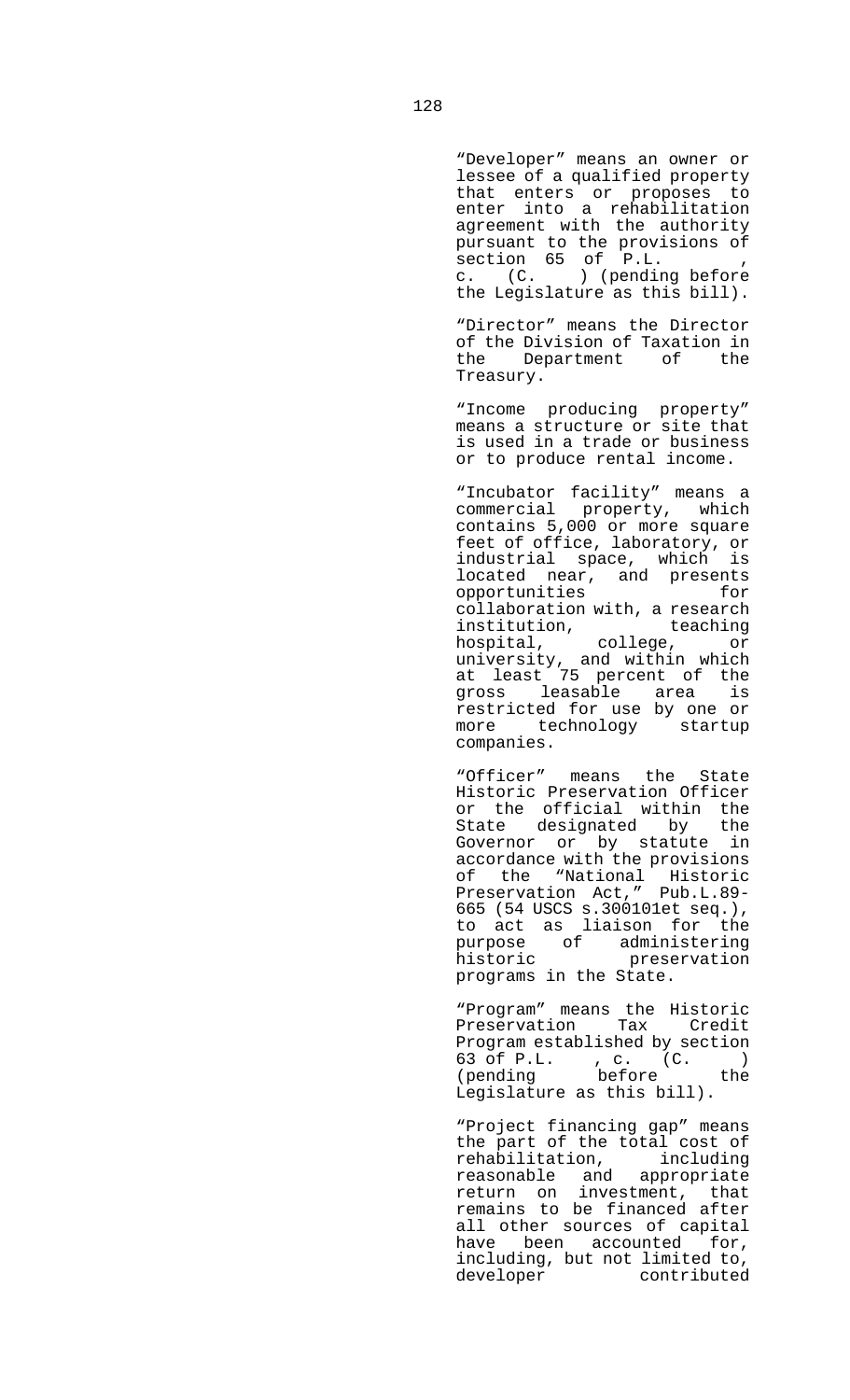capital, which shall not be less than 20 percent of the total cost of rehabilitation, and investor or financial entity capital or loans for which the developer, after making all good faith efforts to raise additional capital, certifies that additional capital cannot be raised from other sources.

 "Project labor agreement" means a form of pre-hire collective bargaining agreement covering terms and conditions of a specific project that satisfies the requirements set forth in section 5 of P.L.2002, c.44 (C.52:38-5).

 "Qualified property" means an income producing property associated with the history of New Jersey that is on the State or National Register of Historic Places or is eligible for placement on the State or national register.

 "Rehabilitation agreement" means an agreement between the authority and a developer under which the developer agrees to perform any work or undertaking necessary for the rehabilitation of a qualified property, and for the clearance, development or redevelopment, construction, or rehabilitation of any structure or improvement of residential, commercial, industrial, or public structures or improvements appurtenant to the qualified property.

 "Rehabilitation project" means the repair or reconstruction of the exterior or interior of a qualified property to make an efficient contemporary use possible while preserving the portions or features of the qualified property that have significant historical, architectural, and cultural value as determined by the officer.

 63. (New section) The Historic Preservation Tax Credit Program is hereby established as a program under the jurisdiction of the New Jersey Economic Development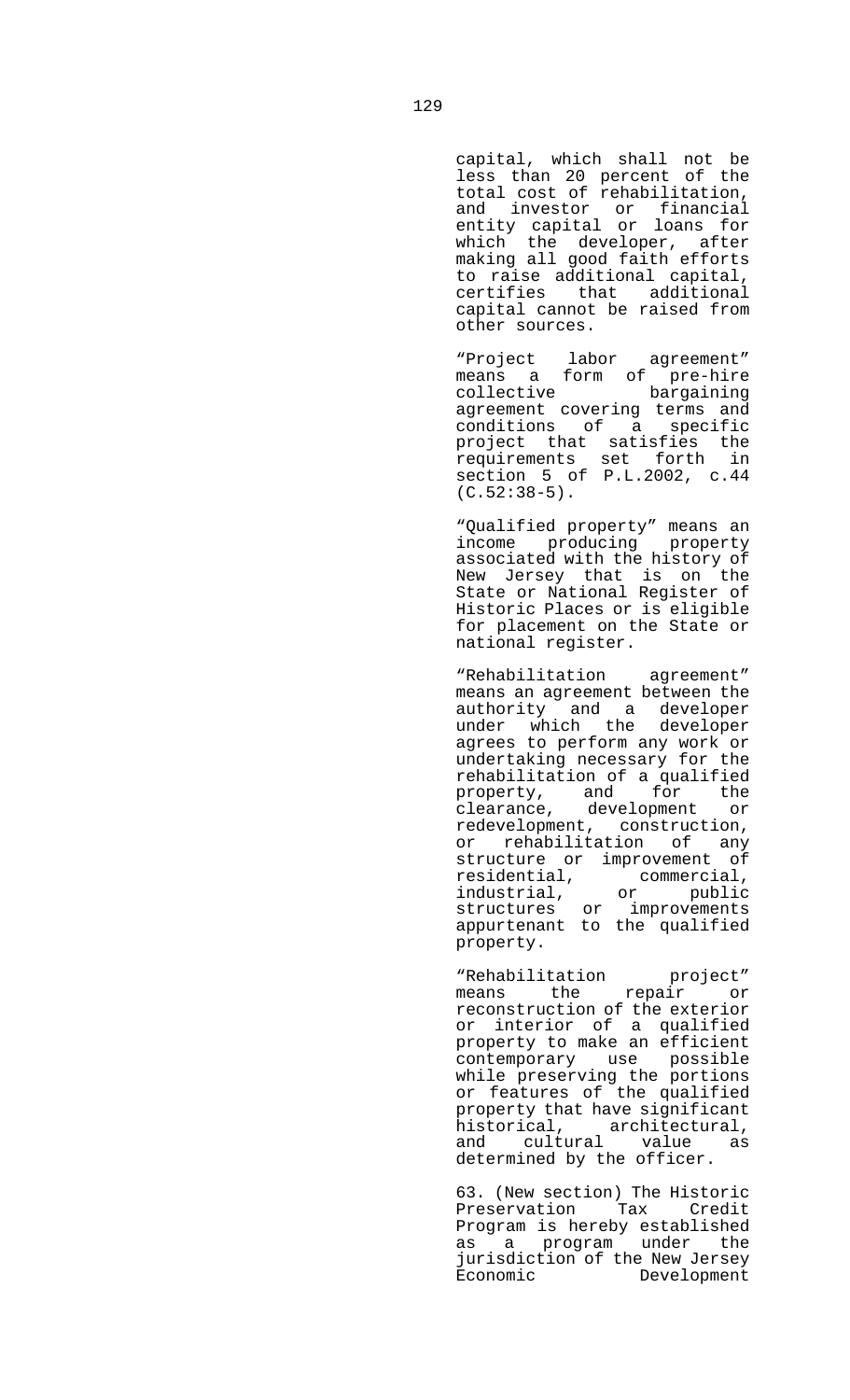Authority. The purpose of the program is to reimburse developers that rehabilitate historic buildings for a<br>portion of the cost of portion of the cost rehabilitation. To implement this purpose, the authority shall issue tax credits. The total value of tax credits approved by the authority shall not exceed an aggregate annual limit of \$20,000,000 for a calendar year. For the purpose of determining the aggregate value of tax credits approved in a calendar year, a tax credit shall be deemed to have been approved at the time the director allows a tax credit to a developer pursuant to section 67 of P.L. c. (C. ) (pending before the Legislature as this bill) following completion of the rehabilitation project.

 64. (New section) a. Prior to July 1, 2024, a developer seeking a tax credit for a rehabilitation project shall submit an application to the authority and to the officer in a form and manner prescribed in regulations adopted by the authority, in consultation with the officer, pursuant to the provisions of the "Administrative Procedure Act," P.L.1968, c.410 (C.52:14B-1 et seq.).

 b. A rehabilitation project shall be eligible for a tax credit only if the developer demonstrates to the authority at the time of application that:

 (1) the developer has not commenced any rehabilitation or construction work at the qualified property prior to applying for a tax credit pursuant to this section, but intends to redevelop the<br>qualified property property immediately upon approval of the tax credit;

> (2) without the tax credit, the rehabilitation project is not economically feasible; and

> (3) a project financing gap exists.

> c. The authority, in consultation with the officer,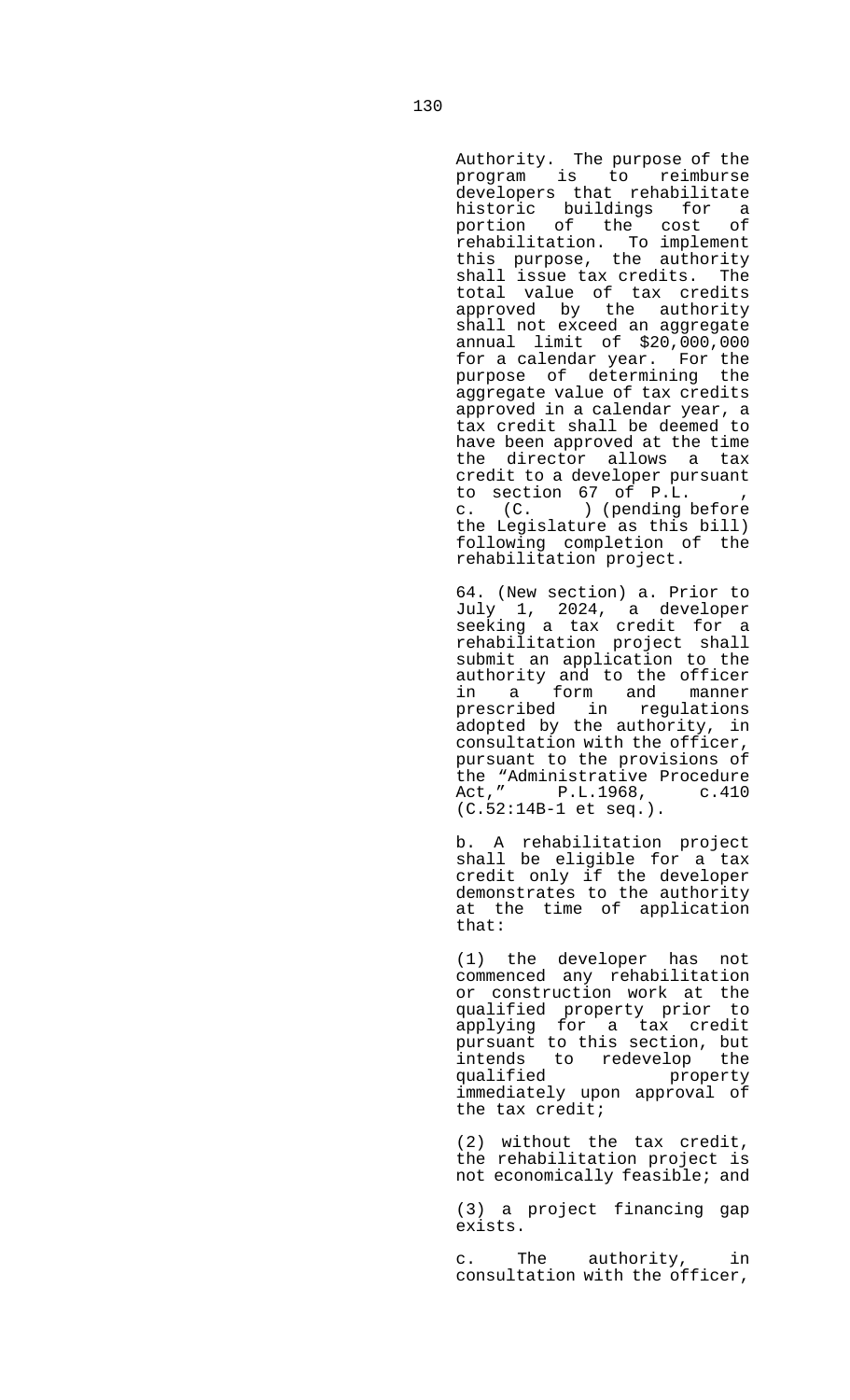may impose additional requirements upon an applicant through rule or regulation adopted pursuant to the provisions of the "Administrative Procedure Act," P.L.1968, c.410 (C.52:14B-1 et seq.), if the authority or the officer determines the additional requirements to be necessary and appropriate to effectuate the purposes of sections 61 through 71 of P.L. , c. (C. ) (pending

before the Legislature as this

bill).

 d. The authority, in consultation with the officer, shall conduct a review of the applications through a competitive application process whereby the authority and the officer shall evaluate all applications submitted by a date certain as if submitted on that date. The authority, in consultation with the officer, shall submit applications, which comply with the eligibility criteria set forth in this section, satisfy the submission requirements, and provide adequate information for the subject application, to the board for final approval.

 e. The authority shall allocate tax credits to rehabilitation projects until either the available tax credits are exhausted or all rehabilitation projects that are eligible for a tax credit pursuant to the provisions of sections 61 through 71 of P.L. , c. (C. ) (pending before the Legislature as this bill) receive a tax credit, whichever occurs first. If insufficient funding exists to allow a tax credit to a developer in accordance with the provisions of subsection a. of section  $67$  of  $P.L.$ <br>c.  $(C.$  ) (pending be ) (pending before the Legislature as this bill), the authority may offer the developer a value of tax credits below the amount provided for in subsection a. of section 67 of P.L. , c. (C. ) (pending before the Legislature as this bill).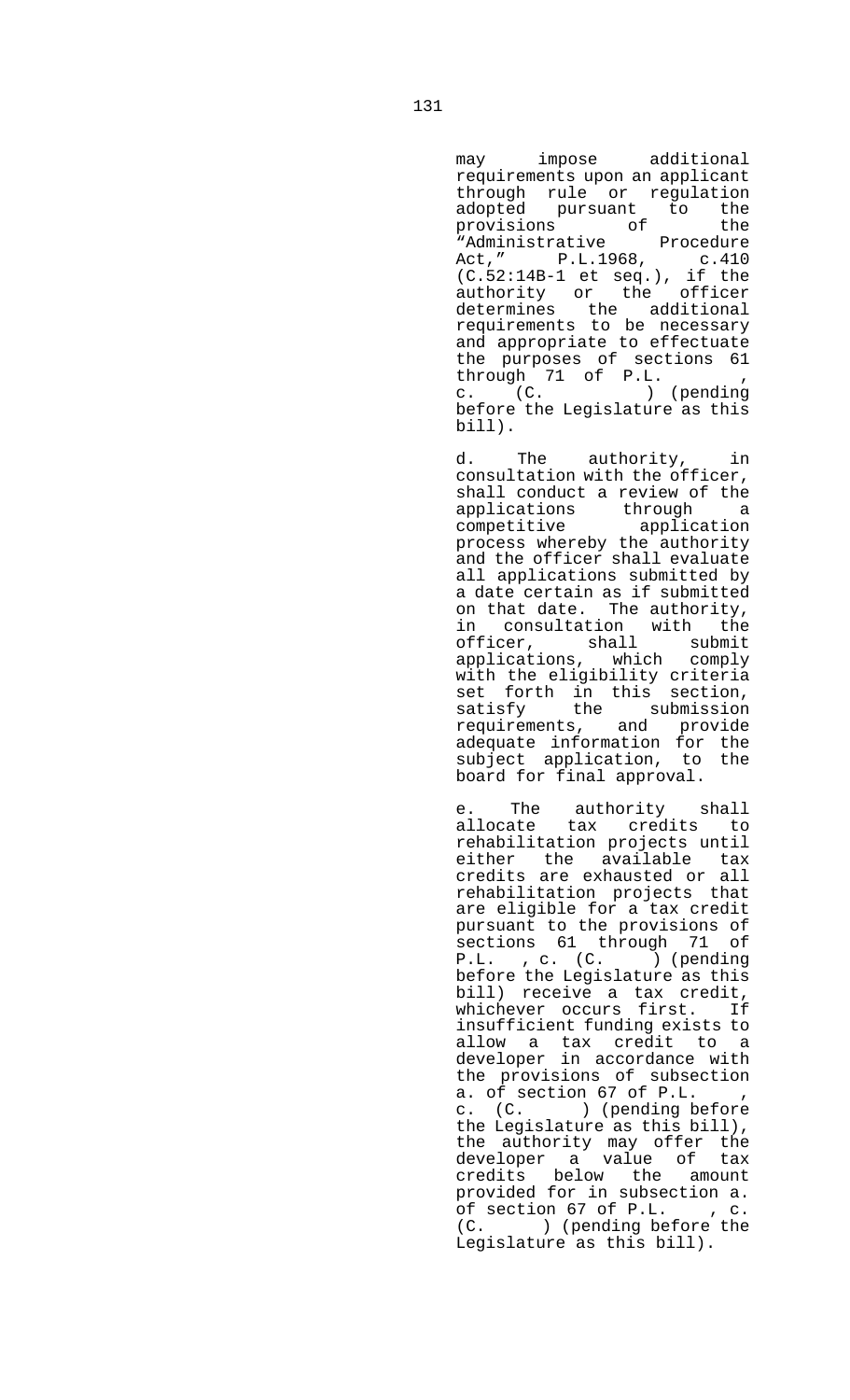f. A developer shall pay to the authority and officer, as appropriate, fees to cover the administrative costs related to the tax credit. A developer shall pay to the authority or to the officer, as appropriate, the full amount of the direct costs of an analysis concerning the developer's application for a tax credit, which a third party retained by the authority or officer performs, if the authority or officer deems such retention to be necessary.

 g. If the authority determines that a developer made a material misrepresentation on the developer's application, the developer shall forfeit all tax credits awarded under the program.

 h. If circumstances require a developer to amend its application to the authority, then the developer, or an authorized agent of the developer, shall certify to the authority that the information provided in its amended application is true under the penalty of perjury.

 65. (New section) a. Prior to approval of an application by the board, the Department of Labor and Workforce Development, the Department of Environmental Protection, and the Department of the Treasury shall each report to the chief executive officer whether the developer is in good standing with the respective department. The authority may also contract with an independent third party to perform a background check on the developer. Following approval of an application by the board, but prior to the start of any construction or rehabilitation at the<br>qualified property, the property, the authority shall enter into a rehabilitation agreement with the developer. The chief executive officer of the authority shall negotiate the terms and conditions of the rehabilitation agreement on behalf of the State.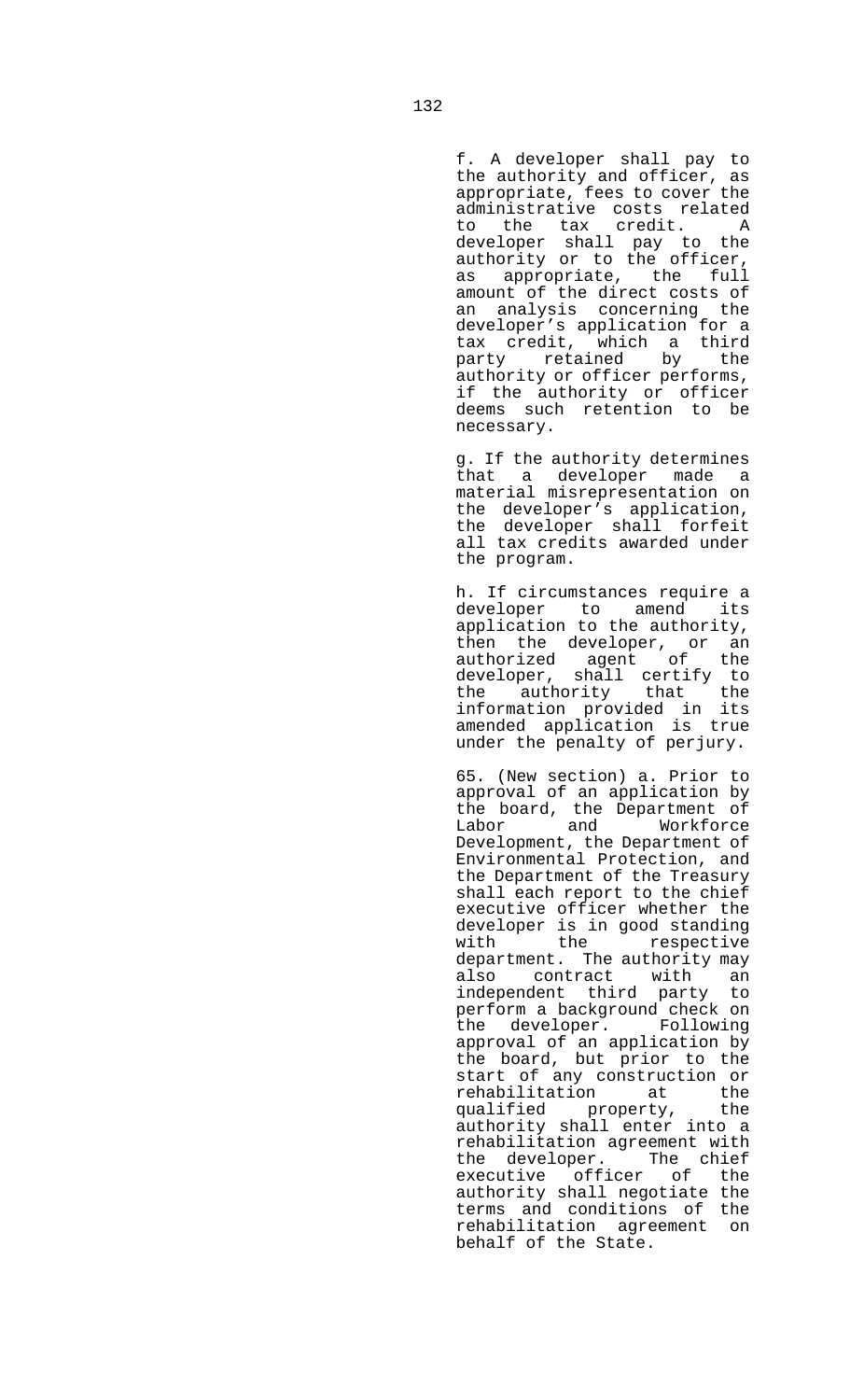b. The rehabilitation agreement shall specify the amount of the tax credit to be awarded to the developer, the date on which the developer intends or projects to complete the rehabilitation project, and the projected cost of rehabilitation. The agreement shall require the developer to submit progress reports to the authority and to the officer every six months pursuant to section 66 of P.L. , c. (C. ) (pending before the Legislature as this bill).

 c. The authority shall not enter into a rehabilitation agreement with a developer unless:

 (1) the rehabilitation project complies with standards established by the authority in accordance with the green building manual prepared by the Commissioner of Community Affairs pursuant to section 1 of P.L.2007, c.132 (C.52:27D-130.6), regarding the use of renewable energy, energyefficient technology, and nonrenewable resources to reduce environmental degradation and<br>encourage long-term cost long-term cost reduction;

 (2) the rehabilitation project complies with the authority's affirmative action<br>
requirements, adopted requirements, adopted pursuant to section 4 of P.L.1979, c.203 (C.34:1B-5.4);

 (3) the developer pays each worker employed to perform rehabilitation work, construction work, or building services work at the<br>rehabilitation project rehabilitation premises not less than the prevailing wage rate for the worker's craft or trade, as determined by the Commissioner of Labor and Workforce Development pursuant to P.L.1963, c.150 (C.34:11- 56.25 et seq.) and P.L.2005, c.379 (C.34:11-56.58 et seq.). In the event the rehabilitation project, or the aggregate of all rehabilitation projects approved for an award under the program, constitute a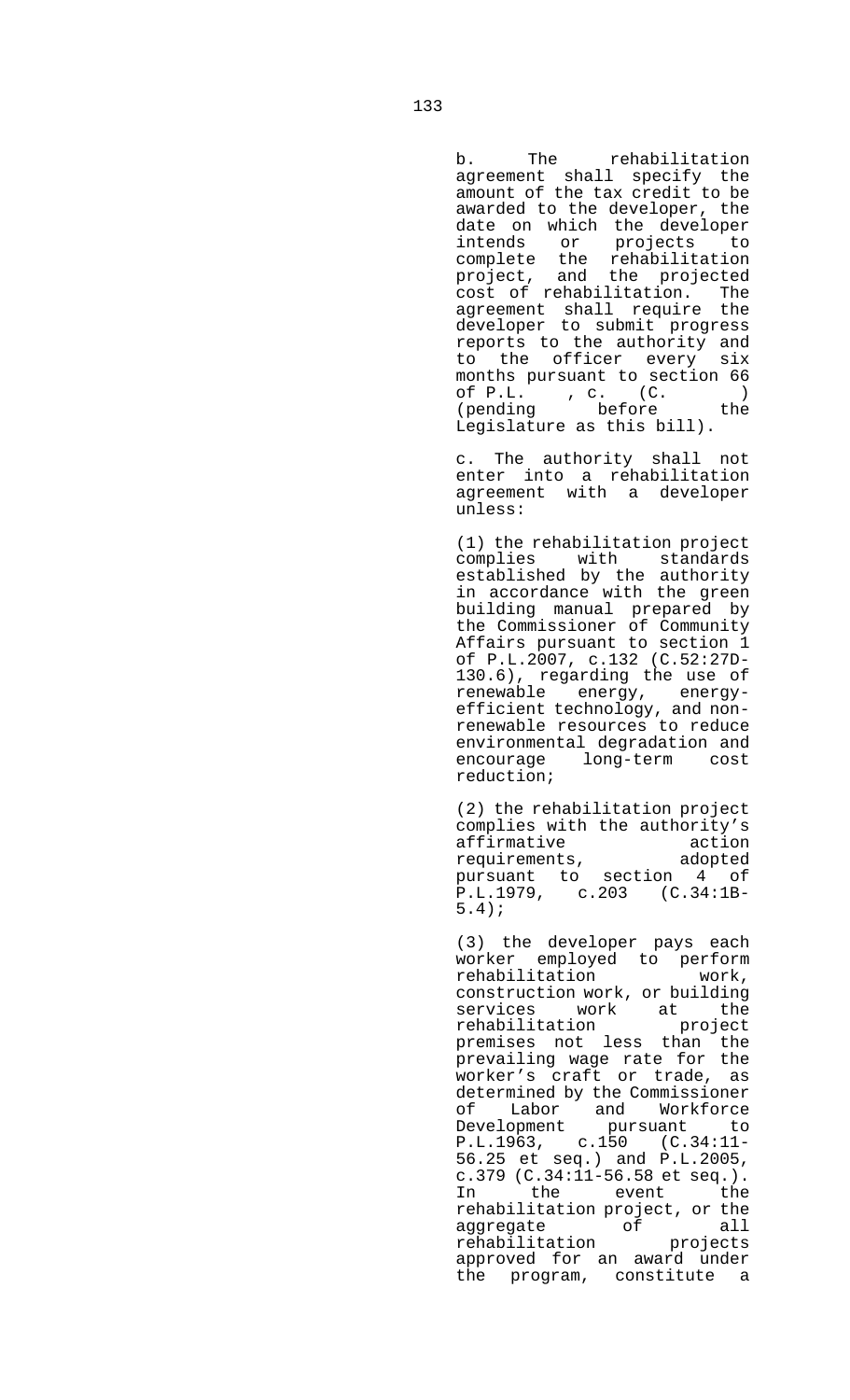lease of more than 55 percent of a building owned or controlled by the developer, the requirement set forth in this paragraph shall apply to the entire building; and

 (4) the rehabilitation agreement provides that each worker employed by the developer or subcontractor of a developer working in a rehabilitation project, 80 percent or more of which is operated by the developer shall be paid not less than \$15 per hour or 120 percent of minimum wage fixed under subsection a. of section 5 of P.L.1966, c.113 (C.34:11- 56a4), whichever is higher.

d. The rehabilitation agreement shall include a requirement that the chief executive officer of the authority receive annual reports from the Department of Environmental Protection, the Department of Labor and Workforce Development, and the Department of the Treasury demonstrating that the developer is in good standing with said department and a provision allowing the authority to recapture tax credits for any year in which any such report is not received. The incentive grant agreement shall also require a developer to engage in on-site consultations with the Division of Workplace Safety and Health in the Department of Health.

> e. (1) Except as provided in paragraph (2) of this subsection, the authority shall not enter into a rehabilitation agreement for a rehabilitation project that includes at least one retail establishment which will have more than 10 employees, or at least one distribution center which will have more than 20 employees, unless the rehabilitation agreement includes a precondition that any business that serves as the owner or operator of the retail establishment or distribution center enters into a labor harmony agreement with a labor organization or<br>cooperating labor cooperating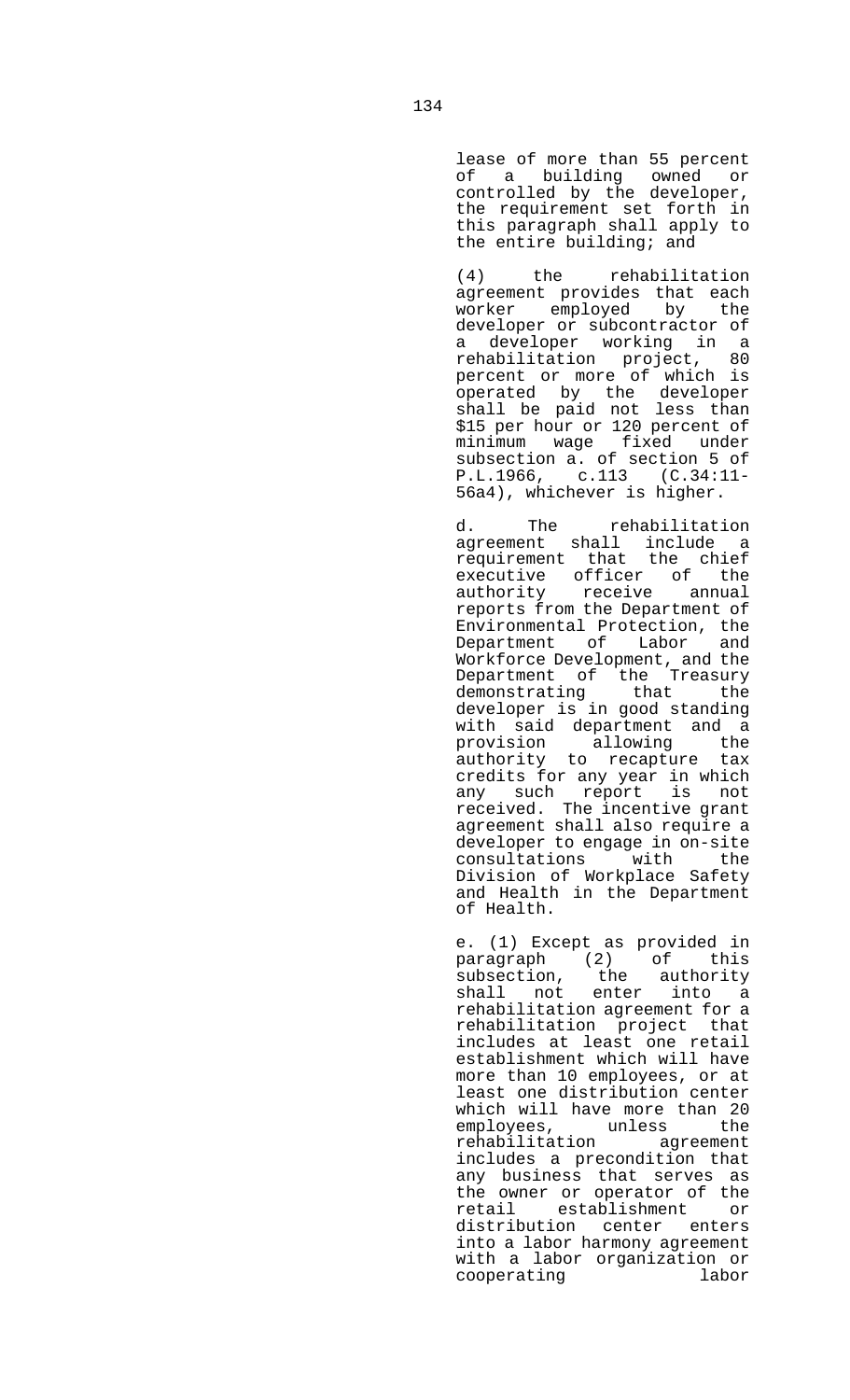organizations which represent retail or distribution center employees in the State.

 (2) The authority may enter into a rehabilitation agreement with a developer without the labor harmony agreement required under paragraph (1) of this subsection only if the authority determines that the rehabilitation project would not be able to go forward if a labor harmony agreement is required. The authority shall support the determination by a written finding, which provides the specific basis for the determination.

 (3) As used in this subsection, "labor harmony agreement" means an agreement between a business that serves as the owner or operator of a retail establishment or distribution center and one or more labor organizations, which requires, for the duration of the agreement: that any participating labor organization and its members agree to refrain from picketing, work stoppages, boycotts, or other economic interference against the<br>business; and that the  $b$ usiness; and that business agrees to maintain a neutral posture with respect<br>to efforts of any efforts of any participating labor organization to represent employees at an establishment or other unit in the retail establishment or distribution center, agrees to permit the labor organization to have access to the employees, and agrees to guarantee to the labor organization the right to obtain recognition as the exclusive collective bargaining representatives of the employees in an establishment or unit at the retail establishment or distribution center by demonstrating to the New Jersey State Board of Mediation, Division of Private<br>Employment Dispute Employment Dispute Settlement, or a mutually agreed-upon, neutral, thirdparty, that a majority of workers in the unit have shown their preference for the labor organization to be their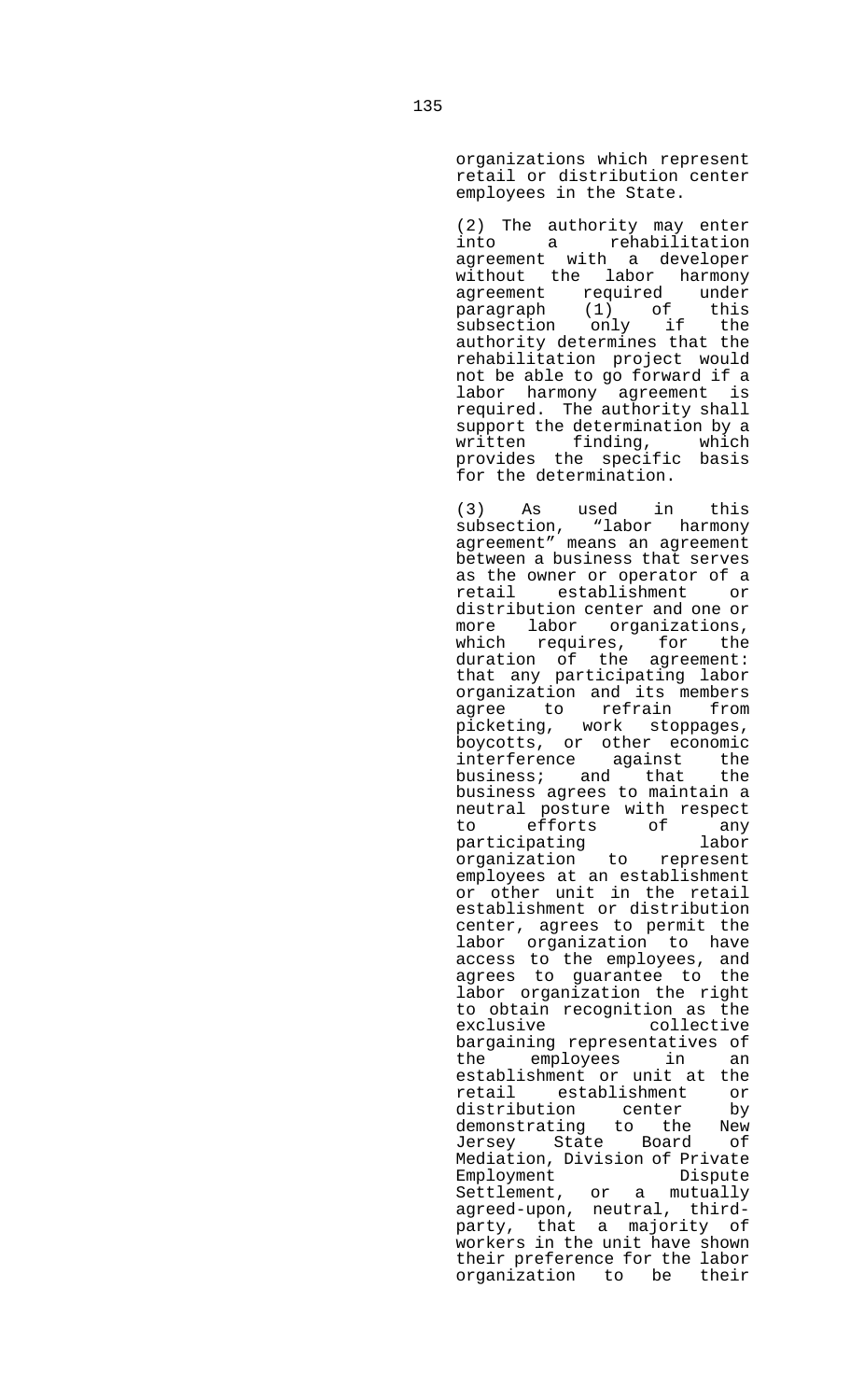representative by signing<br>authorization cards authorization cards indicating that preference. The labor organization or organizations shall be from a list of labor organizations which have requested to be on the list and which the Commissioner of Labor and Workforce Development has represent substantial numbers of retail or distribution center employees in the State.

 f. A developer may seek an amendment to the rehabilitation agreement if the developer cannot complete the rehabilitation project on or before the date set forth in the rehabilitation agreement. A developer's ability to change the date on which the developer shall complete the rehabilitation project shall be subject to the availability of tax credits in the year of the revised date of completion.

> 66. (New section) Commencing with the date six months following the date the authority and a developer executes a rehabilitation agreement and every six months thereafter until completion of the rehabilitation project, the developer shall submit an update of the status of the rehabilitation project to the authority and to the officer, including the cost of rehabilitation. Unless the authority determines that extenuating circumstances exist, the authority's approval of a tax credit shall expire if the authority, the officer, or both, do not timely receive the status update required under this section. The authority may recapture or rescind an award of tax credits under the program if a rehabilitation project fails to advance in accordance with the rehabilitation agreement.

> 67. (New section) a. (1) Upon<br>completion of the<br>rehabilitation project, the completion of the rehabilitation project, the officer shall certify to the authority the total cost of rehabilitation, that the property meets the definition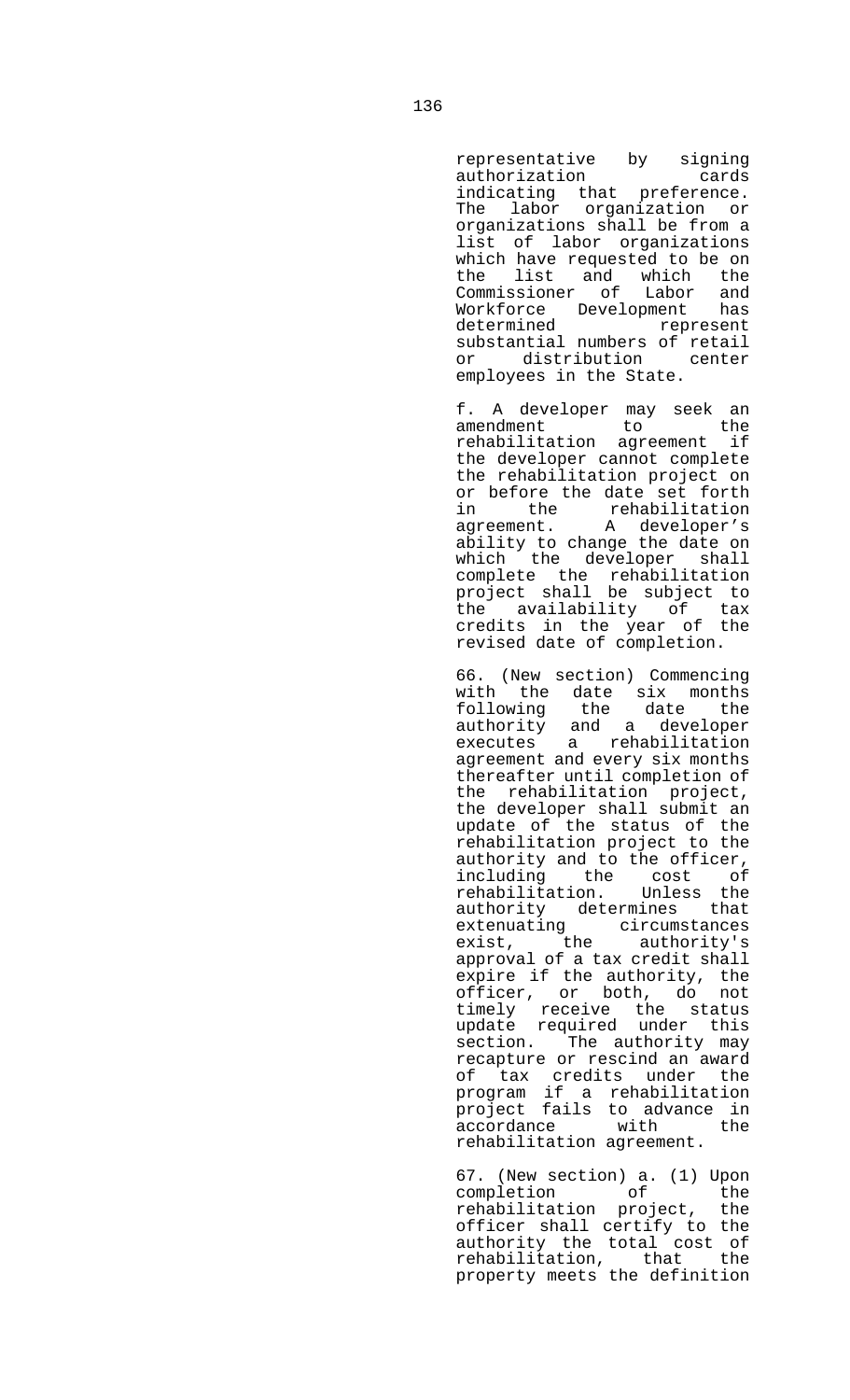of a qualified property, and that the developer completed the rehabilitation project in substantial compliance with the requirements of the Secretary of the Interior's Standards of Rehabilitation, 36 C.F.R. s.67.7. The developer, or an authorized agent of the developer, shall certify that the information provided pursuant to this paragraph is true under the penalty of perjury. Upon receipt of the certification from the officer, the authority shall allow a developer a credit against the tax imposed pursuant to section 5 of P.L.1945, c.162 (C.54:10A-5) in an amount equal to 16 percent of the actual cost of rehabilitation or 16 percent of the projected cost of rehabilitation set forth in the rehabilitation agreement, whichever is less. Claims, records, or statements submitted by a developer to the authority in order to receive tax credits shall not be considered claims, records, or statements made in<br>connection with State tax connection with laws.

 (2) The amount of the tax credit allowed pursuant to paragraph (1) of this section shall be increased as follows:

 (a) for a rehabilitation project in which at least 20 percent of the residential units constructed for occupancy are reserved for occupancy by low- and moderate-income households with affordability controls as required under the rules of the Council on Affordable Housing or court order, an increase of four percent of the actual cost of rehabilitation or four percent of the projected cost of rehabilitation set forth in the rehabilitation agreement, whichever is less;

 (b) for a rehabilitation project that includes a collaborative workspace or an incubator facility, an increase of four percent of the actual cost of rehabilitation or four percent of the projected cost of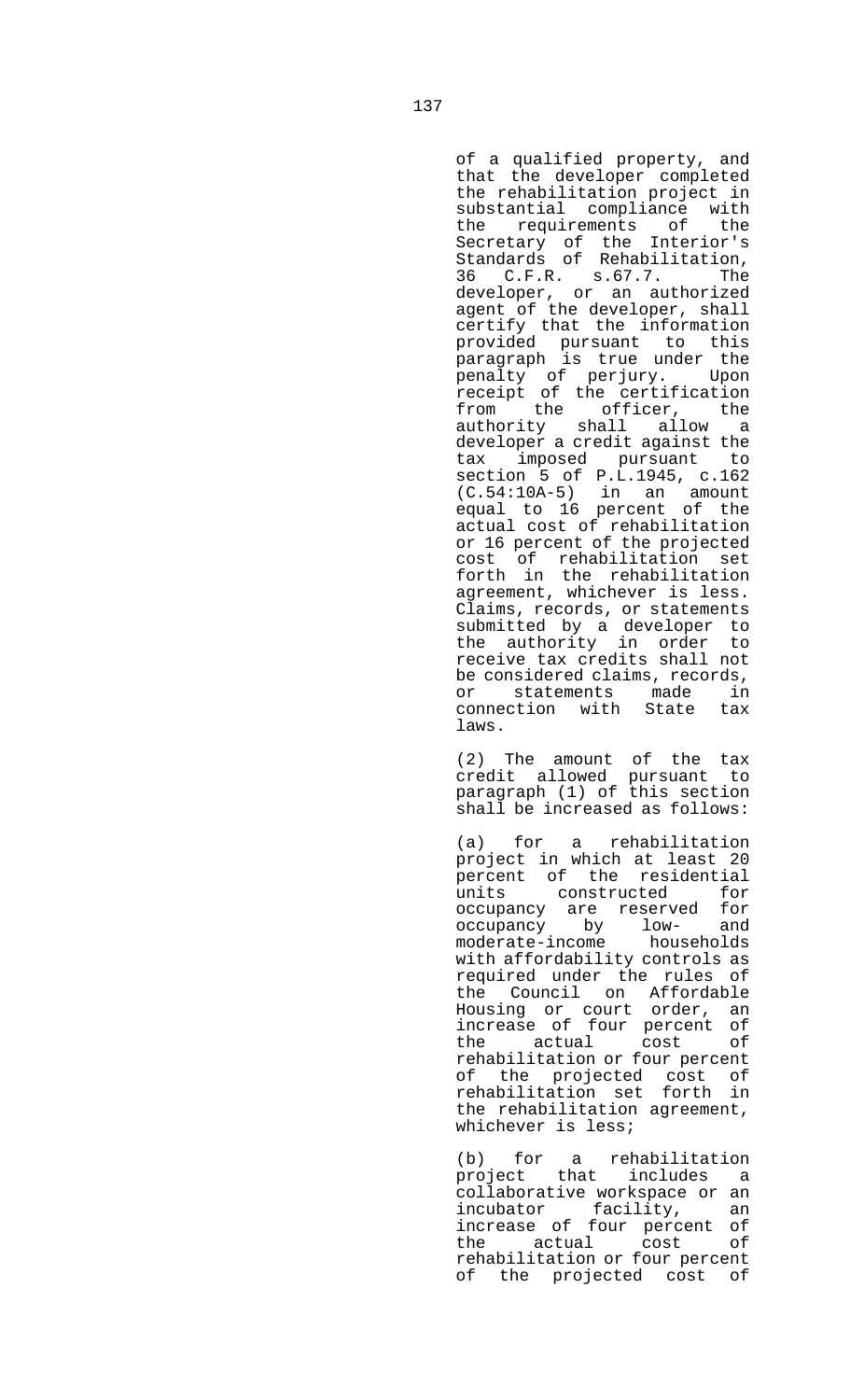rehabilitation set forth in the rehabilitation agreement, whichever is less; and

 (c) for a rehabilitation project for which the developer has entered into a project labor agreement, an increase of four percent of the actual cost of rehabilitation or four percent of the projected cost of rehabilitation set forth in the rehabilitation agreement, whichever is less, which increase shall not be included in any limitation imposed in<br>paragraph (3) of this paragraph (3) subsection.

> (3) Notwithstanding the provisions of paragraphs (1) and (2) of this subsection, the director shall not allow a tax credit to a developer in excess of \$4,000,000 for a rehabilitation project.

> b. A developer shall apply the credit awarded against the developer's liability under section 5 of P.L.1945, c.162 (C.54:10A-5), sections 2 and 3 of P.L.1945, c.132 (C.54:18A-2 and C.54:18A-3), section 1 of P.L.1950, c.231 (C.17:32- 15), or N.J.S.17B:23-5 for the privilege period during which the director allows the developer a tax credit pursuant to subsection a. of this section. A developer shall not carry forward an<br>unused credit. Credits unused credit. granted to a partnership shall be passed through to the partners, members, or owners, respectively, pro-rata, or pursuant to an executed agreement among the partners, members, or owners documenting an alternate distribution method provided to the director accompanied by any additional information as the director may prescribe.

 c. The director shall prescribe the order of priority of the application of the credit allowed under this section and any other credits allowed by law against the tax imposed under section 5 of P.L.1945, c.162 (C.54:10A-5). The amount of the credit applied under this section against the tax imposed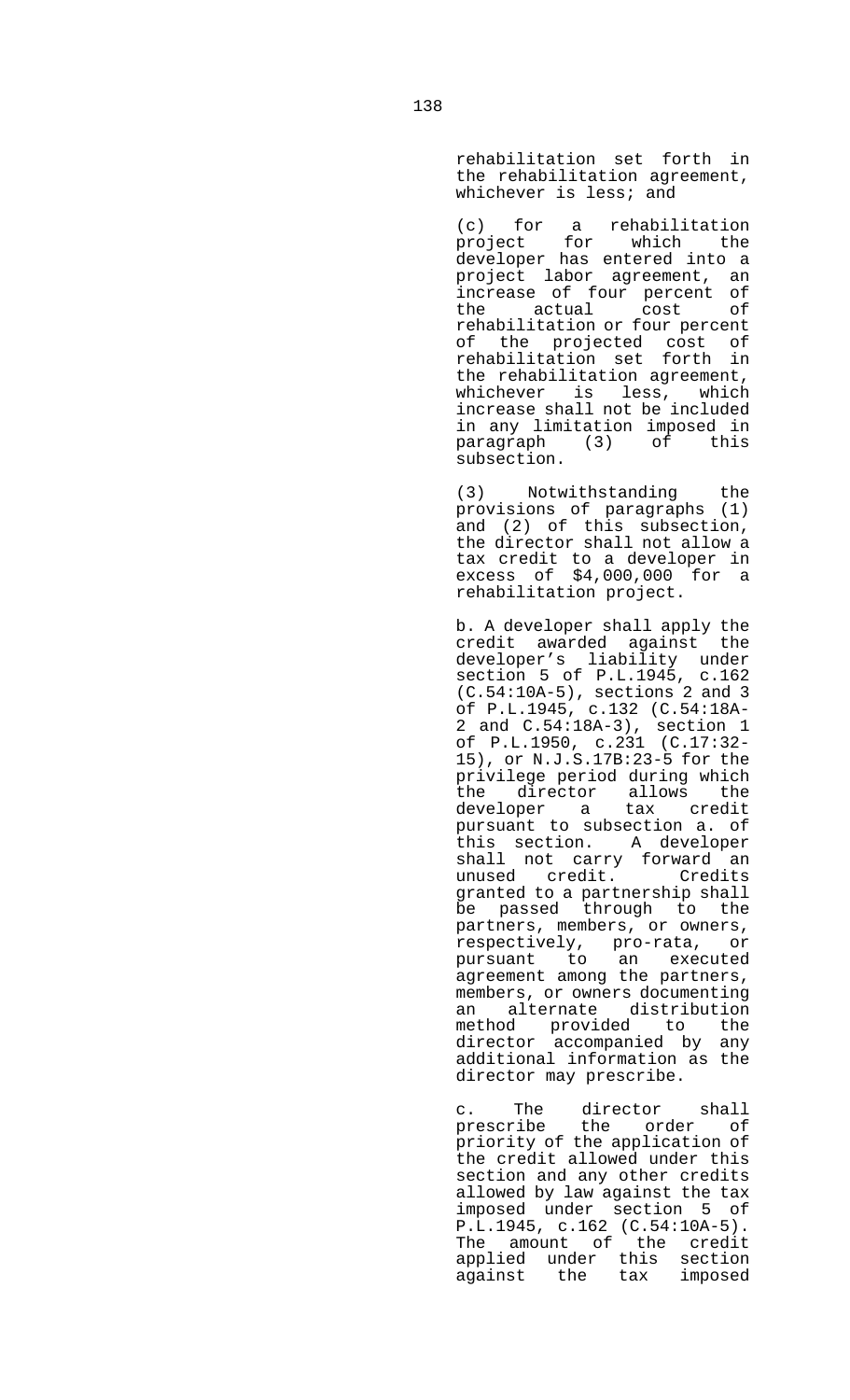pursuant to section 5 of P.L.1945, c.162 (C.54:10A-5) for a privilege period, together with any other credits allowed by law, shall not reduce the tax liability to an amount less than the statutory minimum provided in subsection (e) of section 5 of P.L.1945, c.162 (C.54:10A-5).

 68. (New section) a. A developer may apply to the director and the chief executive officer of the authority for a tax credit transfer certificate, in the privilege period during which the director allows the developer a tax credit pursuant to section 67 of P.L. , c. (C. ) (pending before the Legislature as this bill), in lieu of the developer being allowed to apply any amount of the tax credit against the developer's State tax liability. The tax credit transfer certificate, upon receipt thereof by the developer from the director and the chief executive officer of the authority, may be sold or assigned, in the privilege period during which the developer receives the tax credit transfer certificate from the director, to another person, who may apply the credit against a tax liability pursuant to section 5 of P.L.1945, c.162 (C.54:10A-5) , sections 2 and 3 of P.L.1945, c.132 (C.54:18A-2 and C.54:18A-3), section 1 of P.L.1950, c.231 (C.17:32-15), or N.J.S.17B:23-5. The tax credit transfer certificate provided to the developer shall include a statement waiving the developer's right to claim the credit that the developer has elected to sell or assign.

 b. The developer shall not sell or assign a tax credit transfer certificate allowed under this section for consideration received by the developer of less than 80 percent of the transferred credit amount. The tax credit transfer certificate issued to a developer by the director shall be subject to any limitations and conditions imposed on the application of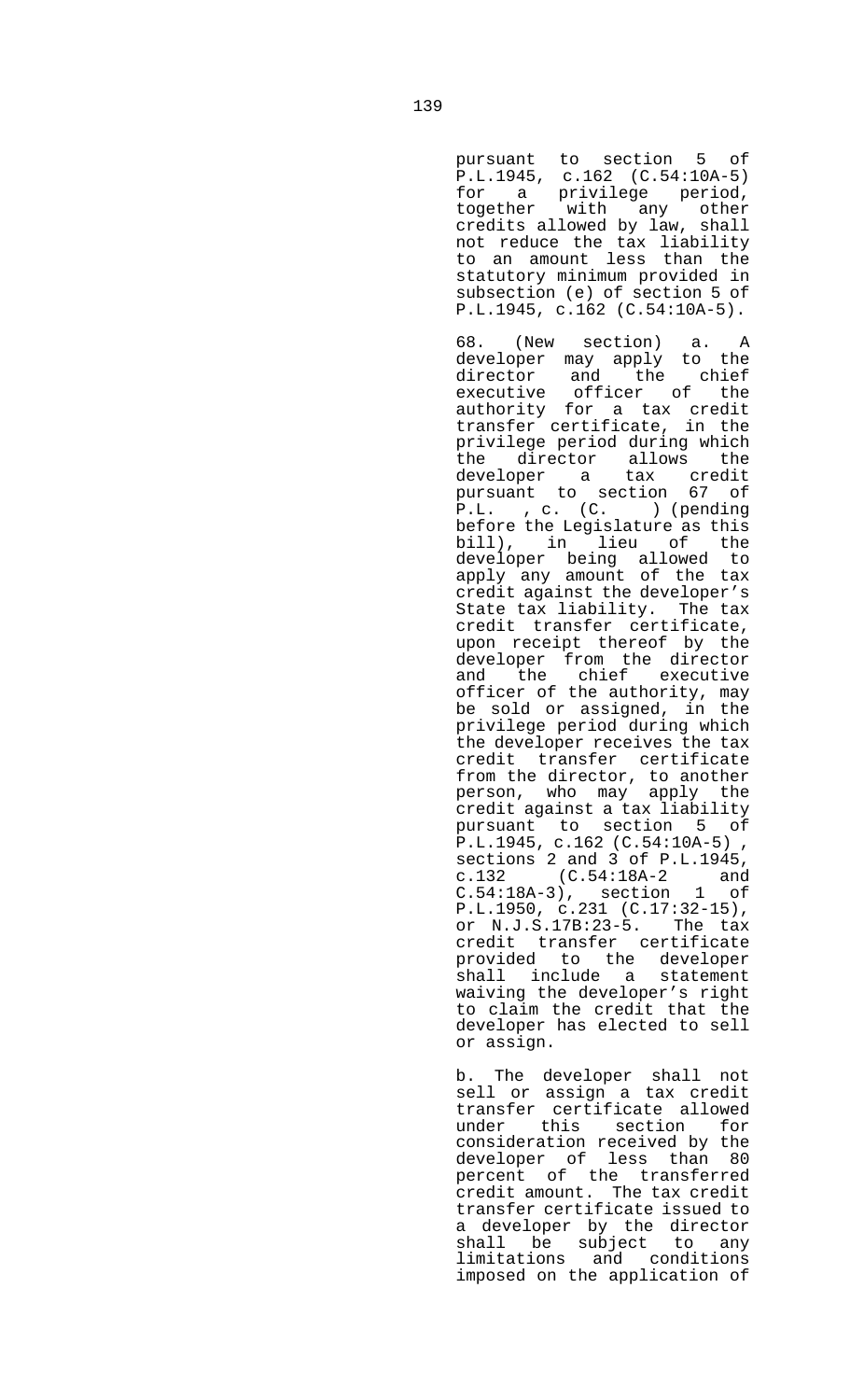State tax credits pursuant to section 67 of P.L. , c. (C. ) (pending before the Legislature as this bill) and any other terms and conditions that the director may prescribe.

 c. A purchaser or assignee of a tax credit transfer certificate pursuant to this section shall not make any subsequent transfers, assignments, or sales of the tax credit transfer certificate.

 d. The authority shall publish on its Internet website the<br>following information following information concerning each tax credit transfer certificate approved by the authority and the director pursuant to this section:

 (1) the name of the transferrer;

 (2) the name of the transferee;

 (3) the value of the tax credit transfer certificate; and

> (4) the consideration received by the transferrer.

 69. (New section) a. The authority, in collaboration with the officer and the director, shall adopt rules for the recapture of a tax credit allowed under the program. The rules shall require the authority to notify the director of the recapture of the tax credit. The recapture of funds shall be subject to the State Uniform Tax Procedure Law, R.S.54:48-1 et seq., and recaptured funds shall be deposited in the General Fund of the State.

 b. If, before the end of five full years after the completion of the rehabilitation of the qualified property, a developer that has received a tax credit pursuant to section 67 of P.L. , c. (C. ) (pending before the Legislature as this bill) modifies the qualified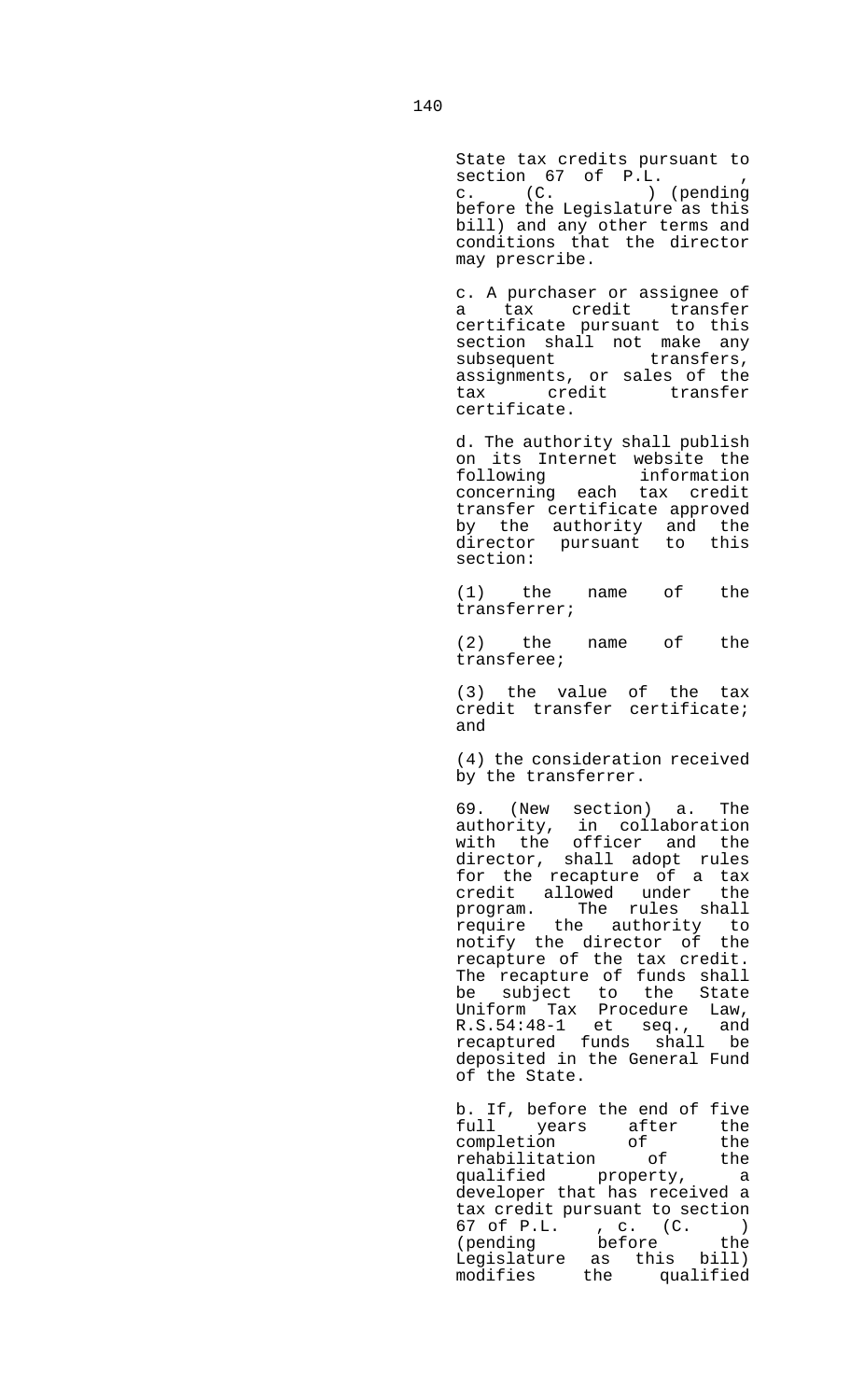property so that it ceases to meet the requirements for the rehabilitation of a qualified property as defined under the program or ceases to meet the<br>requirement of the requirement rehabilitation agreement then the tax credit allowed under the program shall be recaptured in accordance with the rules adopted pursuant to subsection a. of this section.

 70. (New section) Beginning the year next following the year in which P.L. , c. (pending before the Legislature as this bill) takes effect and every two years thereafter, a State college or university established pursuant to chapter 64 of Title 18A of the New Jersey Statutes shall, pursuant to an agreement executed between the State college or university and the authority, prepare a report on the implementation of the program, and submit the report to the authority, the Governor, and, pursuant to section 2 of P.L.1991, c.164 (C.52:14-19.1), to the Legislature. Each biennial report required under this section shall include a description of each rehabilitation project receiving a tax credit under the program, a detailed analysis of the consideration given in each project to the factors set forth in sections 64 and 65 of P.L. , c. (C. ) (pending before the Legislature as this bill), the return on investment for incentives awarded, the rehabilitation project's impact on the State's economy, and any other metrics the State college or university determines are relevant based upon national best practices. The authority shall prepare a written response to the report, which the authority shall submit to the Governor and, pursuant to section 2 of P.L.1991, c.164 (C.52:14- 19.1), to the Legislature.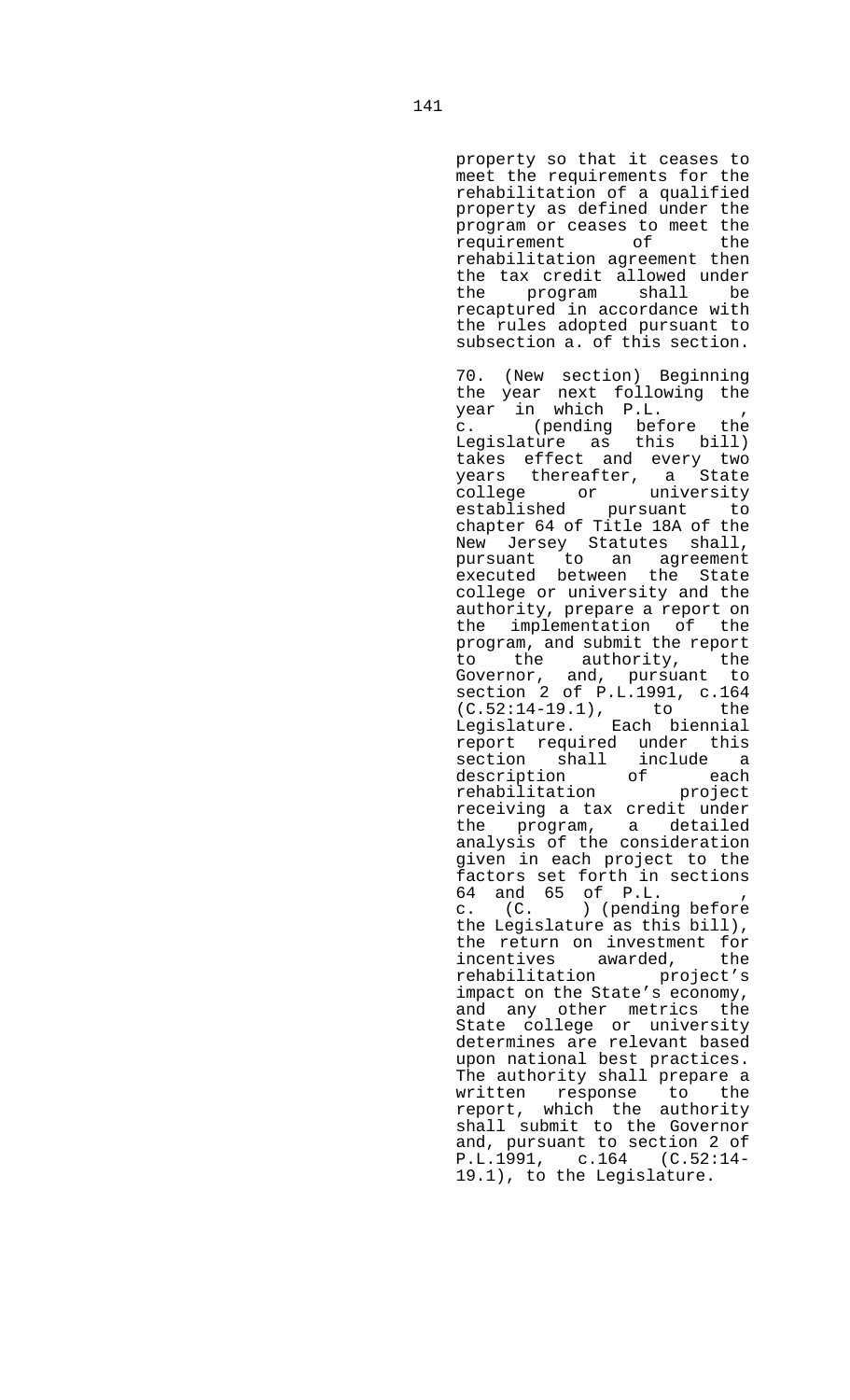|                                | 71. (New section)<br>Notwithstanding<br>the<br>provisions of<br>the<br>"Administrative Procedure<br>Act," P.L.1968, c.410<br>$(C.52:14B-1$ et seq.), to the<br>contrary, the chief executive<br>officer of the authority, in<br>consultation with the officer,<br>may adopt, immediately, upon<br>filing with the Office of<br>Administrative Law,<br>regulations that the chief<br>executive officer and officer<br>deem necessary to implement<br>the provisions of sections 61<br>through 71 of P.L. ,<br>$c.$ $(C.$ ) (pending before<br>the Legislature as this bill),<br>which regulations shall be<br>effective for a period not to<br>exceed 180 days from the date<br>of the filing. The chief<br>executive officer, in<br>consultation with the officer,<br>may thereafter amend, adopt,<br>or readopt the regulations in<br>accordance with the<br>requirements of P.L.1968,<br>c.410 (C.52:14B-1 et seq.)." |
|--------------------------------|-------------------------------------------------------------------------------------------------------------------------------------------------------------------------------------------------------------------------------------------------------------------------------------------------------------------------------------------------------------------------------------------------------------------------------------------------------------------------------------------------------------------------------------------------------------------------------------------------------------------------------------------------------------------------------------------------------------------------------------------------------------------------------------------------------------------------------------------------------------------------------------------------------------------------|
| Page 2, Section 1, Lines 8-46: | Delete in their entirety                                                                                                                                                                                                                                                                                                                                                                                                                                                                                                                                                                                                                                                                                                                                                                                                                                                                                                |
| Page 3, Section 1, Lines 1-47: | Delete in their entirety                                                                                                                                                                                                                                                                                                                                                                                                                                                                                                                                                                                                                                                                                                                                                                                                                                                                                                |
| Page 4, Section 1, Lines 1-48: | Delete in their entirety                                                                                                                                                                                                                                                                                                                                                                                                                                                                                                                                                                                                                                                                                                                                                                                                                                                                                                |
| Page 5, Section 1, Lines 1-48: | Delete in their entirety                                                                                                                                                                                                                                                                                                                                                                                                                                                                                                                                                                                                                                                                                                                                                                                                                                                                                                |
| Page 6, Section 1, Lines 1-4:  | Delete in their entirety                                                                                                                                                                                                                                                                                                                                                                                                                                                                                                                                                                                                                                                                                                                                                                                                                                                                                                |

Page 3, Section 1, Lines  $1-47$ : Page 4, Section 1, Lines  $1-48$ : Page 5, Section 1, Lines  $1-48$ : Page 6, Section 1, Lines  $1-4$ : Page 6, Section 2, Lines 6-47: Delete in their entirety Page 7, Section 2, Lines 1-17: Delete in their entirety Page 7, Section 3, Lines 19-48: Delete in their entirety Page 8, Section 3, Lines  $1-4$ : Delete in their entirety Page 8, Section 4, Lines 6-48: Delete in their entirety Page 9, Section 4, Lines 1-48: Delete in their entirety Page 10, Section 4, Lines 1-47: Delete in their entirety Page 11, Section 4, Lines  $1-48$ : Delete in their entirety Page 12, Section 4, Lines 1-33: Delete in their entirety

- 
-